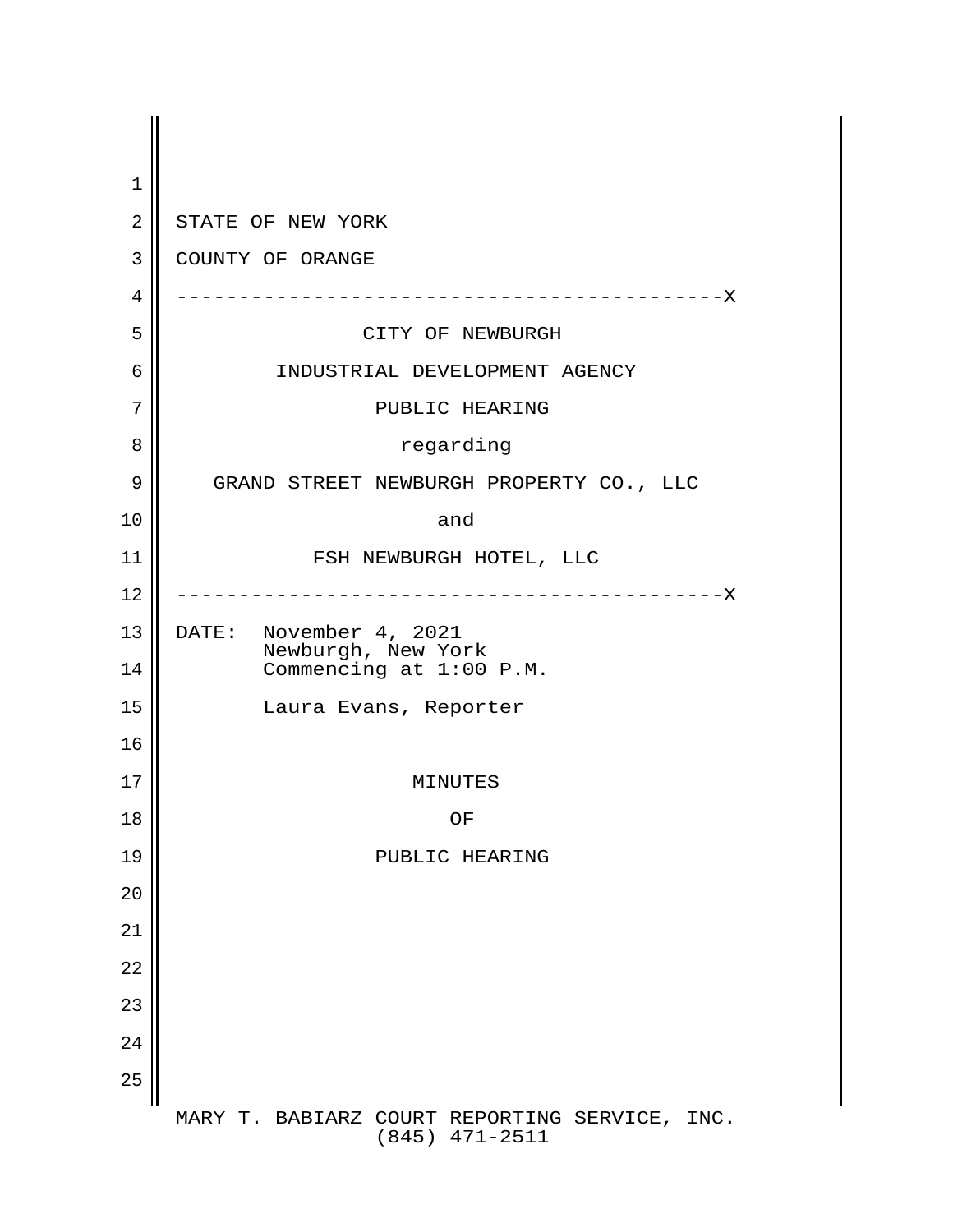| $1\,$          |                                      |
|----------------|--------------------------------------|
| $\sqrt{2}$     | INDUSTRIAL DEVELOPMENT AGENCY:       |
| $\mathfrak{Z}$ | Austin DuBois, Chairman              |
| $\overline{4}$ | Cherisse Vickers, Executive Director |
| 5              | Michael Kelly                        |
| 6              | Robert McLaughlin, Counsel           |
| 7              |                                      |
| 8              |                                      |
| 9              |                                      |
| 10             |                                      |
| 11             |                                      |
| 12             |                                      |
| 13             |                                      |
| 14             |                                      |
| 15             |                                      |
| 16             |                                      |
| 17             |                                      |
| $18$           |                                      |
| 19             |                                      |
| 20             |                                      |
| 21             |                                      |
| 22             |                                      |
| 23             |                                      |
| 24             |                                      |
| 25             |                                      |
|                |                                      |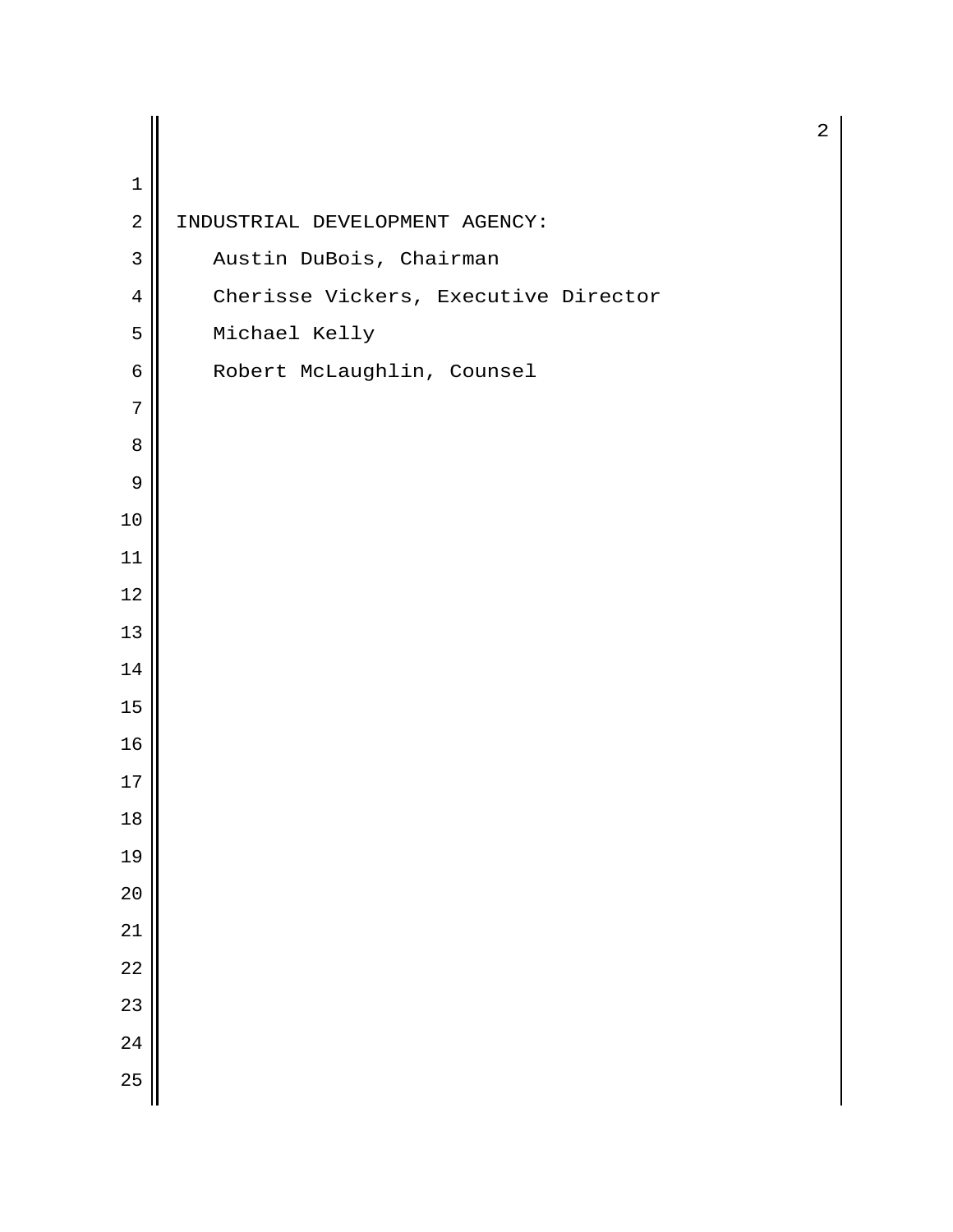| 1  | IDA HEARING 11/04/21                    |
|----|-----------------------------------------|
| 2  | IDA EXEC. DIR. CHERISSE VICKERS:        |
| 3  | Hello. Thanks everyone for              |
| 4  | attending. This is the City of          |
| 5  | Newburgh Industrial Development Agency  |
| 6  | public hearing for FSH Newburgh Hotel   |
| 7  | and Grand Street Newburgh Property.     |
| 8  | This is a little bit different than     |
| 9  | your normal city council meeting. You   |
| 10 | don't have the same IT setup. We do     |
| 11 | have a camera that's recording. And if  |
| 12 | you want to make a comment, just sit in |
| 13 | that corner chair there, pull up the    |
| 14 | mic, press the button, and you'll be    |
| 15 | able to make a comment.                 |
| 16 | IDA CHAIRMAN AUSTIN DUBOIS:             |
| 17 | Anybody who would like to comment,      |
| 18 | if you haven't already signed the       |
| 19 | sign-in sheet, please do so, just so we |
| 20 | have an order of it. And the last       |
| 21 | person that signs it, please return it  |
| 22 | to me. If anybody comes after that,     |
| 23 | they can comment, too, after everybody  |
| 24 | has an opportunity.                     |
| 25 | IDA EXEC. DIR. CHERISSE VICKERS:        |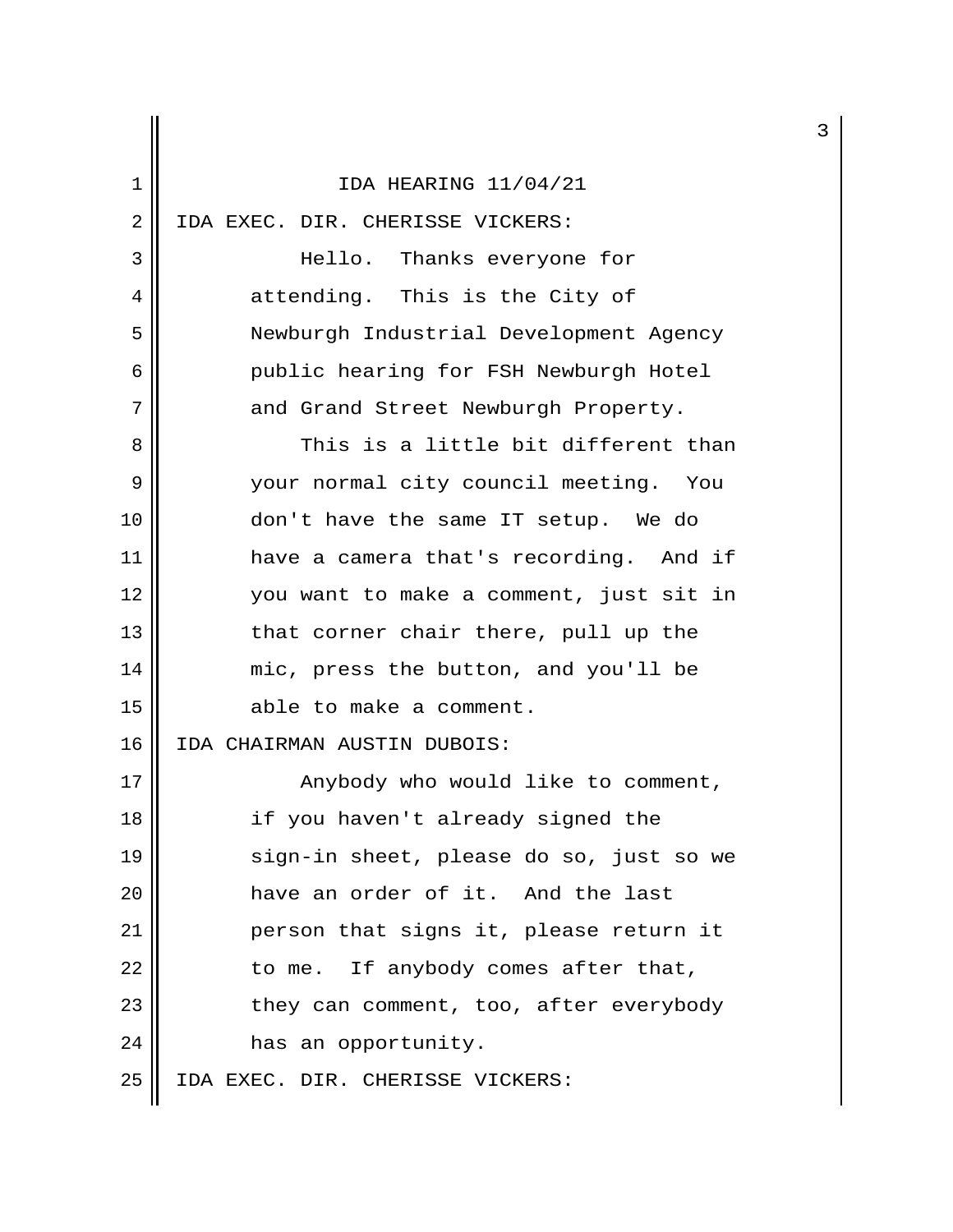2 || Rall right, we begin. Good 3 afternoon. My name is Cherisse 4 Vickers. I am the Executive Director 5 | of the City of Newburgh Industrial 6 Development Agency in connection with 7 || the project, which is the subject of 8 || this public hearing.

9 || Today, I'm holding this public 10 hearing to allow citizens to make a 11 || statement for the record relating to 12 || the involvement of the Agency with the 13 || project, the "Proposed Project," for 14 || the benefit of Grand Street Newburgh 15 || Property Co., LLC, a New York limited 16 liability company, and FSH Newburgh 17 || Hotel, LLC, a New York limited 18 liability company, each and 19 collectively known as the "Company." 20 || The Proposed Project consists of 21 | the following:

22 A, the lease of an interest in an 23 || approximately 1.78-acre parcel of real 24 | property located at 48-54-62 Grand 25 | Street, Newburgh, New York, also known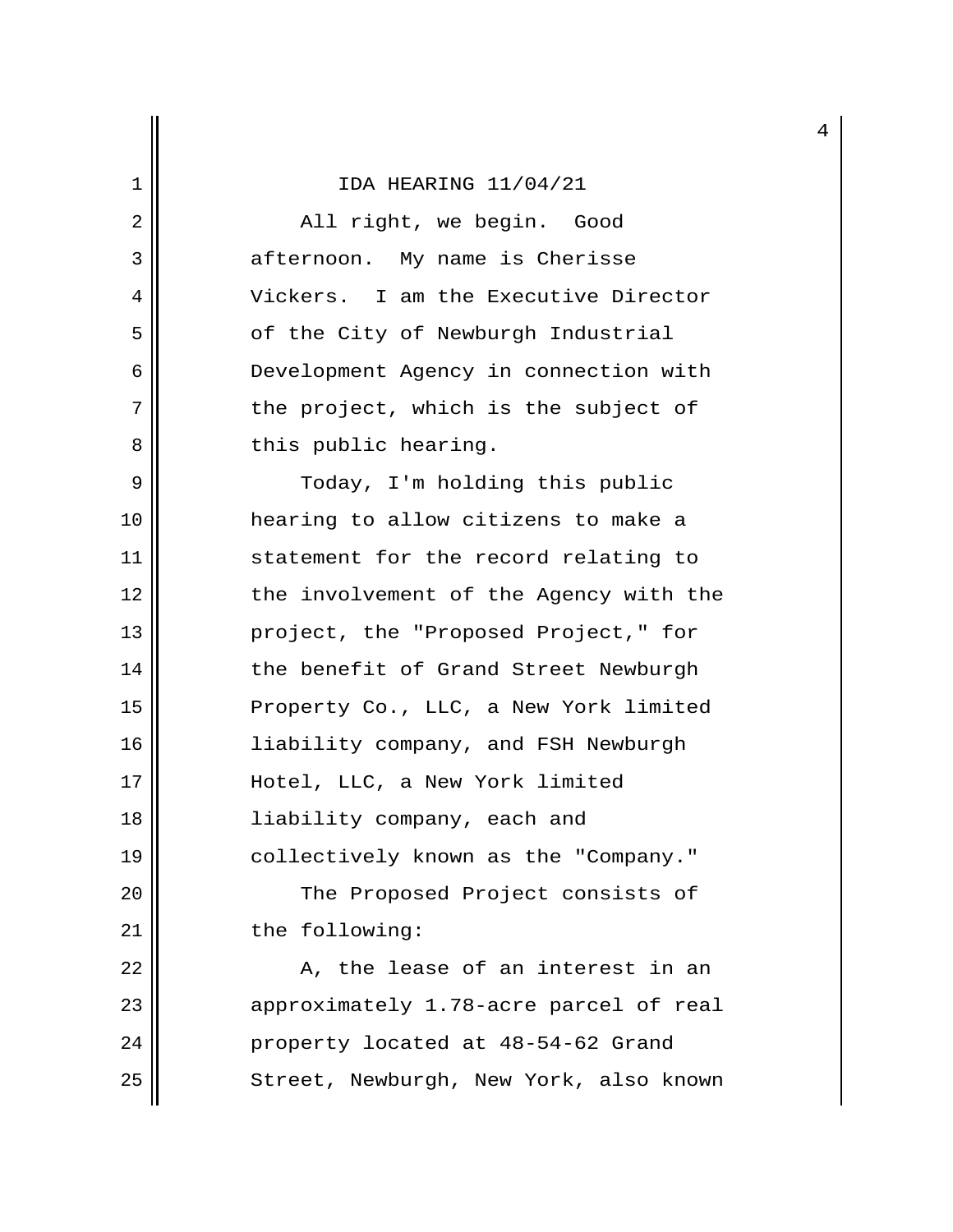| 1              | IDA HEARING 11/04/21                    |
|----------------|-----------------------------------------|
| $\overline{2}$ | as the "Land." Number 2, the occupancy  |
| 3              | of the improvements made to the         |
| 4              | existing three buildings on the land    |
| 5              | totaling approximately 79,072 square    |
| 6              | feet to consist of a hotel, events      |
| 7              | venue, spa, and dining facility, known  |
| 8              | as the "Facility." And 3, the           |
| 9              | acquisition and installation therein    |
| 10             | and thereon of related fixtures,        |
| 11             | machinery, equipment, and other         |
| 12             | tangible personal property,             |
| 13             | collectively known as the               |
| 14             | "Equipment" -- the Land, the Facility,  |
| 15             | and the Equipment herein after          |
| 16             | collectively referred to as the         |
| 17             | "Project Facility."                     |
| 18             | B, The granting of certain              |
| 19             | financial assistance within the meaning |
| 20             | of Section 854(14) of the Act, with     |
| 21             | respect to the foregoing, including     |
| 22             | potential exemptions from certain sales |
| 23             | use taxes, real property taxes, real    |
| 24             | estate transfer taxes, and mortgage     |
| 25             | recording taxes, collectively, the      |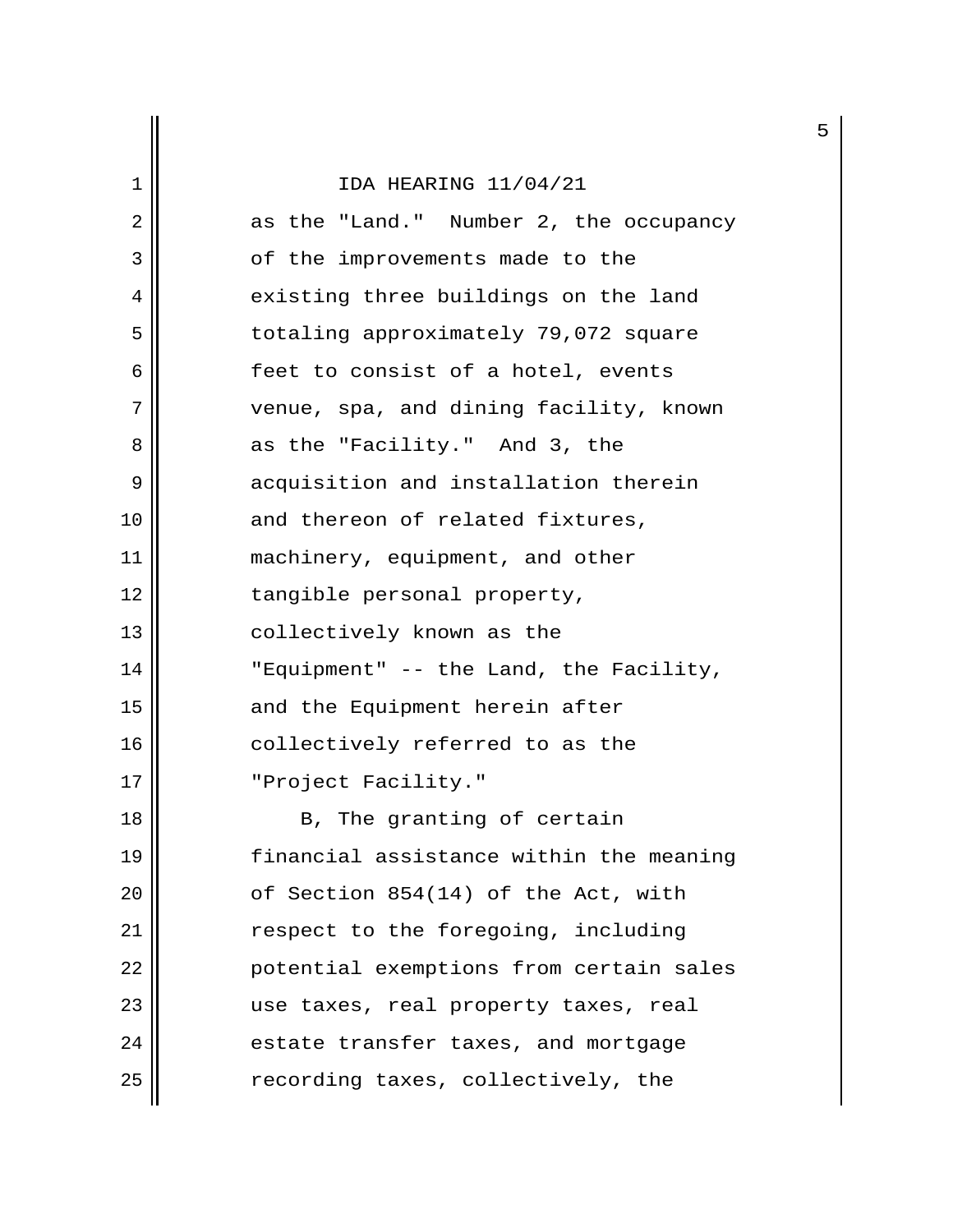2 "Financial Assistance."

 $3 \parallel$  and C, the lease, with an 4 | Obligation to purchase, or sale of the 5 | Project Facility to the Company or such 6 || cther person as may be designated by 7 || the Company and agreed upon by the 8 Agency. One Company, Grand Street 9 | Newburgh Property Co., LLC, will lease 10 || the buildings on the Land, and the 11 || other Company, FSH Newburgh Hotel, LLC, 12 will operate the businesses located 13 l thereat.

14 || I intend to provide general 15 information on the Agency's general 16 || authority and public purpose to provide 17 || assistance to this Proposed Project. I 18 will then open the comment period to 19 receive comments from all present who 20 || wish to comment on either the Proposed 21 || Project or the Financial Assistance 22 | contemplated by the Agency with respect 23 || to the Proposed Project.

24 || The City of Newburgh Industrial 25 Development Agency is authorized and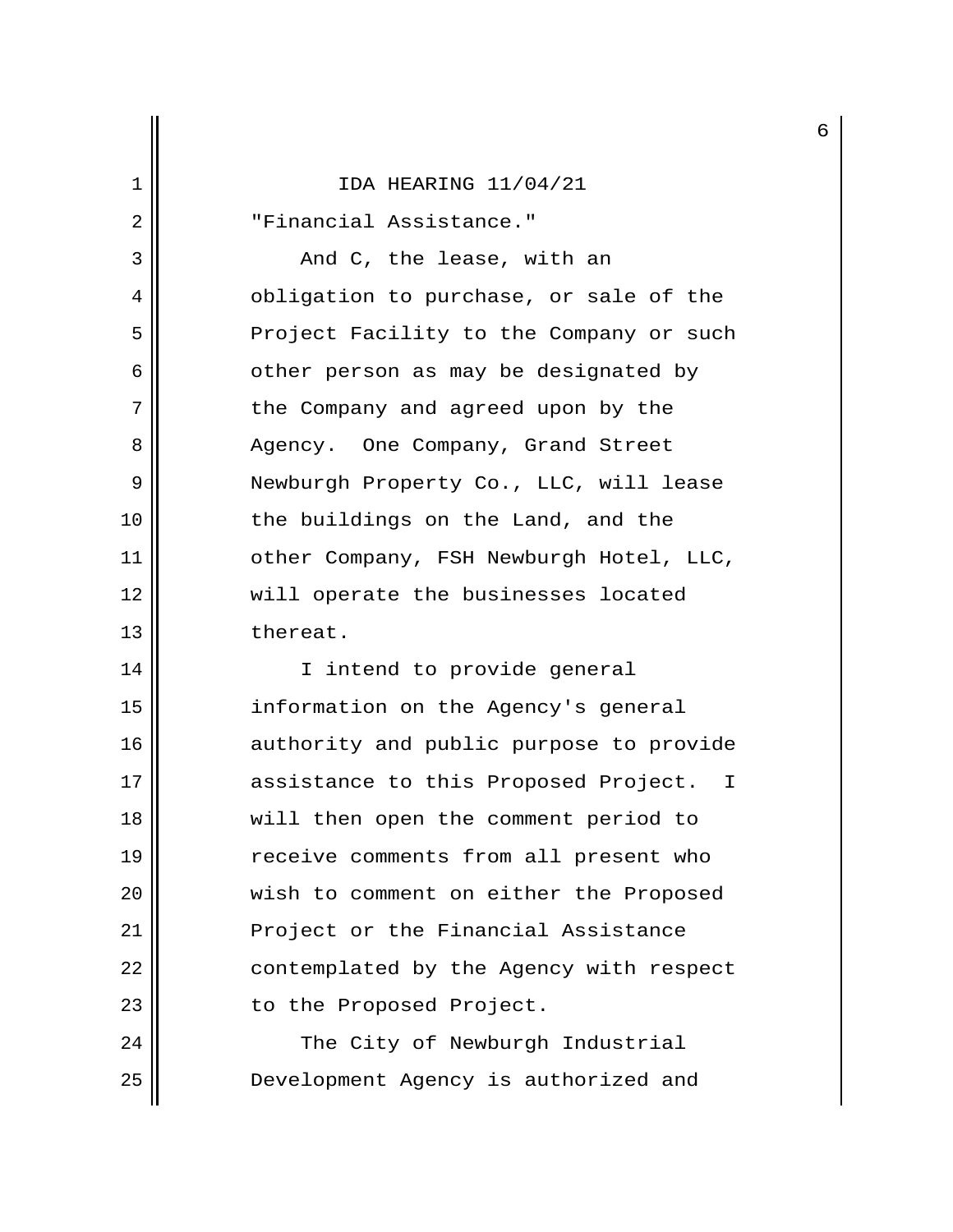2 empowered by provisions of Chapter 1030  $3 \parallel$  of the 1969 Laws of New York, 4 constituting Title 1 of Article 18-A of 5 | the General Municipal Law, Chapter 24  $6 \parallel$  of the Consolidated Laws of New York, 7 || as amended in the Enabling Act, and 8 Chapter 577 of the 1982 Laws of New 9 || York, as amended, constituting Section 10 913 of said General Municipal Law, said 11 Chapter and Enabling Act having been 12 hereinafter collectively referred to as 13 || the "Act."

14 || The purpose of this public hearing. 15 || Pursuant to Section 859-a(2) of the 16 Act, prior to the Agency providing any 17 financial assistance as defined in the  $18$  || Act of more than \$100,000 to any 19 project, the Agency, among other 20 || things, must hold a public hearing 21 pursuant to Section 859-a of the Act 22 || with respect to said project. Since 23 || The proposed financial assistance to be 24 | provided by the Agency with respect to 25 | the Proposed Project may exceed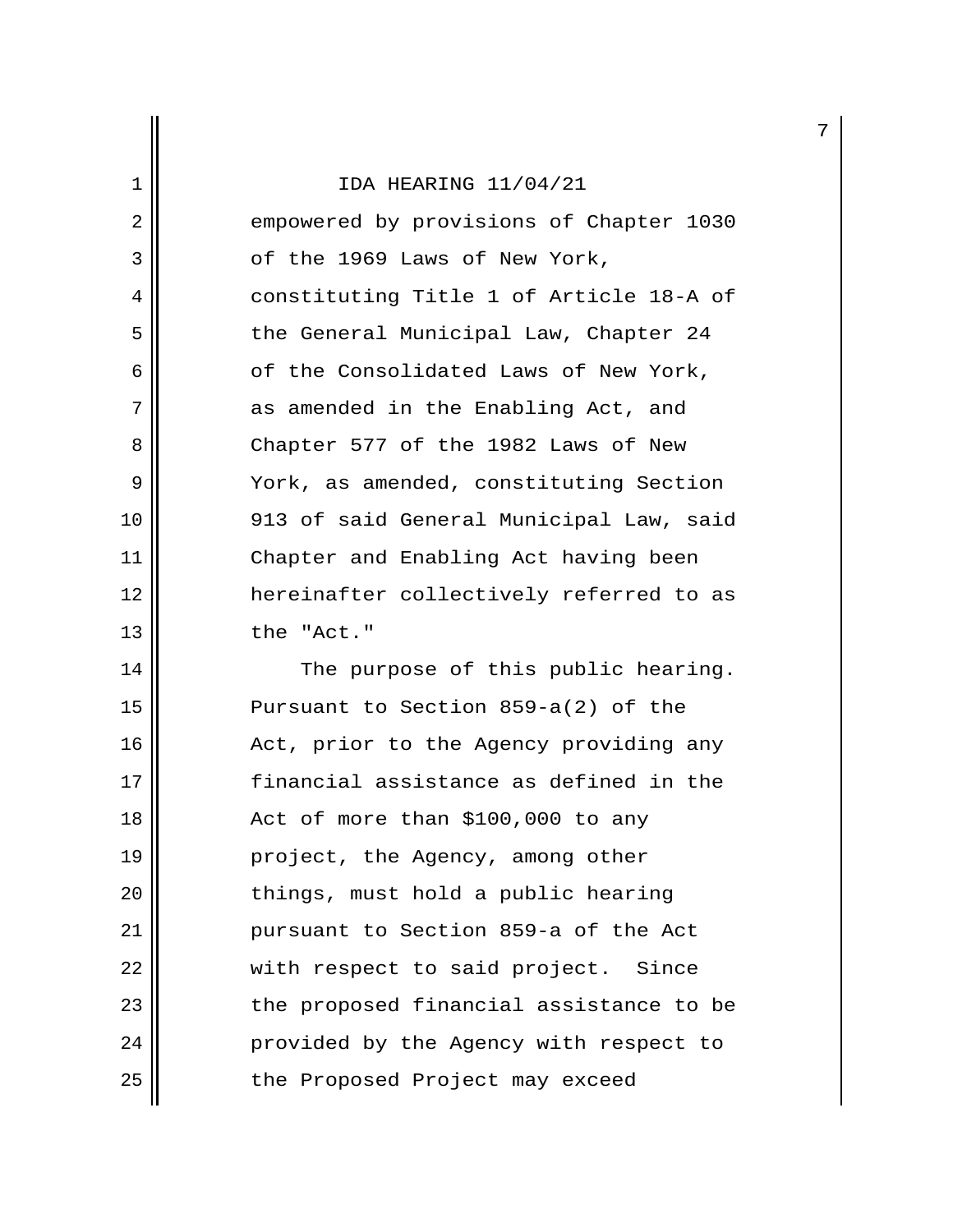## 1 IDA HEARING 11/04/21  $2 \parallel$  \$100,000, then prior to providing any 3 financial assistance, as defined in the  $4 \parallel$  Act, of more than \$100,000 to the 5 | Proposed Project, the Agency must hold  $6 \parallel$  a public hearing on the nature and 7 location of the Project Facility and 8 the proposed financial assistance to be 9 | Provided by the Agency with respect to 10 || the Proposed Project. 11 || The Executive Director of the 12 || Agency caused notice of this public 13 || hearing to be mailed on October 21, 14 2021 to the chief executive officers of 15 || Orange County, the City of Newburgh, 16 || and the City of Newburgh School 17 || District, and published on October 26, 18 || 2021 in the Times Herald Record, a 19 newspaper of general circulation 20 || available to the residents of the City 21 | cf Newburgh, Orange County, New York. 22 || The addition, the Executive Director 23 || cf the Agency caused notice of the 24 public hearing to be hand-delivered to  $25$   $\parallel$  each of the chief executive officers of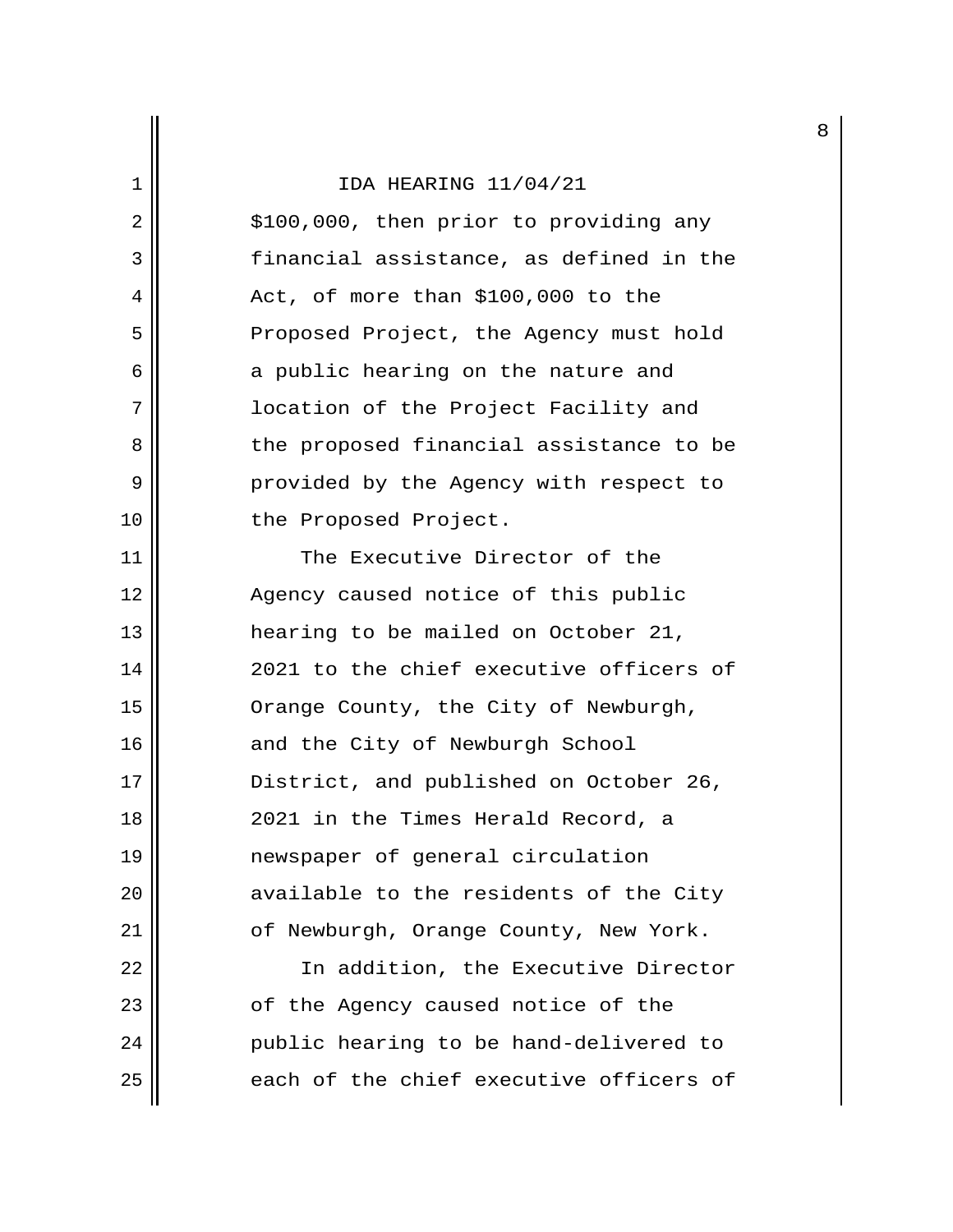| 2  | the City of Newburgh on October 21,     |
|----|-----------------------------------------|
| 3  | 2021, and posted on October 21, 2021 on |
| 4  | the Agency's website and also on a      |
| 5  | public bulletin board located at City   |
| 6  | Hall, 83 Broadway, Newburgh, New York.  |
| 7  | Now, unless there's any objection,      |
| 8  | I'm going to suggest waiving the full   |
| 9  | reading of the notice of public         |
| 10 | hearing, and instead request that the   |
| 11 | full text of the notice of this public  |
| 12 | hearing be inserted into the record of  |
| 13 | this public hearing as Schedule A.      |
| 14 | The comments received today at this     |
| 15 | public hearing will be presented to the |
| 16 | members of the Agency at or prior to    |
| 17 | the meeting at which the members of the |
| 18 | Agency will consider whether to approve |
| 19 | the undertaking of the Proposed Project |
| 20 | by the Agency and the granting by the   |
| 21 | Agency of any financial assistance in   |
| 22 | excess of \$100,000 with respect to the |
| 23 | Proposed Project.                       |
|    |                                         |

24 The notice of this public hearing<br>25 indicated that written comments could indicated that written comments could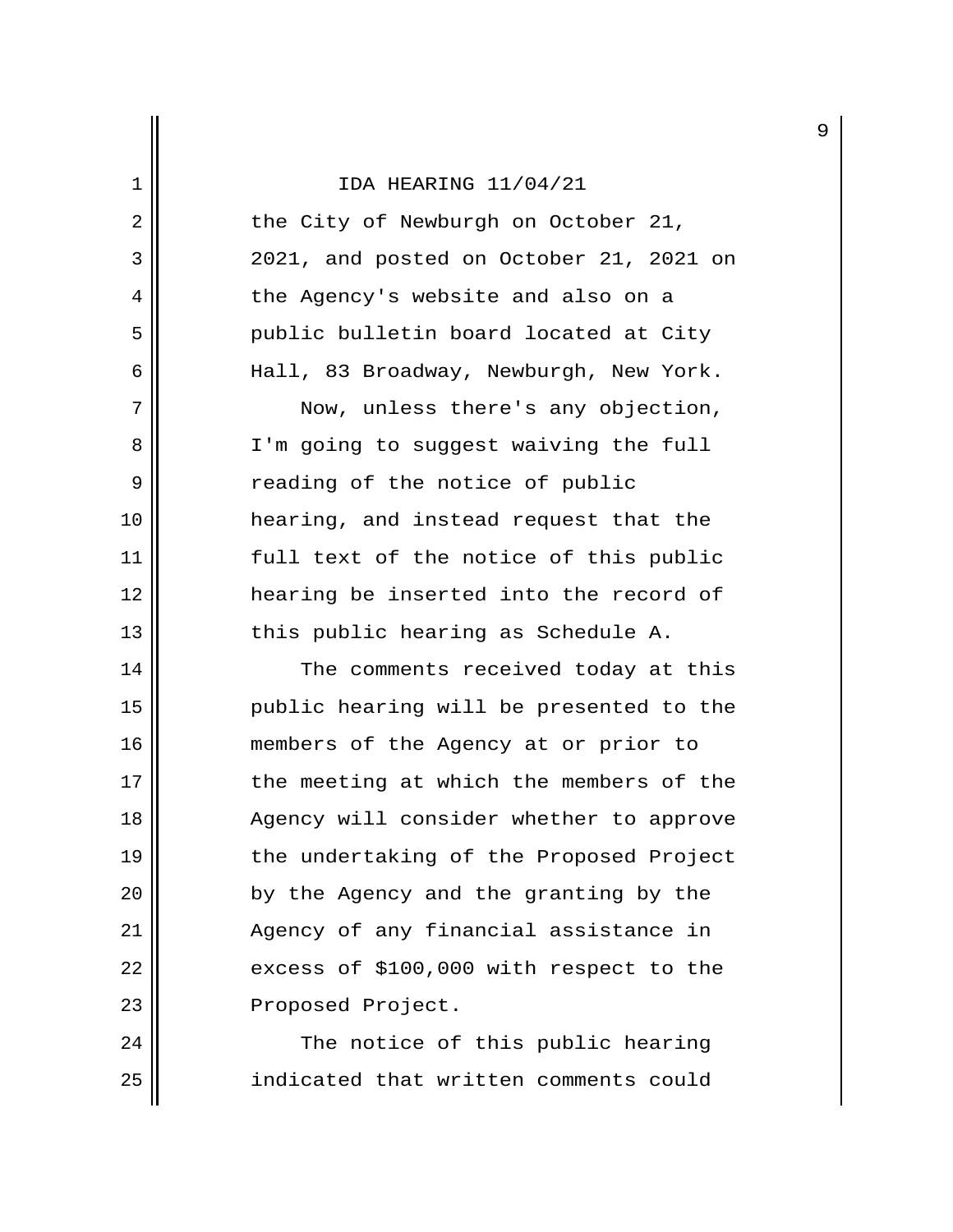|                |                                         | 1 |
|----------------|-----------------------------------------|---|
| 1              | IDA HEARING 11/04/21                    |   |
| $\overline{2}$ | be addressed to Cherisse Vickers,       |   |
| 3              | Executive Director of the Agency.       |   |
| 4              | Written comments have been received by  |   |
| 5              | the Agency on July 15th, by Senator     |   |
| 6              | Skoufis and other members of the City   |   |
| 7              | of Newburgh City Council, also on       |   |
| 8              | November 4th by Councilmember Anthony   |   |
| 9              | Grice, and on November 4th by Naomi     |   |
| 10             | Hersson-Ringskog, who specifically      |   |
| 11             | asked that her letter be part of the    |   |
| 12             | transcript for today's hearing.         |   |
| 13             | "To the Board of Directors at           |   |
| 14             | Newburgh IDA:                           |   |
| 15             | "When I first thought of adapted        |   |
| 16             | reuse of the three fraternal buildings, |   |
| 17             | a hotel made sense for the buildings'   |   |
| 18             | use and community. I've been lucky to   |   |
| 19             | visit three Foster Supply Hospitality   |   |
| 20             | properties in Sullivan County, and      |   |
| 21             | continually come away impressed with    |   |
| 22             | their ability to respect the property's |   |
| 23             | history, community's cultural heritage, |   |
| 24             | while creating a distinct atmosphere    |   |
| 25             | that wins design, food and tourism      |   |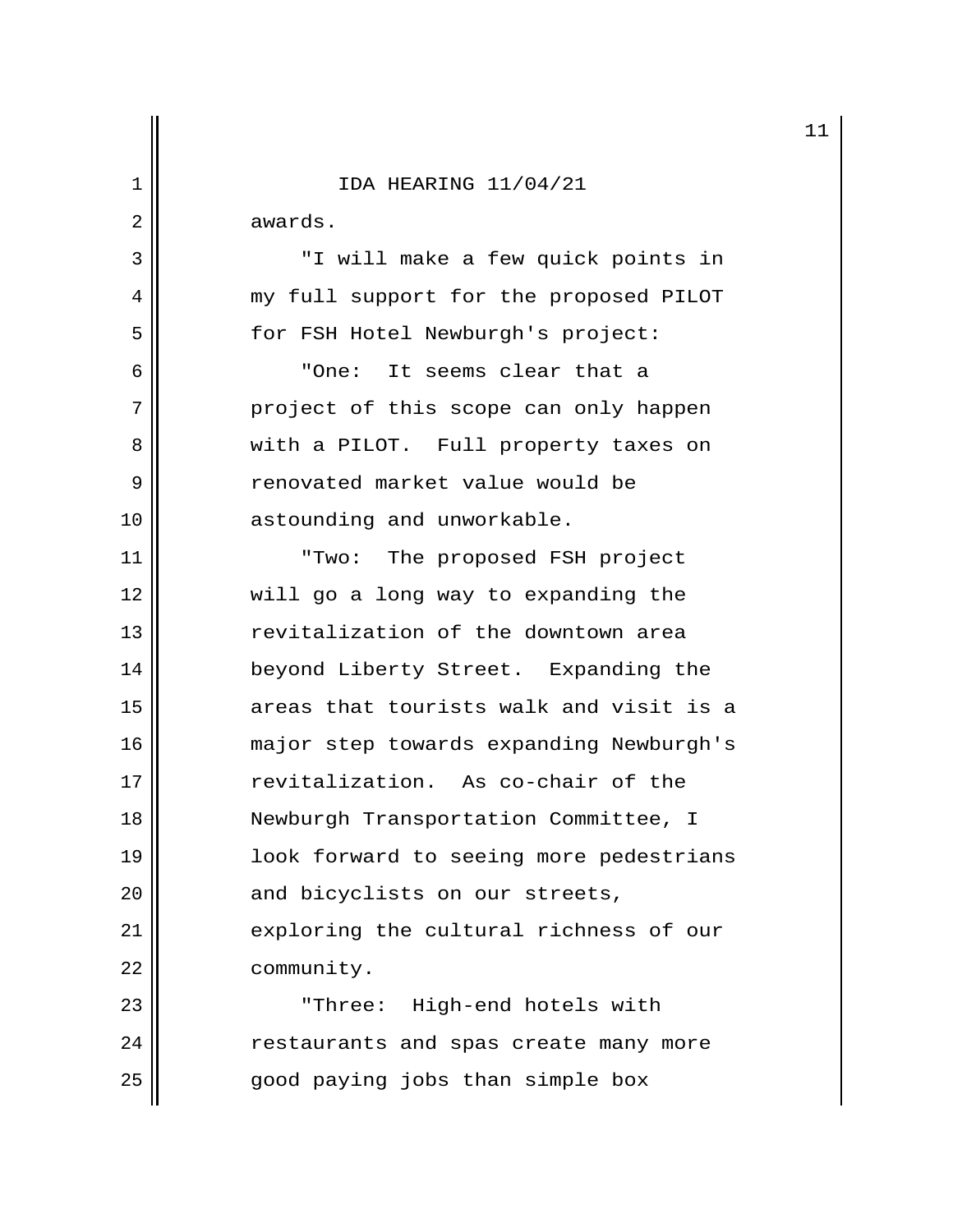|  |  |  |  | IDA HEARING 11/04/21 |
|--|--|--|--|----------------------|
|--|--|--|--|----------------------|

| 2  | hotels. Newburgh is incredibly          |
|----|-----------------------------------------|
| 3  | well-situated to pull in a larger share |
| 4  | of the Hudson Valley tourism dollars,   |
| 5  | and this will translate to good         |
| 6  | employment for Newburgh residents.      |
| 7  | "Four: Indirectly, jobs will be         |
| 8  | created from additional tourism in the  |
| 9  | city and from ancillary services        |
| 10 | provided by the hotel, for example,     |
| 11 | tours, babysitting.                     |
| 12 | "Five: I have talked to half a          |
| 13 | dozen people through the years that     |
| 14 | have business dealings with FSH, and I  |
| 15 | have yet to hear a negative word.       |
| 16 | While skepticism over developer         |
| 17 | intentions is always well-warranted,    |
| 18 | based on FSH's history in Sullivan      |
| 19 | County, I can't think of a better       |
| 20 | partner for Newburgh's next chapter.    |
| 21 | "This is an important project for       |
| 22 | Newburgh and Orange County. Let's make  |
| 23 | it an immediate success.<br>Naomi       |
| 24 | Hersson-Ringskog."                      |
| 25 | So our Chairman, Austin DuBois,         |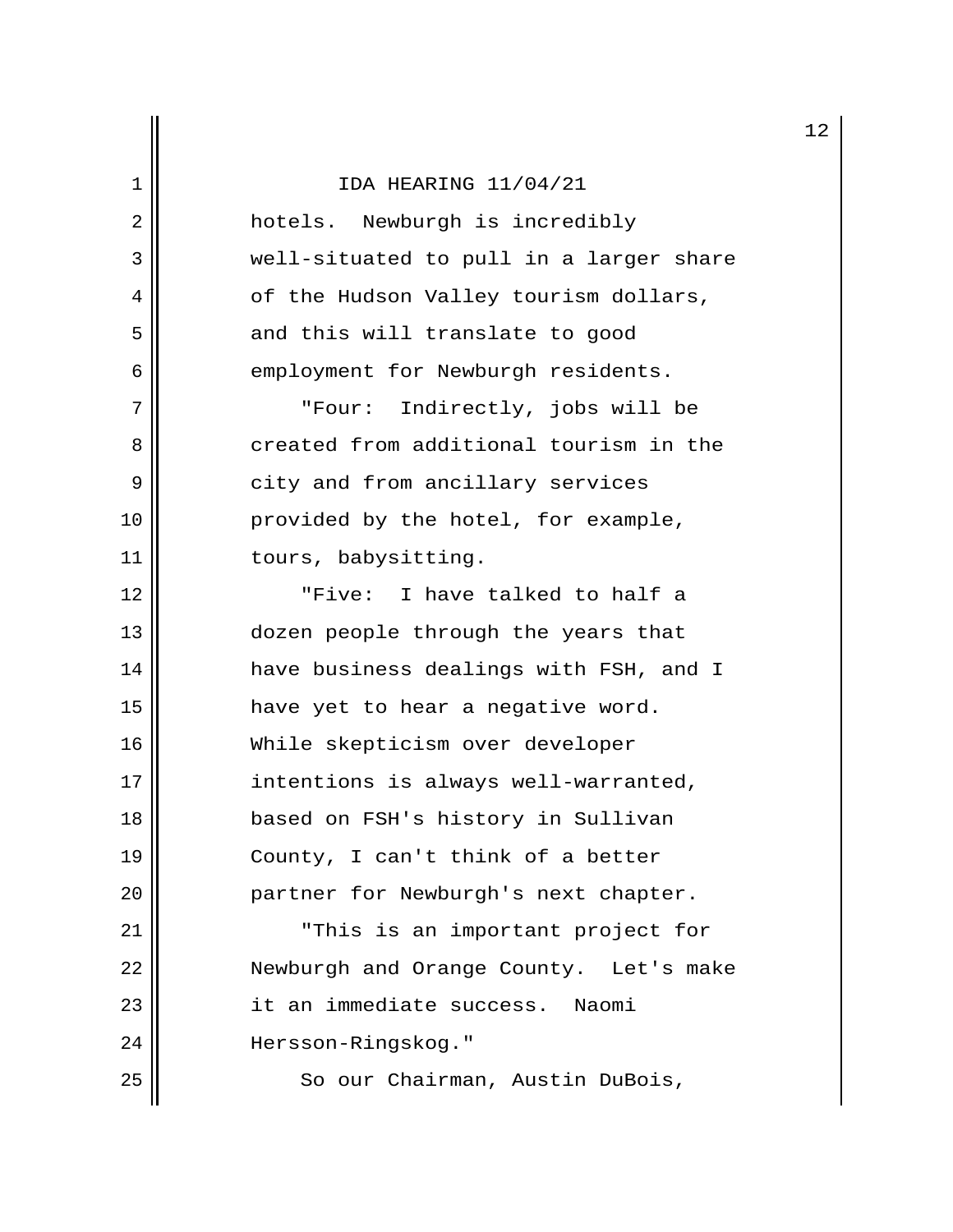|    |                                         | 13 |
|----|-----------------------------------------|----|
| 1  | IDA HEARING 11/04/21                    |    |
| 2  | will now give opening comments.         |    |
| 3  | IDA CHAIRMAN AUSTIN DUBOIS:             |    |
| 4  | Thank you, everybody, for coming        |    |
| 5  | today. Thank you, Cher, for reading     |    |
| 6  | all the legalese, which is important    |    |
| 7  | and required. I thought I would just    |    |
| 8  | kind of distill it down into plainer    |    |
| 9  | English.                                |    |
| 10 | So the Newburgh IDA is a                |    |
| 11 | state-regulated public agency that's    |    |
| 12 | empowered to grant certain tax          |    |
| 13 | incentives in exchange for community    |    |
| 14 | benefits that supercede those           |    |
| 15 | incentives. Although there are many     |    |
| 16 | potential benefits, the biggest benefit |    |
| 17 | that we examined is jobs that are       |    |
| 18 | either created or retained. Especially  |    |
| 19 | in a city like Newburgh, whose          |    |
| 20 | residents have been generationally      |    |
| 21 | economically oppressed, the ability to  |    |
| 22 | ensure that our friends and neighbors   |    |
| 23 | are given new and better ways to bring  |    |
| 24 | paychecks home to their families is of  |    |
| 25 | the utmost importance.                  |    |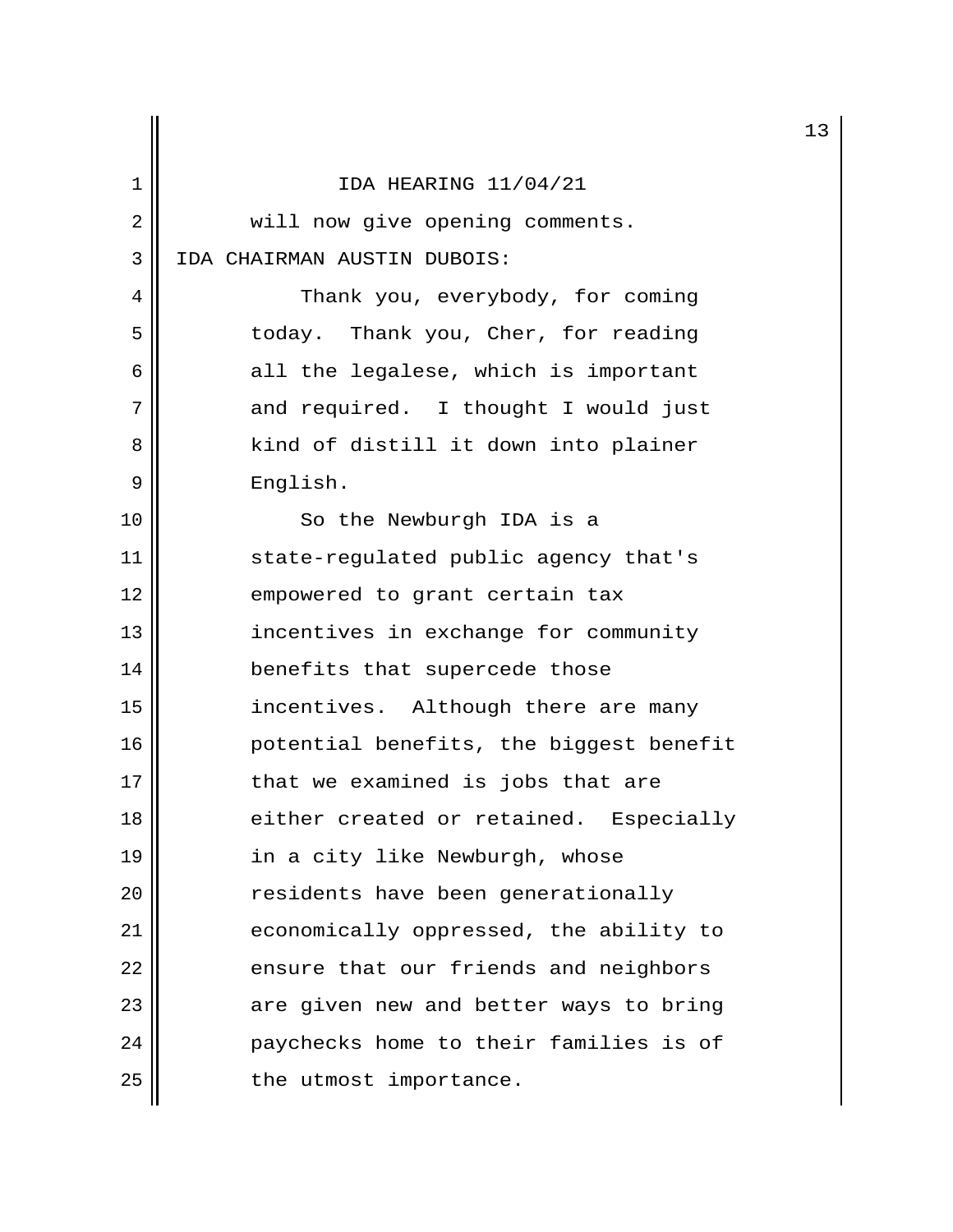2 || It should be made clear what tax 3 **breaks** are being proposed to be 4 granted. We live in a state where 5 || property taxes are owed based on the 6 || value of the property. If that value 7 goes up, your tax payments go up. If 8 || that property then runs a business, 9 || those tax payments that have gone up 10 || can affect your ability to run a 11 healthy business and employ Newburgh 12 || endents. The primary benefit that an 13 IDA is empowered to offer is a PILOT, a 14 payment in lieu of taxes. This is a 15 || set schedule of payments made to the  $16$  city that start at or above the current 17 || assessment of the property in question, 18 || and then they gradually increase over 19 time until the owner is paying taxes in 20  $\parallel$  full at full assessed value. The IDA 21 || does not, and indeed, cannot, reduce 22 || the taxes an owner owes based on the 23 || current property value. Every PILOT 24 | Tecipient makes taxes -- makes tax 25 payments, starting in year one, at or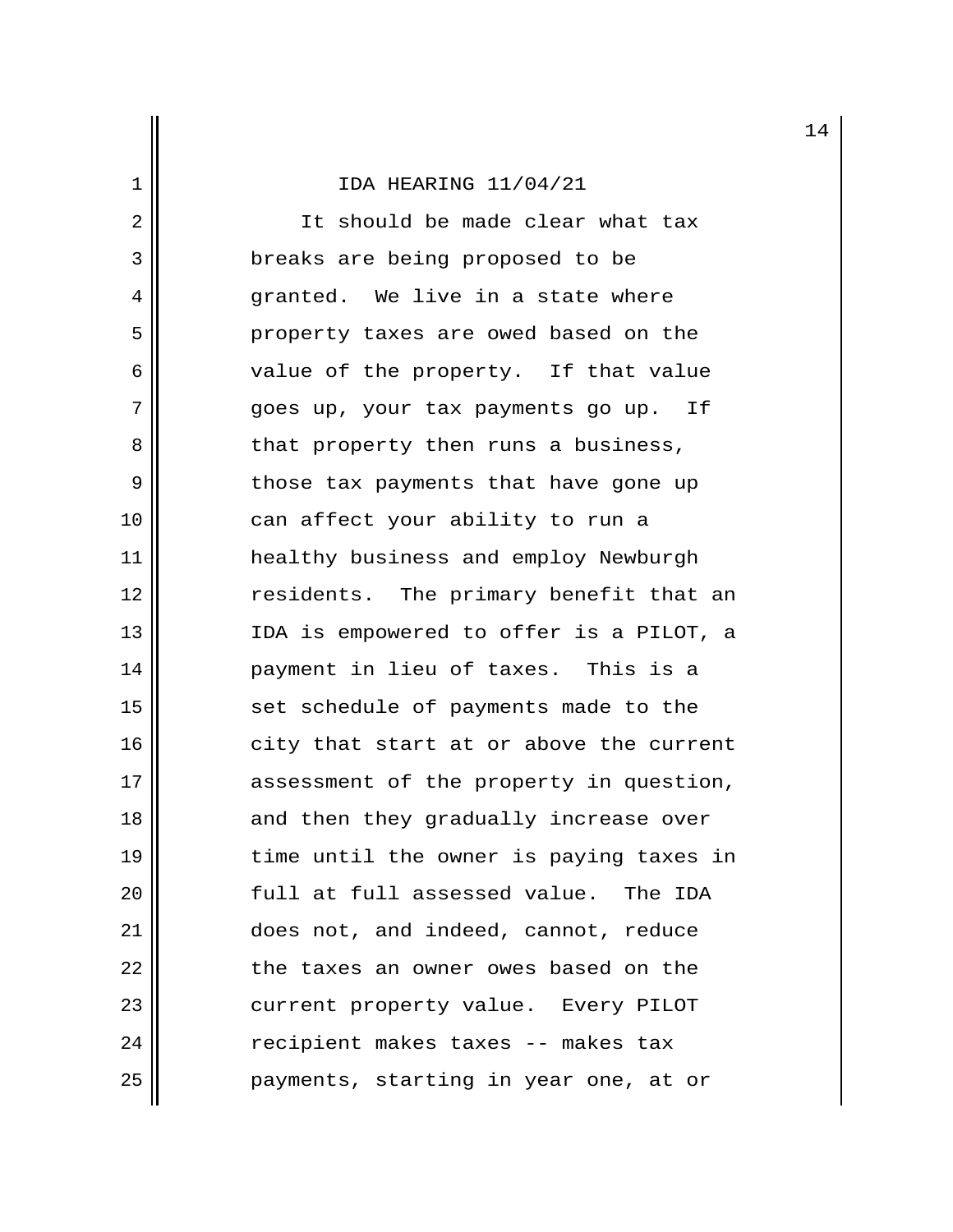2 above the current assessed value. Say 3 || that again. Every PILOT recipient 4 makes tax payments starting in the 5 || first year at at least the property's  $6 \parallel$  current assessed value, and it goes up 7 || from there. The break, as they refer 8 to it, the tax break that an owner gets  $9 \parallel$  in this situation is they get an 10 || assurance of what that increased 11 || schedule is going to be. The reason 12 for that is because the fluctuations in 13 || taxes going up typically can affect 14 || their ability to get financing to 15 || actually do the project; or even if 16 || they got the financing, affect their 17 || ability to have the project be a 18 || success, and then all the people that 19 had jobs for two or three years get to 20 || be laid off because the project wasn't 21 a success because the taxes increased 22 | so much.

23 || The many cases, as with abandoned 24 | buildings or buildings that are owned  $25$  | by the city or county, the property in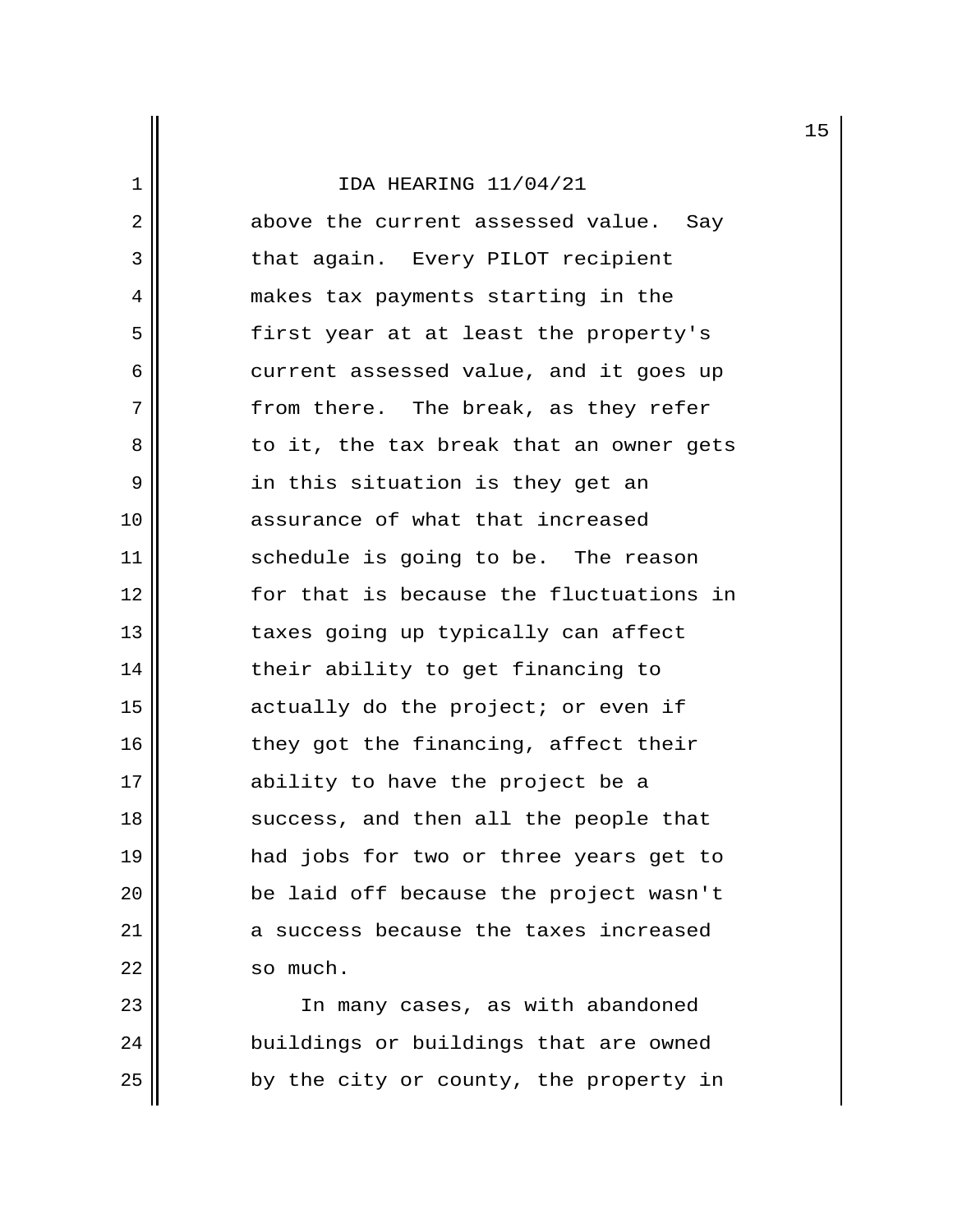2 || question is currently contributing 3 || conthing to the tax base. That means 4 that new tax revenue in this kind of 5 || situation would start in year one and 6 would continue as long as the property 7 || The remains privately owned -- continue and 8 || increase as long as the property 9 | Temains privately owned.

10 In addition to the new tax revenue, 11 because a PILOT is a legal agreement 12 || that the applicant makes with the IDA, 13 it will contain a list of other 14 || benefits that the applicant's promised, 15 || such as jobs being the big one, and in 16 || a city like Newburgh, workforce 17 development initiatives, partnership 18 || for public entities, things like that. 19  $\parallel$  This is made a part of the agreement,  $20$  || and we are thereby able to hold this 21 | person accountable to the promises  $22$  || they've made via this agreement. If 23 || those benefits are not followed through 24 | with as promised, then we essentially  $25$  || eqet to go back and hit them for the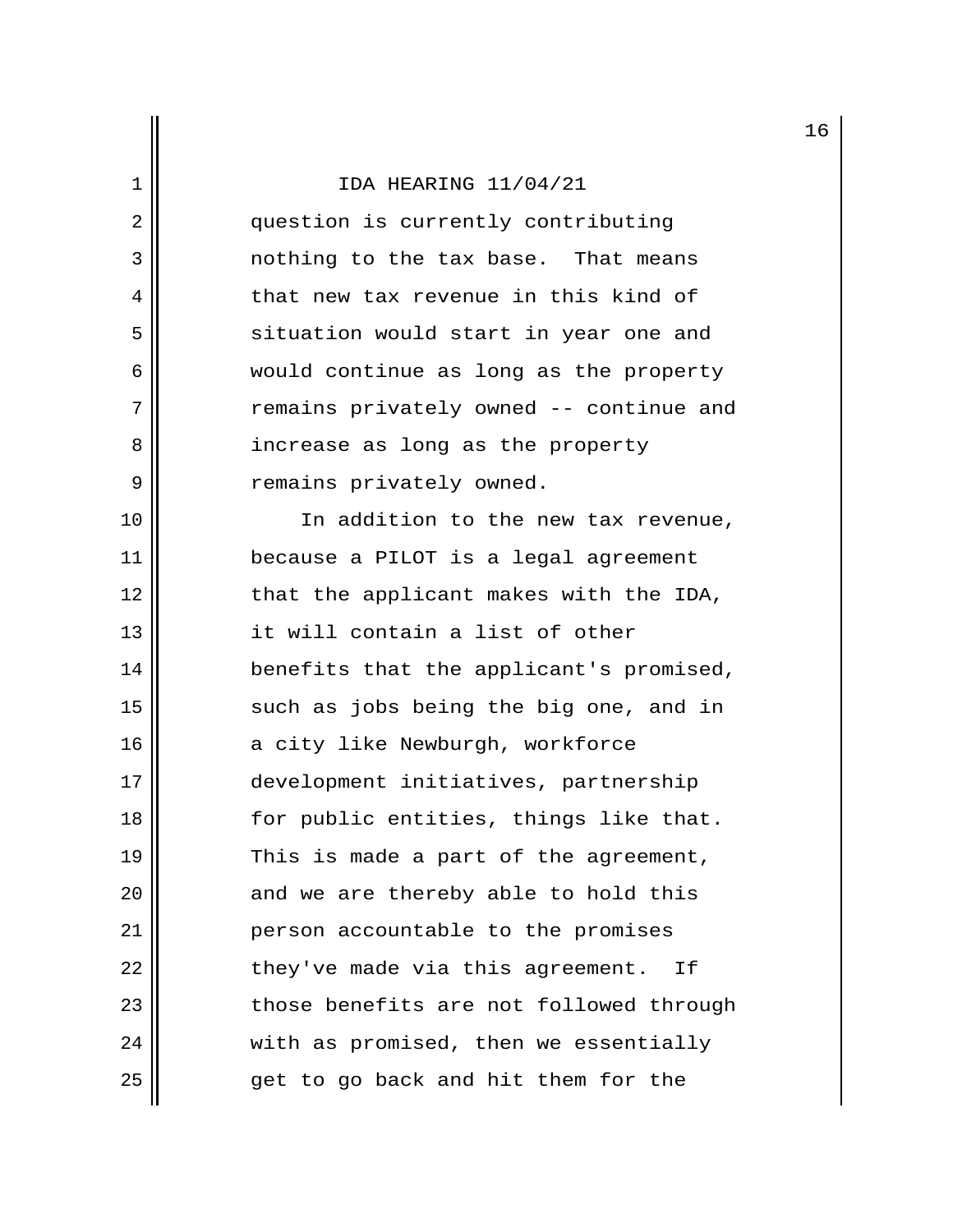|  |  |  |  | IDA HEARING 11/04/21 |
|--|--|--|--|----------------------|
|--|--|--|--|----------------------|

2 || [2011] freight of taxes that would have 3 || ctherwise been owed.

 4 We're here today to listen to the 5 | project that is proposed, to understand  $6 \parallel$  what benefit it would offer our city --7 || jobs, tax revenue, and other 8 benefits -- and to evaluate whether the 9 **9** project merits the assistance it's 10 | requesting.

11 || Today's hearing is for you all to 12 be heard, our community, and for us to 13 || listen. Today, the nature of a public 14 hearing, it's not like an open Q&A 15 || session, but I'm sure that the 16 Applicant would be happy to answer some 17 questions. In some cases, I may be 18 || able to answer some questions. And 19  $\parallel$  even if we can't today, a lot of you in 20 || this room know me. For those of you 21 | that don't, I'm always available to go 22 || qet coffee somewhere and talk about 23 || what the IDA does, how we do it, what  $24$  |  $\sim$  our philosophy is, and how we evaluate  $25$  || the applications that come before us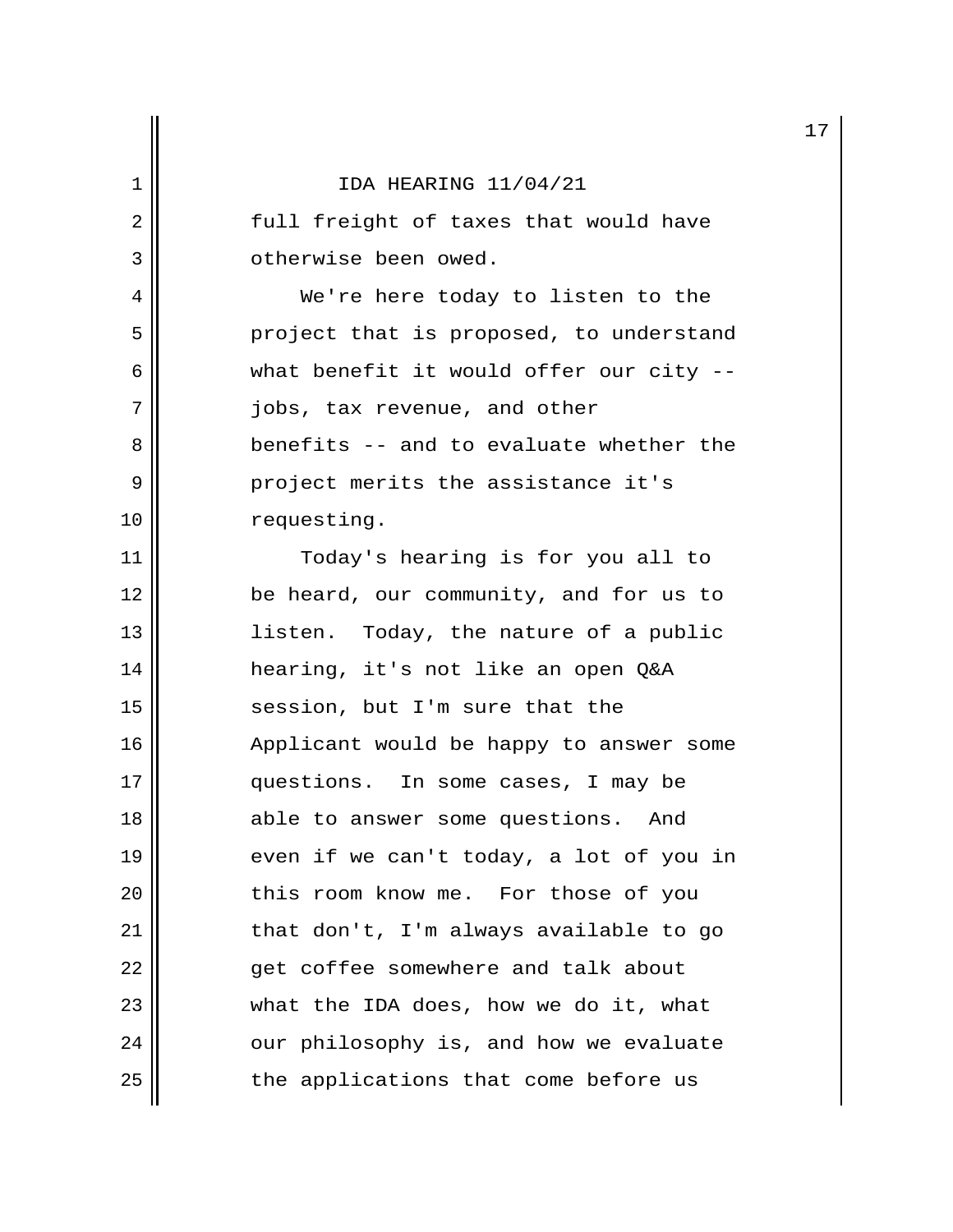|    |                                         | 1 |
|----|-----------------------------------------|---|
| 1  | IDA HEARING 11/04/21                    |   |
| 2  | and what our obligations are to the     |   |
| 3  | City of Newburgh and its residents. So  |   |
| 4  | even after today, always feel free to   |   |
| 5  | reach out to our office, and if you     |   |
| 6  | want to get coffee and talk about it,   |   |
| 7  | that's what we're here for. I live      |   |
| 8  | three blocks that way.                  |   |
| 9  | Thank you very much for coming          |   |
| 10 | here. I really truly appreciate all     |   |
| 11 | your involvement, and we really look    |   |
| 12 | forward to your attendance, your        |   |
| 13 | attention, and your input.              |   |
| 14 | With that, I think our mask policy      |   |
| 15 | for today, when someone's talking, I    |   |
| 16 | think it's okay for you to take to your |   |
| 17 | mask down. Obviously, put it back up    |   |
| 18 | when you're done talking so we are as   |   |
| 19 | safe as we can be while people can      |   |
| 20 | still be heard clearly. I hope          |   |
| 21 | everybody heard me clearly. I forget    |   |
| 22 | to take my mask off.                    |   |
| 23 | With that, we're going to start         |   |
| 24 | with the presentation of the Project    |   |
| 25 | from Sims Foster, the Applicant, the    |   |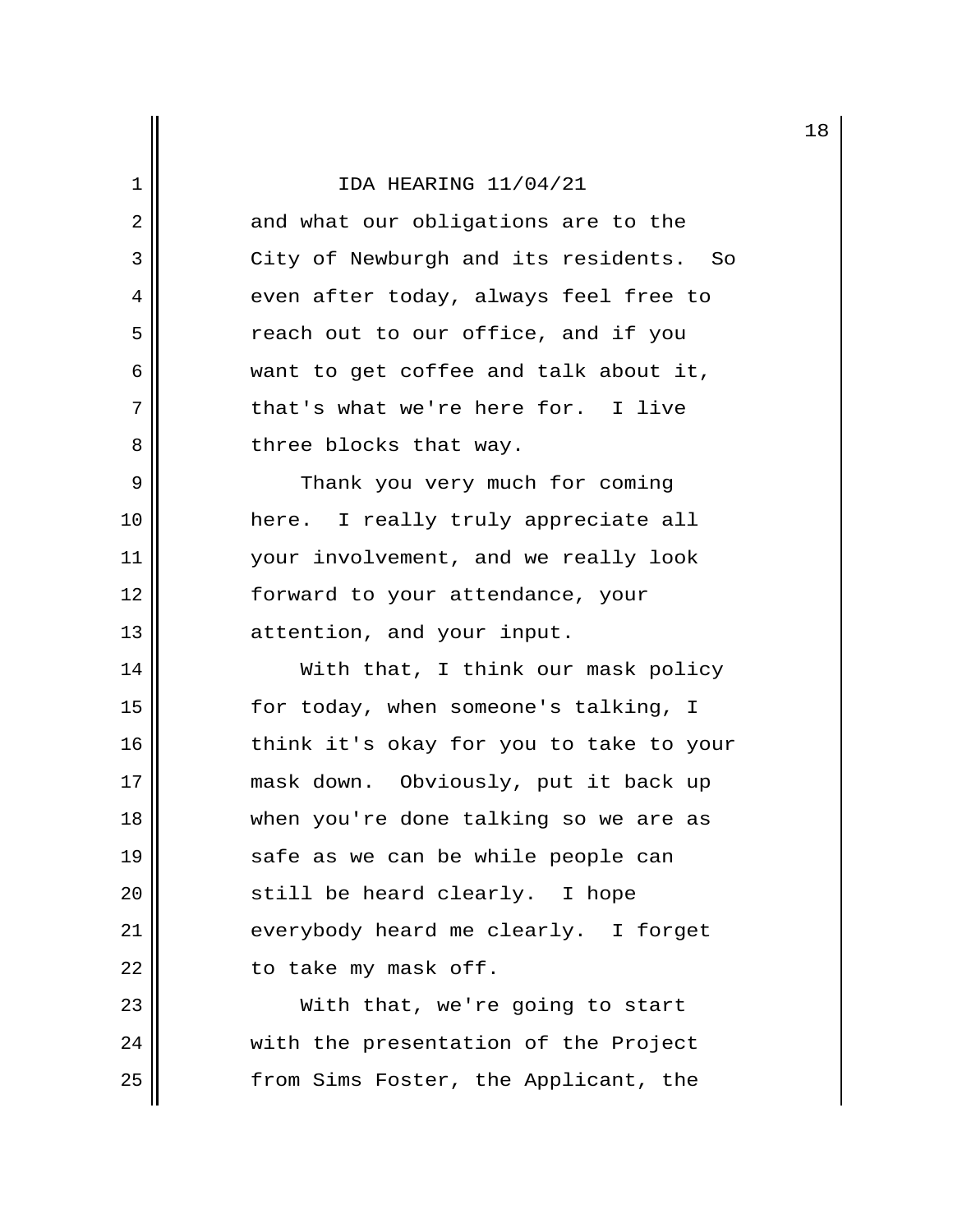|                |                                         | 1 |
|----------------|-----------------------------------------|---|
| 1              | IDA HEARING 11/04/21                    |   |
| $\overline{2}$ | principal of the Applicant entities.    |   |
| 3              | Thank you, sir.                         |   |
| 4              | MR. SIMS FOSTER:                        |   |
| 5              | Thank you. Hello, everybody. My         |   |
| 6              | name is Sims Foster with Foster Supply  |   |
| 7              | Hospitality. And I'll just take a       |   |
| 8              | couple minutes to introduce the project |   |
| 9              | to anybody that might not know the      |   |
| 10             | details. We did a Zoom call with the    |   |
| 11             | full IDA Board in June to go over the   |   |
| 12             | details of what we were proposing.      |   |
| 13             | It's pretty special. I brought the      |   |
| 14             | board, but the truth is, I don't know   |   |
| 15             | how many times you get to look out the  |   |
| 16             | window and see the proposed project.    |   |
| 17             | But before I go into that, I just       |   |
| 18             | want to say how excited we are to be    |   |
| 19             | joining the City of Newburgh community. |   |
| 20             | By "we," I mean my wife and I. We have  |   |
| 21             | a family business. And as we look to    |   |
| 22             | expansion, like many of you and many    |   |
| 23             | people that we've met who are           |   |
| 24             | passionate about the City of Newburgh,  |   |
| 25             | there's something about this place that |   |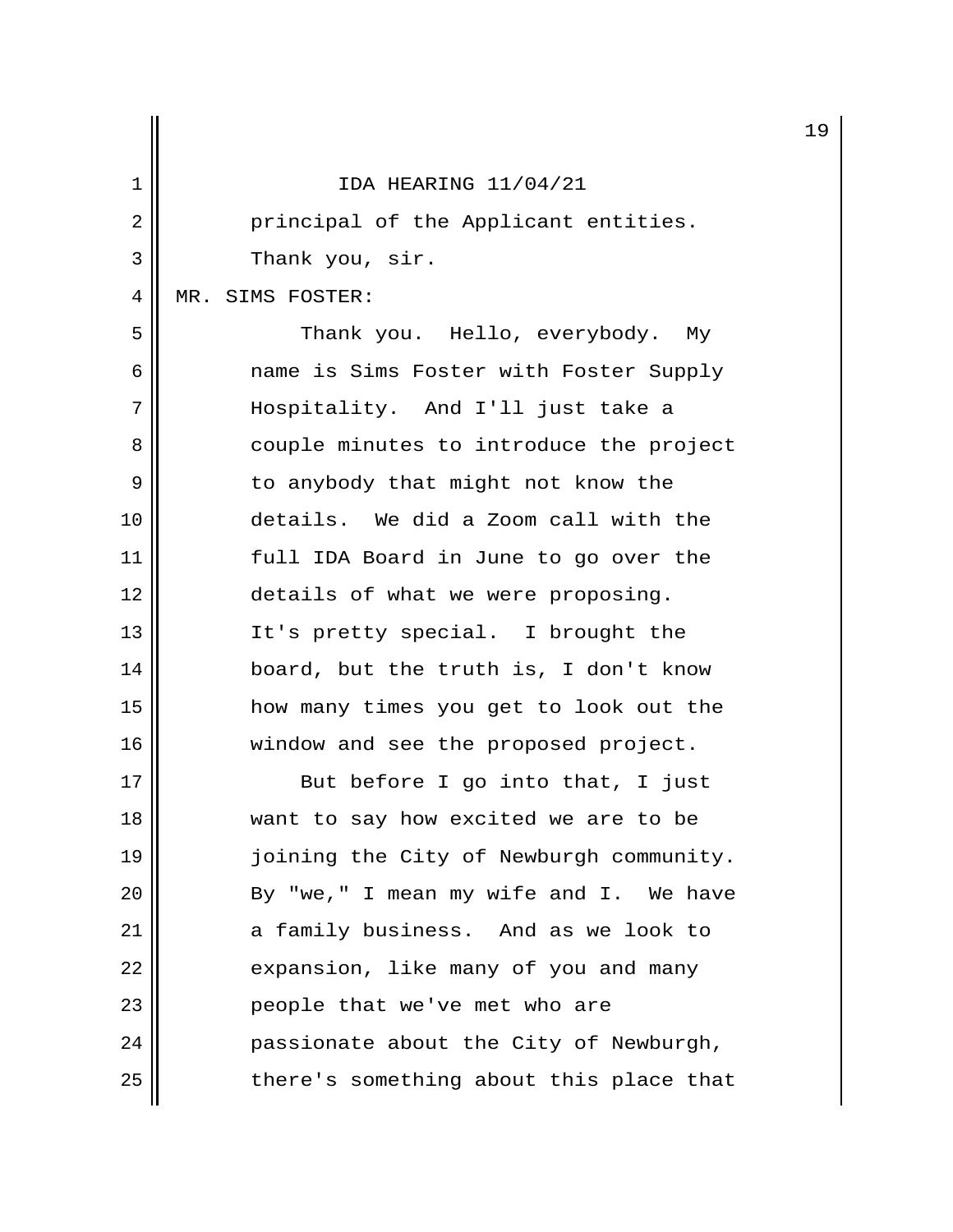2 || called us to explore opportunities 3 **H** here. And core to our values are 4 || choosing places do to business that 5 matter to us and where we feel we can 6 have a general positive impact in all 7 || kinds of different ways. That's our 8 ethos. So it's not random at all that 9 we're here. We're proud now to own 10 property, as well, in the City of 11 | Newburgh.

12 || We are proposing a hotel and 13 || restaurant hospitality complex in the 14 || three buildings: The American Legion, 15 || the YMCA, and the Masonic Grand Temple, 16 || all spectacular buildings with great 17 || heritage to the City of Newburgh, 18 || currently owned by Orange County. We 19 are in contract on the buildings. We  $20$  || are proposing now to do a 75-room hotel 21 || as part of the project. That would be 22 | in the YMCA and American Legion 23 || buildings. And in the basement, a spa 24 || facility, gym facility, that would  $25$  service both the guests that come to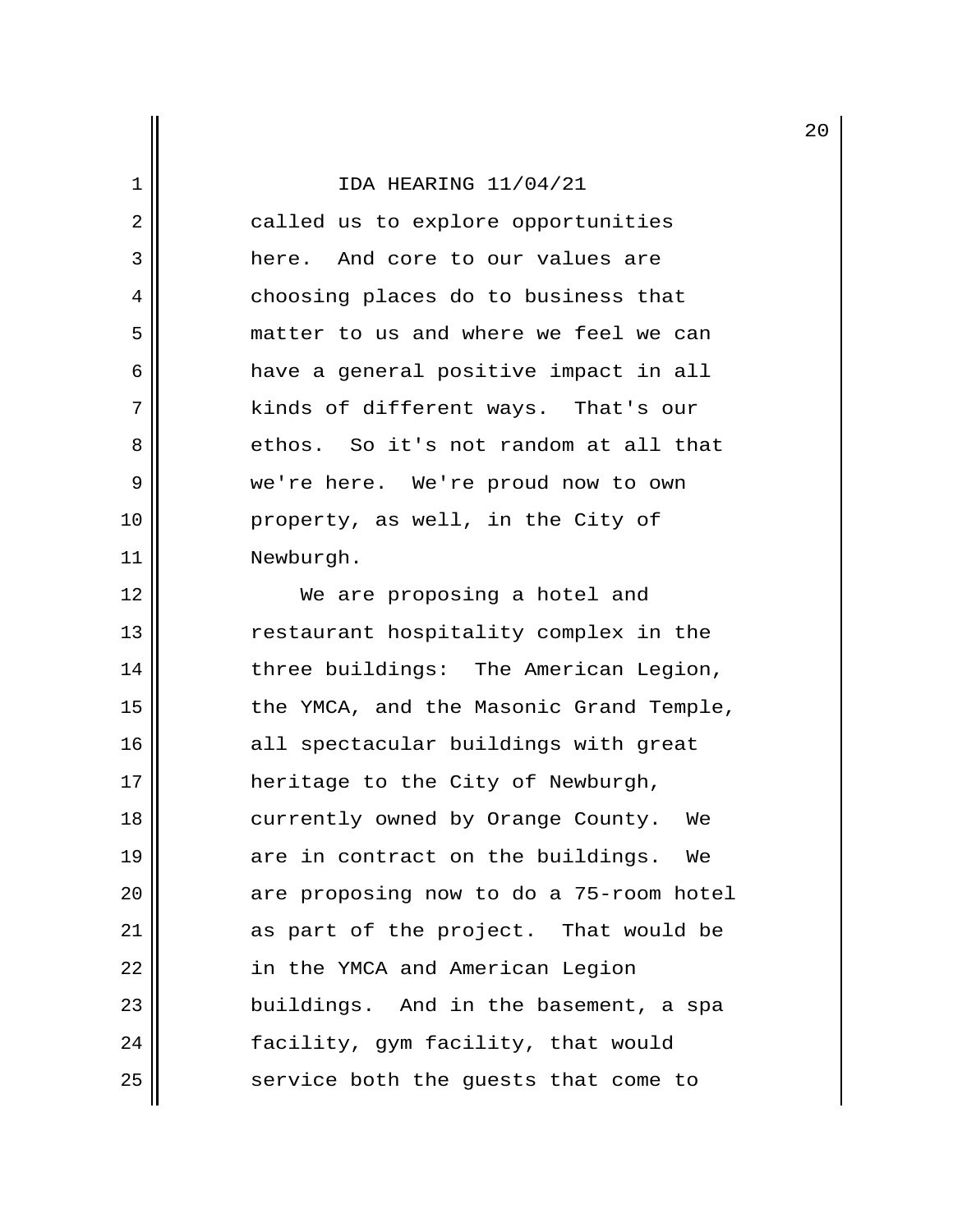2 || stay, but also the Newburgh greater 3 || community. The Masonic Temple is --4 || I've toured it many, many, many, many 5 times with many people. I still get a 6 great smile on my face as I go through 7 || it architecturally. But we are 8 proposing there to do a 150-seat ground 9 || floor restaurant, all-day restaurant. 10 || The second and third floors, the second 11 || was the meeting space for the Masons, 12 || the third being the ritual room, both 13 || of those would be event spaces. We are 14 proposing on the fourth floor to add a 15 || small addition to the building that 16 would look down the Hudson and would 17 also serve as another smaller scale 18 restaurant. And then as far as food 19 || and beverages are concerned, we're also 20 proposing a small green area behind the 21 || American Legion, a pavilion, very 22 | casual food truck concept. So multiple 23 || food and beverage concepts going on. 24 Where we are right now is we have 25 || been working straight through with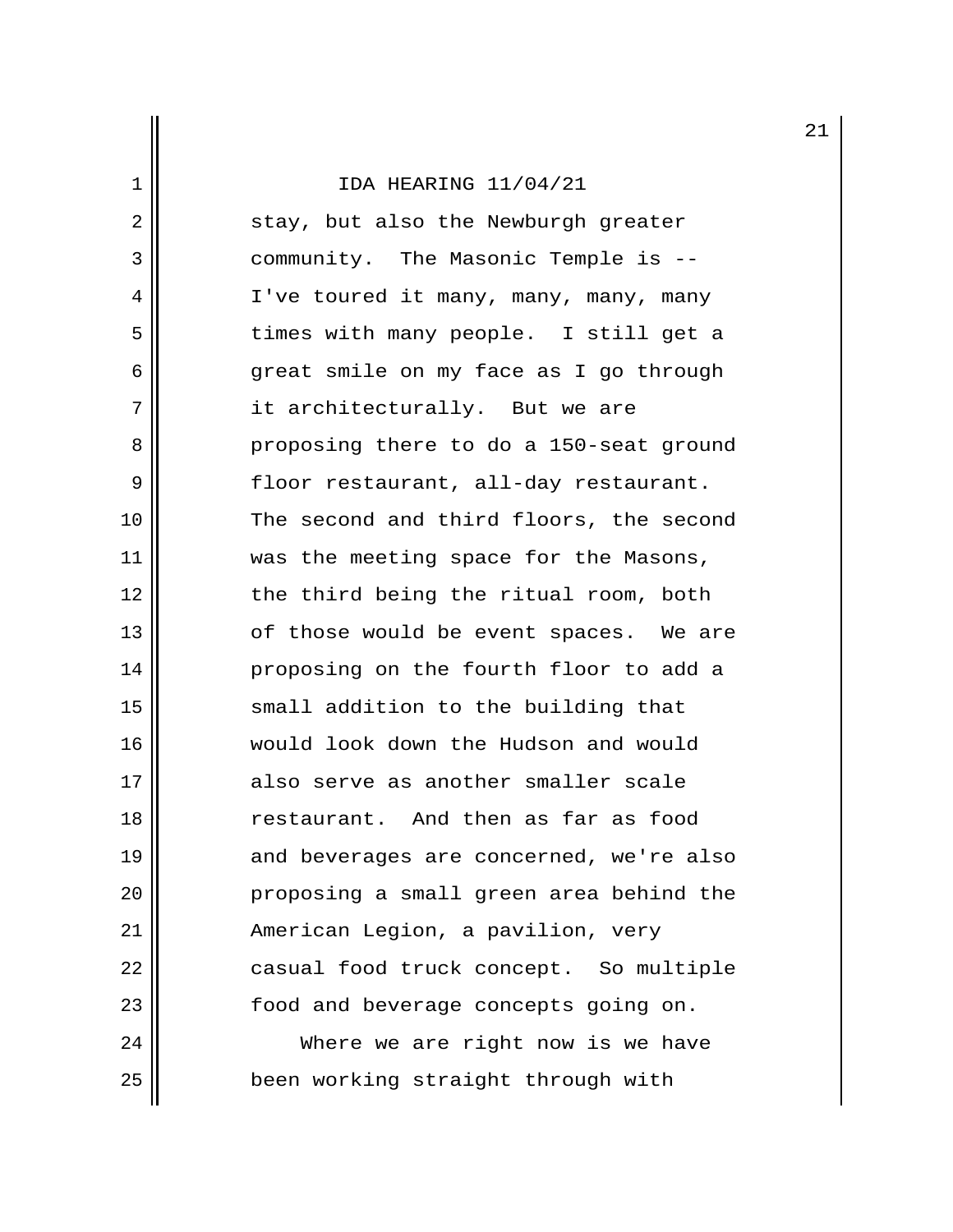2 architects and engineers for the past 3 || six months. We've made great progress 4 || with the Planning Board, at least from 5 our perspective. We've gone through a 6 public hearing there and were grateful 7 || to see the support for the project from 8 || the Planning Board -- the public 9 | hearing, I should say.

10 || Also, the Architectural Review 11 Committee, which of course needs to 12 || approve everything that we do, we're 13 || mot proposing to change the facade of  $14$  | the building, so it's not a major 15 impact architecturally.

 $16$  So that's -- I'm happy to stay 17 after. I have the boards. I think I 18 || only have ten minutes or so, so I don't 19 want to -- but I'm happy to answer any 20 || questions about the details of the 21 | project that we're proposing.

22 || T want to just put it out there  $23$  || that this is the first time that I've  $24$  || ever been in front of an IDA with an 25 | application. We have not applied for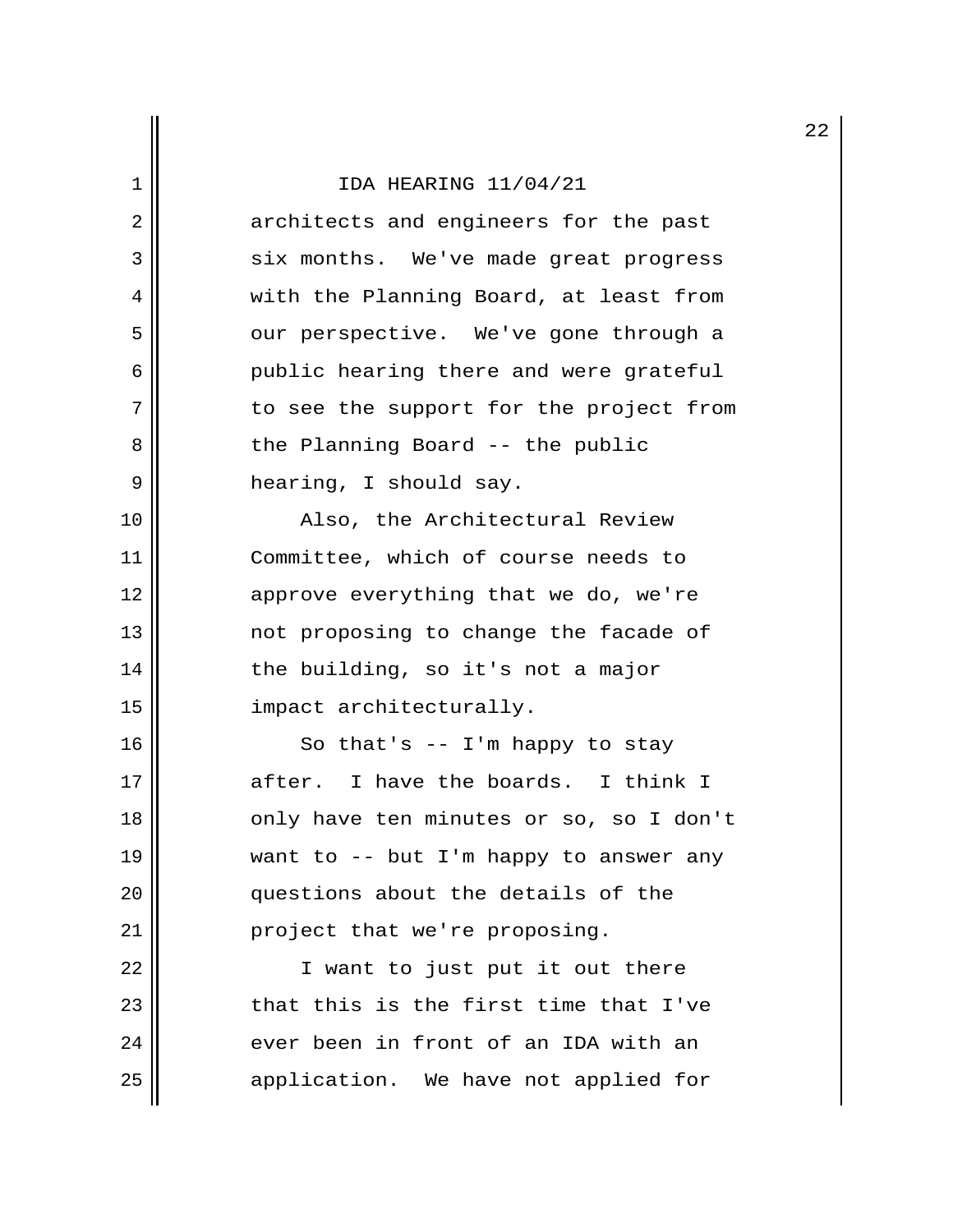2 || it in any of our previous projects. 3 || And the question might come up, well, 4 why are you now asking for it here?  $5$  The answer to that is that we assess 6 || every project based on many factors,  $7$  || but also, if the taxes go up, can we 8 **8** reasonably pay that? And so, in our 9 | Other projects that are in, let's call 10 it, healthier tax districts than the 11 | City of Newburgh, where we've done 12 || those assessments, we've not felt the 13 || need to go and ask for help. I 14 generally don't like to ask for help. 15 I like to just get things done. But 16 || I'm here today asking this Board for 17 help. And the question is, well, what 18 help do you need? I don't have the 19 money in my bank account to finance 20 || this project. I need to go with the 21 | typical route, which is to get capital,  $22$  || and that includes debt and equity. In 23 || this market, finding, especially, debt  $24$  ||  $\sigma$  or equity for hospitality projects,  $25$   $\parallel$  especially after the pandemic, has been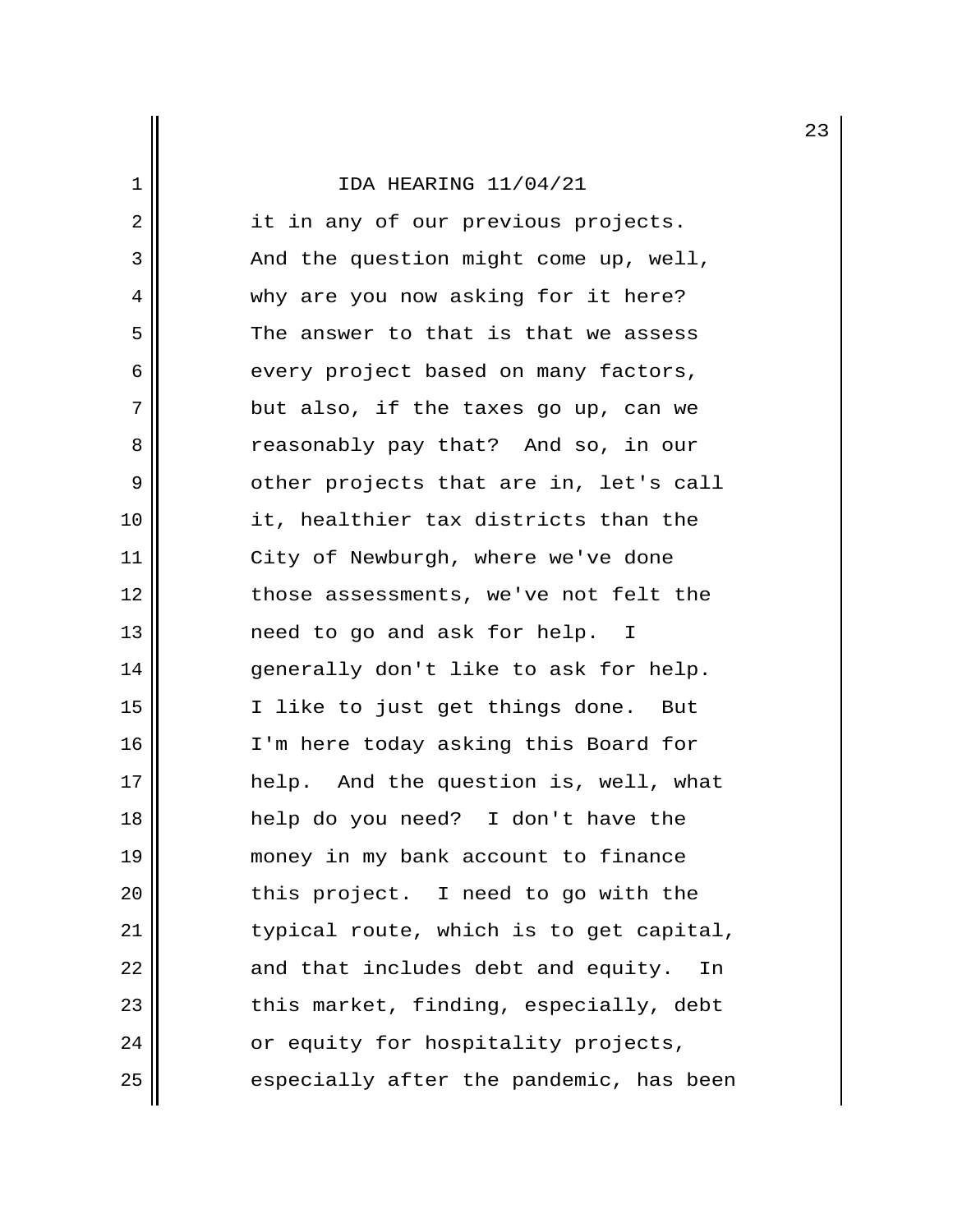2 very challenging. We're very lucky to 3 have a local bank that sees a vision 4 || for Newburgh and our vision and is 5 || supportive, but they are a bank, and 6 || They need to see the project being in a 7 T risk profile where they feel we can pay 8 || Them back their money. It's the same 9 || with equity investments. And a 10 || critical part of that is what we've 11 || proposed through application to the 12 || City of Newburgh IDA, which is not that 13 we don't pay taxes. The buildings 14 || right now pay nothing. As soon as we 15 take title, we will be paying taxes to 16 || the City of Newburgh, which we're proud 17 || of. What we need to do to get this 18 project financed is some help in 19 escalating those taxes, which is what 20 || our application is asking for. So  $21$  || that's why we are here doing that. 22 | Quite frankly, anything is possible in 23 life. It is highly unlikely that we 24 | will be able to get financing without  $25$  assistance of this type, due to being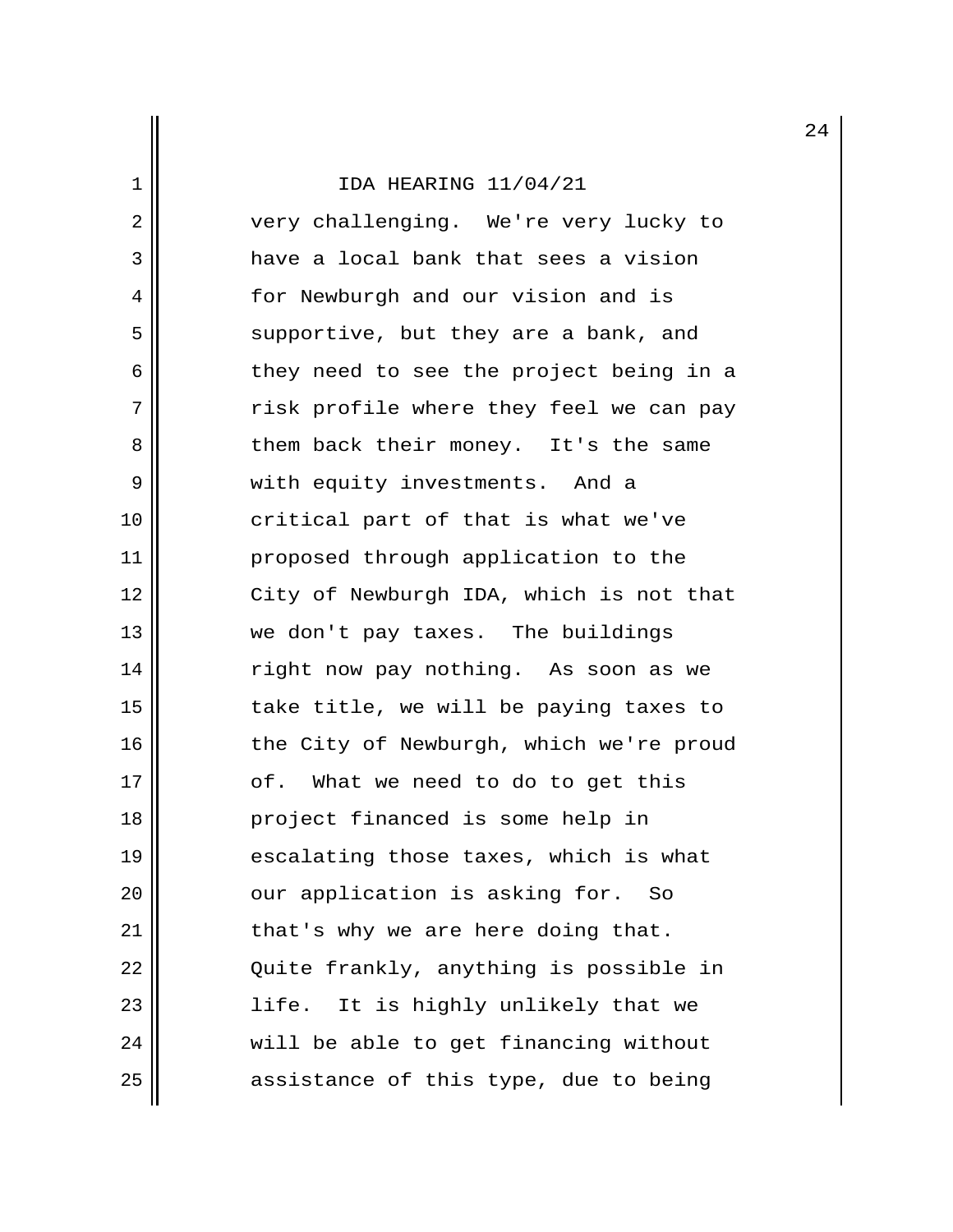|                |                                         | 2 |
|----------------|-----------------------------------------|---|
| 1              | IDA HEARING 11/04/21                    |   |
| $\overline{2}$ | able to pay -- getting into the risk    |   |
| 3              | profile.                                |   |
| 4              | So I think that I'll leave it there     |   |
| 5              | and turn it back to the Board.          |   |
| 6              | Obviously, if there's any other         |   |
| 7              | questions that I can answer, that's why |   |
| 8              | we're here.                             |   |
| 9              | IDA CHAIRMAN AUSTIN DUBOIS:             |   |
| 10             | Thank you very much. We'll start        |   |
| 11             | with public comment and we'll go off of |   |
| 12             | the sign-in sheet. Paul Ernenwein.      |   |
| 13             | MR. PAUL ERNENWEIN:                     |   |
| 14             | Good afternoon. Paul Ernenwein.         |   |
| 15             | So I'm just here to give my two cents   |   |
| 16             | and ask that the IDA approve this       |   |
| 17             | proposal.                               |   |
| 18             | For me, this is a story about           |   |
| 19             | opportunity for families and            |   |
| 20             | multi-generations of families. I won't  |   |
| 21             | bore you all with the whole story like  |   |
| 22             | I have many in this room, but I'm       |   |
| 23             | fourth generation -- my kids are        |   |
| 24             | fifth -- and one of my dreams is to see |   |
| 25             | a sixth generation come home. I want    |   |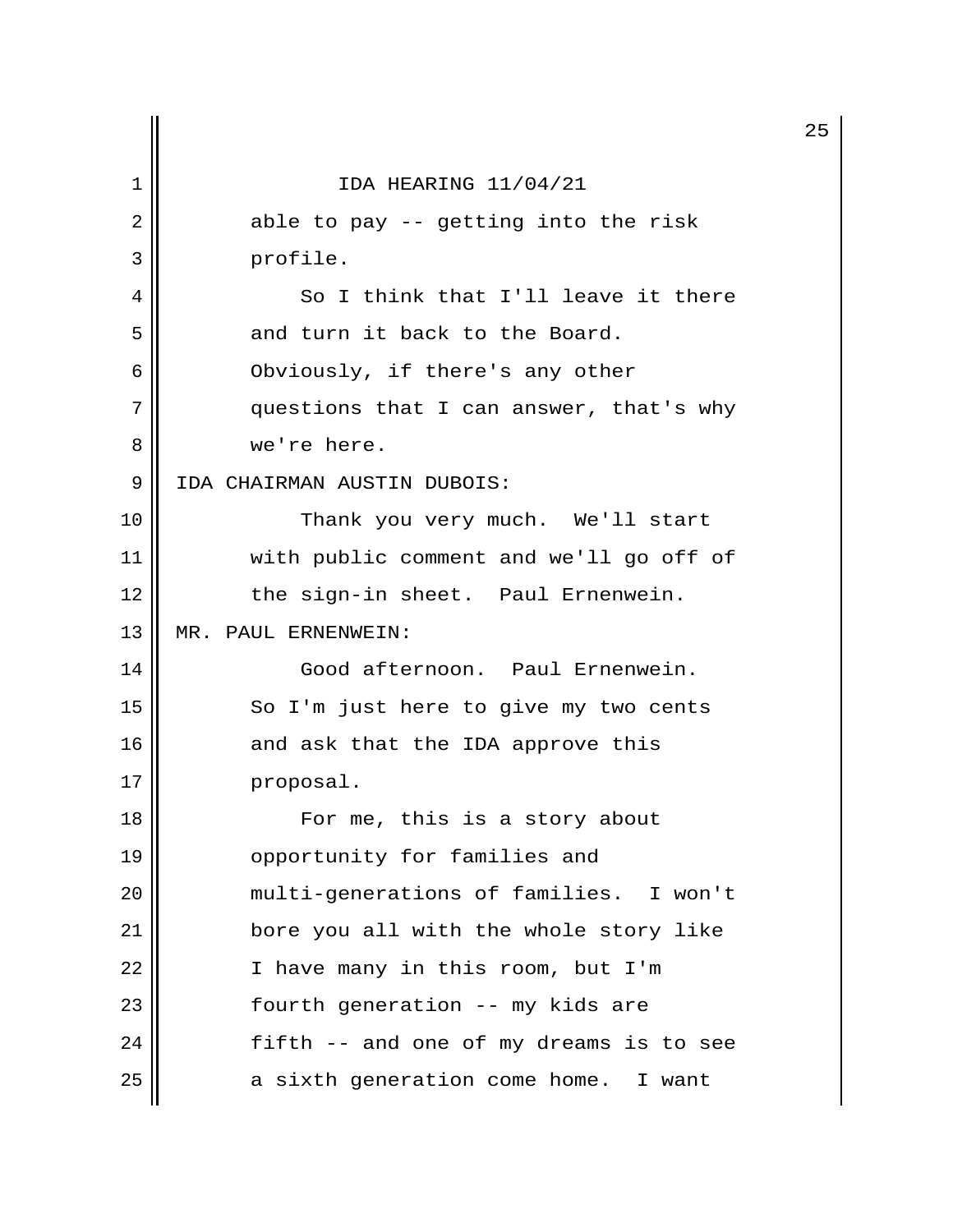2 || my grandchildren to come here.

 3 How does that happen? How do we 4 give our city council and our city 5 manager the ability to have a complete 6 Department of Public Works who doesn't 7 || only have to be reactive, but can be 8 || there to make our streets clean and 9 | beautiful, and our structures 10 completely secure? How do we allow our 11 | city manager and our city council to 12 have a police department that is 13 || complete, where our community, who live 14 || here, who work here, get to see their 15 police officers on the street and get 16 || to know them and talk to them? How do 17 we do that? How do we have a fire 18 department that is not just reactive, 19 || but has the ability to have a superior 20 || immediate response to emergencies? How 21 do we have recreation for our families 22 | in the city, at Downing and Delano 23 || Hitch and all of our parks, our 24 || Playgrounds, our fields, our riverfront 25 || and our stadium? Did you kids know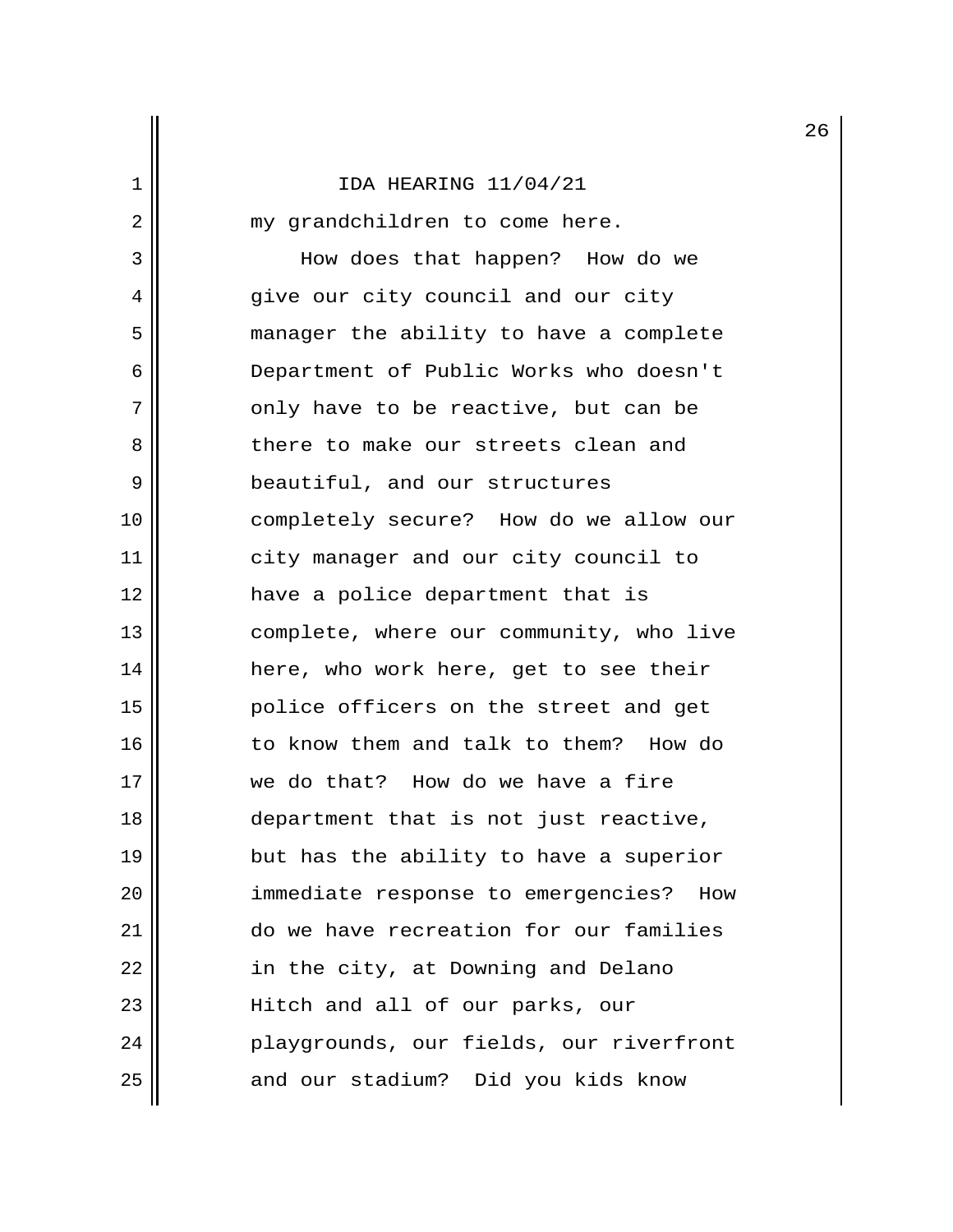$2 \parallel$  that we have a stadium in this city? 3 || Well, I don't think anybody in this 4 | Toom has probably sat in it, not in 50 5 years or something. How do we make  $6$   $\parallel$  that stadium and those fields 7 || illuminated, lighted, secure, superior 8 sample is that are being taken care of for 9 || our entire community? How does it 10 happen? It requires multi millions in 11 | investment.

12 || This project will bring millions 13 || for our city council and our city 14 || manager to deploy for our community 15 now. And it will bring hundreds of 16 || millions to our community eventually. 17 It will bring visitors from around the 18 || County of Orange, from around the 19 Hudson Valley, from around the United 20 || States of America. It will bring 21 visitors from around the world to come  $22$  | to the City of Newburgh, spend time, 23 || spend money, spend energy, and invest, 24 || every dollar spent investing in our 25 || community. It will be millions now.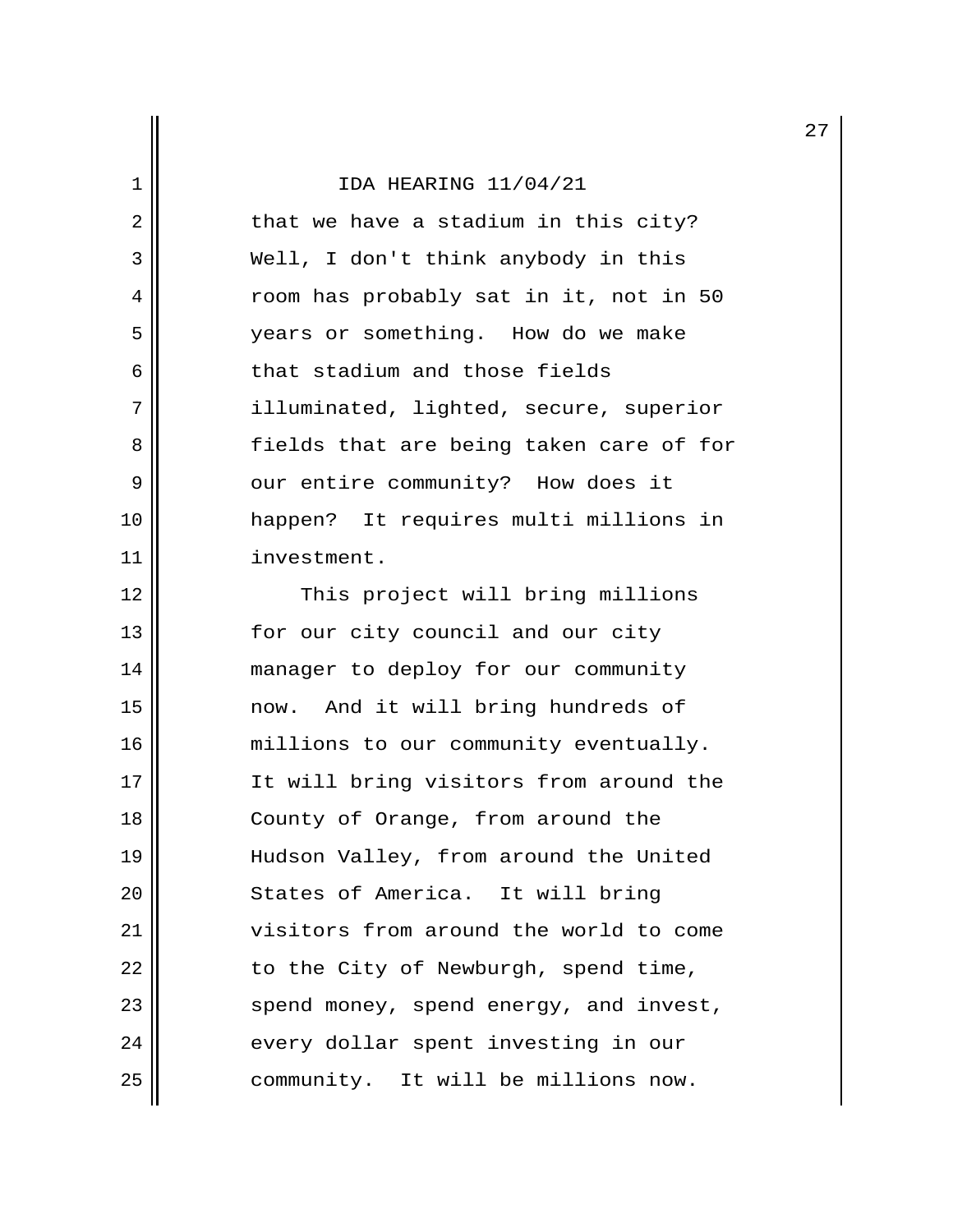2 | It will be hundreds of millions later. 3 || TE you were born on Dubois, like my 4 || two daughters, if you were born on 5 Dubois today, by the time you get to 6 || South Middle School, like my two 7 daughters, this property will be fully 8 || and completely tax provided, complete 9 || opportunity for our entire community, 10 || for that DPW, that police department, 11 for our sidewalks, for our lights, for 12 || our security. This is an opportunity 13 || for our entire community, for our city. 14 || Please, to our IDA, please have the 15 foresight to understand how fast the 16 || time goes, how the kids born today will 17 || see dramatic benefit to their entire 18 || families and their community.

19 My interest in speaking to you 20 || coday is also self interest. The 21 | opportunity to make the sixth  $22$  || generation -- I'm going to start  $23$   $\parallel$  crying -- to have a sixth generation 24 | come home and support this community,  $25$  || this is how you do it. For 50 years --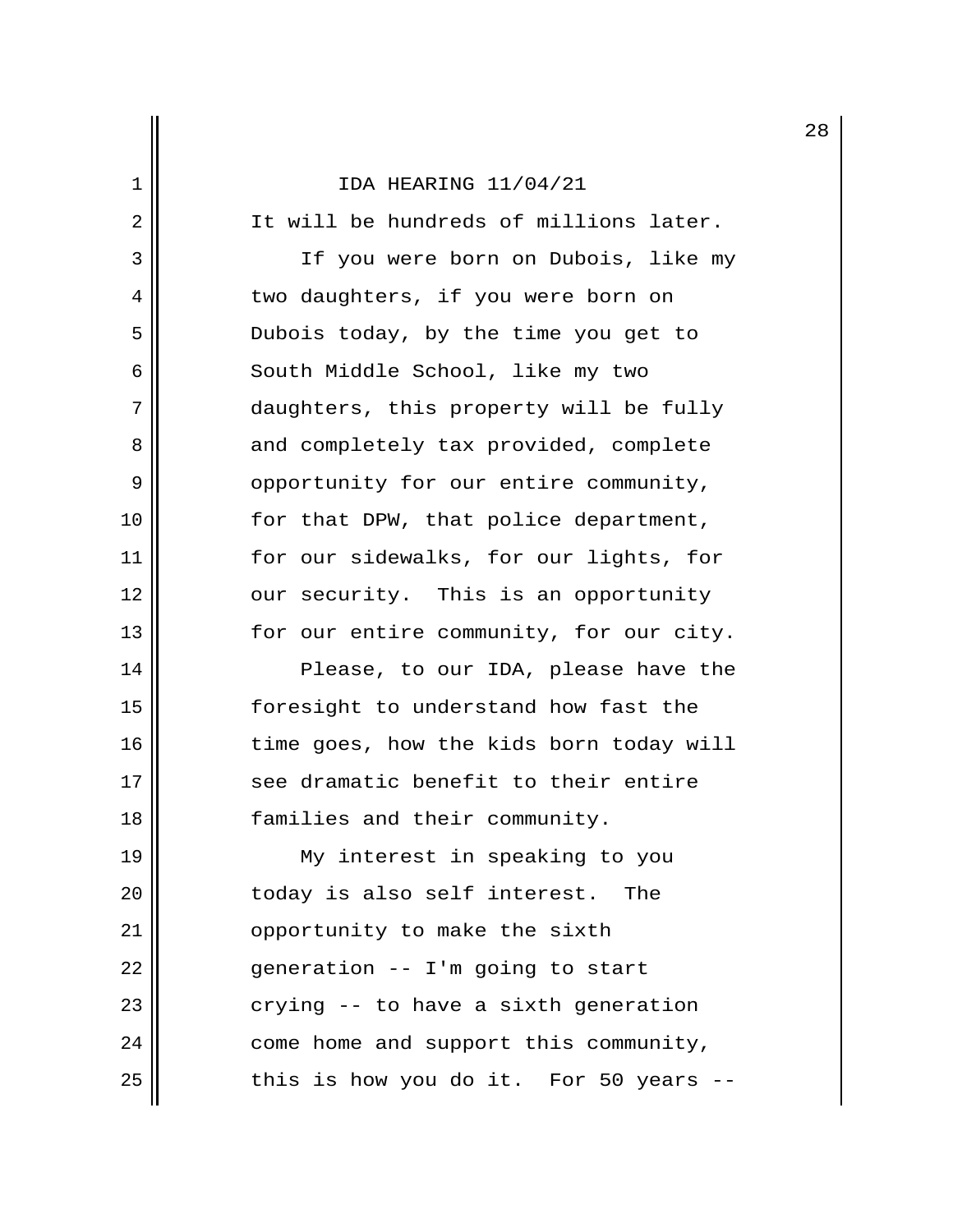| 2  | well, let's call it for 30 years, as an |
|----|-----------------------------------------|
| 3  | adult, I have been witness to           |
| 4  | shortsightedness -- and I'll be polite  |
| 5  | and use the word shortsightedness -- in |
| 6  | what it means to build a municipality   |
| 7  | and build opportunities for our         |
| 8  | families, for generations to remain,    |
| 9  | for the quality of life, for the        |
| 10 | opportunity of all our familiars and    |
| 11 | for generations to come together. If    |
| 12 | are you a Honduran or an Ecuadorian or  |
| 13 | Peruvian or a Mexican family that has   |
| 14 | just moved here in the last 20 years,   |
| 15 | you are working to provide opportunity  |
| 16 | for your children, just like the        |
| 17 | generations of immigrants before you    |
| 18 | that came here. And imagine a place     |
| 19 | where your children and your            |
| 20 | grandchildren want to return to because |
| 21 | of the quality of life, because of the  |
| 22 | opportunity of the school district,     |
| 23 | because your families can be together.  |
| 24 | So I hope the opportunity comes         |
| 25 | where the first hotel in Newburgh in a  |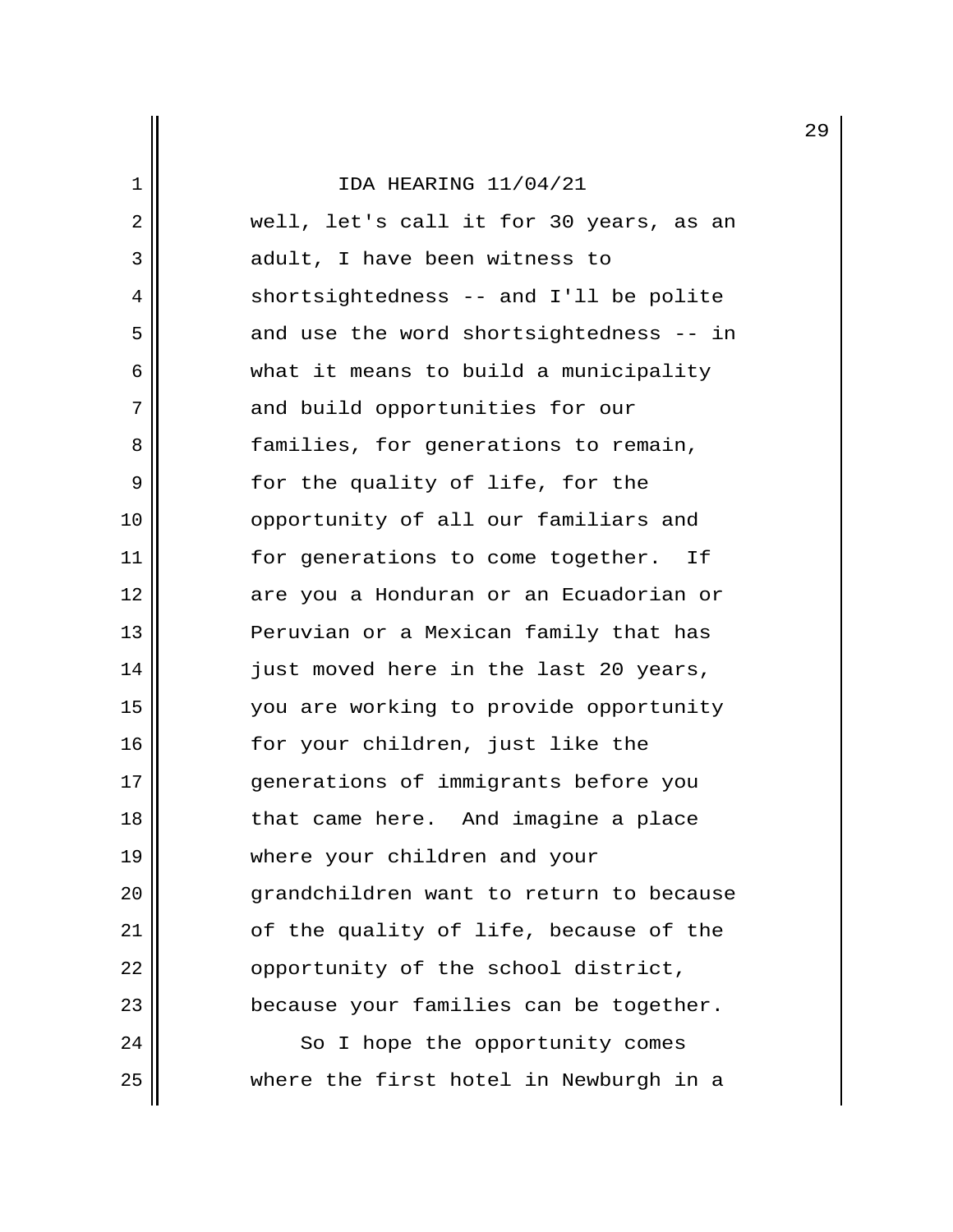|    |                                         | 3 |
|----|-----------------------------------------|---|
| 1  | IDA HEARING 11/04/21                    |   |
| 2  | generation can be. And don't tell me    |   |
| 3  | the Imperial, please. The first hotel   |   |
| 4  | in a generation. We grew up here.       |   |
| 5  | When I graduated from North High and    |   |
| 6  | from NFA, we graduated hearing the      |   |
| 7  | stories of the Hotel Newburgh and how   |   |
| 8  | people came from all over the world and |   |
| 9  | all over the country and all over the   |   |
| 10 | Hudson Valley. Folks would stay in New  |   |
| 11 | York City for a few nights in           |   |
| 12 | Manhattan, and then stay in the Hotel   |   |
| 13 | Newburgh for a few nights. We don't     |   |
| 14 | have a hotel in the City of Newburgh.   |   |
| 15 | There's not a hotel in Newburgh.        |   |
| 16 | Bring that first hotel in a             |   |
| 17 | generation. Bring a quality of life.    |   |
| 18 | Bring opportunity. Bring economic       |   |
| 19 | stability. Bring generations of our     |   |
| 20 | families home. And this is how you do   |   |
| 21 | it. So thanks.                          |   |
| 22 | IDA CHAIRMAN AUSTIN DUBOIS:             |   |
| 23 | Thank you. Donna Cornell.               |   |
| 24 | MS. DONNA CORNELL:                      |   |
| 25 | That's a tough act to follow, isn't     |   |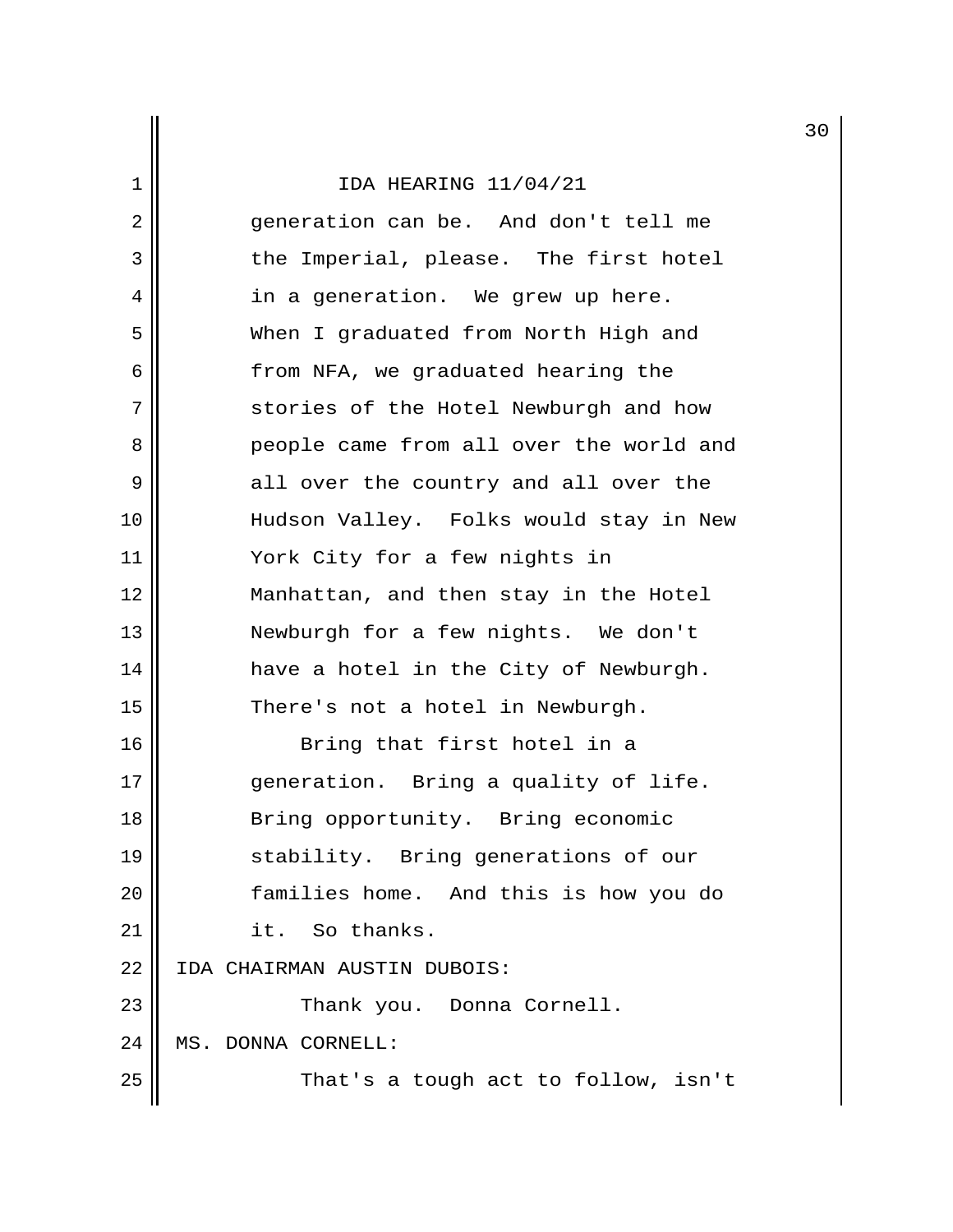|    |                                         | 3 |
|----|-----------------------------------------|---|
| 1  | IDA HEARING 11/04/21                    |   |
| 2  | it? My name is Donna Cornell and I was  |   |
| 3  | born and raised in this city, so like   |   |
| 4  | many of you in the room, I consider it  |   |
| 5  | my city. I have been actively           |   |
| 6  | involved. I had my businesses here in   |   |
| 7  | the City of Newburgh. I'm retired,      |   |
| 8  | whatever that means. I'm still          |   |
| 9  | working, as you can see.                |   |
| 10 | Volunteer hat of economic               |   |
| 11 | development: I was the startup          |   |
| 12 | chairperson for the Orange County       |   |
| 13 | Partnership, the economic development   |   |
| 14 | agency that promotes growth here. And   |   |
| 15 | I am -- in order to become the first    |   |
| 16 | chairperson, I went to the University   |   |
| 17 | of Maryland and took the first leg of   |   |
| 18 | being a certified economic development  |   |
| 19 | professional. And I share that fact so  |   |
| 20 | that you understand that, when I talk   |   |
| 21 | about the ripple effect, the economic   |   |
| 22 | impact, one can appreciate I'm doing it |   |
| 23 | from a knowledge base and from an       |   |
| 24 | education viewpoint.                    |   |
| 25 | The ripple effect cannot even be        |   |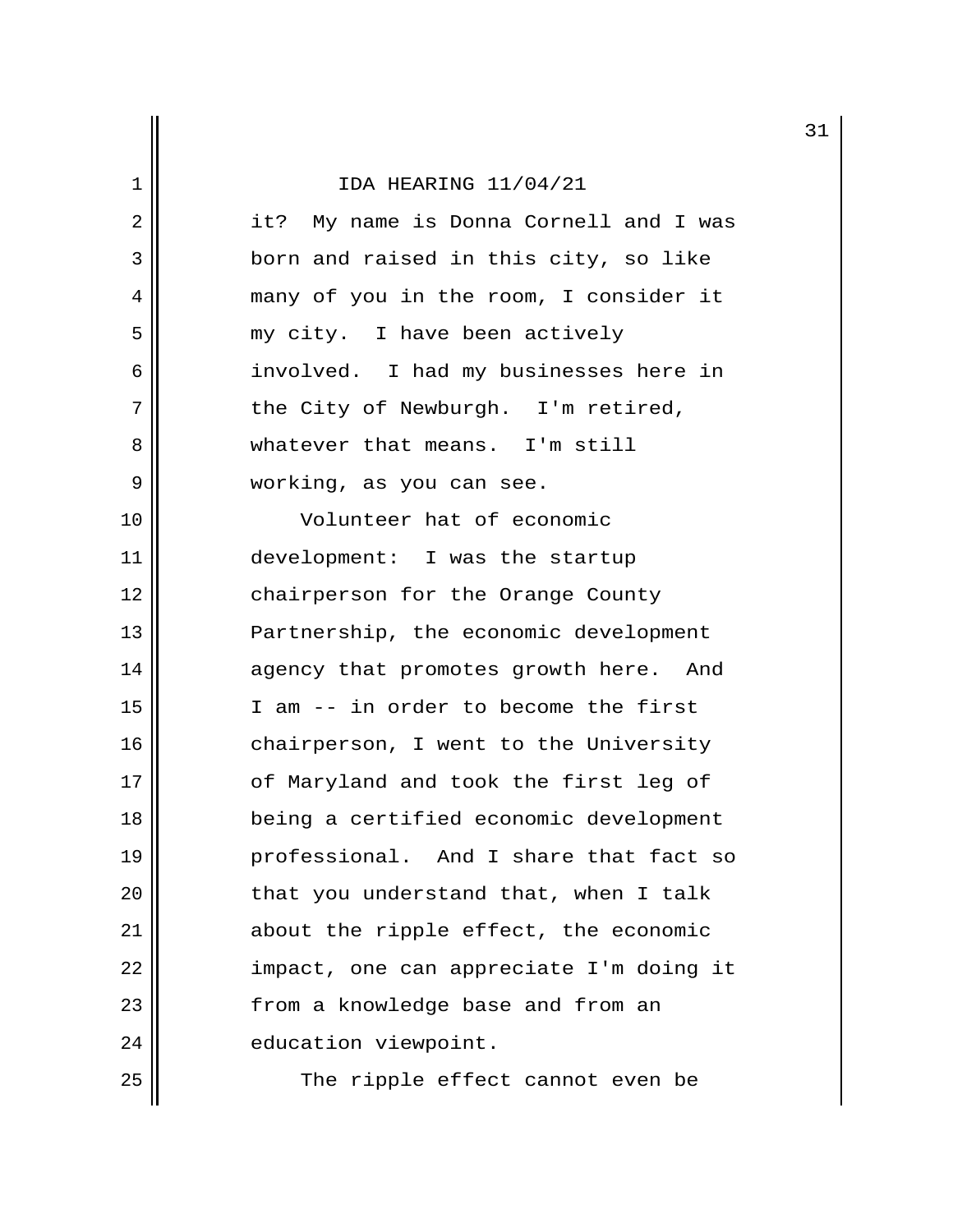|                |                                         | 3 |
|----------------|-----------------------------------------|---|
| 1              | IDA HEARING 11/04/21                    |   |
| $\overline{2}$ | calculated as to how positive this can  |   |
| 3              | be for our city and the region. I love  |   |
| 4              | this city, as Paul does, and I think    |   |
| 5              | that we cannot underestimate how        |   |
| 6              | beneficial a project like this can be   |   |
| 7              | to the city residents that are here     |   |
| 8              | today, and as he talked about, the      |   |
| 9              | city's future residents and future of   |   |
| 10             | those residents.                        |   |
| 11             | In order to make that happen, we        |   |
| 12             | need to have incentives. We need to     |   |
| 13             | have economic development. I'm          |   |
| 14             | cognizent of the fact that you need to  |   |
| 15             | incentivize investment in your          |   |
| 16             | community. We need to have incentives.  |   |
| 17             | And the benefits that can come from the |   |
| 18             | IDA granting this application will make |   |
| 19             | a project like this happen and will be  |   |
| 20             | a win for the City of Newburgh. And I   |   |
| 21             | ask that you consider it and approve    |   |
| 22             | Thank you very much.<br>it.             |   |
| 23             | IDA CHAIRMAN AUSTIN DUBOIS:             |   |
| 24             | And thank you, Donna. Jeff Werner.      |   |
| 25             | JEFF WERNER:<br>MR.                     |   |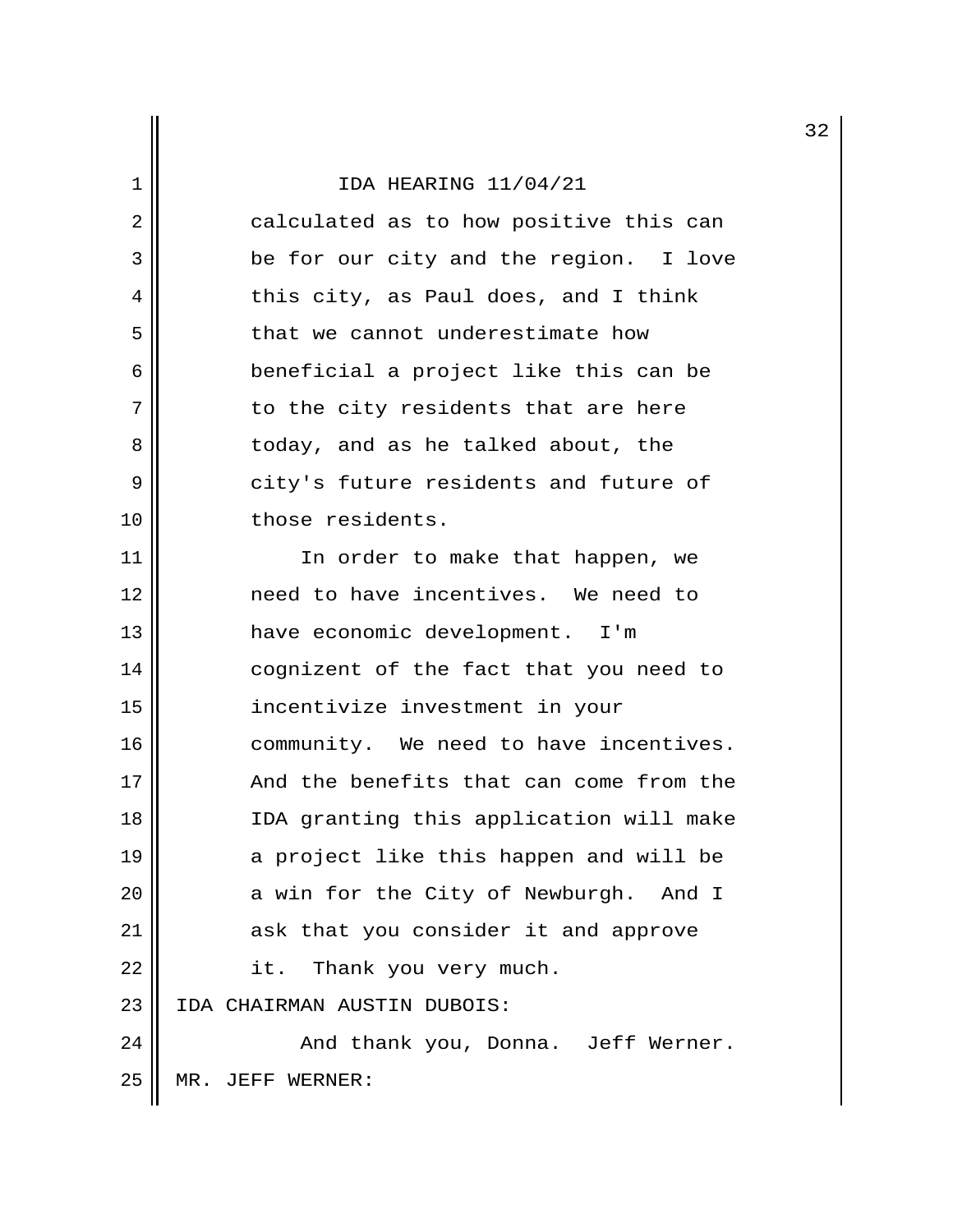2 || My name is Jeff Werner. As 3 difficult as it may have been for Donna 4 Cornell to follow Paul Ernenwein, I now 5 | have to follow my wife.

 6 I grew up in Newburgh. I love 7 Newburgh. It was a wonderful place in 8 Which to grow up. And we have an 9 | Opportunity to help make it return to a 10 wonderful place that it once was, and 11 || will be. I grew up right down the 12 || street here, three doors from 13 Washington's Headquarters. I am an 14 attorney and I was a town judge in the 15 || Town of Newburgh for 17 years.

16 I'm very involved in economic 17 || development. I, together with an 18 || associate, redeveloped East Parmenter 19 || Street, which back then was known as 20 || crack alley. And what we did was we 21 | took an entire neighborhood with  $22$  || anchors at either end, one anchor being 23 Washington's Headquarters, and the 24 | cther St. George's Cemetery, and we  $25$   $\parallel$  redeveloped it later on with the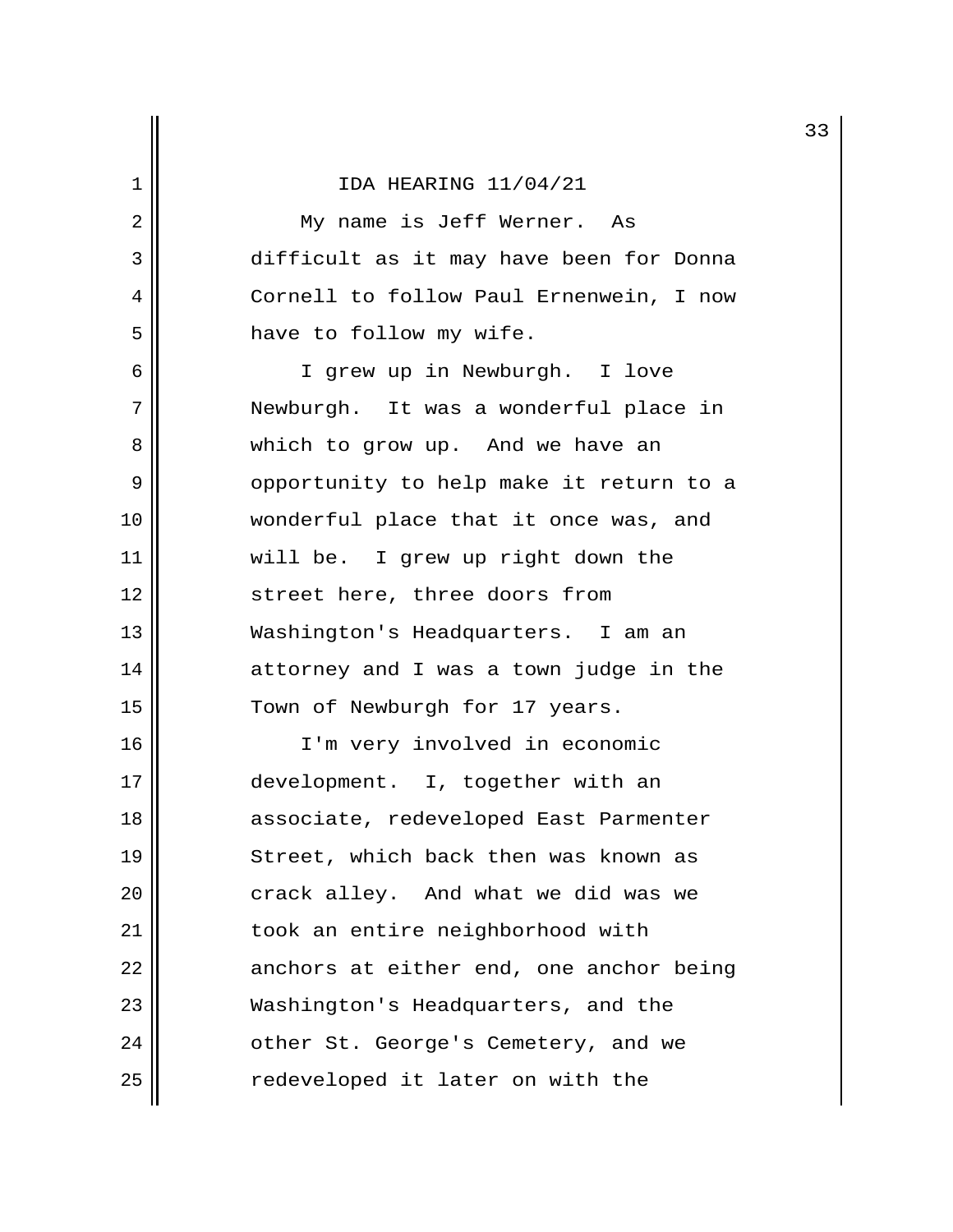|             |                                          | 3 |
|-------------|------------------------------------------|---|
| $\mathbf 1$ | IDA HEARING 11/04/21                     |   |
| 2           | assistance of Habitat for Humanity.      |   |
| 3           | And today, there are a lot of people     |   |
| 4           | living on that street that are           |   |
| 5           | homeowners paying mortgages and taxes,   |   |
| 6           | and whose kids have their own bedroom    |   |
| 7           | in which to do their homework, and they  |   |
| 8           | run in and out of each other's houses    |   |
| 9           | with the doors unlocked. That's          |   |
| 10          | progress. And that helps.                |   |
| 11          | And one of the reasons I mentioned       |   |
| 12          | that is because, intertwined in this     |   |
| 13          | application is reference to              |   |
| 14          | Washington's Headquarters, which is the  |   |
| 15          | highlight of a visit to Newburgh.<br>The |   |
| 16          | last time I checked, it drew about       |   |
| 17          | 22,000 people to the City of Newburgh    |   |
| 18          | each year. And I'm mentioning that       |   |
| 19          | tourism is going to be an integral       |   |
| 20          | factor in the success of this operation  |   |
| 21          | that's proposed here, seeking these      |   |
| 22          | benefits.                                |   |
| 23          | I want to mention one fact that          |   |
| 24          | probably has slipped by that the         |   |
| 25          | developers need to pursue and the        |   |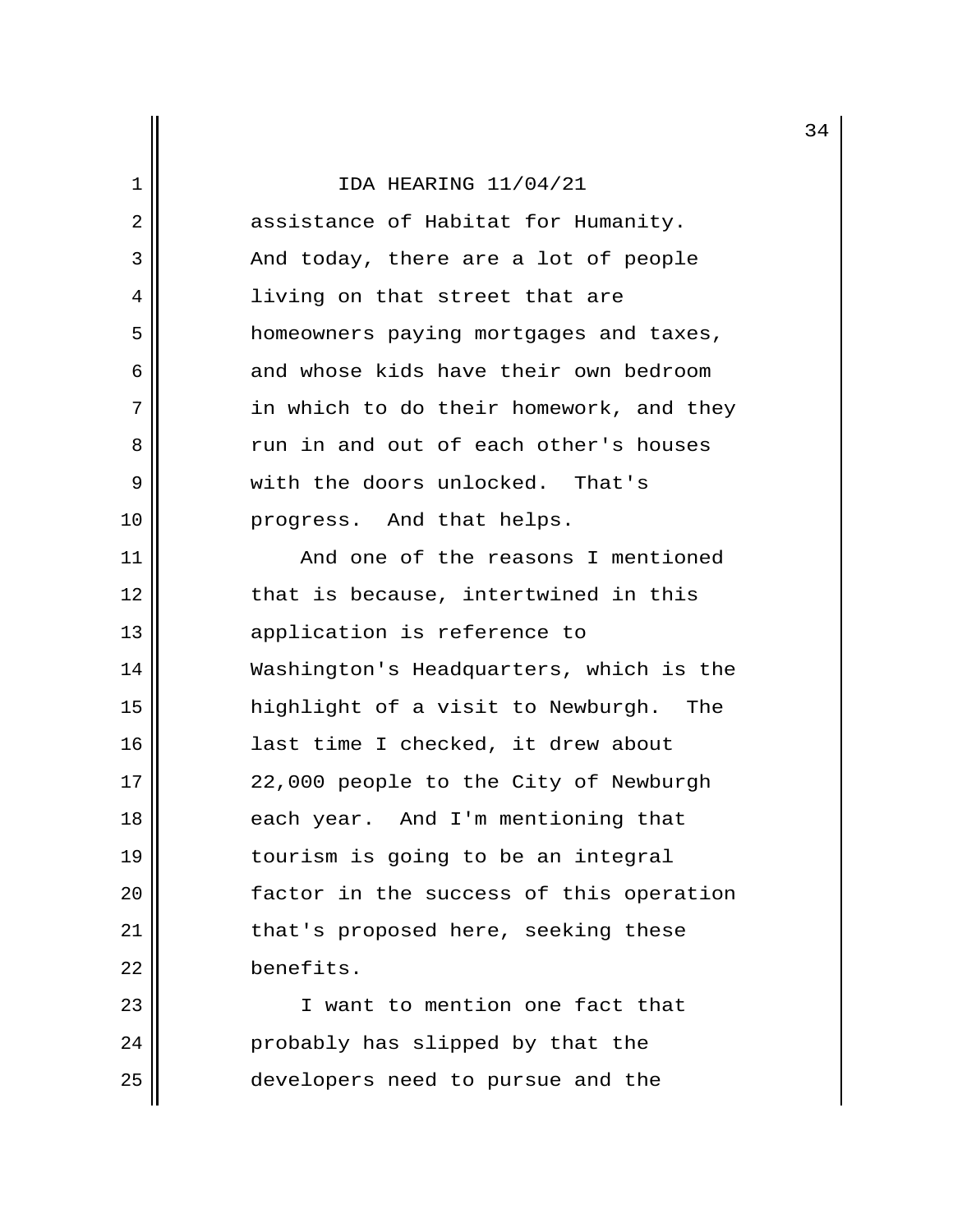2 || county needs to pursue, and that is 3 || Storm King Arts Center. Those people 4 || have their act together. If I told you  $5 \parallel$  that it drew 20,000 people a year, you 6 might say, that sounds about right, or  $7 \parallel$  maybe a little more than that. Well, 8 || if I told you that, I'd be wrong. 9 || Storm King Arts Center draws 200,000 10 people a year to Cornwall. And when I 11 || talked to the operators of Storm King 12 Arts Center, what they tell me is, 13 || people typically come there from afar, 14 for half a day, and then they want to 15 || know where else to go. Well, the where 16 || else could be Cornwall, which has some 17 || limited advantages, but where they 18 || really want to come to is Newburgh. 19 || And we need to make that happen. They 20 have wonderful marketing techniques and  $21$  || they're going to be able to take  $22$   $\parallel$  advantage.

23 This is a good project. This is a 24 || helpful project. This is a project  $25$  | that should be approved.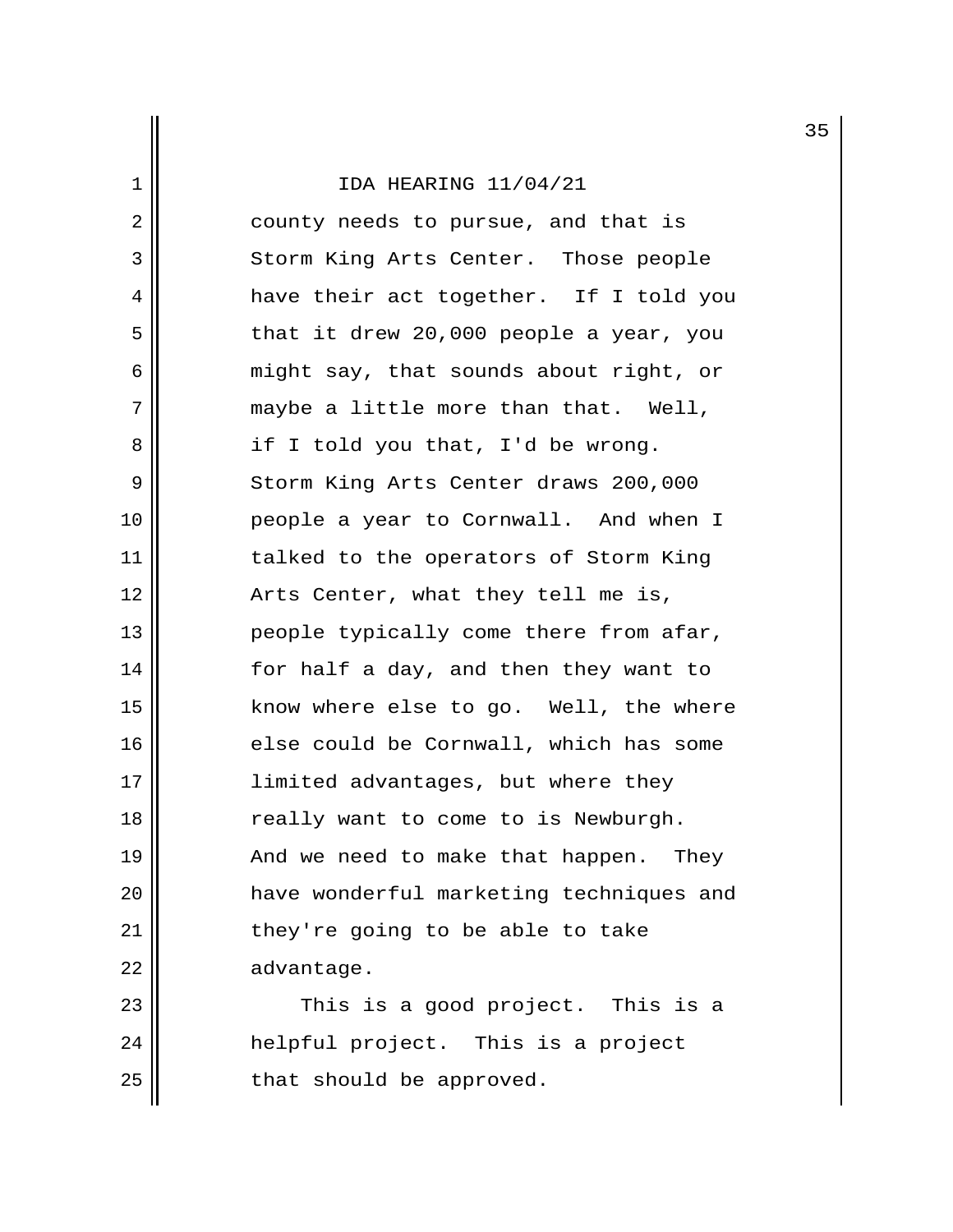|    |                                         | 3 |
|----|-----------------------------------------|---|
| 1  | IDA HEARING 11/04/21                    |   |
| 2  | IDA CHAIRMAN AUSTIN DUBOIS:             |   |
| 3  | Thank you. Maureen Halahan.             |   |
| 4  | MS. MAUREEN HALAHAN:                    |   |
| 5  | Chairman DuBois, City of Newburgh       |   |
| 6  | IDA directors, thank you for the        |   |
| 7  | opportunity to address this afternoon   |   |
| 8  | regarding the Sims Foster Hospitality   |   |
| 9  | application.                            |   |
| 10 | I, too, was born in the city. But       |   |
| 11 | I've been working in the economic       |   |
| 12 | development industry for 21 years, and  |   |
| 13 | I say with confidence that this is      |   |
| 14 | extraordinarily rare that a company of  |   |
| 15 | this caliber takes an interest in a     |   |
| 16 | city that is clawing its way back from  |   |
| 17 | decades of extreme poverty, high crime, |   |
| 18 | and corruption. The city has suffered   |   |
| 19 | with a bad reputation.                  |   |
| 20 | But now, there's you. And there's       |   |
| 21 | us. There's a new group of leaders      |   |
| 22 | that not only want to take care of our  |   |
| 23 | social challenges and do what's right   |   |
| 24 | by the citizens of Newburgh, we also    |   |
| 25 | recognize the fact that businesses      |   |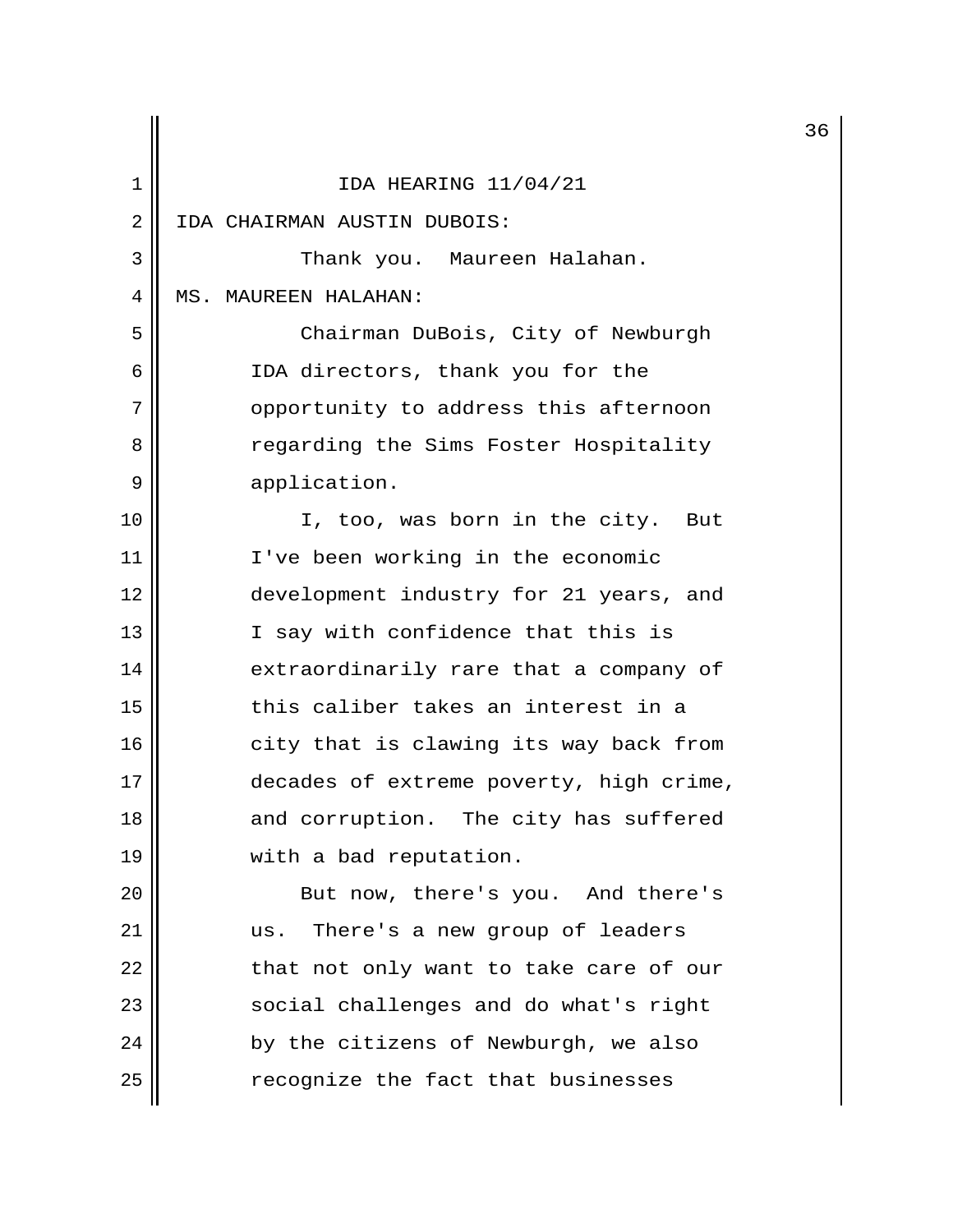2 drive the city's economy, and without 3 || it, poverty continues, and block by 4 | block, we step over the rubble and the 5 | Iost opportunity.

 6 Nothing reduces domestic violence, 7 drug addiction, alcoholism and crime 8 || like a paying job. Nothing builds self 9 esteem better than opportunity to work 10 || and support one's self and one's 11 | family.

12 || Sims Foster has an outstanding 13 || reputation for turning things around, 14 creating beauty in properties that were 15 || cld. As leaders, we have to help them. 16 || They can't take all the risk. They  $17$   $\parallel$  can't afford to put in all the money 18 || when the city is in such dire need of 19 companies like theirs to invest and 20 || turn things around. So let's build a 21 | foundation today. By welcoming this 22 | company and being a part of their 23 || success story, we have an opportunity  $24$  || to partner with them and to buy in with  $25$  || them. When they succeed, it paves the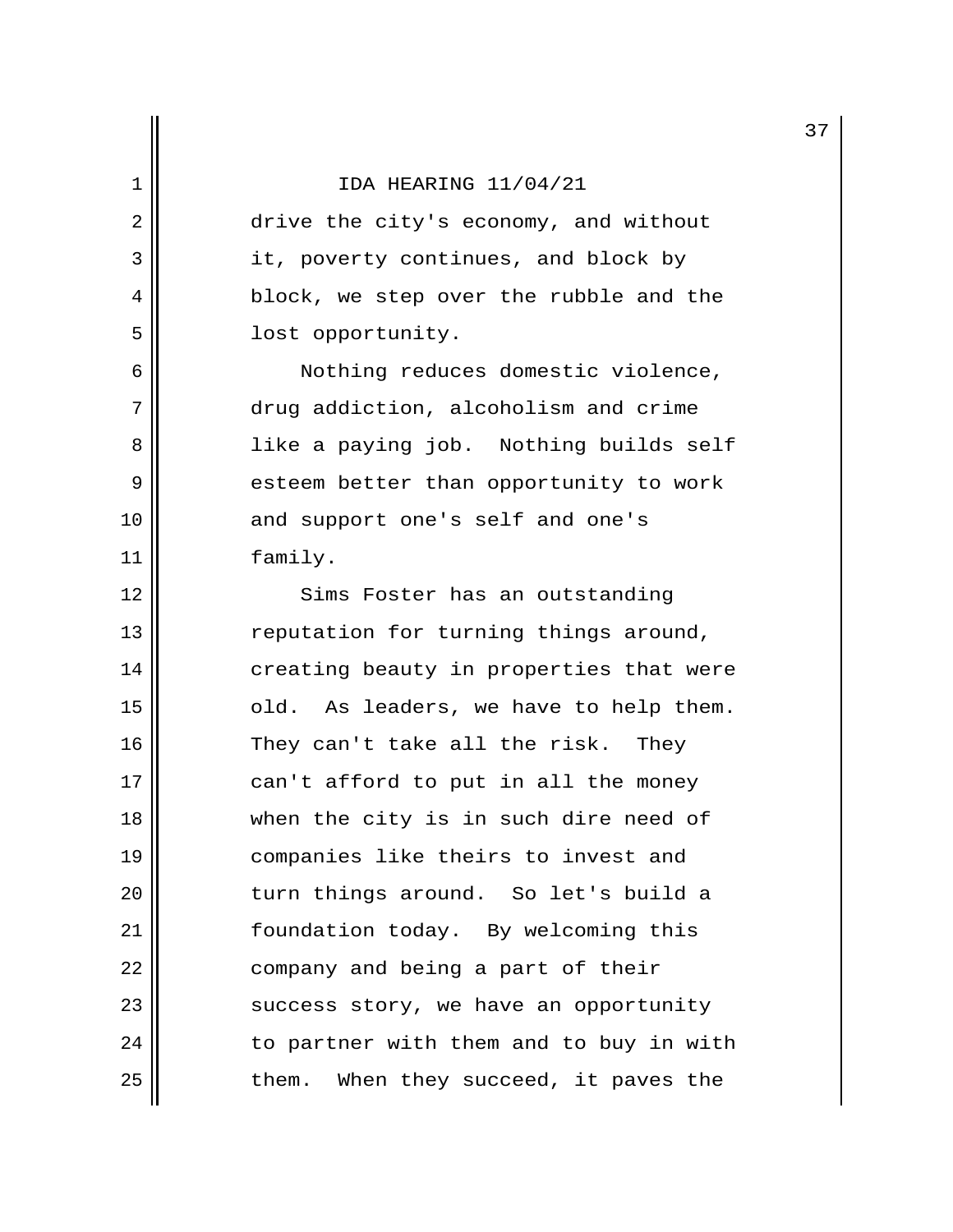2 || way for others to invest in our city. 3 || There always has to be a first. 4 The first ones in take the highest  $5 \parallel$  risk. In time, real estate, we hope, 6 || in the City of Newburgh, will be at a 7 premium. There will be no reason to 8 have to beg businesses to invest in a 9 || crumbling city. They'll want to come 10 here. That's how it works. First, we 11 must build it and offer incentives to 12 || attract quality and opportunity, and 13 then it becomes so darned attractive 14 that others will want to follow on 15 their own. But it's the pioneers, the 16 || risk-takers, the trailblazers, the 17 || first ones to navigate the uncharted 18 || waters that we have to rally behind and 19 | empower.

20 || Let's count the jobs. Let's count 21 || the capital investment. When you do  $22$  || this, you'll be part of our solution 23 || here in the city, and we'll all be part  $24$  || of the future of the City of Newburgh.  $25$  ||  $\ldots$  And we'll all be partners to Sims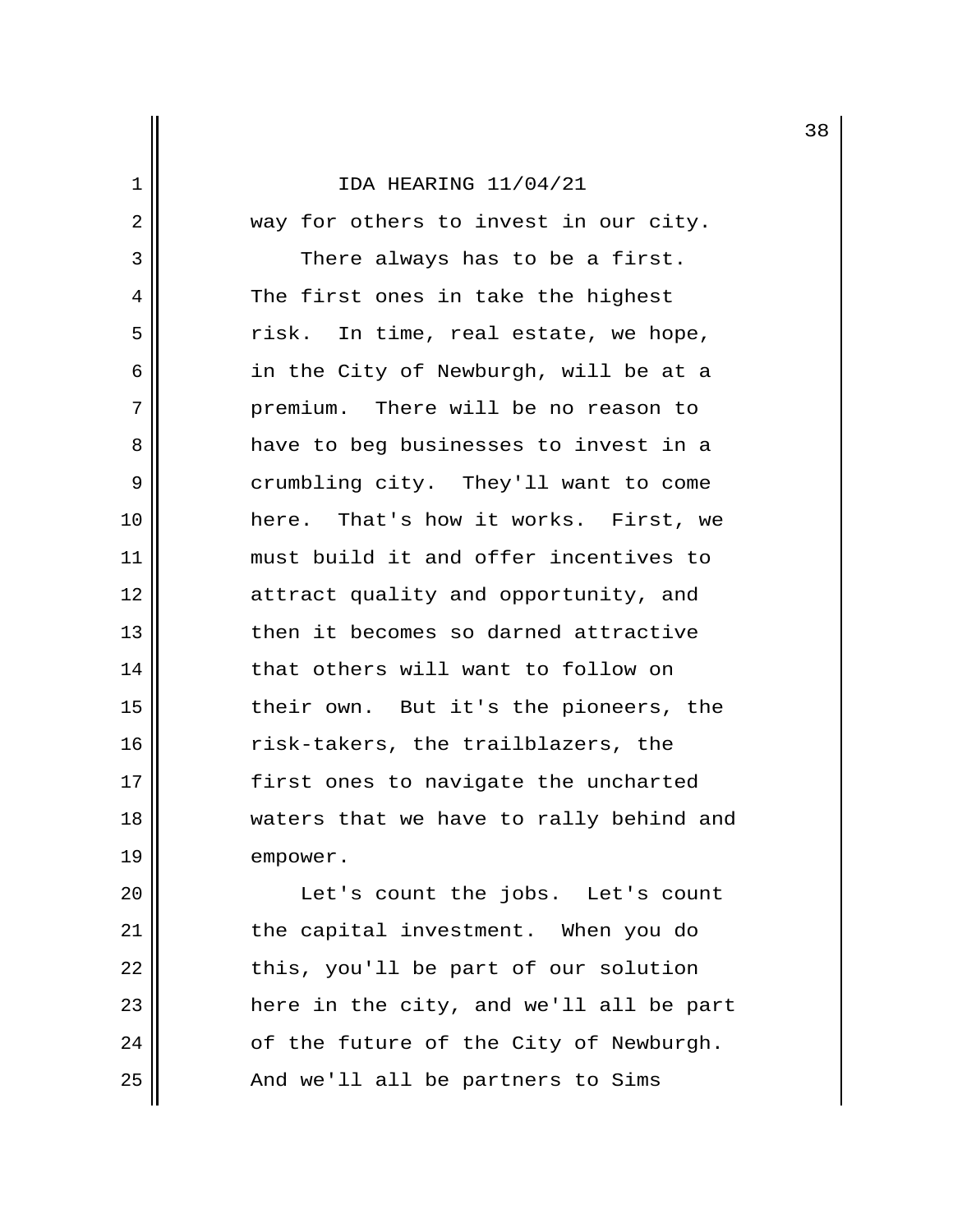|    |                                         | 3 |
|----|-----------------------------------------|---|
| 1  | IDA HEARING 11/04/21                    |   |
| 2  | Foster. It's not them and us. It's      |   |
| 3  | all of us.                              |   |
| 4  | So this is your job as the IDA. I       |   |
| 5  | know you have an awesome responsibility |   |
| 6  | in that respect, so it's my job as an   |   |
| 7  | economic developer to help make this    |   |
| 8  | happen. Let's not let this go. Let's    |   |
| 9  | do this together. It's a privilege to   |   |
| 10 | work with you guys and I thank you for  |   |
| 11 | this opportunity.                       |   |
| 12 | IDA CHAIRMAN AUSTIN DUBOIS:             |   |
| 13 | Thank you, Maureen. Carl Bonitz.        |   |
| 14 | MR. CARL BONITZ:                        |   |
| 15 | Good afternoon. My name is Carl         |   |
| 16 | Bonitz. I'm a resident of 95 Liberty    |   |
| 17 | Street right around the corner. Thanks  |   |
| 18 | for the opportunity to comment today.   |   |
| 19 | As a new city resident but longtime     |   |
| 20 | county resident, I'm excited to be here |   |
| 21 | to endorse a truly great project for    |   |
| 22 | the City of Newburgh. Like probably     |   |
| 23 | many of you in the room, I reviewed the |   |
| 24 | project's PILOT application, the        |   |
| 25 | independent cost benefit analysis, and  |   |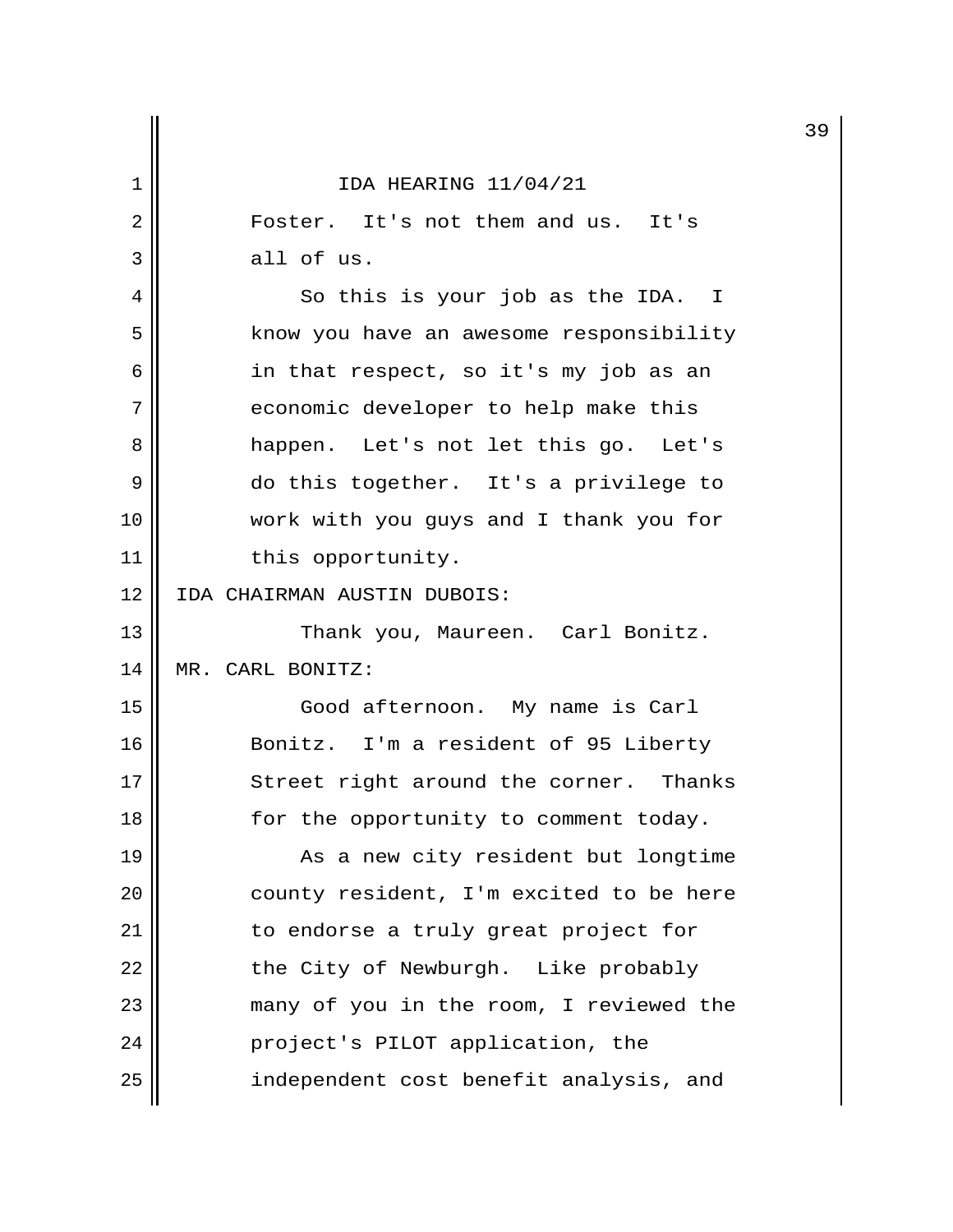|                |                                         | 4 |
|----------------|-----------------------------------------|---|
| ı              | IDA HEARING 11/04/21                    |   |
| $\overline{2}$ | as someone who's been involved in the   |   |
| 3              | City of Newburgh and the greater county |   |
| 4              | business community for over 25 years,   |   |
| 5              | this is a total no-brainer scenario.    |   |
| 6              | \$25 million investment. Significant    |   |
| 7              | construction and permanent jobs.        |   |
| 8              | Historic building preservation and      |   |
| 9              | restoration for buildings that have sat |   |
| 10             | empty for quite some time. Boost to an  |   |
| 11             | already blossoming tourist destination. |   |
| 12             | Sales tax, occupancy tax revenue, and   |   |
| 13             | great new buildings that have           |   |
| 14             | essentially never been on the tax rolls |   |
| 15             | to tax-revenue-producing properties.    |   |
| 16             | Like I said, a total no-brainer. Thank  |   |
| 17             | you.                                    |   |
| 18             | IDA CHAIRMAN AUSTIN DUBOIS:             |   |
| 19             | Thank you. Thomas Dodd.                 |   |
| 20             | THOMAS DODD:<br>$MR$ .                  |   |
| 21             | So the last time I spoke here, I        |   |
| 22             | forgot to take my mask off and nearly   |   |
| 23             | passed out, so I won't make that        |   |
| 24             | mistake.                                |   |
| 25             | It's nice to see so many people         |   |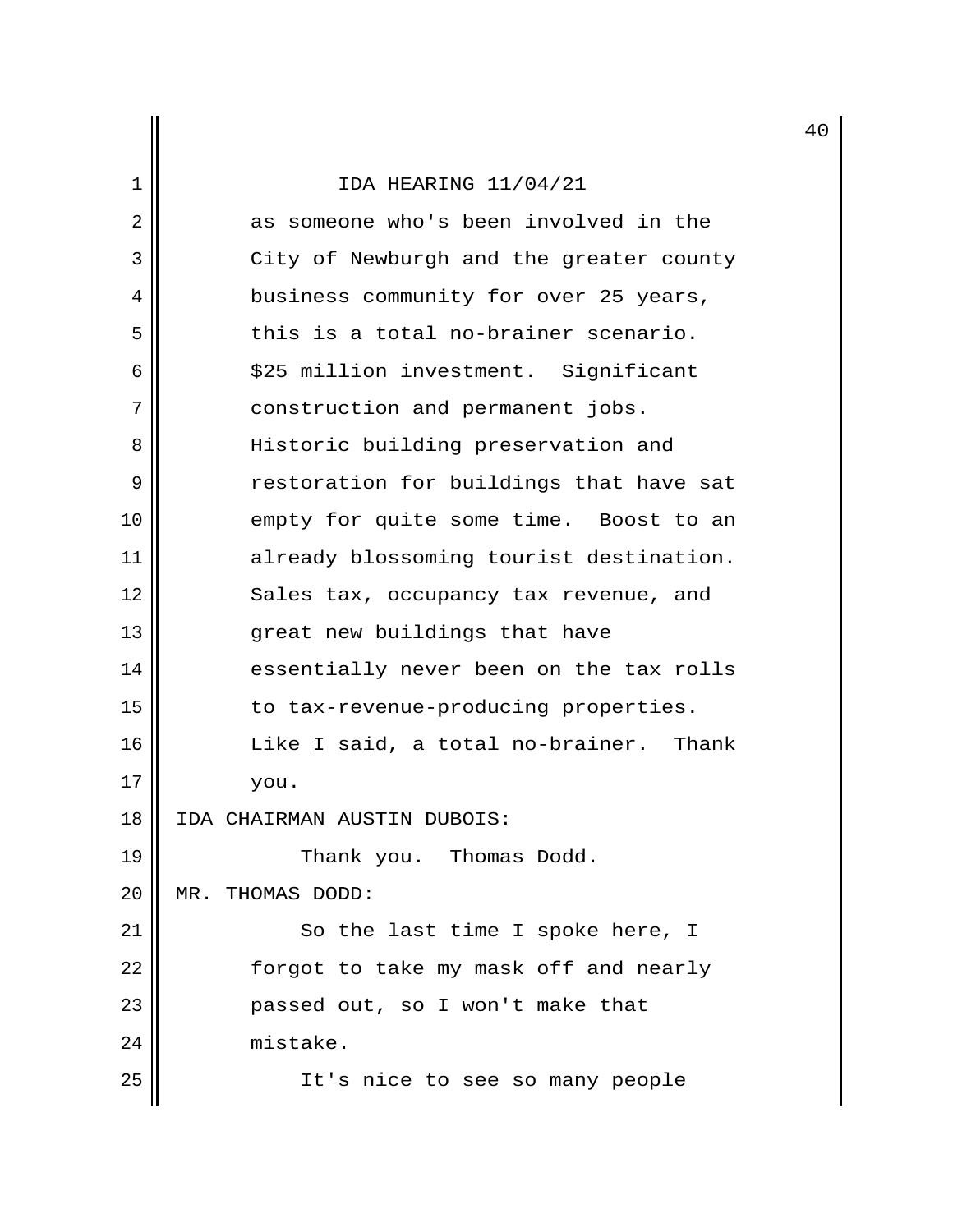2 here who I assume are in support. I 3 || certainly hope so. I am in support.

4 || Briefly about me and my 5 | contribution to the City of Newburgh  $6 \parallel$  and what I've been doing here, my wife 7 and I have been investing heavily in 8 || the City of Newburgh for the last six 9 years. We fell madly in love with the 10 || city. We have completed five vacant 11 || buildings that were in severe shape, 12 || kind of like I'd never seen before. 13  $\parallel$  And currently, we are -- we broke 14 || ground over at the Liberty Street 15 School, which we call PS 6 Center for 16 Film and Television, and we also broke 17 || ground at Weigant's Tavern on the other 18 || side of town, which is a historically 19 || significant building that I hope you  $20$  || erackleright get a chance to drive by. Both these 21 || projects, they're extremely impressive.

22 || I am also the president of the 23 Newburgh Preservation Association. And 24 || I identify myself as an artist, not a 25 developer. So I'll start with my role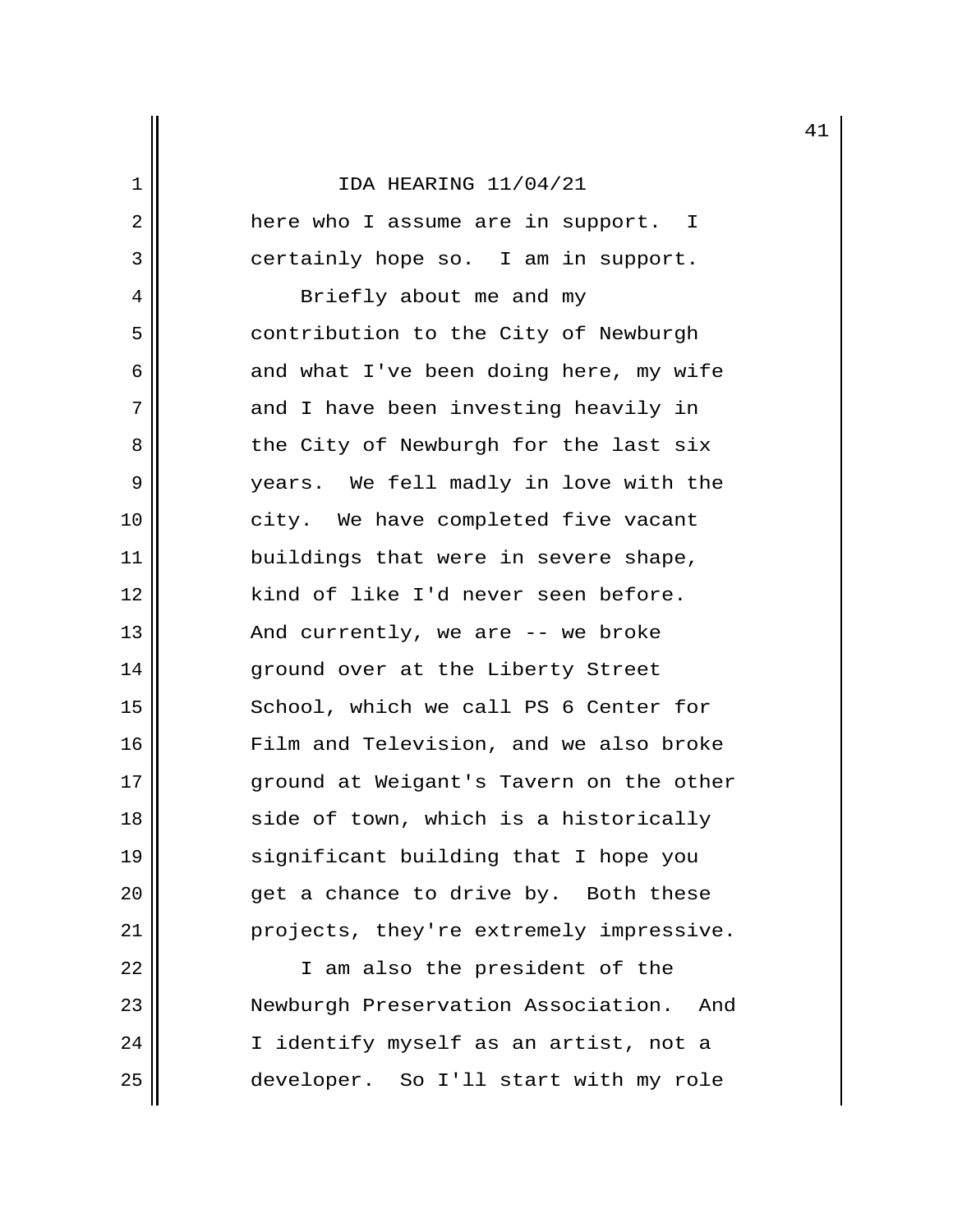|                |                                         | 4 |
|----------------|-----------------------------------------|---|
| 1              | IDA HEARING 11/04/21                    |   |
| $\overline{2}$ | as the president of the NPA. I took on  |   |
| 3              | that role because we were possibly      |   |
| 4              | going to have to close the              |   |
| 5              | organization, and I felt that it is so  |   |
| 6              | incredibly important that we protect    |   |
| 7              | one of the second largest historic      |   |
| 8              | cities in New York State. That's a big  |   |
| 9              | deal. And that is a huge attraction     |   |
| 10             | for so many millions of people, not     |   |
| 11             | just in the United States, not just in  |   |
| 12             | New York, but worldwide. We have an     |   |
| 13             | airport that seems to turn on and off   |   |
| 14             | flights so often, like a yo-yo, that,   |   |
| 15             | you know, we know that if we can get    |   |
| 16             | things back on track here, that will be |   |
| 17             | an incredible opportunity to bring      |   |
| 18             | people from all over the world. That,   |   |
| 19             | again, is incredibly important.         |   |
| 20             | There are three buildings here that     |   |
| 21             | are falling apart, and this project     |   |
| 22             | will save those buildings and put them  |   |
| 23             | into new use. So I can't underestimate  |   |
| 24             | how important that is.                  |   |

25 As I hear our council contemplate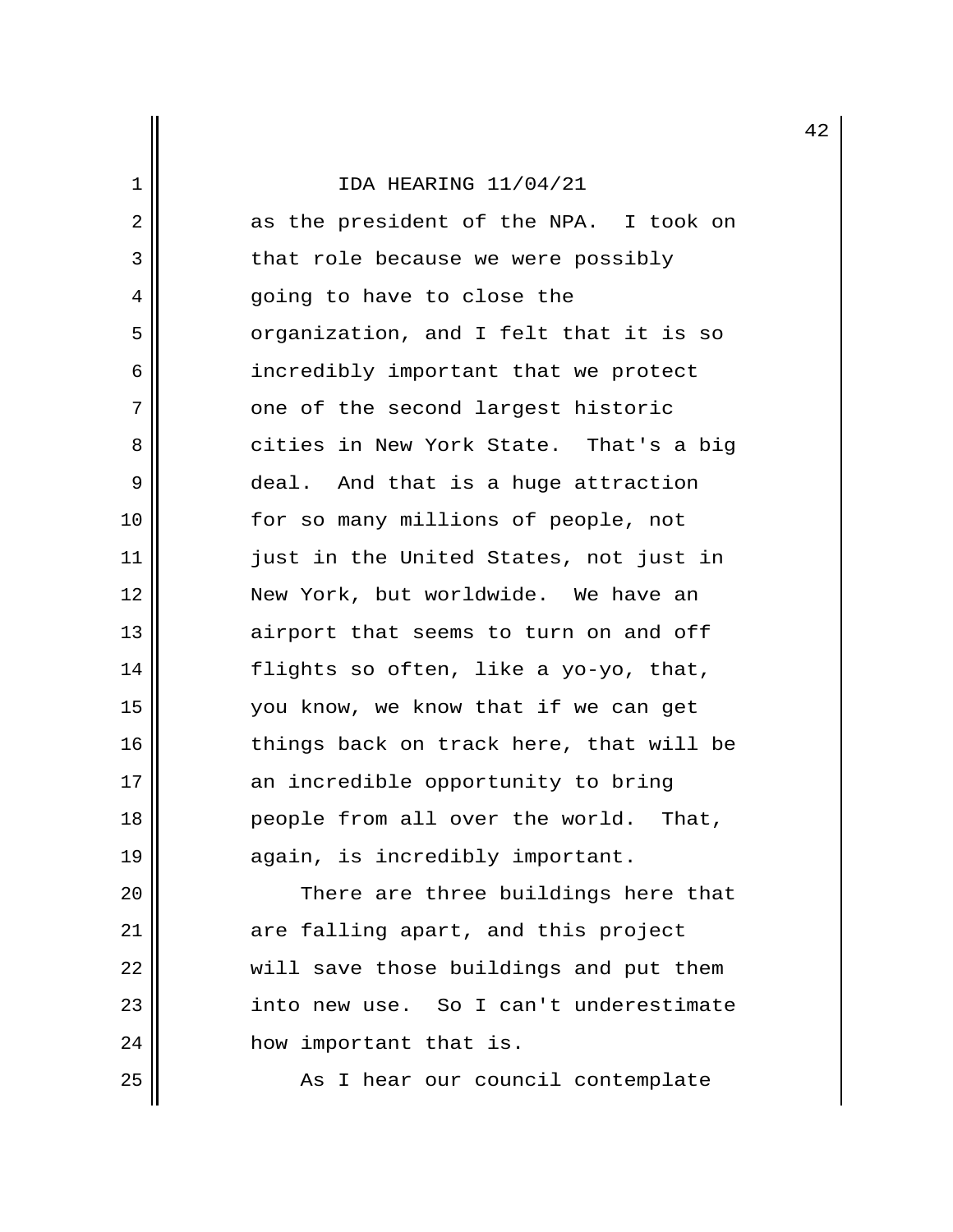2 || tearing down historical buildings, it 3 || is so important that you protect this 4 fabric. You cannot rebuild these 5 || buildings from scraps anymore. Once 6 || they're gone, they are gone. That is  $7 \parallel$  it.

8 || I had the luxury of going to the 9 Savannah College of Art and Design, and 10 || I was part of a preservation that had 11 || started there when I was a much younger 12 man. And it rubbed off. And I know  $13$   $\parallel$  that Newburgh is capable of doing these 14 || same things and protecting these 15 || gorgeous, gorgeous buildings.

16 The historical tourism cannot be 17 underestimated as far as revenue 18 dollars, tax dollars. The restaurants 19 || that are sprouting up along Broadway  $20$  || and along Liberty and other streets, 21 hopefully, will benefit greatly from  $22$   $\parallel$  that tourism. There is nothing better 23 || than to go walk a city, experience its 24 | historical draws, and then go and have  $25$  a beverage or have a meal. So all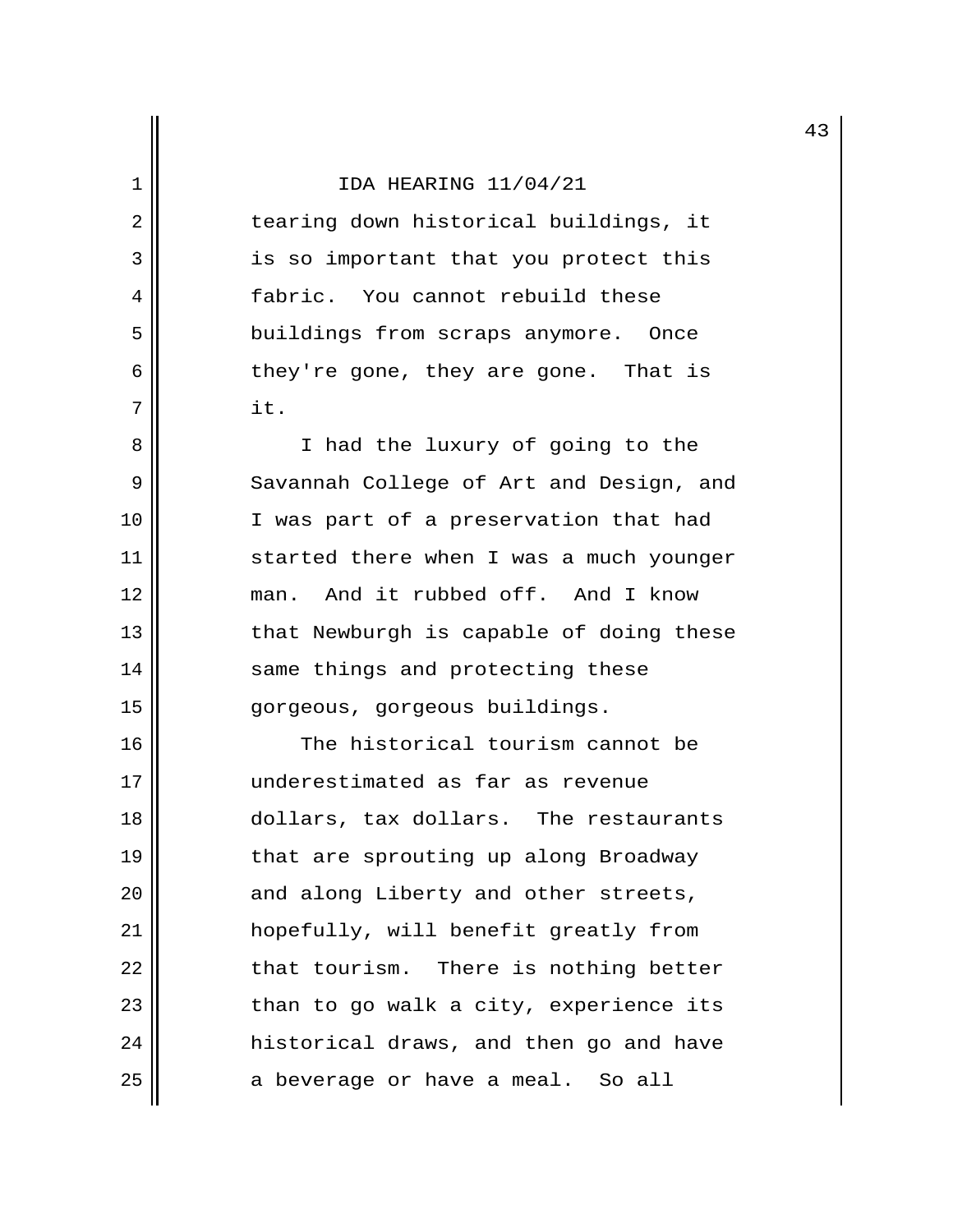|    |                                         | 4 |
|----|-----------------------------------------|---|
| 1  | IDA HEARING 11/04/21                    |   |
| 2  | those things, you know, the entire      |   |
| 3  | board of NPA is in support of this      |   |
| 4  | project to preserve those buildings.    |   |
| 5  | As far as my experience in              |   |
| 6  | Newburgh, I fell in love with these     |   |
| 7  | buildings and we invested heavily.      |   |
| 8  | What I did not anticipate is that I was |   |
| 9  | going to be getting 300 to 800 percent  |   |
| 10 | tax increases. That knocked the wind    |   |
| 11 | out of us. And we have still made       |   |
| 12 | progress despite COVID and other        |   |
| 13 | hurdles that we've had to navigate.     |   |
| 14 | There are things here that we were not  |   |
| 15 | expecting, but the taxes has been one   |   |
| 16 | of the largest burdens that we've had   |   |
| 17 | to face.                                |   |
| 18 | There are so many other reasons         |   |
| 19 | here for this project and the benefits  |   |
| 20 | to the City of Newburgh.<br>That        |   |
| 21 | relationship with the college is not to |   |
| 22 | be underestimated. The colleges, we     |   |
| 23 | want these college students here. We    |   |
| 24 | want them to have jobs when they        |   |
| 25 | graduate and we want them to stick      |   |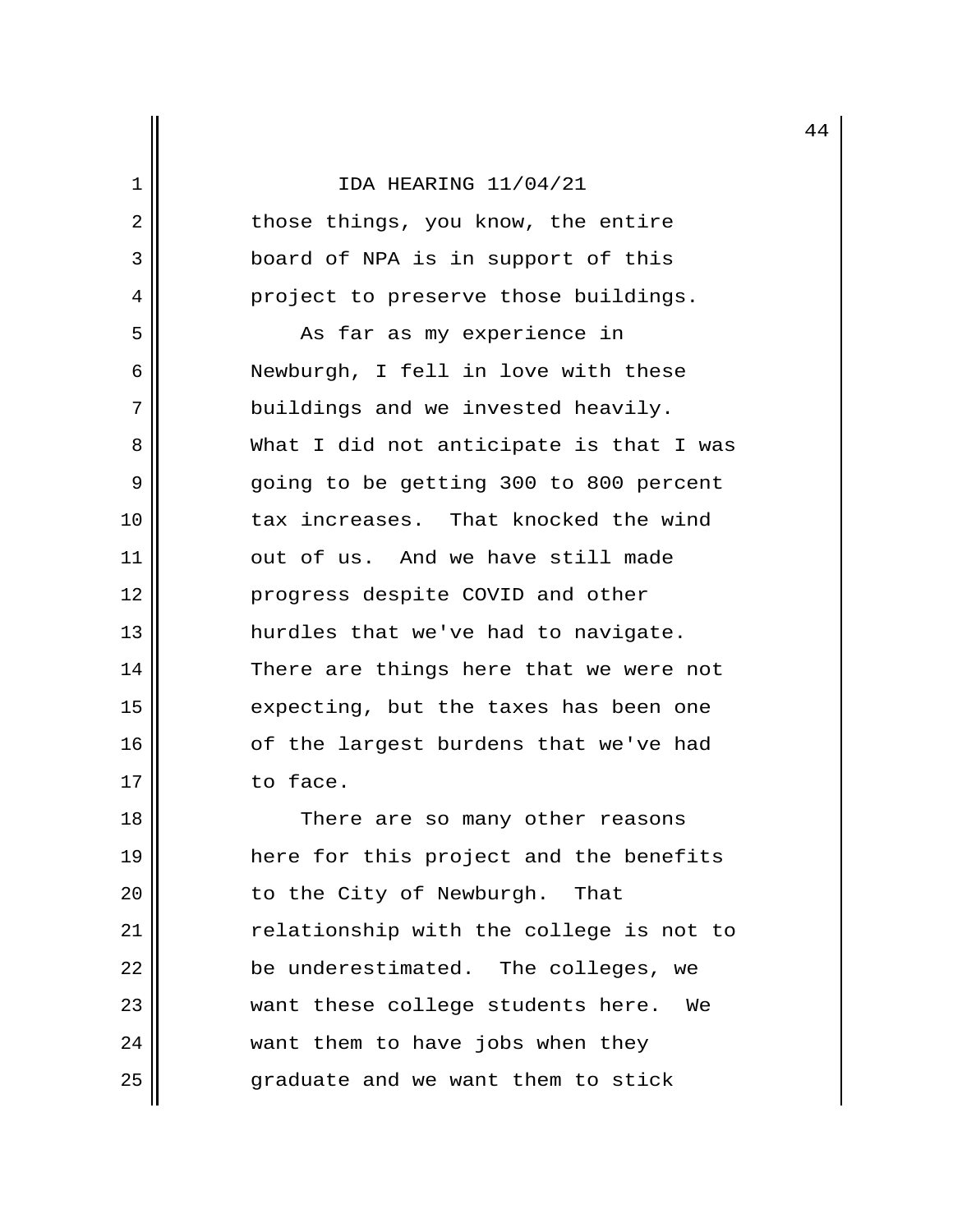2 || around Newburgh. That relationship,  $3$  || that real world experience, is 4 || everything.

5 || The community here, one of the main 6  $\parallel$  things -- and I work with -- we hire 7 locally -- we work -- we've gotten to 8 know a lot of people in this community. 9 The one thing they need here are jobs, 10 || and this project will obviously provide 11 || those. But also, don't forget, when 12 || the restaurants get busier and the bars 13 || get busier and the stores get busier, 14 those will create jobs. So those don't 15 || end up in the report. But working in 16 || the film industry for the last 20 17 years, the byproducts of jobs of 18 || operations like this, they're hard to 19 || quantify, but I think everyone can 20 || understand that they're real and they 21 || will be significant.

22 || The sales tax that's being 23 || generated by this project, the room  $24$  || tax, again, revenue that Newburgh needs 25 desperately, and it will have it.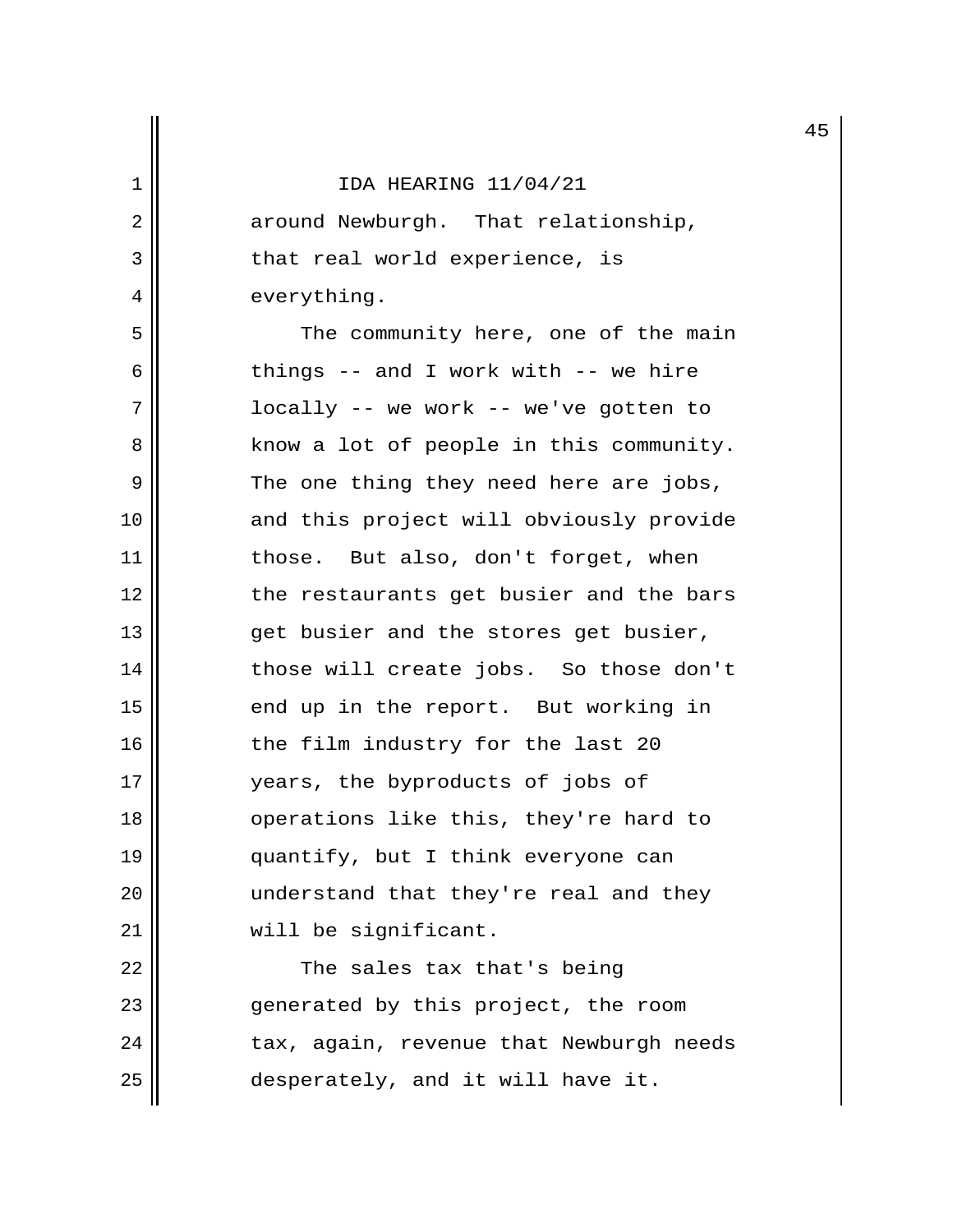2 || The other issue here is that this 3 | project will support the film industry. 4 We see that film has been growing here 5 || exponentially. It will continue. It's  $6 \parallel$  still in the early phases. Our project 7 || will add to that. But people need a 8 place to stay. They need a place for 9 || Their talent to stay. And once people 10 || come here to shoot and to stay the 11 night, like my wife and I, they may buy 12 a building or two buildings. They may 13 || open a business. They will want to 14 invest here. It is hard to drive 15 || through these streets and not fall 16 || deeply in love and want to be part of 17 | this community.

18 I see in the news a lot of the 19 || surrounding cities and towns 20 | prospering. And I sometimes feel like, 21 we have a lot of good news coming out  $22$  ||  $\sigma$  of Newburgh, but I sometimes feel like, 23 || hey, what's going on? Why do I feel 24 || sometimes it's two steps forward and  $25$  || one step back? The answer to that, and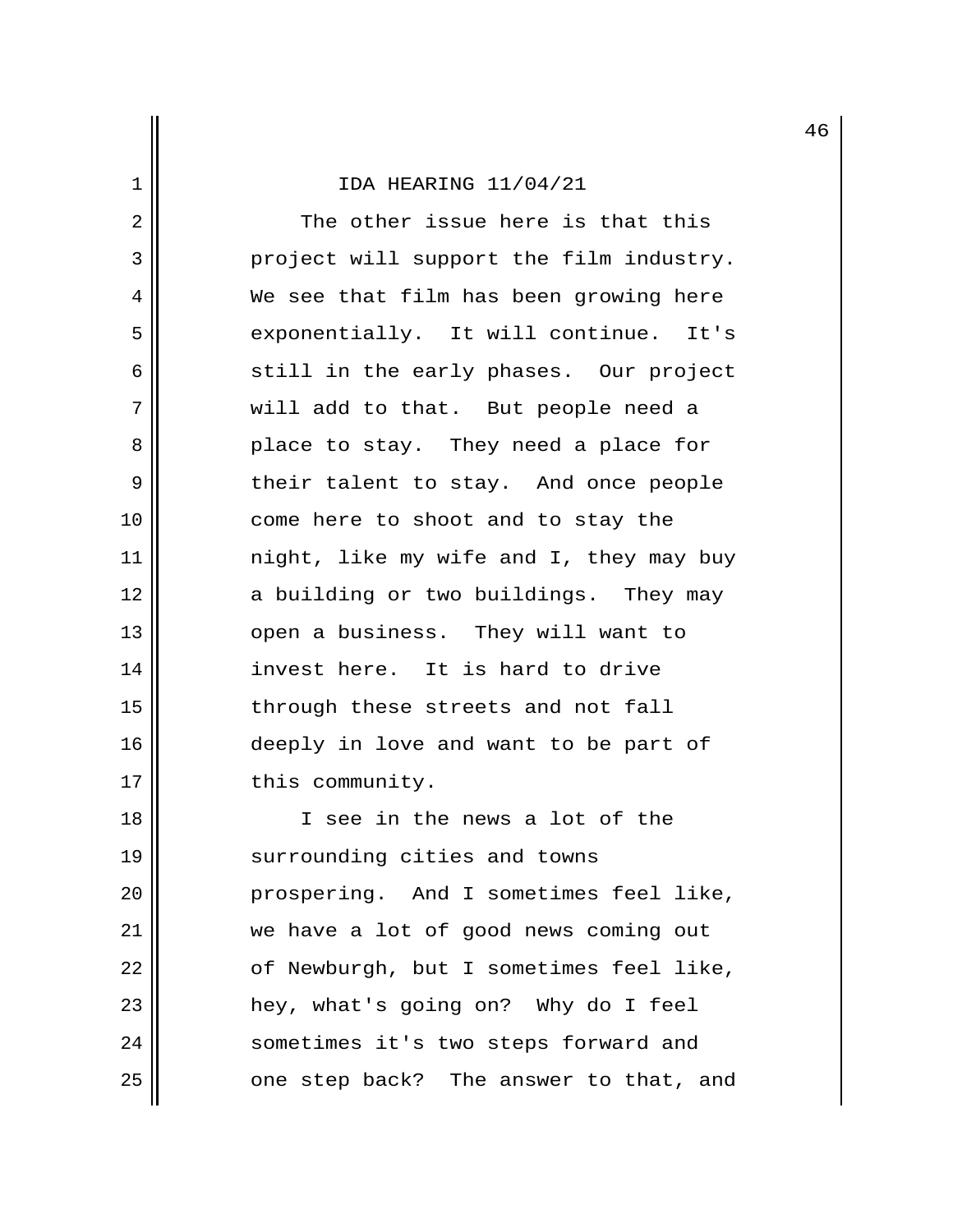|                |                                         | 4 |
|----------------|-----------------------------------------|---|
| 1              | IDA HEARING 11/04/21                    |   |
| $\overline{2}$ | we've experienced it ourselves, are the |   |
| 3              | taxes. And I've talked to the mayor     |   |
| 4              | and I've talked to councilmembers.      |   |
| 5              | I've talked to Skoufis over there. It   |   |
| 6              | is burdensome. And the only way to      |   |
| 7              | change that is to attract more          |   |
| 8              | businesses and support those            |   |
| 9              | businesses. The businesses here need    |   |
| 10             | the city's support.                     |   |
| 11             | That's it. I appreciate everyone's      |   |
| 12             | time, and I hope that you guys will     |   |
| 13             | approve this project. I don't think     |   |
| 14             | what they're asking is unreasonable at  |   |
| 15             | all. And the benefits in revenue and    |   |
| 16             | in taxes and in jobs is very large.     |   |
| 17             | Even if they're only half right with    |   |
| 18             | some of these projections, it's still a |   |
| 19             | win for Newburgh. Thank you very much.  |   |
| 20             | IDA CHAIRMAN AUSTIN DUBOIS:             |   |
| 21             | Thank you. Councilman Sklarz.           |   |
| 22             | COUNCILMEMBER ROBERT SKLARZ:            |   |
| 23             | Good afternoon. I'll be very            |   |
| 24             | brief. I just want to thank the         |   |
| 25             | Fosters for the hospitality they've     |   |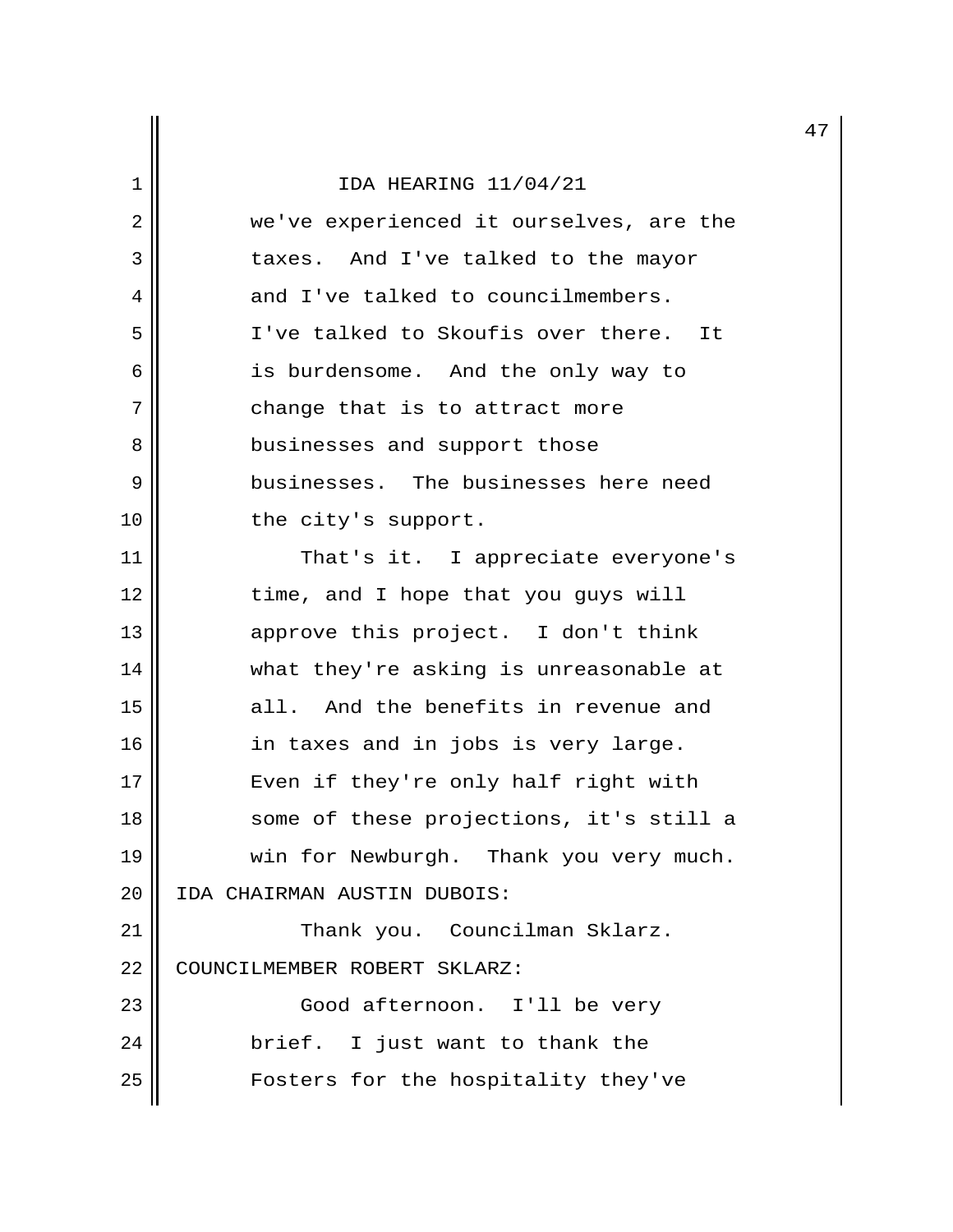2 || shown. They gave us a tour back in the  $3 \parallel$  early days of the summer. It's a very 4 || exciting program, a very exciting 5 project that will do great things for 6 Newburgh.

7 || My issue is -- I don't have much to 8 say today because I learned about this 9 || meeting a couple hours ago. There is 10 certainly a breakdown in communications 11 || somewhere along the lines between the 12 IDA and the city council. I can't talk 13 || about the merits of your request 14 because I don't know what the request 15 is. I haven't seen the details. So if 16 || information was passed to the city 17 || manager or to the mayor's office, it 18 hasn't made it out to the Third Ward 19 || for us to review, or any of our 20 | councilmembers, to my knowledge. 21 | There's a breakdown somewhere. I'm not  $22$  |  $\sqrt{22}$  really sure where it is. 23 || But it's an exciting project and I 24 | wish you well.

25 IDA CHAIRMAN AUSTIN DUBOIS: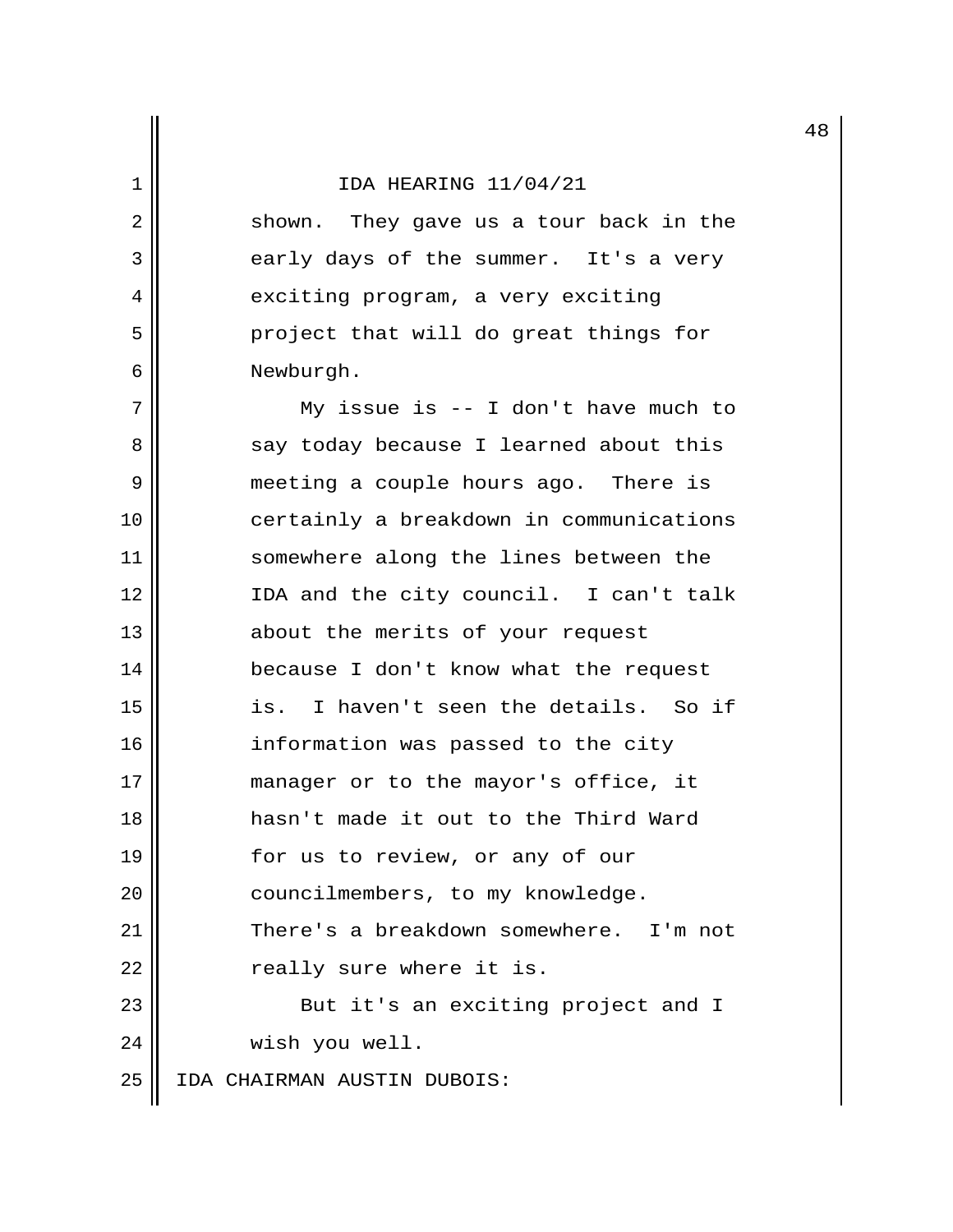|    |                                         | 4 |
|----|-----------------------------------------|---|
| 1  | IDA HEARING 11/04/21                    |   |
| 2  | Thank you, Councilman. I will           |   |
| 3  | state for the record that notice of the |   |
| 4  | meeting was hand-delivered to the       |   |
| 5  | mayor's office on October 21st.         |   |
| 6  | Brian Wrye, if you'd like to speak.     |   |
| 7  | MR. BRIAN WRYE:                         |   |
| 8  | Hello. I live across the river, so      |   |
| 9  | I'm not going to presume to tell you    |   |
| 10 | anything about how to conduct business  |   |
| 11 | over here, other than I come and        |   |
| 12 | conduct business a great deal of the    |   |
| 13 | time with business and governmental     |   |
| 14 | entities.                               |   |
| 15 | And I just want to offer one            |   |
| 16 | observation. I know that a lot of       |   |
| 17 | people have made great points. This is  |   |
| 18 | a diamond in the rough. When I first    |   |
| 19 | moved to Fishkill, Beacon was crack     |   |
| 20 | city. Political leadership somehow met  |   |
| 21 | DIA Arts Center, and the rest exploded. |   |
| 22 | So I'm just hoping that this will turn  |   |
| 23 | into your DIA. Thank you.               |   |
| 24 | IDA CHAIRMAN AUSTIN DUBOIS:             |   |
| 25 | Thank you. Senator Skoufis.             |   |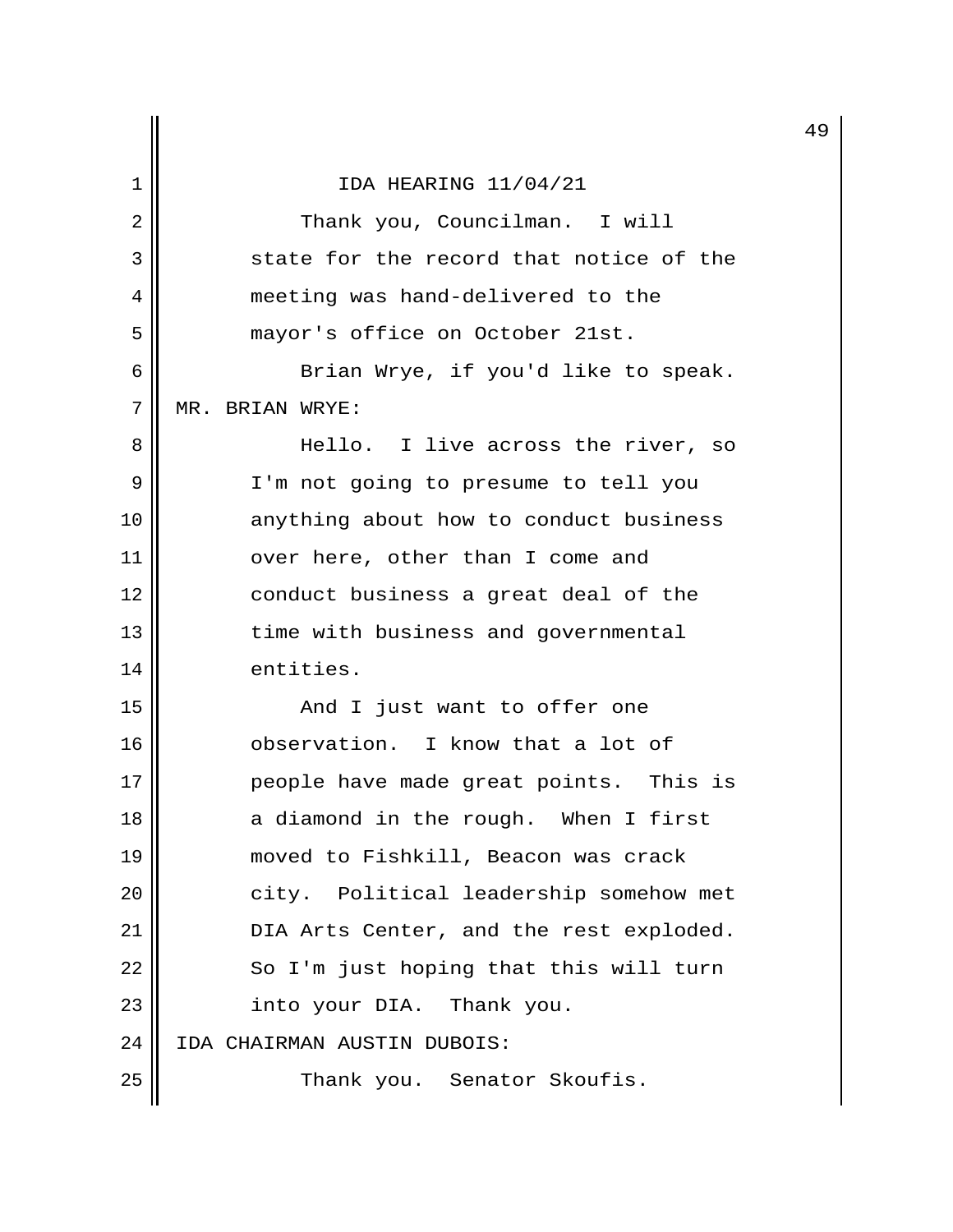|                |                                        | 5 |
|----------------|----------------------------------------|---|
| 1              | IDA HEARING 11/04/21                   |   |
| $\overline{2}$ | SENATOR JAMES SKOUFIS:                 |   |
| 3              | Thanks very much, Chairman. Thank      |   |
| 4              | you, Board.                            |   |
| 5              | I had and still have the framework     |   |
| 6              | of my remarks in my head, prepared     |   |
| 7              | since, I don't know, 10 $a.m.$ , 10:30 |   |
| 8              | a.m., which is also when I found out   |   |
| 9              | about this meeting, and I'll get to    |   |
| 10             | those remarks.                         |   |
| 11             | But first, I am outraged, my blood     |   |
| 12             | is boiling at what some -- a couple of |   |
| 13             | individuals -- said at this hearing,   |   |
| 14             | notably, Maureen Halahan. She referred |   |
| 15             | to the City of Newburgh as a city      |   |
| 16             | that's crumbling; suggested that this  |   |
| 17             | city's riddled with alcoholism and     |   |
| 18             | drugs, and all sorts of vices and      |   |
| 19             | problems. We should be blessed that    |   |
| 20             | anyone would come to the City of       |   |
| 21             | Newburgh and grace us with their       |   |
| 22             | presence. How dare you.                |   |
| 23             | This is a good project. I look out     |   |
| 24             | at those buildings every single day    |   |
| 25             | from my window. I'm right across the   |   |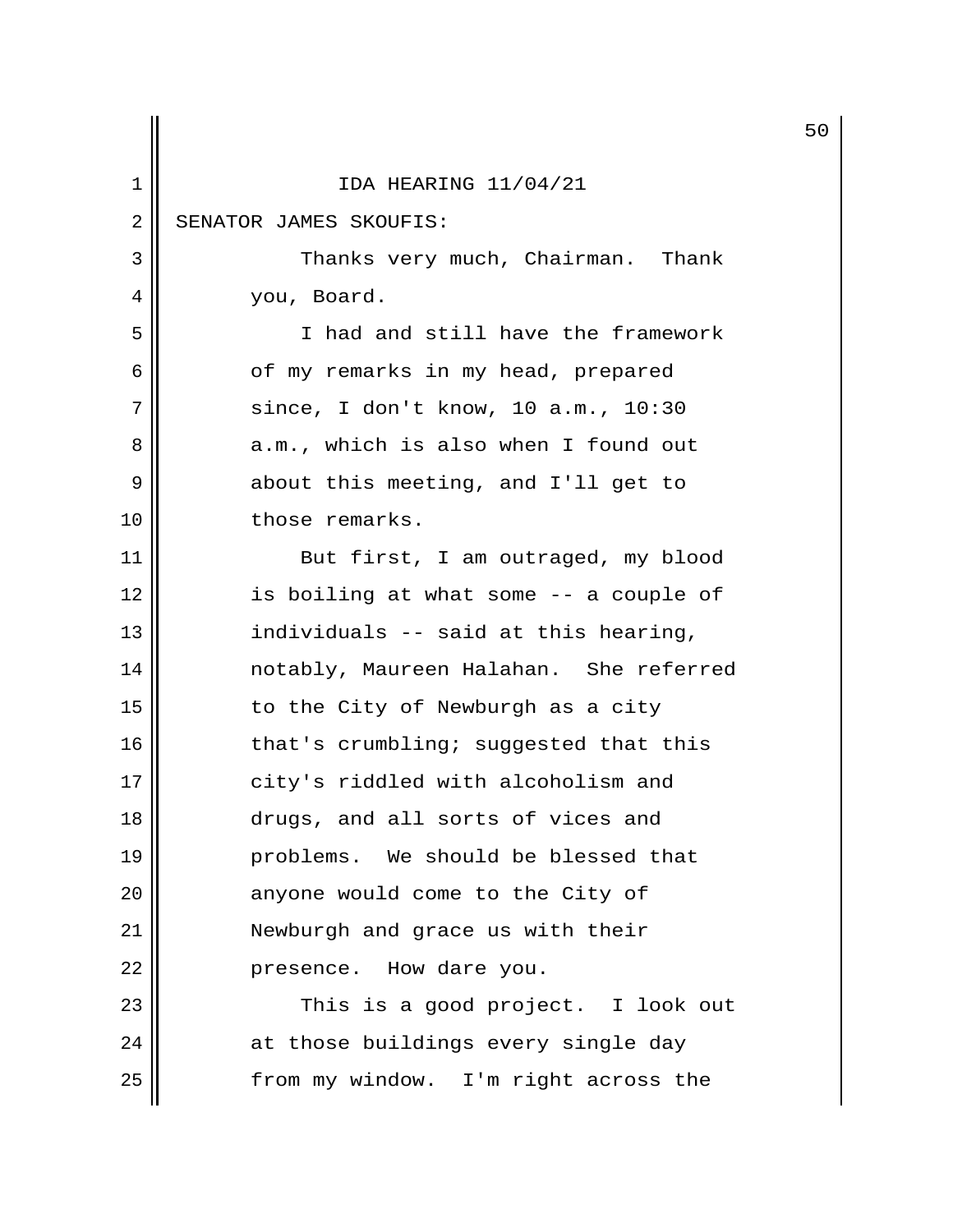2 || street. There's nothing I would like 3 || more than to see those buildings filled 4 || with activity and energy and economic 5 development. It's a good project, and 6 I've communicated that to all the 7 || stakeholders here who I've spoken with.

 8 The issue is the largess of the 9 abatements that are being sought. May 10 I first make a remark that I know how 11 || these hearings work. I've been doing 12 || this for nine years in the state 13 legislature. I've been to IDA 14 hearings. I've commented -- and some 15 || of the folks in this room know full 16 well I've commented on many. It's rare 17 that I'll concede. I think a PILOT for 18 || this project even makes some sense. 19  $\parallel$  I'm not opposed to a PILOT out of hand; 20 || I'm opposed to this PILOT and this 21 || PILOT application. But I know how 22 | these hearings work. You have a couple 23 people in this room, Maureen Halahan, 24 | Bill Fioravanti, maybe there's one or  $25$   $\parallel$  two others, who rally the troops, send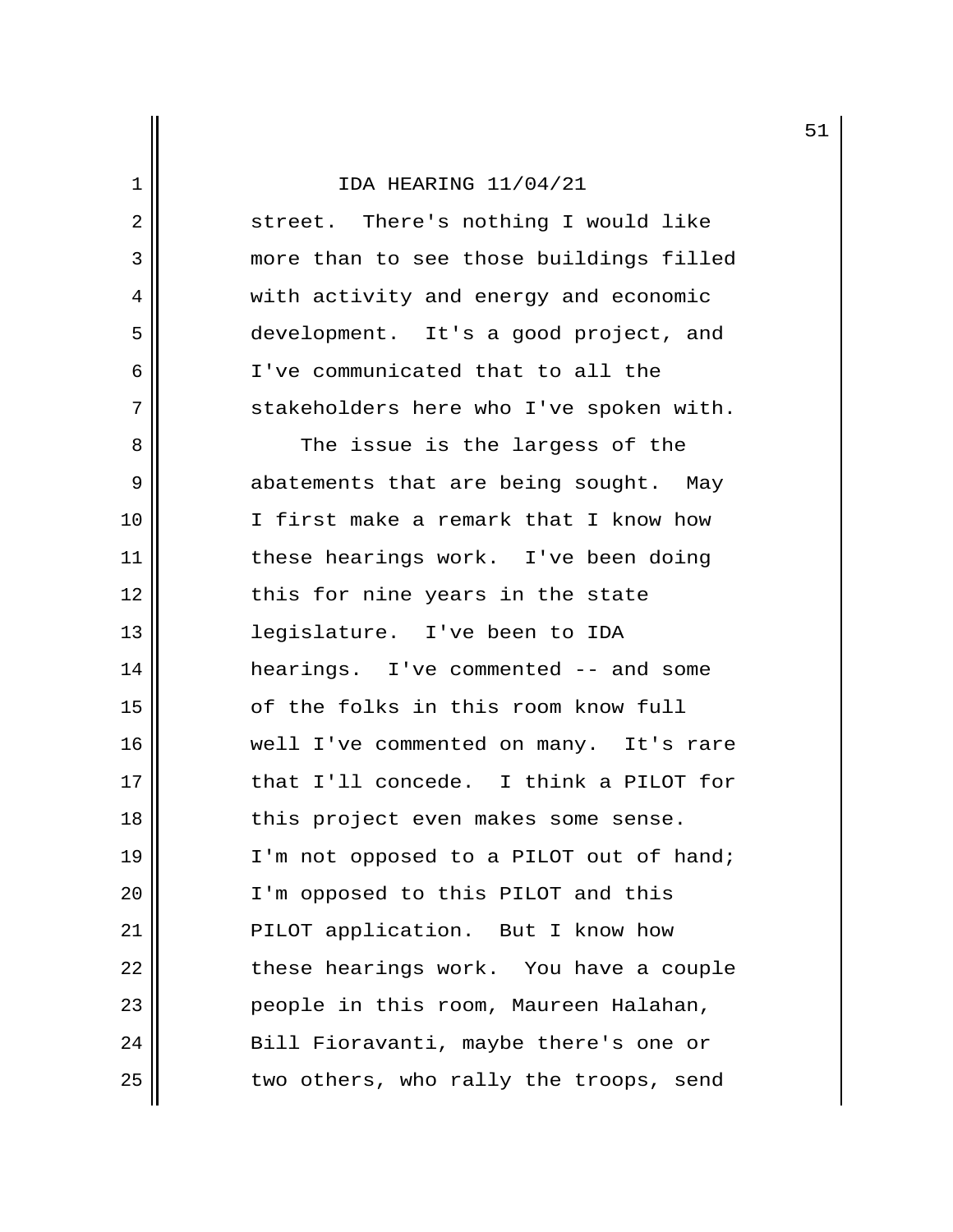2 || out emails, text messages, come to this 3 a hearing, show some support. That's how 4 I found out about this hearing. I got 5 || two text messages this morning from 6 people telling me they were encouraged 7 || to come to this hearing at one o'clock 8 || in City Hall. And they asked me, can I 9 | have a few minutes of your time? I 10 don't know anything about the 11 incentives I'm being asked to talk 12 || about. Some of the folks who spoke 13 || today, I have deep respect for and 14 consider friends. I don't question 15 their motives. But that is what 16 happens at these hearings. They are 17 || mot representative of the residents of 18 || this city.

19 || The City of Newburgh is two-thirds 20 | mon-white. How many non-white people 21 do you have here? We got a couple 22 | councilmembers, one or two others, 23 || maybe. Walk up and down any of these 24 streets. Ask residents of this city. 25 Yes, it's a great project. Do you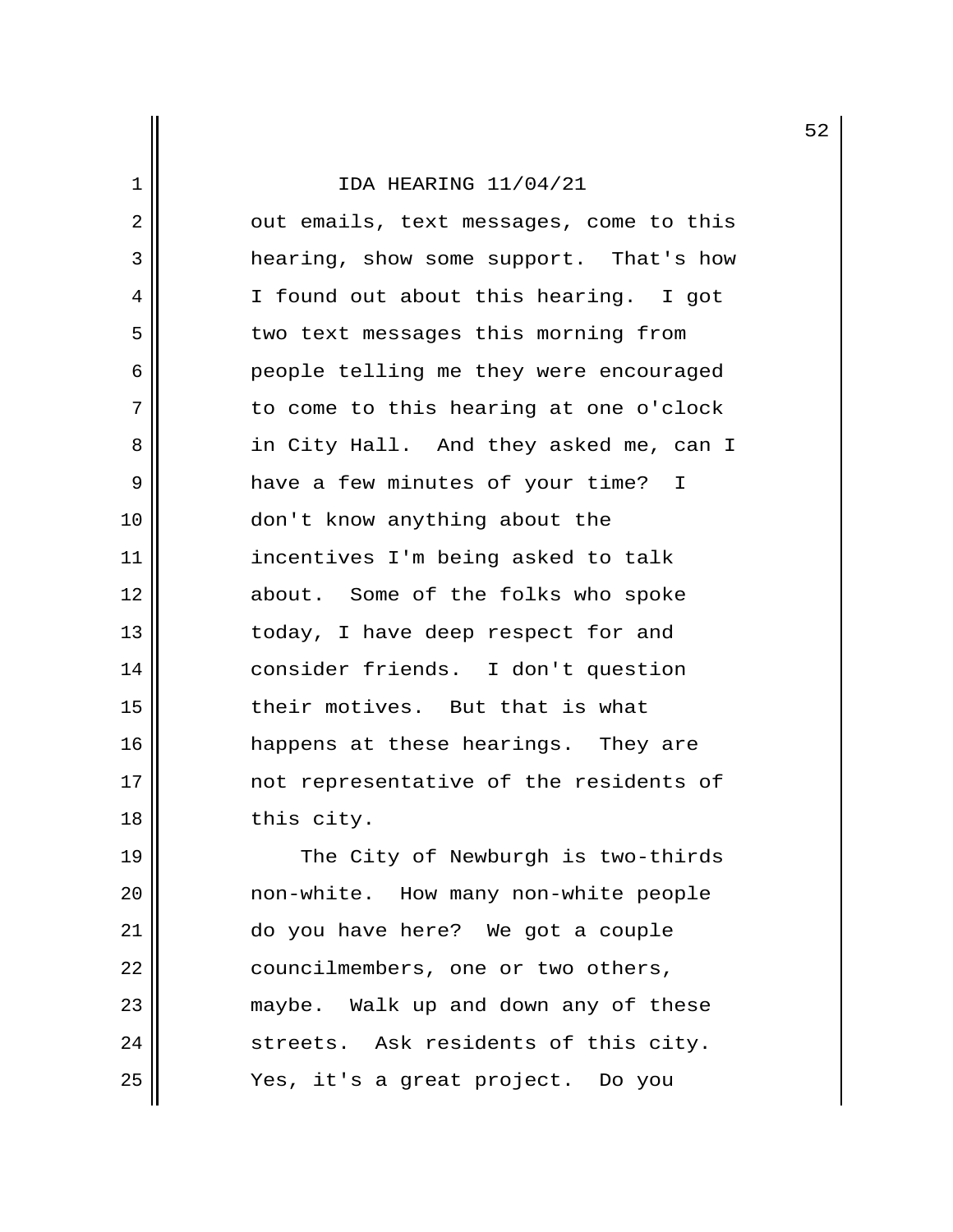2 || support giving 12 years of property tax 3 || breaks to that project? The taxpayers 4 of this city, the renters who pay to 5 || their landlords money that pays the 6 property taxes of this city, ask them 7 || that question. Not just the people in 8 || This room. Ask them if they support 9 || six years of a 90-percent abatement. 10 That is unheard of. First six years, a 11 90-percent property tax abatement is 12 || being proposed. Ask them if they 13 || support that, not just the people in 14 | this room.

15 || I bet a lot of people who were 16 asked to come here don't even know that  $17$   $\parallel$  this project is already heavily 18 || subsidized, or as of rights is entitled 19 to subsidies. Right off the bat, \$2.3 20 million in savings from what Orange 21 County paid for these three buildings. 22 || A steal. Yes, of course, there's got 23 || cobe significant work that goes on in 24 || these buildings. \$2.3 million off of 25 what Orange County paid for them, and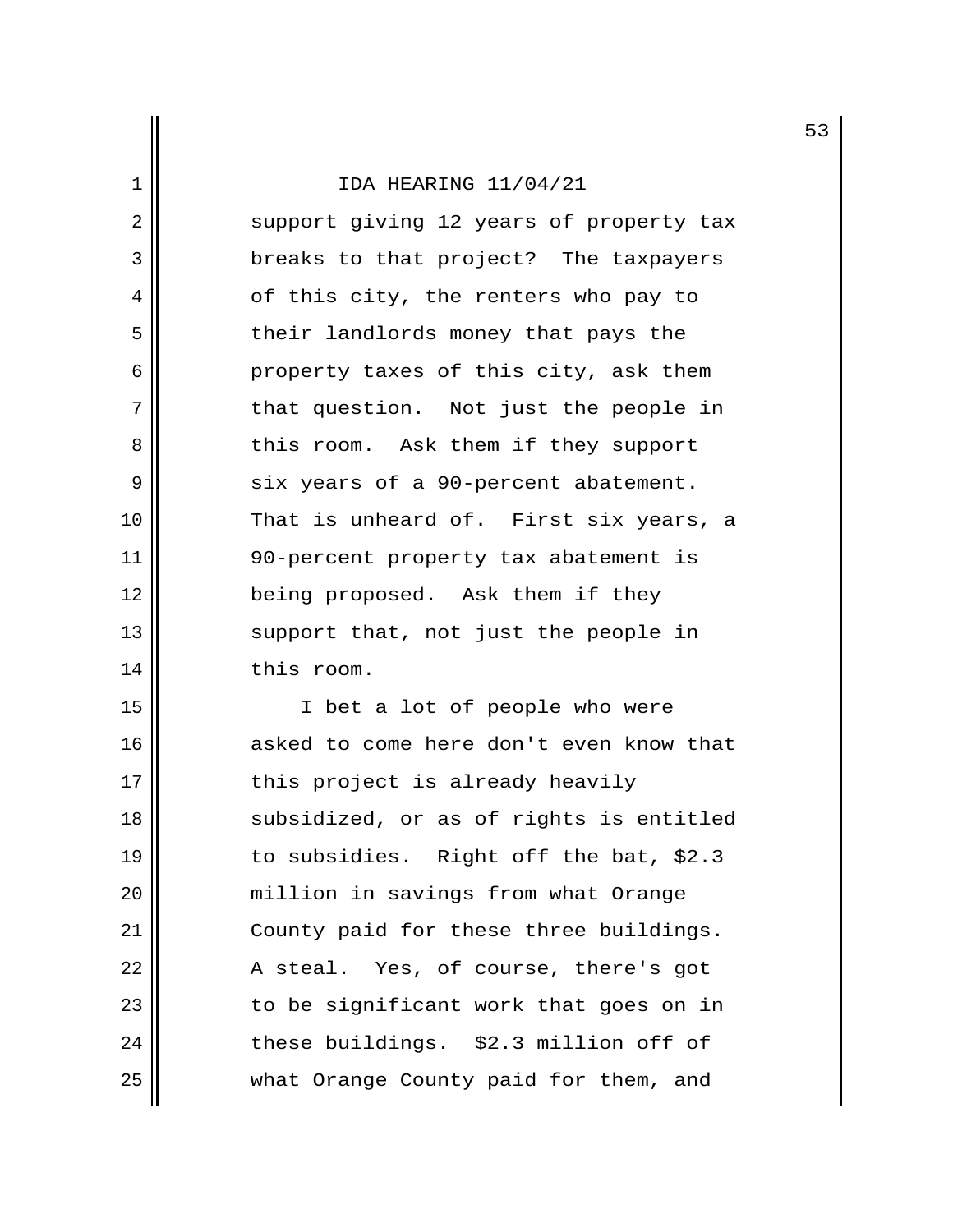2 || that was seven years ago. Property 3 values have only gone up since then. 4 || The Applicant is looking for \$2.5 5 || million from the state for the 6 || consolidated funding application 7 || process. I've had enough experience to 8 || Know they will likely get all or most  $9 \parallel$  of that request. \$2.5 million -- 2.3,  $10 \parallel 2.5$ . We're up to 4.8. As a right, 11 they can walk downstairs and fill out a 12 45B application. It's a one- or 13 || two-page form. Automatic property tax 14 breaks. They don't have to come to the 15 IDA. \$2.6 million. \$7.4 million 16 || without a dime coming from the IDA. I 17 || guarantee you most of the folks who've 18 || spoken in support don't even know about  $19$  that.

20 || I strongly urge this IDA Board to 21 continue doing their due diligence and  $22$  || to make sure you do what any IDA is  $23$  || tasked to do, and that is not just  $24$  || issue a blank check to anyone that 25 walks through your doors, but to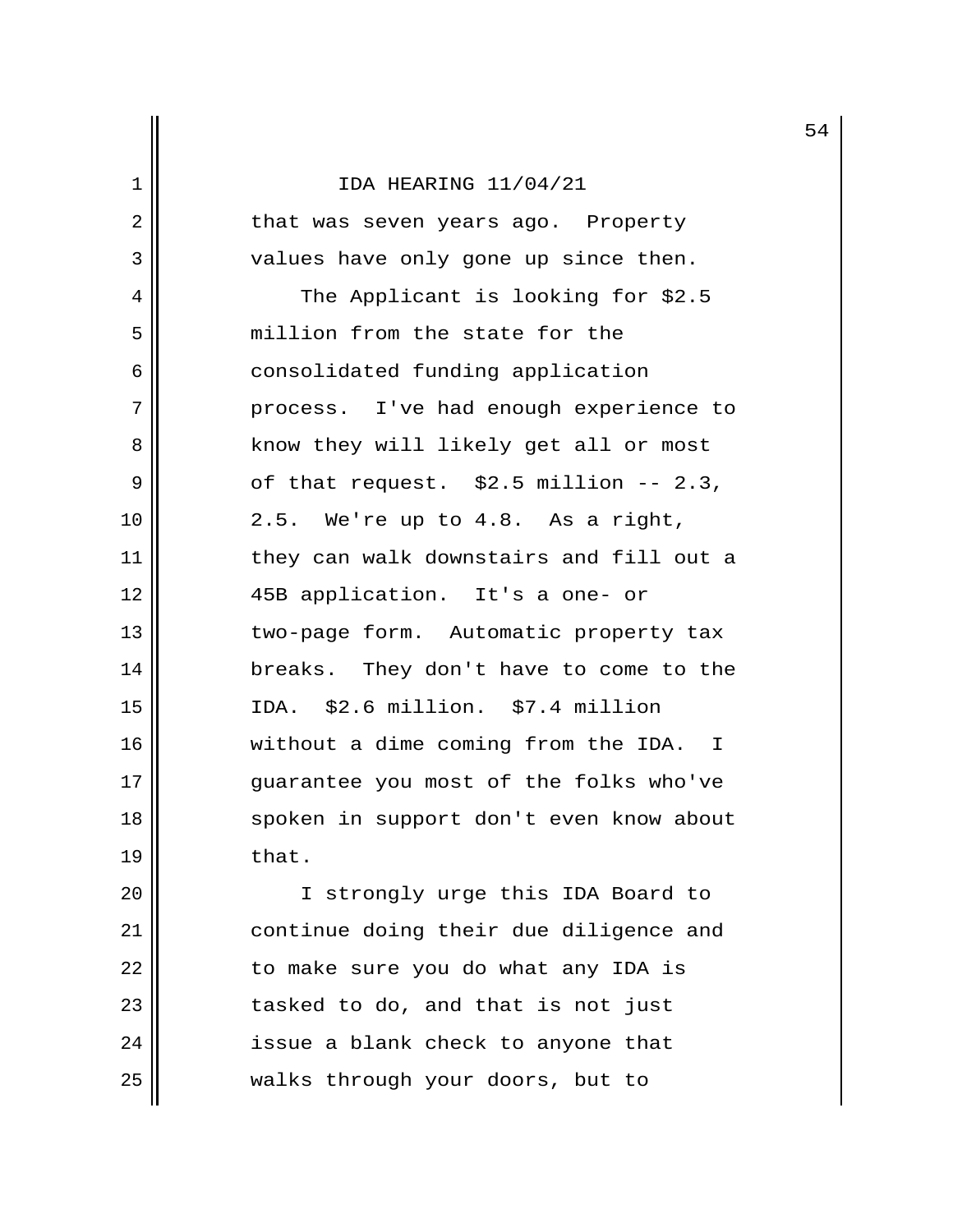2 **d** balance the interest of economic 3 || development with the interest of your 4 || taxpayers. This application is 5 imbalanced.

6 || The Applicant has communicated to 7 me over a number of conversations 8 || there's significant risk. That's why 9 we need IDA benefits. There's 10 || significant risk with this project. 11 || The hypothetical of guests -- hotel 12 || guests being shot at was brought up 13 || once. And who's going to come to my 14 || hotel if one of my guests gets shot in 15 || the City of Newburgh?

16 Maureen Halahan talks about the bad 17 || reputation that the City of Newburgh 18 has. That bad reputation is only 19 || perpetrated by comments like that that 20 are false. This is one of the most 21 || revitalized neighborhoods in the entire 22 || City of Newburgh. It's one of the 23 || safest, if not the safest, neighborhood 24 | in the entire City of Newburgh. 25 || I agree with something that Paul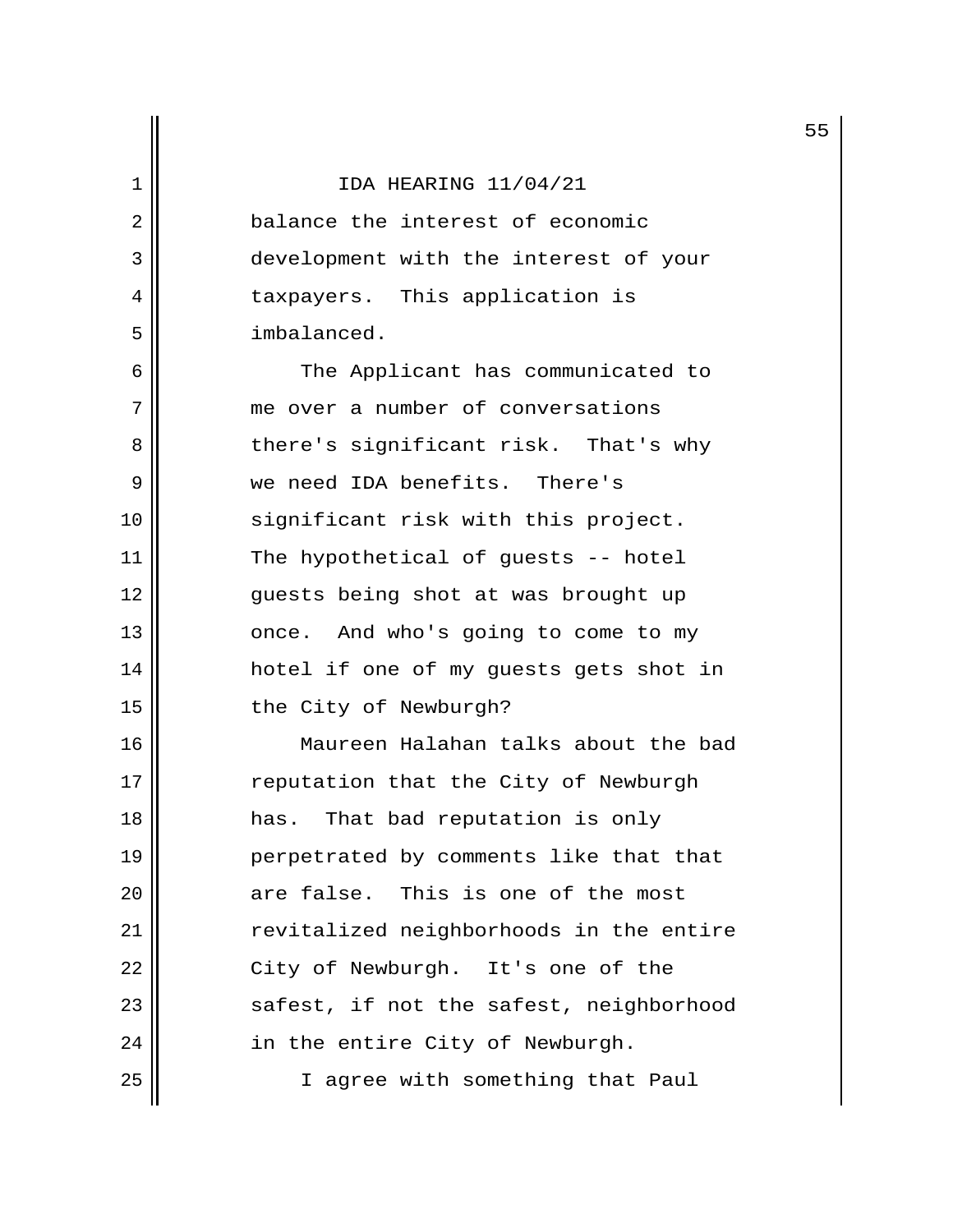2 || Ernenwein said, strongly. Because of  $3$  | the nature of this project, you're 4 going to have people from all over the 5 || state, the country, and the world 6 || coming to stay at these properties. 7 Those rooms are going to be booked 8 || faster than you can snap a finger. 9 There are 10, 12 hotels in the Town of 10 Newburgh. They all do well. You're 11 || telling me the first and the one hotel 12 in the City of Newburgh, that's going 13  $\parallel$  to be as beautiful as this project, 14 || with as many tourists coming to the 15 || City of Newburgh, that this is somehow 16 || a risky business proposition? Give me 17 a break. This project will make big 18 bucks when it's open. And God bless 19 it. I hope you do. I want it to be 20 || successful. But it should not come on  $21$  || the backs, unnecessarily, of local 22 | taxpayers.

23 || So I hope this IDA Board continues  $24$   $\parallel$  to do your due diligence and finds an 25 | cutcome here that is far more balanced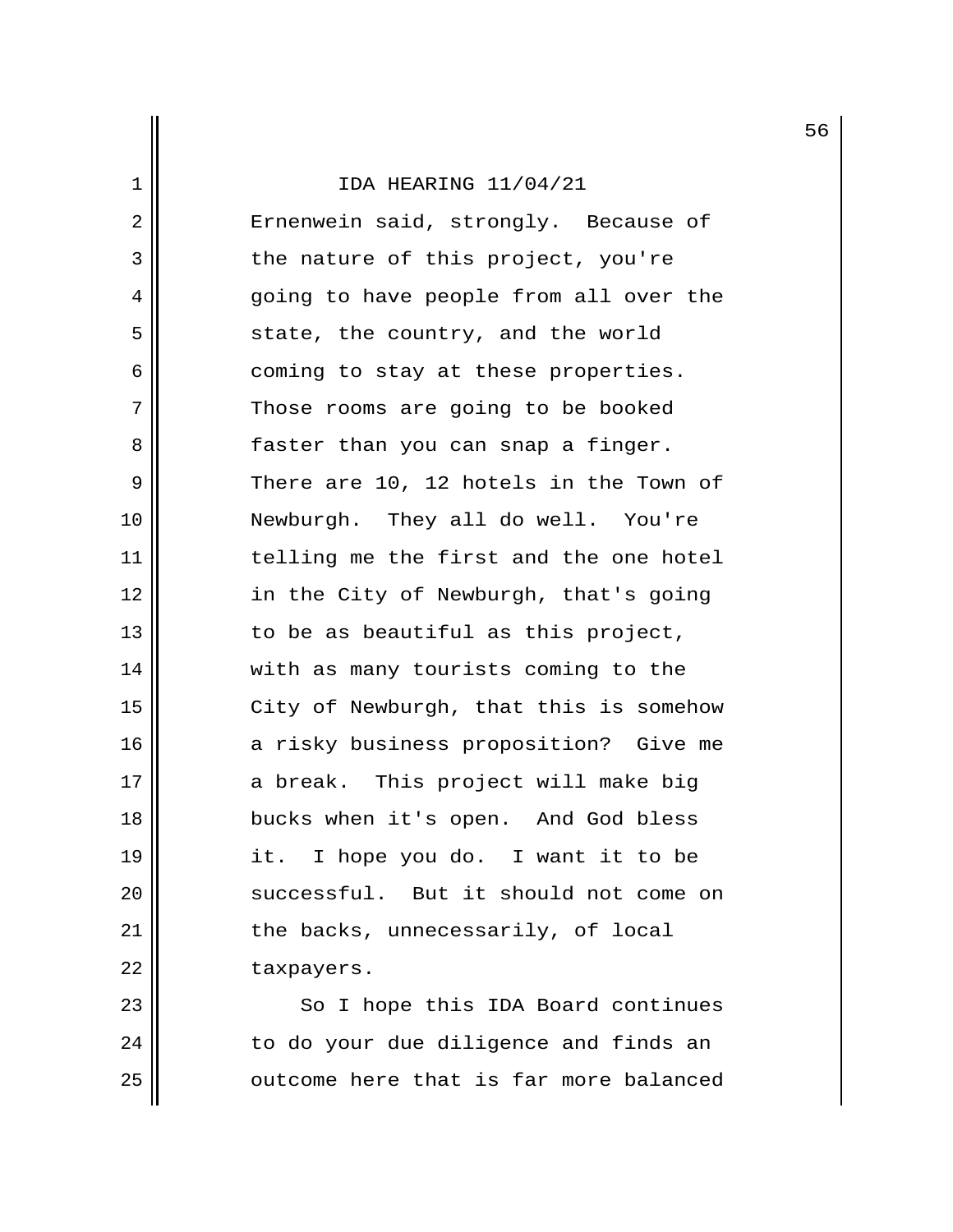$2 \parallel$  than the one that is before you in this 3 application. The City of Newburgh's 4 | taxpayers and residents will thank you 5 for that. And I think it would send a  $6 \parallel$  strong signal that, yes, you're 7 || fair-minded, you want business in this 8 || community, you want smart economic 9 development and jobs in this community, 10 || but the taxpayers come first.

11 You approve a 12-year PILOT at a 12 || time when investment -- talk about, you 13 || know, who's coming to the City of 14 Newburgh? There is untold investment 15 happening right now in the City of 16 || Newburgh, and the vast majority of it 17 || is not pursuing PILOTS. So send the 18 || signal, yes, we're fair-minded, yes, we 19 even think you could use a little extra 20 help on top of the millions you're 21 || already getting to do this project, but 22 || 12 years of what's being proposed is 23 || cutrageously unacceptable and 24 unreasonable.

25 || Thank you for your consideration.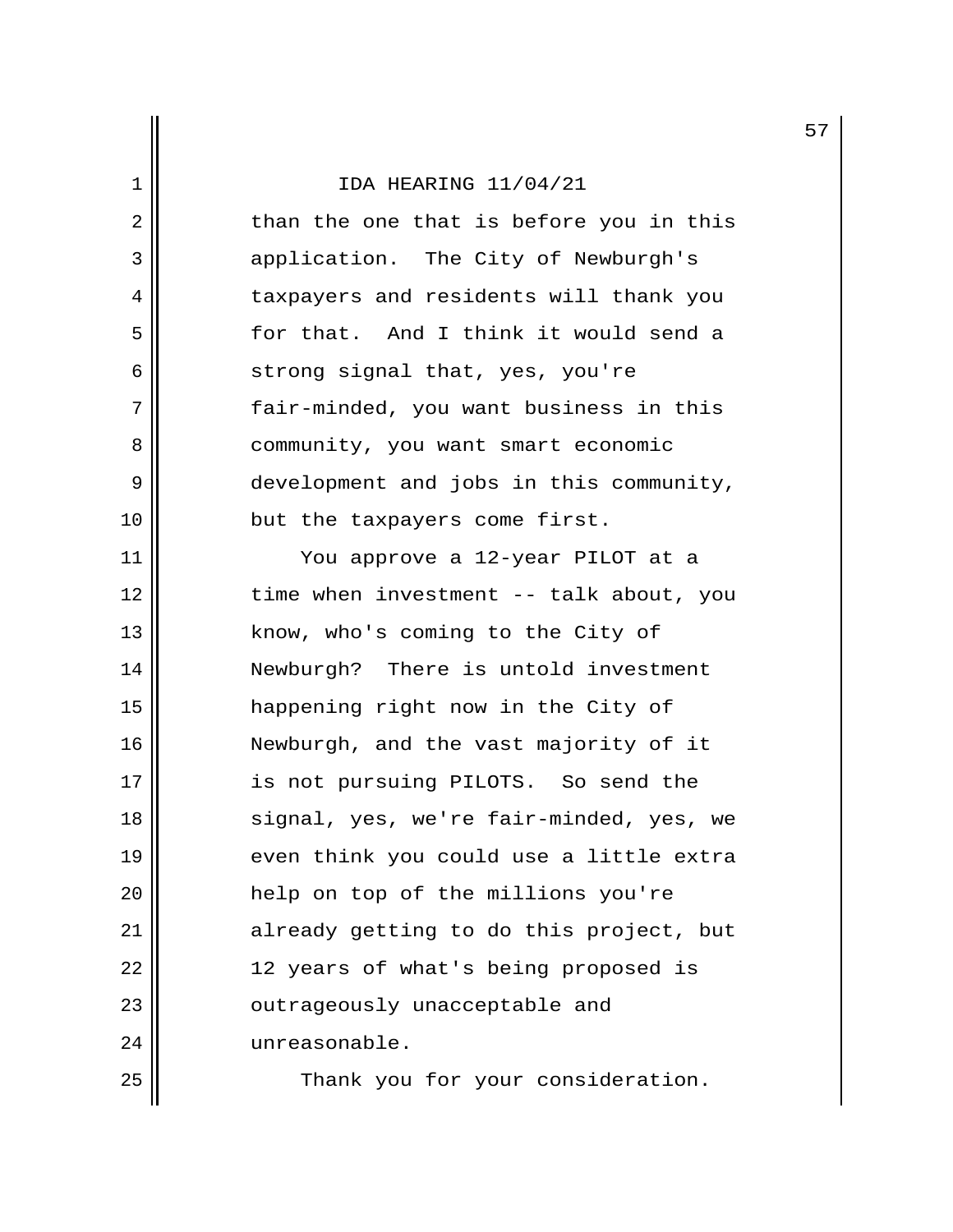|    |                                        | 5 |
|----|----------------------------------------|---|
| 1  | IDA HEARING 11/04/21                   |   |
| 2  | IDA CHAIRMAN AUSTIN DUBOIS:            |   |
| 3  | Thank you. I do want to                |   |
| 4  | particularly thank you for recognizing |   |
| 5  | that we're doing our due diligence. We |   |
| 6  | will continue to do that.              |   |
| 7  | Councilwoman Mejia.                    |   |
| 8  | COUNCILMEMBER KAREN MEJIA:             |   |
| 9  | Hey guys, buenas tardes. I'm not       |   |
| 10 | used to not having a three-minute      |   |
| 11 | timer, so this could be fun.           |   |
| 12 | One, I just wanted to thank the        |   |
| 13 | Chairman and the rest of the Board for |   |
| 14 | the service that you do for the        |   |
| 15 | community, and start off by saying     |   |
| 16 | that, damn, why did I have to follow   |   |
| 17 | Senator Skoufis.                       |   |
| 18 | I will say that his -- the             |   |
| 19 | sentiments that he shared, I want to   |   |
| 20 | echo on the process of the missteps    |   |
| 21 | around communication about it.<br>I've |   |
| 22 | spoken to some of the Board members    |   |
| 23 | about the want and the need for a      |   |
| 24 | partnership, a collaboration between   |   |
| 25 | your body and the city council body,   |   |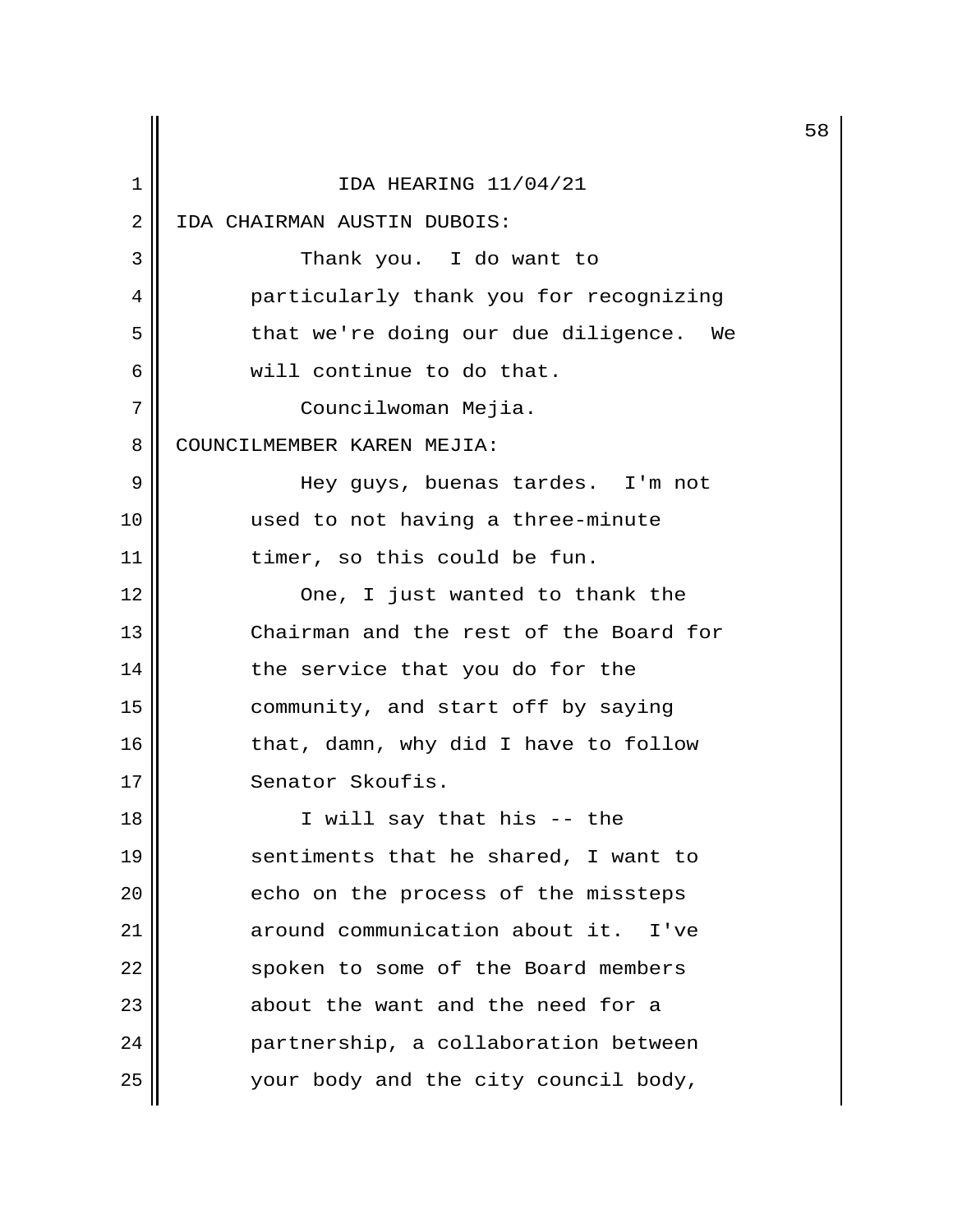$2 \parallel$  so -- and I feel that that has not 3 | Occurred and it needs to get back going 4 forward.

5 || The other thing would be, in terms  $6 \parallel$  of scheduling the public hearing, I 7 || hope that the Board will consider 8 | having additional public hearings at a 9 || different time than a 1 p.m. time so 10 || that you can partner with the council 11 || body to get the word out to get other 12 folks to come out to the public hearing  $13$  aspect of it. I think it does a 14 || disservice to the project -- which is 15 great. It's a great project. I don't 16 | believe you have a debate about that. 17 || I think the details -- right, as a 18 || councilmember, I'm still looking and 19 || searching for some of those additional 20 details, where we've had conversations 21 | about.

22 || I will be following up with the 23 || city manager's office and the mayor's 24 | cffice about putting structures in  $25$  || place, because the mayor's one entity,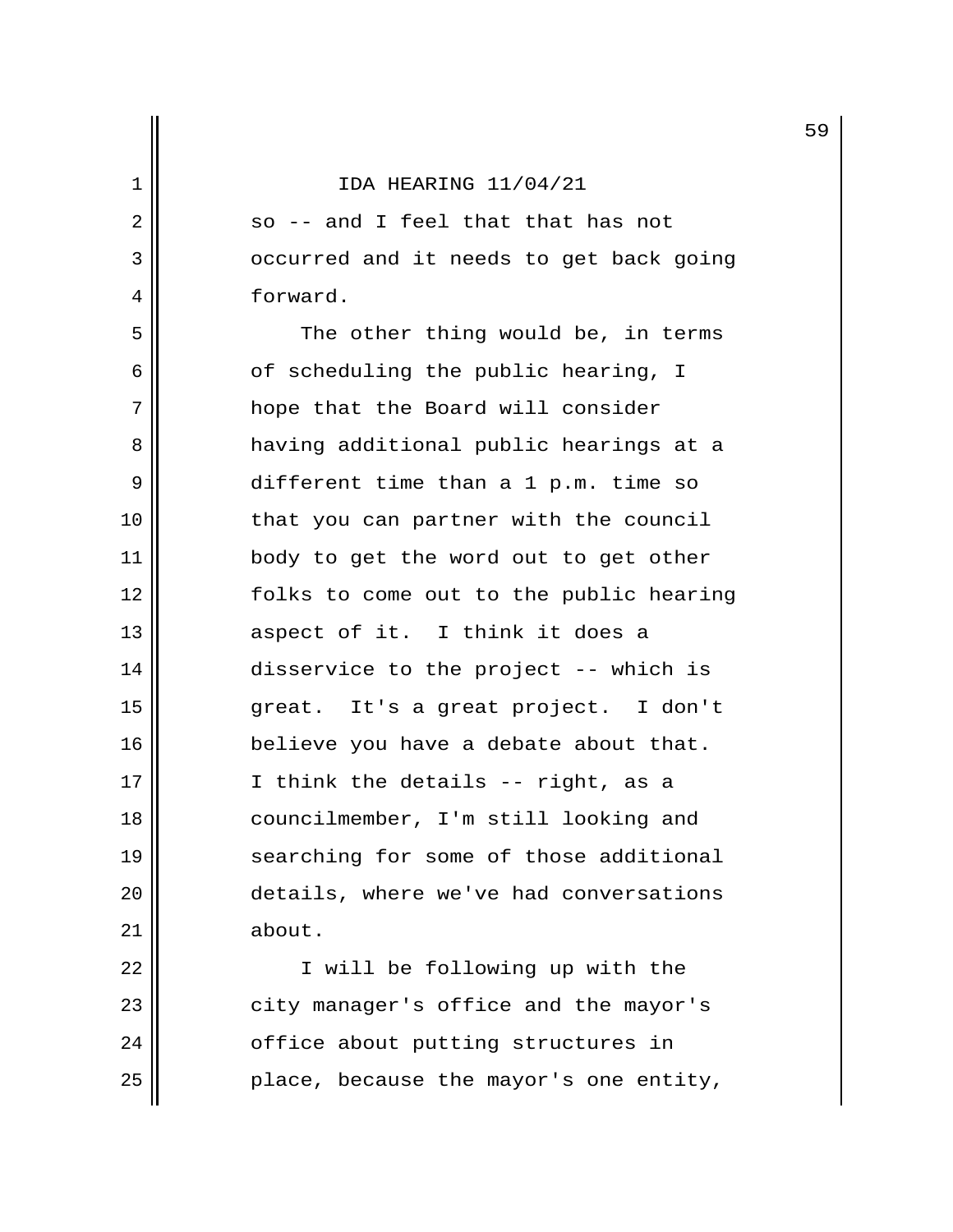2 || the council body is another, and the 3 | city manager is another, and somewhere 4 || in between there, none of us got 5 notified. I found out about it this 6 | morning as well, along with everybody  $7 \parallel$  else. So I think it does a disservice 8 to the project not to have those lines 9 || cf communication open, not to be 10 || transparent about it. This is coming 11 from the impact of -- you know, a lot 12 || cf you guys have come out to some of 13 || our council meetings and speak from 14 that side of the mic about the want to 15 communicate, the want for transparency, 16 || and the want for sharing information. 17 || It's always interesting that, now that 18 || You guys are on this side of the mic 19 || and of the table, you have an 20 | opportunity to impact that and model 21 | that, and I would expect more of that 22 | modeling to take place. 23 IDA CHAIRMAN AUSTIN DUBOIS: 24 | Councilwoman, we did hand-deliver 25 || contice to the mayor's office. And I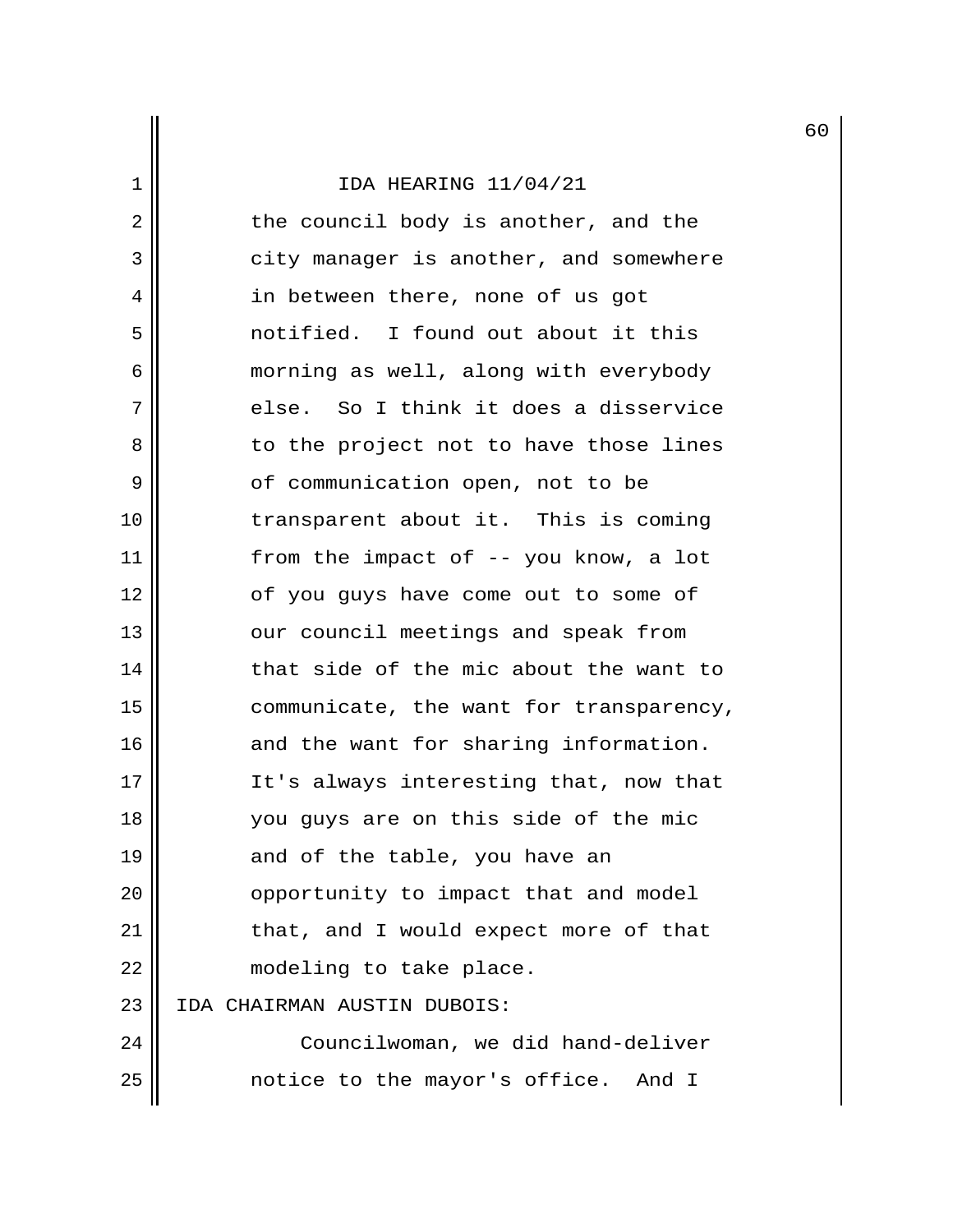|    |                                         | 6 |
|----|-----------------------------------------|---|
| 1  | IDA HEARING 11/04/21                    |   |
| 2  | understand that the mayor is different  |   |
| 3  | than the city council, but -- and your  |   |
| 4  | comments are well taken, and I'm        |   |
| 5  | certainly willing to do something       |   |
| 6  | different in the future, but I don't    |   |
| 7  | think you can blame us for thinking     |   |
| 8  | that was sufficient to hand-deliver it  |   |
| 9  | to the representative of the body.      |   |
| 10 | COUNCILMEMBER KAREN MEJIA:              |   |
| 11 | Right, so let me just be clear on       |   |
| 12 | my comments. My comments are for a      |   |
| 13 | collaboration, right, so at a public    |   |
| 14 | hearing, we have additional members of  |   |
| 15 | the public present.                     |   |
| 16 | But, you know, to what Senator          |   |
| 17 | Skoufis stated, a lot of these things   |   |
| 18 | are already in the works. I do          |   |
| 19 | appreciate you guys continuing to do    |   |
| 20 | your due diligence. I look forward to   |   |
| 21 | being able to digest those numbers,     |   |
| 22 | right, the 12 years and the 90 percent. |   |
| 23 | And I'll echo that the success of your  |   |
| 24 | project -- it should be wonderful.      |   |
| 25 | As the representative for Ward One,     |   |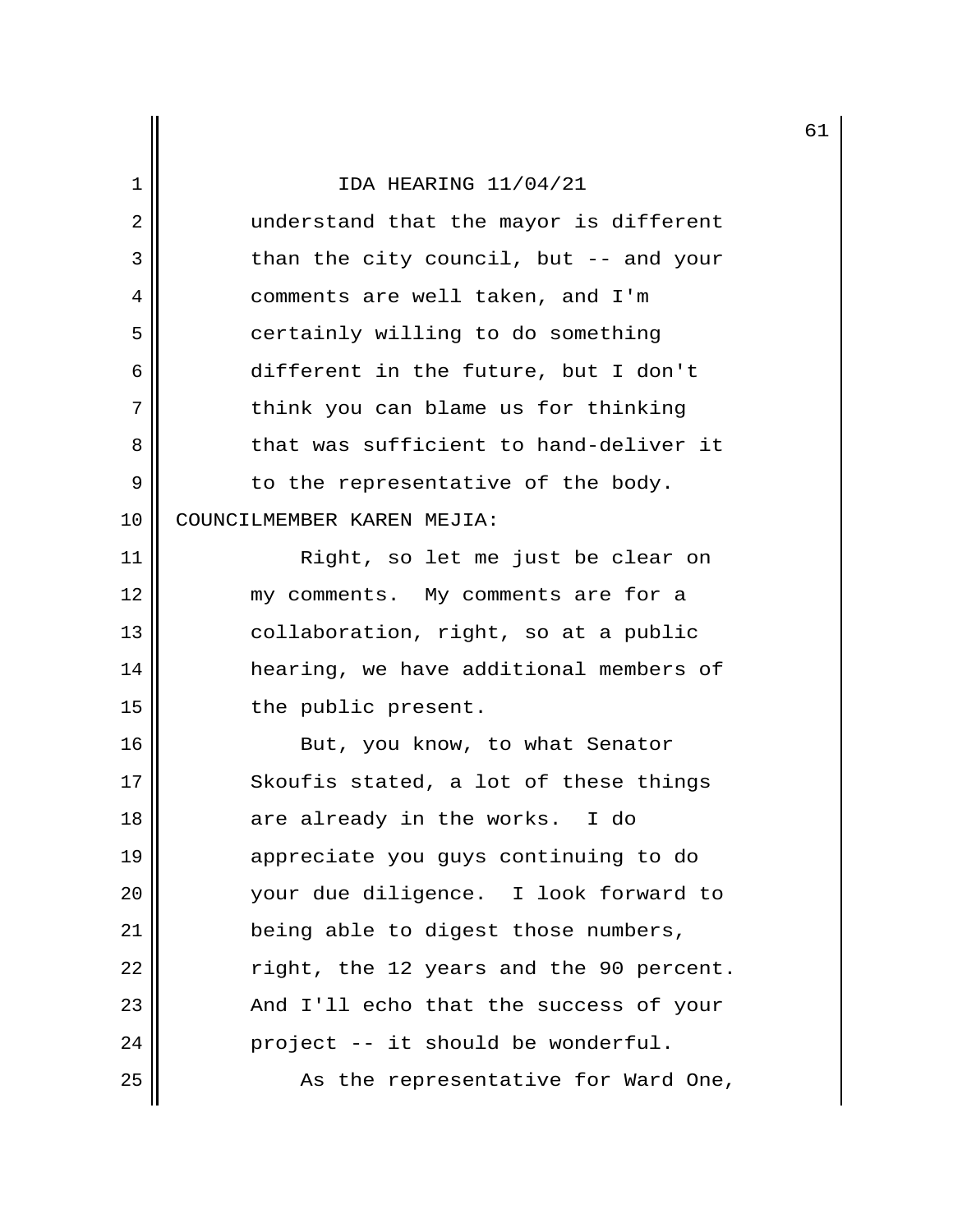# 1 IDA HEARING 11/04/21 2 || where this project is taking place, we 3 || had a great walk-through. I was very 4 || candid with you about the project 5 || itself, like yes, please. It should be  $6 \parallel$  successful, and I think there's 7 | commitment from everybody here that we 8 want to make it successful, but it has 9  $\parallel$  to be collaborative and it has to 10 involve the community as well. And I 11 || think when we don't have transparency 12 || in the process, when we don't have 13 communication, it does a disservice to 14 the message that's trying to get out, 15 || that I know you guys all want to 16 fulfill. 17 || So, like I said, I'm used to a 18 || three-minute thing. There's no time 19 limit, but I won't belabor the process  $20$  || any further, just that I hope that this 21 || is a misstep that can get rectified 22 | qoing forward. 23 IDA CHAIRMAN AUSTIN DUBOIS: 24 Thank you, Councilwoman. Hannah 25 Brooks.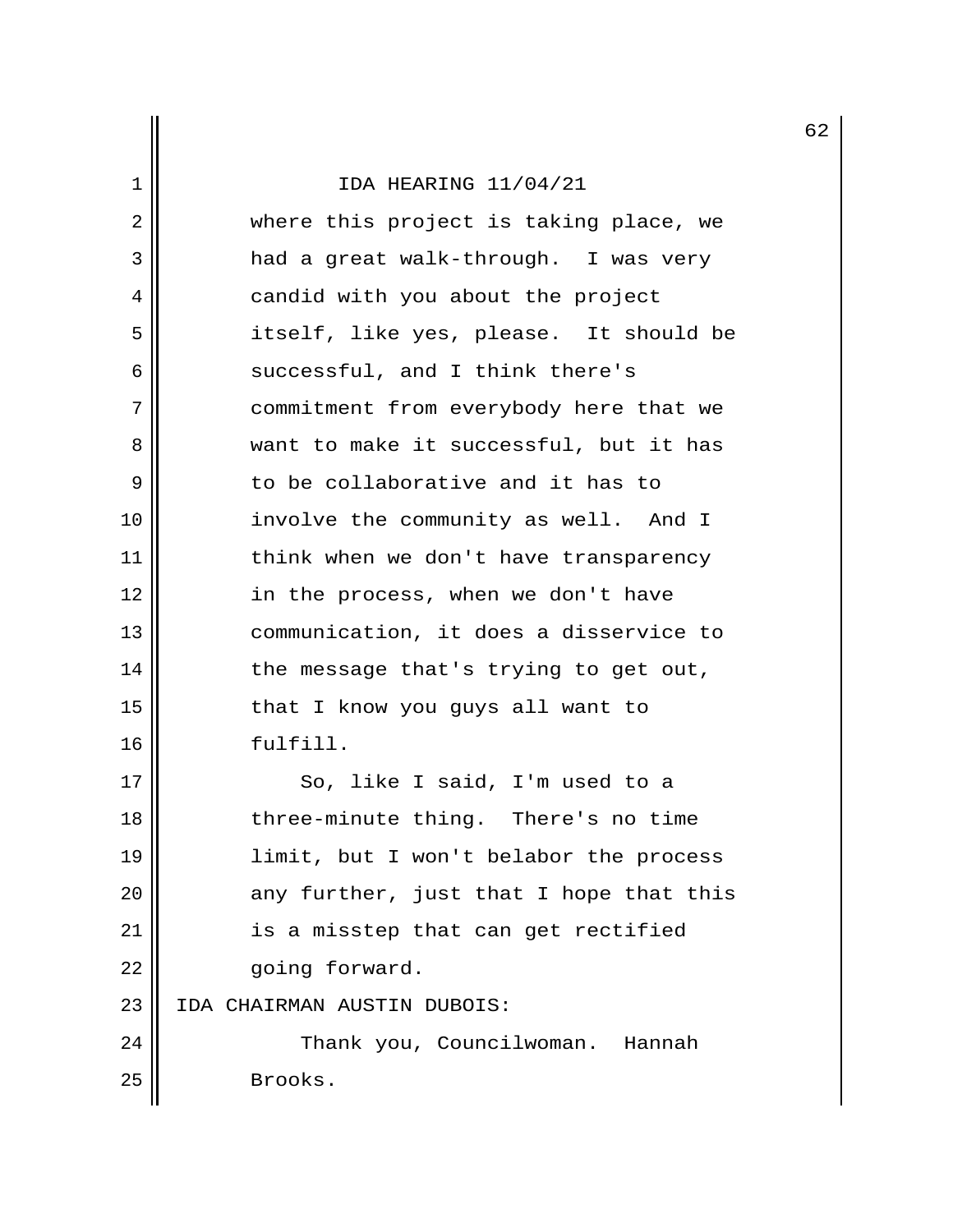|                |                                         | 6 |
|----------------|-----------------------------------------|---|
| 1              | IDA HEARING 11/04/21                    |   |
| $\overline{2}$ | MS. HANNAH BROOKS:                      |   |
| 3              | Hello, everybody. So I think I          |   |
| 4              | know every single person that spoke     |   |
| 5              | before, and that, I think, is           |   |
| 6              | important, because I think people are   |   |
| 7              | the most important.                     |   |
| 8              | I'll be very brief. I do disagree       |   |
| 9              | with some of my friends here, because I |   |
| 10             | think if you want to know about what's  |   |
| 11             | happening, you make it your business to |   |
| 12             | know what's happening. Even if you      |   |
| 13             | missed the notice on October 21st,      |   |
| 14             | certainly, there were many, many other  |   |
| 15             | opportunities to find out that there    |   |
| 16             | was a project in the works and there    |   |
| 17             | were multiple meetings and upcoming     |   |
| 18             | meetings. So I do have to respectfully  |   |
| 19             | disagree with those comments.           |   |
| 20             | I also think that the answer here       |   |
| 21             | lies somewhere in the middle. We need   |   |
| 22             | balance. I think that it's extreme to   |   |
| 23             | say that this is the first project      |   |
| 24             | that's taking a risk in Newburgh. Many  |   |
| 25             | people in the short term have brought   |   |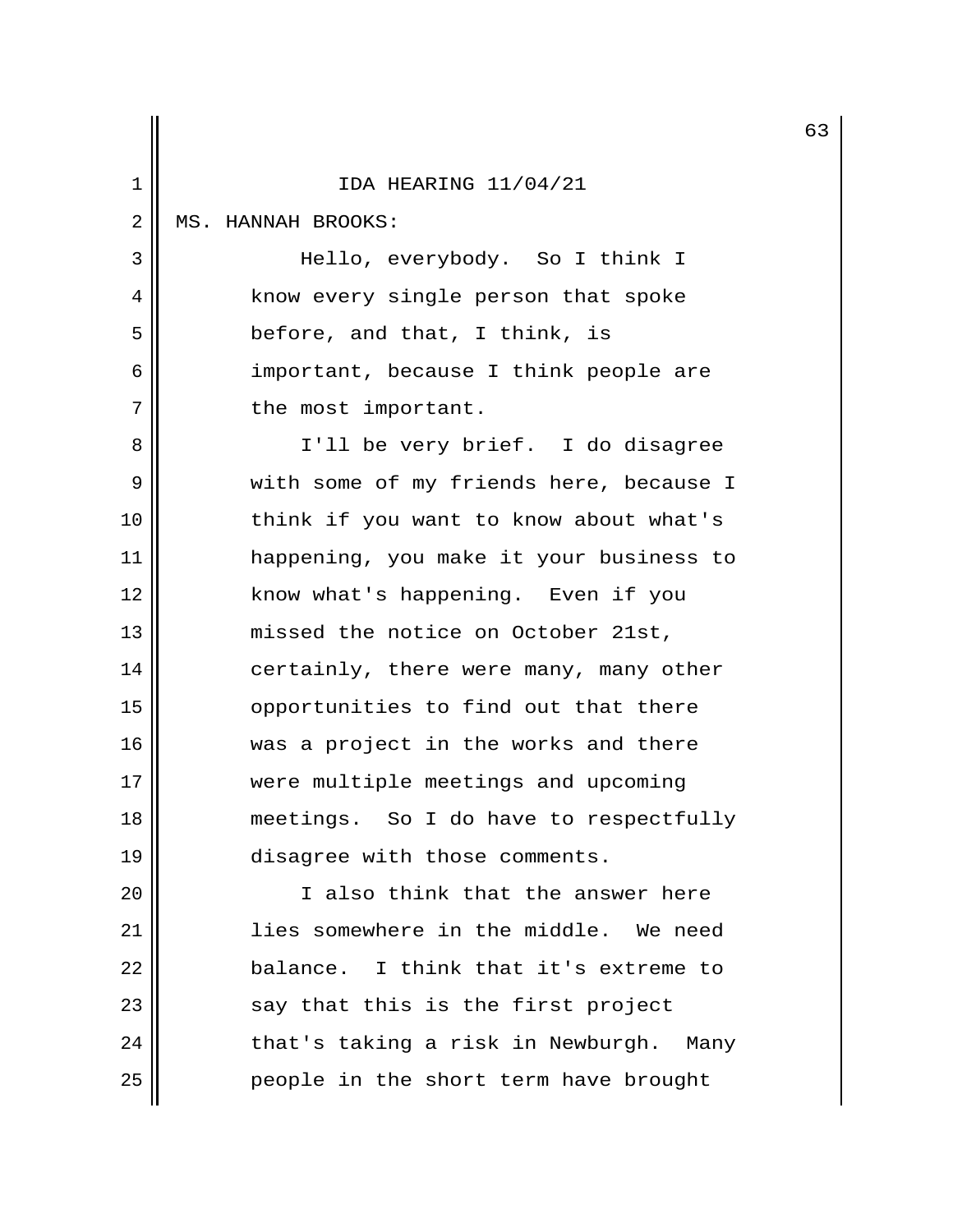2 || us to this point and have taken on many 3 financial and emotional risks. And 4 around the corner from here, probably 5 || many of you may know, that George 6 Washington took a risk to turn down the 7 || monarchy right around the corner. This 8 || is the birthplace of America, right 9 || here in Newburgh.

10 || I was not born here in Newburgh. I 11 || was a convert, like so many others here 12 in the room, and fell in love. This is  $13$  || a very special place. We need to treat 14 it with care. And it's not just the 15 architecture of the buildings, the fact 16 || that it's the second biggest historic 17 district in the state. It's because of 18 || the people. The people. We need to 19 || treat them with care, the people who 20 || were born here, who have a stake in 21 || this place, the people who come here 22 || and have invested their hearts and 23 || their souls in this place. And I was 24 | cone of them. I don't want to belabor  $25$  that.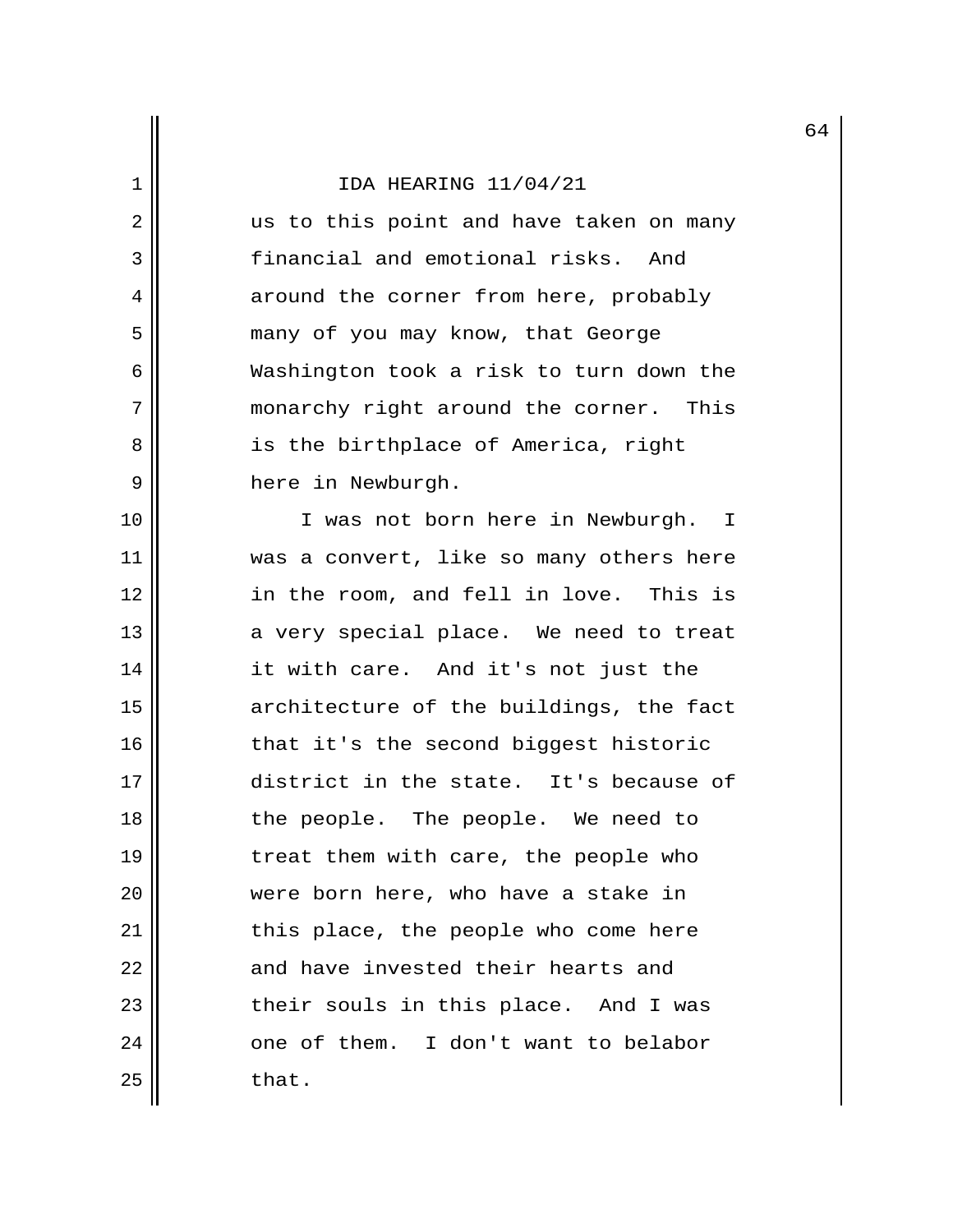2 || I had to recently leave. I think  $3 \parallel$  the taxes are truly a burden that has 4 || pushed out people who wanted to make a 5 difference. And I think it's very  $6 \parallel$  painful to have to say that. I think 7 || whenever we bring in -- whenever a 8 || PILOT is asked for, a PILOT is 9 || somewhere between a gift and an 10 || investment, and I think we need this 11 || investment. These properties right now 12 || are not contributing anything, so we 13 || can begin with a PILOT and then move 14 || on. We need to stabilize the 15 || assessments, and the developer asked 16 || for that, saying they need to know what 17 || the bill will be next year. Many 18 homeowners in this city don't. There 19 have been -- again, I had a 400-percent 20 || property tax increase since I've been 21 here. You can't budget like that. If  $22$  || a developer needs it, how much more so 23 || the individuals who live here, the 24 homeowners and the renters who live 25 here?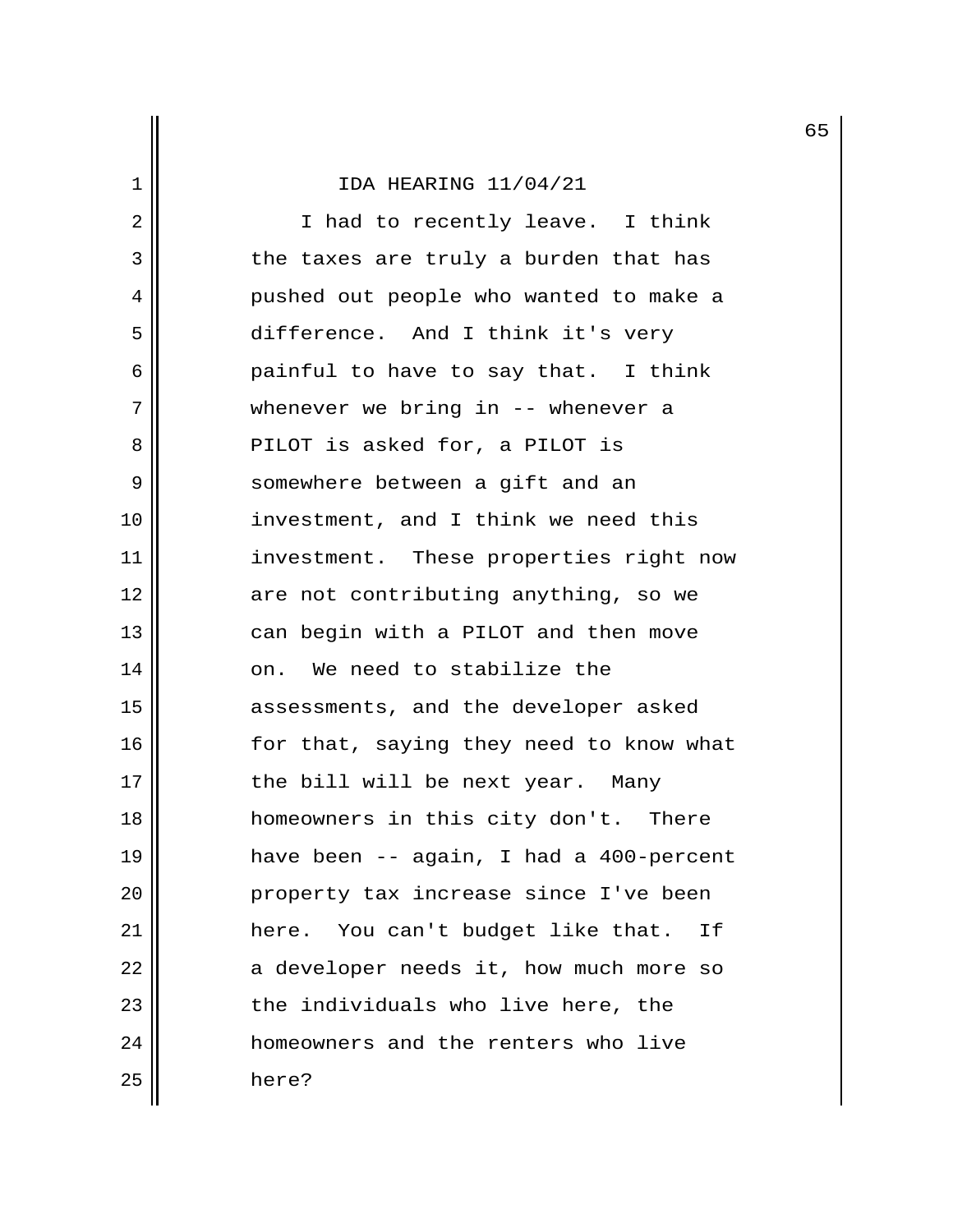# 1 IDA HEARING 11/04/21 2 || The Sand if we fund sustainable 3 || businesses that will ultimately 4 || contribute to the tax rolls, I think  $5$  that will be, in the long term, the way 6 we need to go. Too many short-term 7 decisions have gotten us in a very 8 difficult place here. So I just want 9 | to add my support for providing what's 10 needed for this project. Thank you. 11 IDA CHAIRMAN AUSTIN DUBOIS: 12 || Thank you. Sean Ward. 13 MR. SEAN WARD: 14 Thank you. So I'm going to start 15 with that I am a resident of Newburgh. 16 || I have been my whole life. I played 17 baseball at Delano Hitch Stadium 18 || throughout my whole youth. I would 19 || love to see my kids play there someday. 20 I'm here on behalf of Advance 21 Testing. We are a member of the local 22 | community that started in Newburgh, and 23 || over the past 37 years, we've observed 24 | many changes. We want to see more 25 | positive change come to the region, as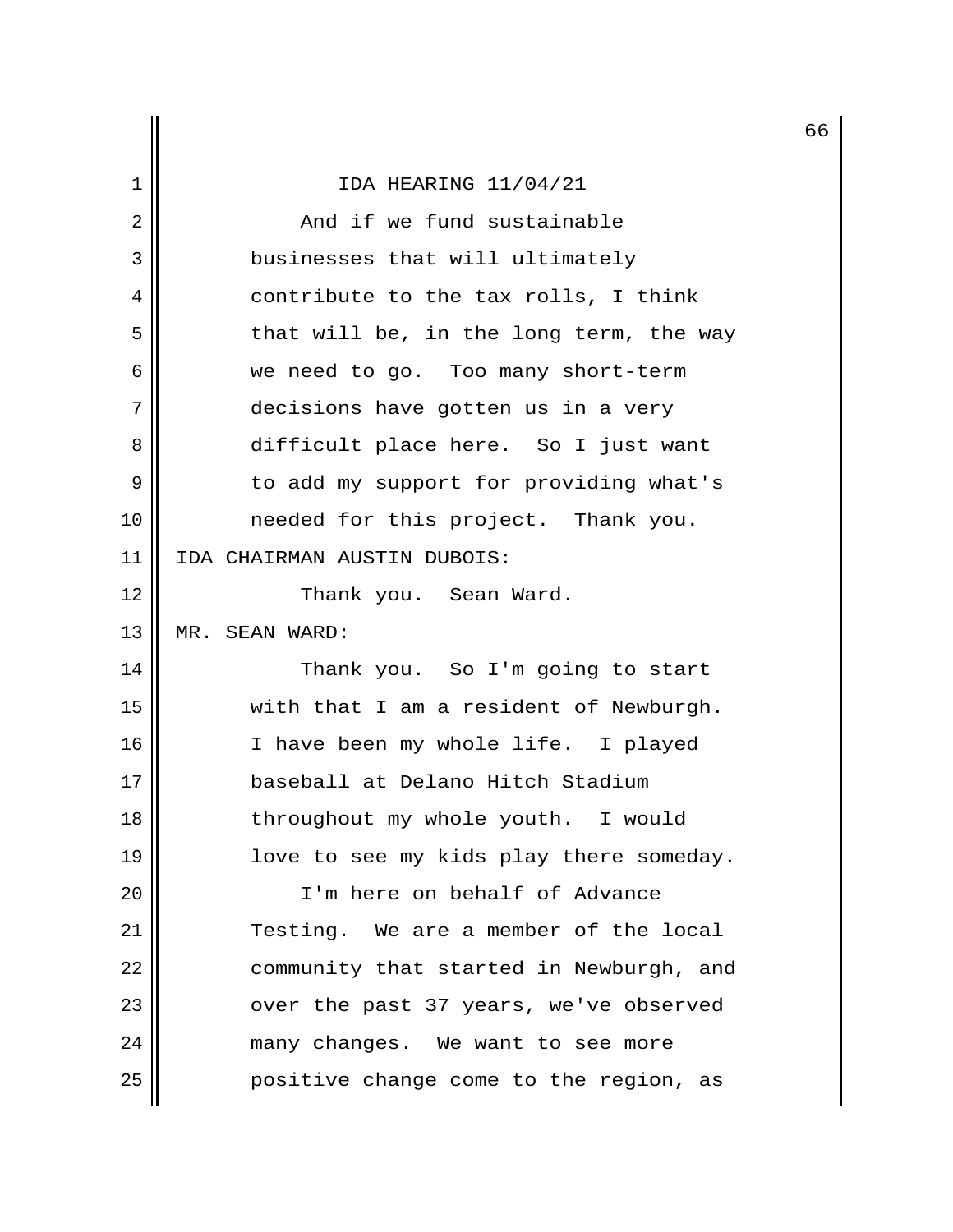2 || well as the City of Newburgh. 3 Foster Supply is a community 4 || focused group. They've proven and 5 || provided high quality projects that 6 **become** staples of the community they 7 || join, allowing them to further engage 8 and support the areas they have 9 businesses in. 10 || The Grand Street project will bring

11 || spending from outside the City of 12 Newburgh, helping bolster the local 13 || economy, growing the existing 14 businesses, as well as encouraging 15 || cthers to join in the ongoing 16 | revitalization of the city. 17 || Additionally, it will deliver 18 meaningful employment opportunities, 19 which are much needed, as well as sales 20 || and tax revenue.

21 || The project as demonstrated has  $22$  || applied not just for a PILOT, but this 23 || PILOT, in order to proceed. The IDA's 24 || approval of the requested agreement 25 || will allow this important and impactful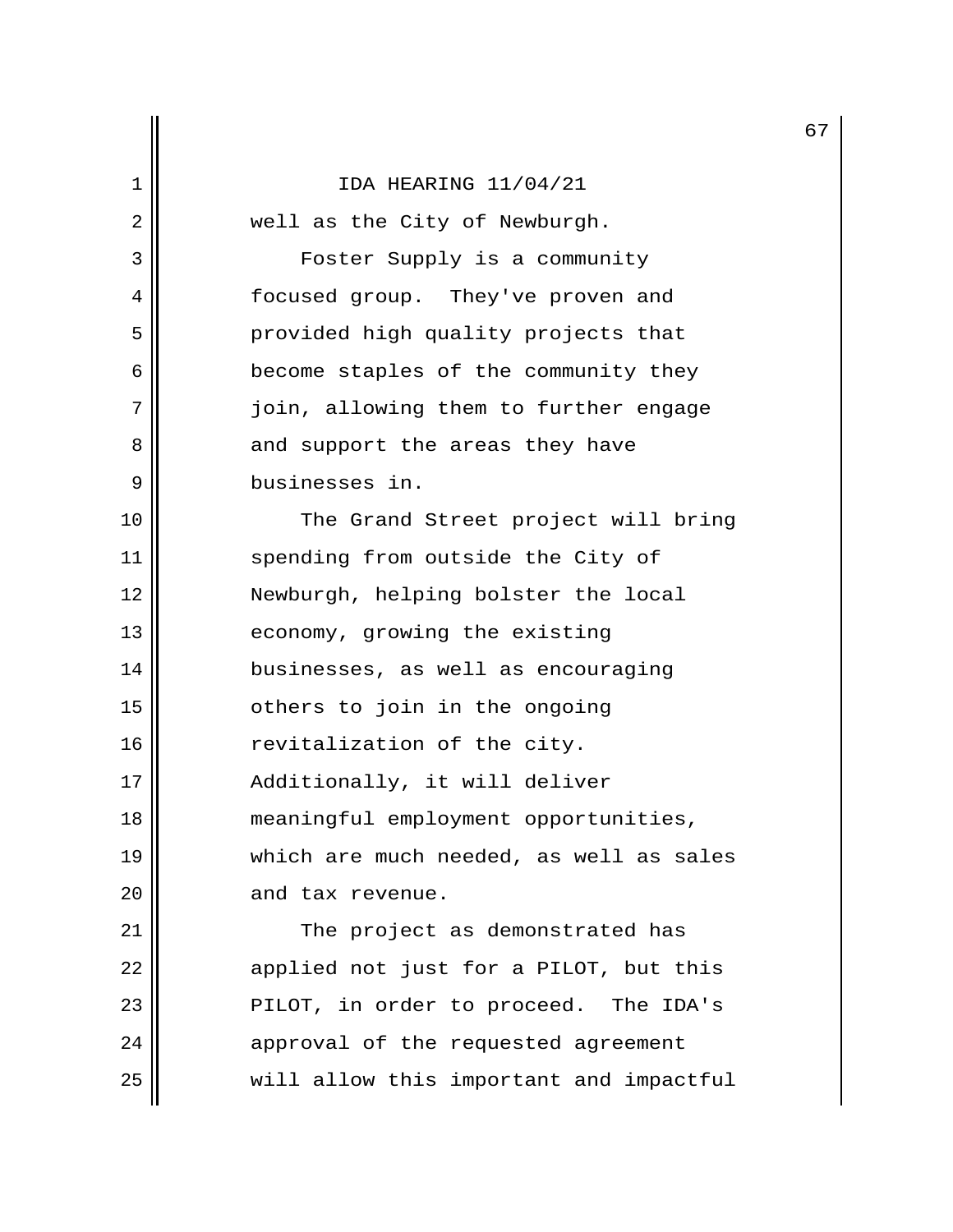|                |                                         | 6 |
|----------------|-----------------------------------------|---|
| 1              | IDA HEARING 11/04/21                    |   |
| $\overline{2}$ | project to move forward. We fully       |   |
| 3              | support the project and encourage the   |   |
| 4              | IDA to approve the requested PILOT      |   |
| 5              | agreement, allowing this to be the      |   |
| 6              | Newburgh to realize the many benefits   |   |
| 7              | that it represents. Thank you.          |   |
| 8              | IDA CHAIRMAN AUSTIN DUBOIS:             |   |
| 9              | Thank you. Bill Fioravanti.             |   |
| 10             | MR. BILL FIORAVANTI:                    |   |
| 11             | Thanks very much. My name is Bill       |   |
| 12             | Fioravanti. I live at 262 Montgomery    |   |
| 13             | Street in the City of Newburgh. I am    |   |
| 14             | also the Director of Economic           |   |
| 15             | Development for Orange County, and soon |   |
| 16             | to be the Director of the Orange County |   |
| 17             | IDA. Full disclosure, again, I work     |   |
| 18             | for the county, and the county is       |   |
| 19             | selling these buildings to Foster       |   |
| 20             | Supply Hospitality, but anyone that     |   |
| 21             | knows me, in this room or otherwise,    |   |
| 22             | knows it has little to nothing to do    |   |
| 23             | with my motivation here. I'm just       |   |
| 24             | passionate about this project.          |   |
| 25             | I have been emotional also about        |   |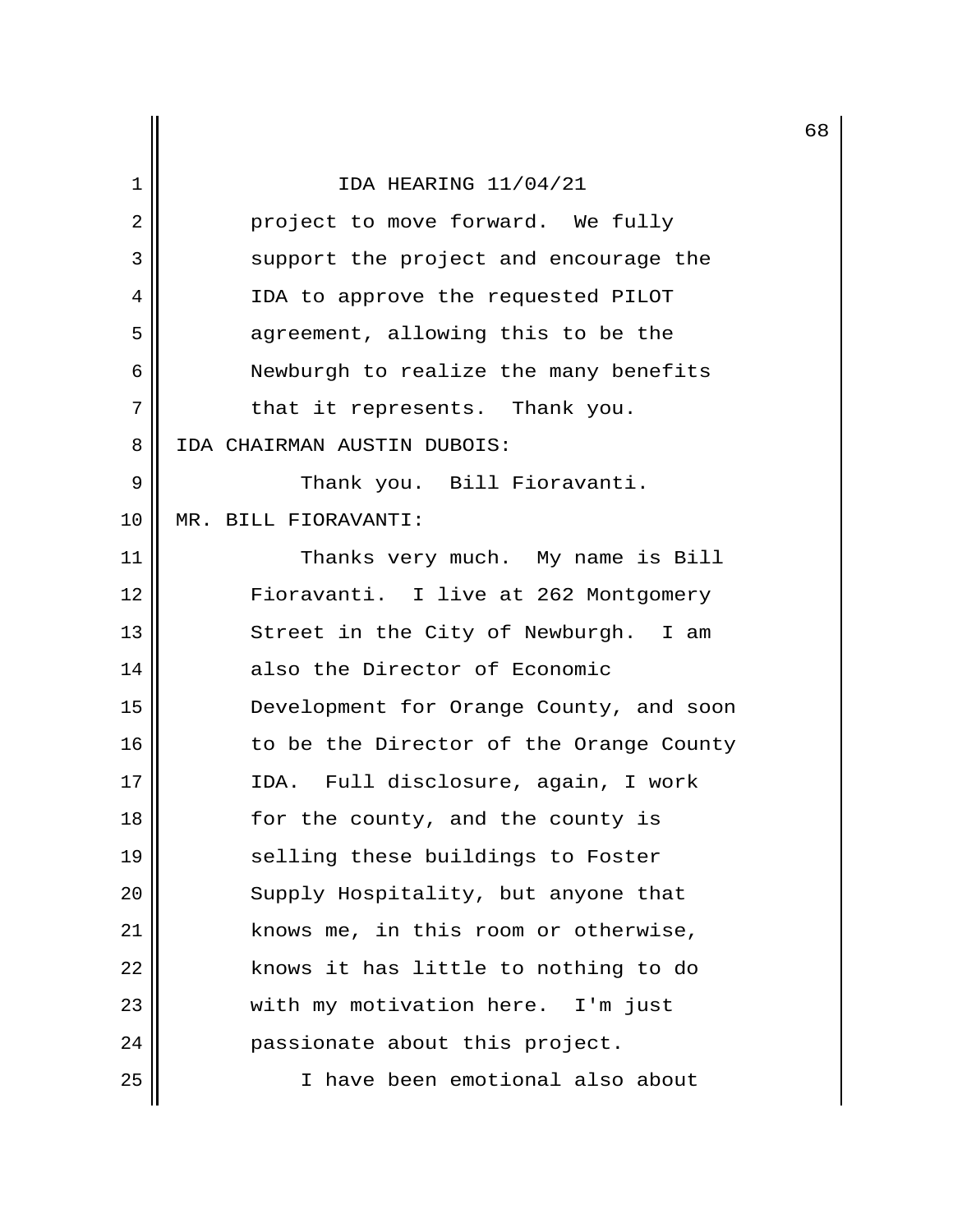| $\mathbf 1$ | IDA HEARING 11/04/21                   |
|-------------|----------------------------------------|
| 2           | this project, especially -- I've been  |
| 3           | working on this for over two years.    |
| 4           | And to see -- and I've seen it over    |
| 5           | several weeks and months. To see the   |
| 6           | Fosters being pitted, really seen as   |
| 7           | someone who's trying to come in here   |
| 8           | and take advantage of the city -- and  |
| 9           | I've heard that. This is a project for |
| 10          | real Newburgh people. These aren't     |
| 11          | real jobs. They're trying to rape the  |
| 12          | city. I am incredibly emotional about  |
| 13          | that, because it's just plain wrong.   |
| 14          | People in my line of work use the      |
| 15          | words game-changer and transformative. |

16 We use that all the time. We overuse  $17$   $\parallel$  it. In this case, it is absolutely the 18 | case. I know we're talking about what 19 || happens here, and absolutely, I'm very  $20$  || proud of the little piece that I play  $21$  and so many of us here, and what we've  $22$   $\parallel$  done to turn the city around in the 23 || direction we're going, but let's not  $24$  || et carried away. A lot of the 25 | investment we're seeing is homes being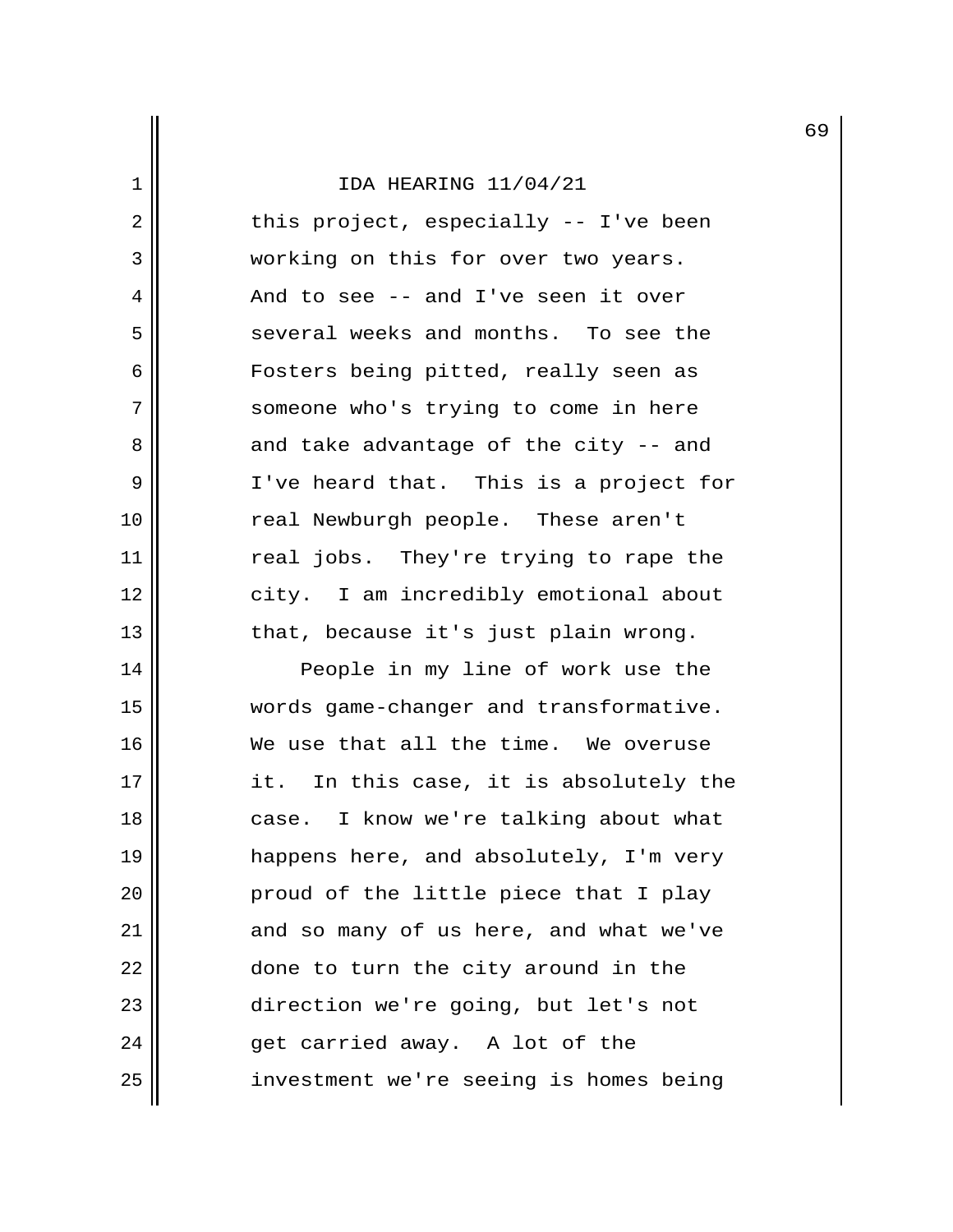|  |  |  |  | IDA HEARING 11/04/21 |
|--|--|--|--|----------------------|
|--|--|--|--|----------------------|

2 || purchased by, say, people from 3 || Brooklyn, fixing them up. We're not 4 || seeing very much private development 5 || and do-it-yourself remodelers. We're  $6 \parallel$  just starting to see it.

7 || The Baxter project, Wireworks, 8 that's one of the first projects we've 9 had where it's private investment, 10 || commercial investment in the city. 11 || Before that, the assessor told me we 12 had -- in the last 15 years, the new 13 || construction projects we were having in 14 || the city, commercial, were a Dunkin 15 Donuts and a gas station. That's all 16 we've had here, so let's not get 17 carried away.

18 || And by the way, where are all the 19 hotels? If the market is so great and 20 || everyone's dying to build a hotel, who 21 | else is doing it? I don't know of any 22 | cthers. Maybe I'm missing it. And by  $23$  || the way, I honed in on the RFP, the 24 | request for proposals, for the county  $25$   $\parallel$  when we put this out last year. We got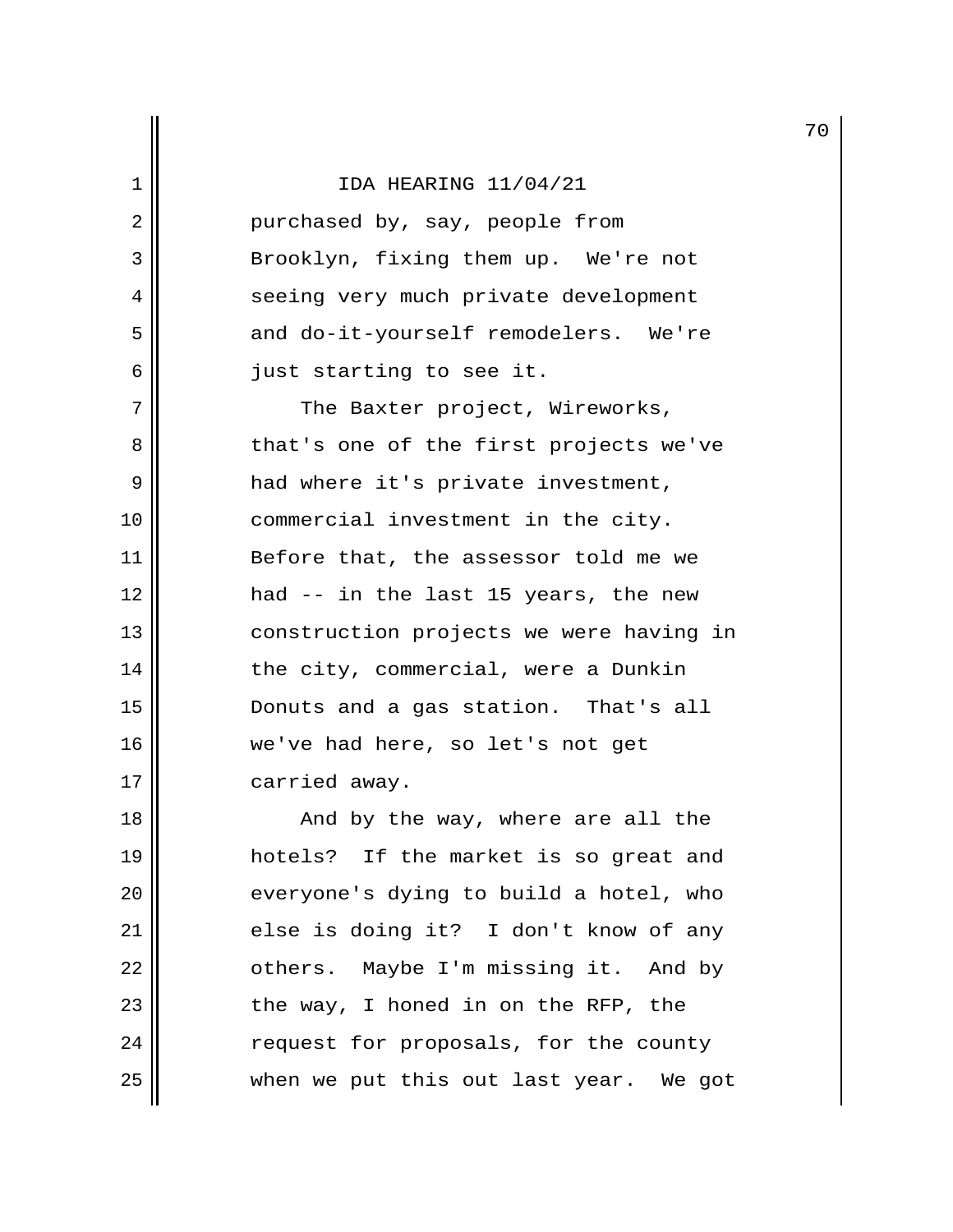2 | Foster Supply's bid and one other. One 3 || other from Kearney Development Group, 4 who does great work here in the Mid 5 | Hudson, mostly in affordable housing. 6 || I'm all for it. I absolutely believe 7 we need the balance, commercial 8 || development, bringing in jobs, new 9 | money, new investment, outsiders --10 believe it or not, outsiders. We can't 11 do it on our own. We have to balance 12 || that with affordable housing, making 13 || sure that the people who have been here 14 can stay here.

15 || So I co-chair the mayor's Strategic 16 | Economic Development Advisory 17 || Committee: SEDAC. You may have heard 18 of it. That's a lot of where our work 19 || is. Trust me, there are other members 20 here in the room of that committee, and 21 we wrestle and struggle all the time to 22 | maintain that balance. It's not easy, 23 || what we do. We absolutely believe in  $24$  that.

25 || Let's just talk about the benefits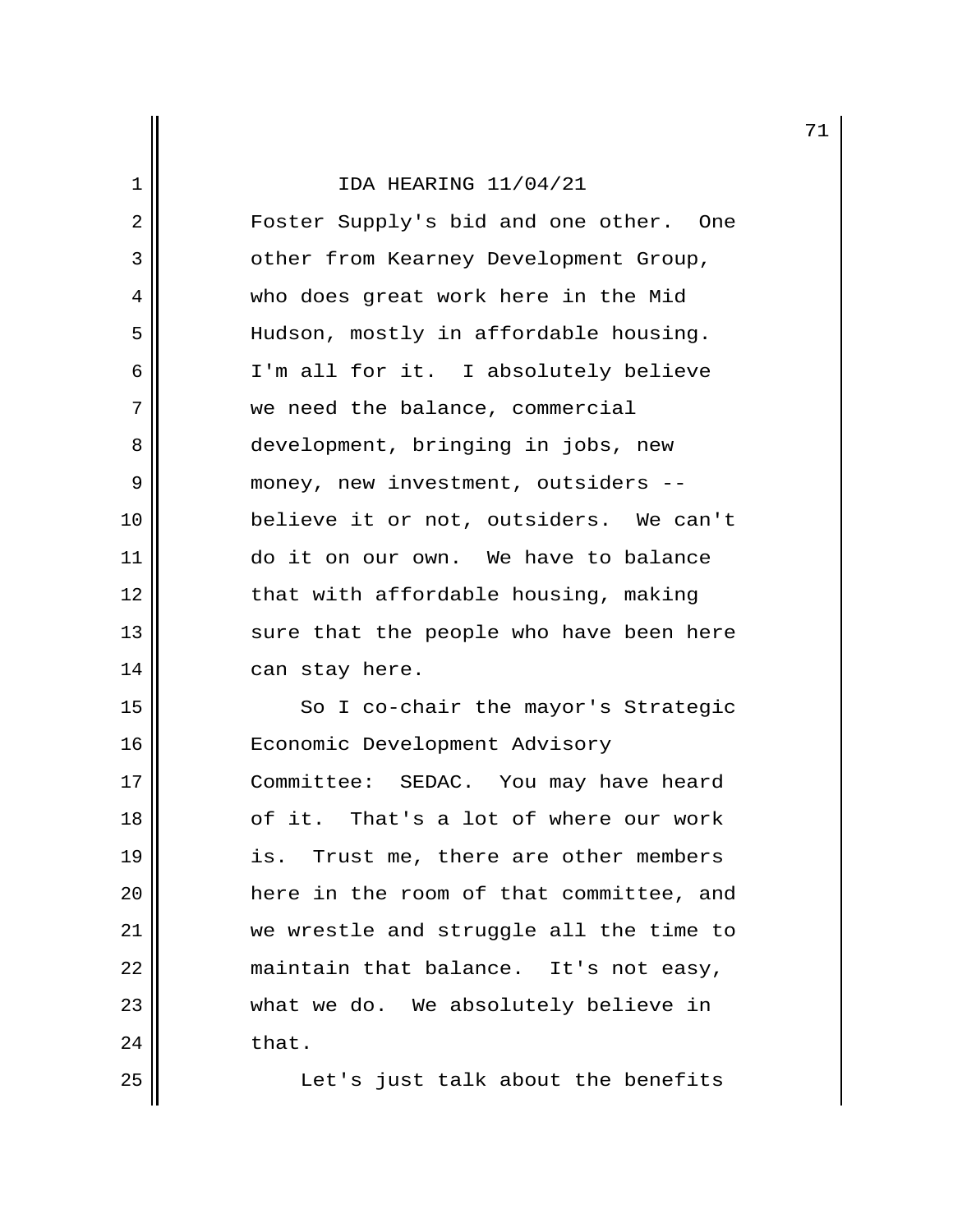2 here. First of all, jobs. We all know 3 we need jobs. And I talk to people in 4 || the city all the time. Hey, we have 5 help. Maureen, myself, others in the 6 || Economic Development, we've helped 7 || bring in plenty of jobs outside 8 Newburgh. Just here in the town. If 9 We can master the transportation, we 10 || can get them there. We don't have a 11 || lot of job creators right here. I 12 || think when they applied, they said 61 13 || jobs. I know that when it really comes 14 || to full fruition, this project, it can 15 be closer to 80 to 100 jobs, right 16 downtown where people can get to. Also 17 || construction jobs; 110 construction 18 jobs.

19 We also brokered a connection with 20 || SUNY Orange, which -- I love the 21 || college, I love of the president -- $22$  || they're not doing that great here. 23 || Enrollment is down. We need it to be 24 | strengthened. Right away, we brought 25 || Foster Supply Hospitality to SUNY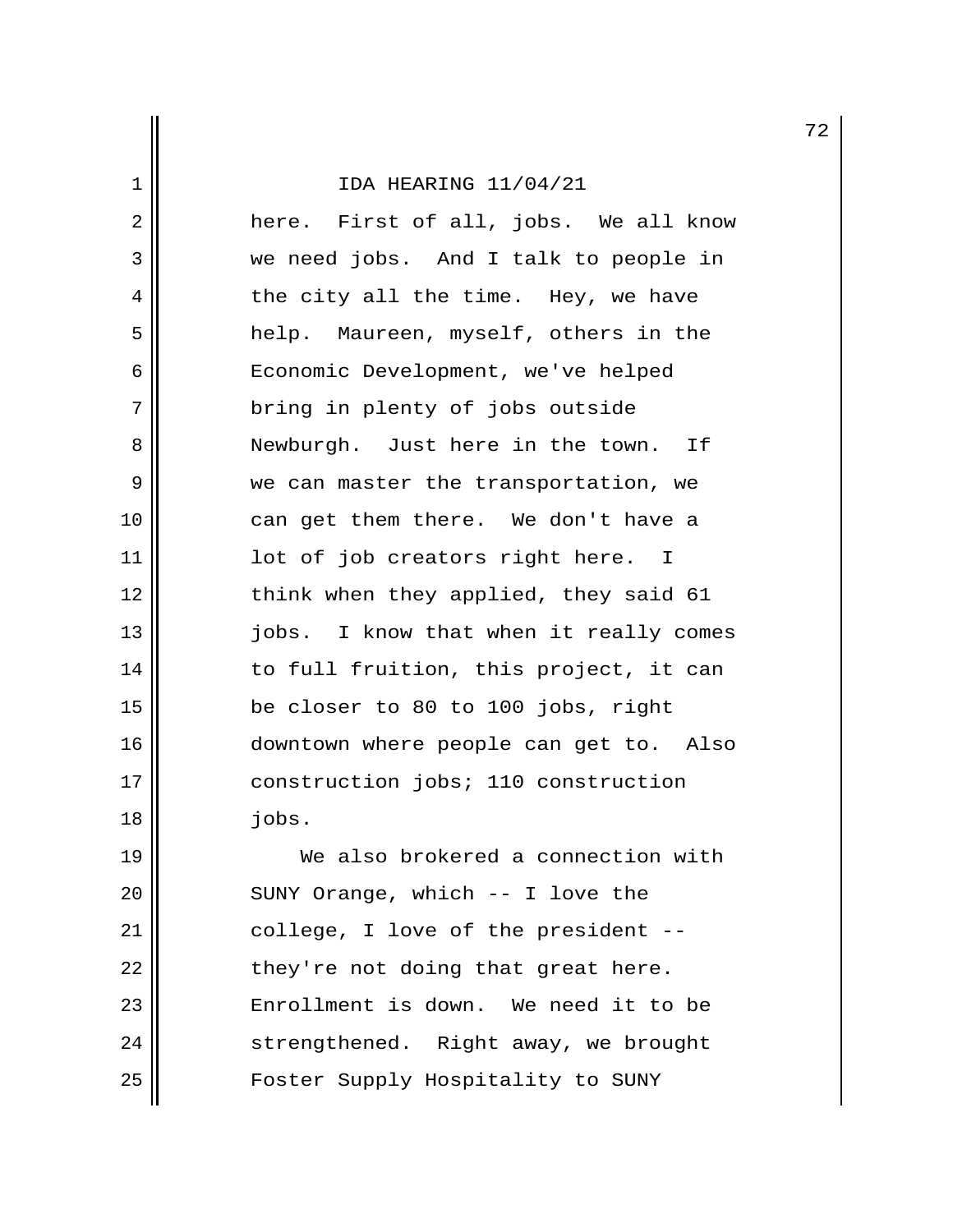2 || Orange, and they're working on a 3 hospitality avenue to help create a 4 pipeline of workers, qualified, trained 5 workers for hospitality jobs at their  $6 \parallel$  site and elsewhere in Orange County. 7 || It's critically important and could 8 help give a real boost to the college. 9 How about taxes? Just looking at

10 || vour own independent cost benefit 11 || analysis done by somebody else not tied 12 to any of us, \$9.2 million in taxes to 13 || be generated between property, sales 14 taxes, and occupancy, otherwise known 15 as bed tax.

16 || They're going to bring, they 17 || estimate, 25,000 visitors to Newburgh. 18 || They're going to bring them here. If 19 || You know anything about what they do in 20 || Sullivan County, they take great pride 21 | in sourcing locally -- food, soaps, 22  $\parallel$  whatever it might be -- in their hotel, 23 || and they curate the experience for  $24$   $\parallel$  their guests all around the locality  $25$  || there. And they're going to do that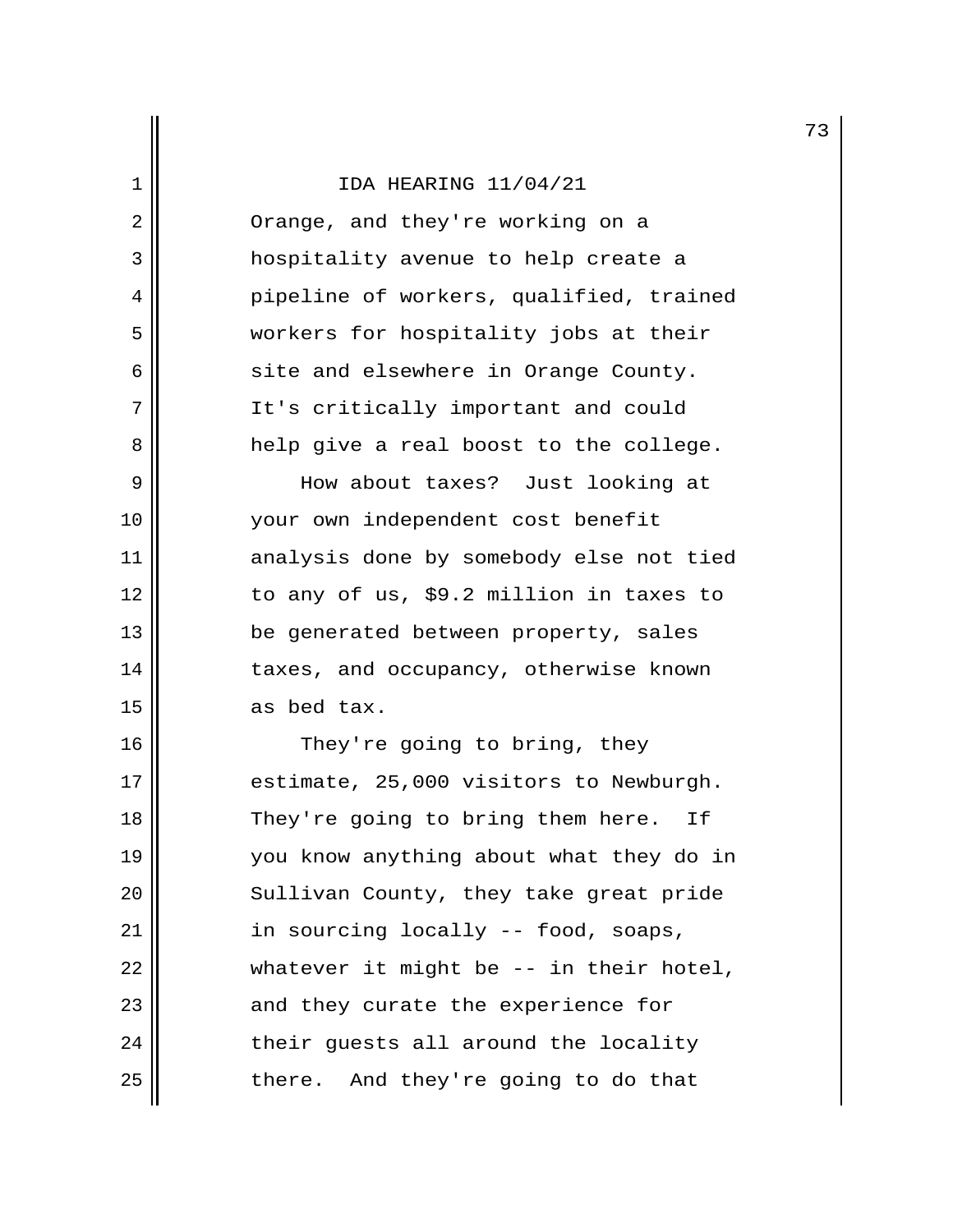2 || There in Newburgh. It's not going to be  $3 \parallel$  an island that stands among itself. 4 There are going to be 25,000 people 5 | that discover the rest of Newburgh with 6 || their encouragement. Incredibly 7 | important.

8 || And it's also going to spur 9 || development, more private investment 10 development around the city. I happen 11  $\parallel$  to be -- my agenda, I'm very open about 12 it, is to help redevelop the hillside 13 here. We have a chasm between what's 14 || going on on the waterfront and what's 15 happening here. We have that big chasm 16 in between. I want to see it 17 || redeveloped. Yeah, I want to see mixed 18 || use. I want to see stores, commercial. 19 || I want to see mixed income, like what 20 || we're trying to do everywhere. I do 21 want to recruit a lot of property tax 22 | Tevenue that we're missing down there. 23 || This can help spur that. It's right 24 | around the corner. Incredibility vital  $25$   $\parallel$  there.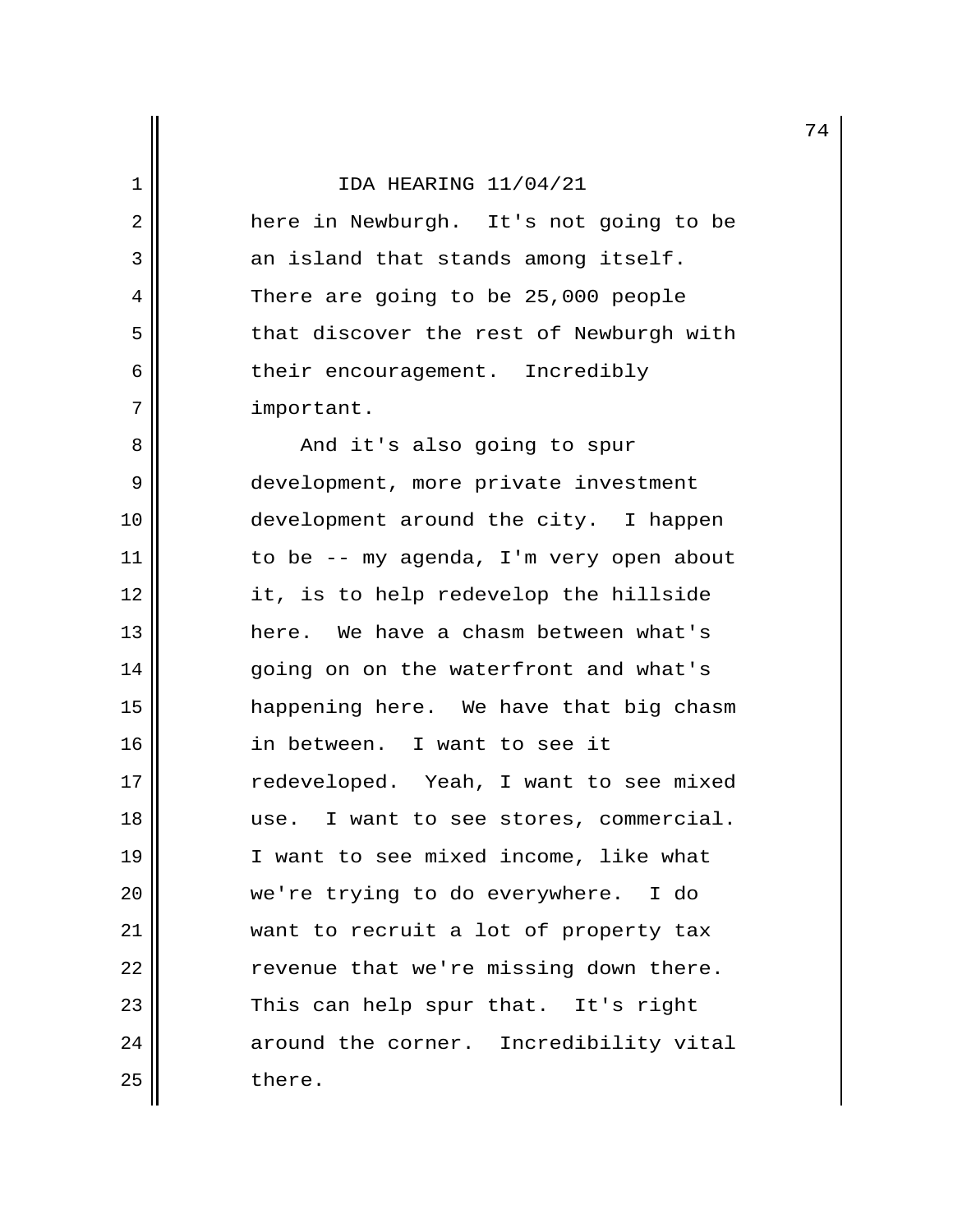2 || A few more things for me are in the 3 || independent cost benefit analysis. 4 || \$9.6 million in construction. \$3.3 5 dollars in job wages, permanent job 6 wages. Again, \$9.2 million in taxes. 7 || \$22 million in economic benefit. All 8 || this for you phasing in the owner's 9 || property taxes. 10 We all know it. If you live here 11 || in Newburgh, you know it. If you're a 12 || business owner, you know it. Ad 13 || mauseam, you hear it all the time in 14 || city council. How many times do you 15 have to hear it? And yes, are we going  $16$   $\parallel$  to give them a break to come here? 17 || Yes. And then when they're done with 18 || the PILOT in 12 short years, they're 19 paying full taxes. It will probably be 20 || one of the highest taxpaying parcels in 21 | the city, just out of nothing. People  $22$  ||  $\qquad$  like to talk about PILOTs and say, 23 yeah, they get the PILOT, then it's up,  $24$  || the tax break is over, then they leave. 25 || It's never happened here. Never in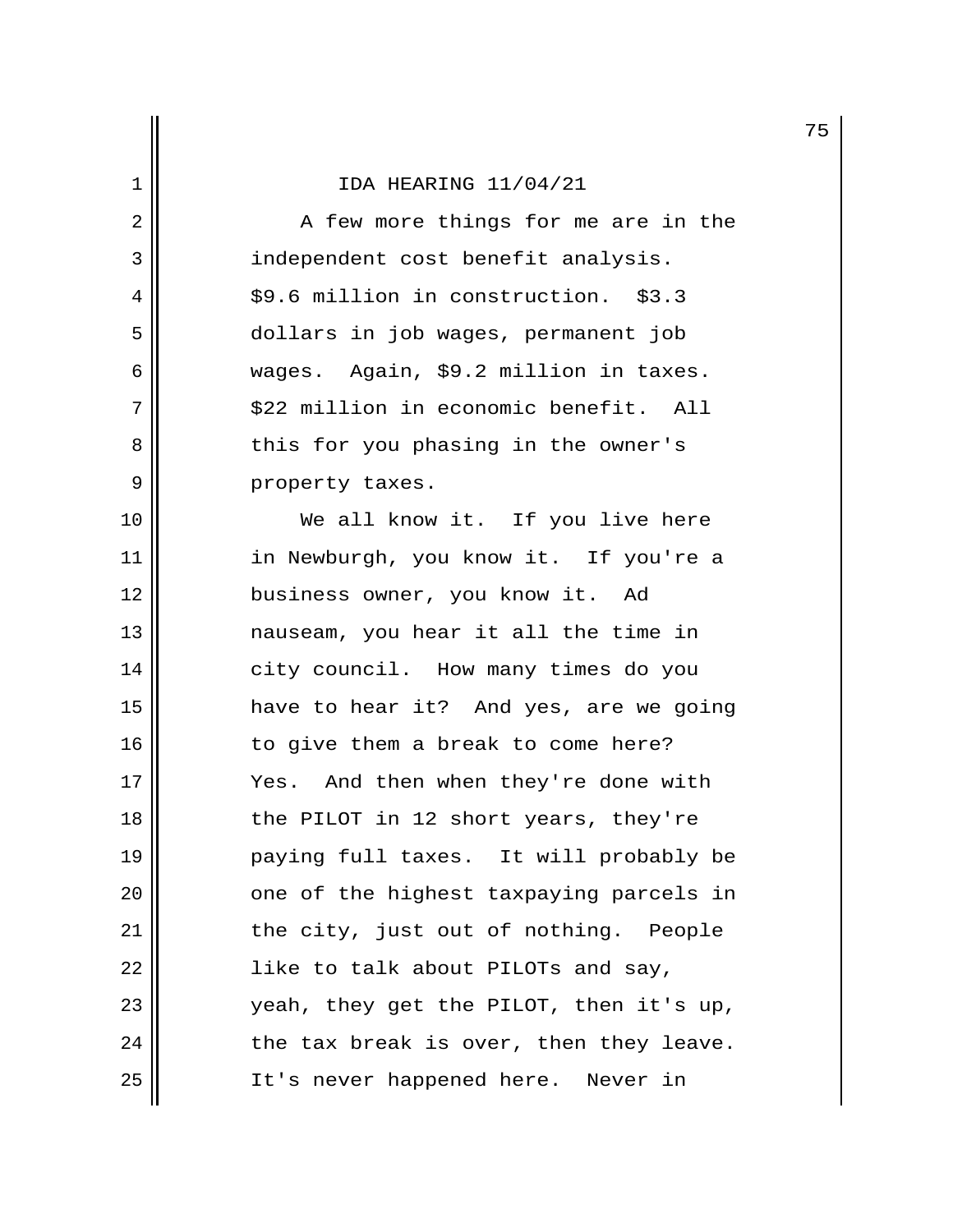2 || Orange County. Never. Yes, we have 3 advantages. It's a great place to be.

4 || Again, this is for the benefit of a 5 || Phase-in on property taxes and being 6 | exempted from sales tax on building 7 materials and equipment, and saving on 8 || mortgage recording tax. That's what 9 we're giving them. Why do we give the 10 || IDA incentives? Yes, it's a risk. I 11 || don't want to hear from anyone that 12 || says it's not a risk. Again, where are 13 the rest of the hotels? Where is the 14 || rest of the hospitality investment 15 going up in downtown Newburgh during 16 || the pandemic? I'm not seeing it. I'm 17 || mot hearing about any of it. And if 18 you know some people, call me, because 19 || that's what I'm here to do. I want 20 | competition for the Fosters. Believe 21 || me, I certainly do.

22 || Ckay. A \$25 million hospitality 23 || investor, right here, right now. By  $24$  || the way, these buildings better be 25 || paying full taxes right off the bat.

76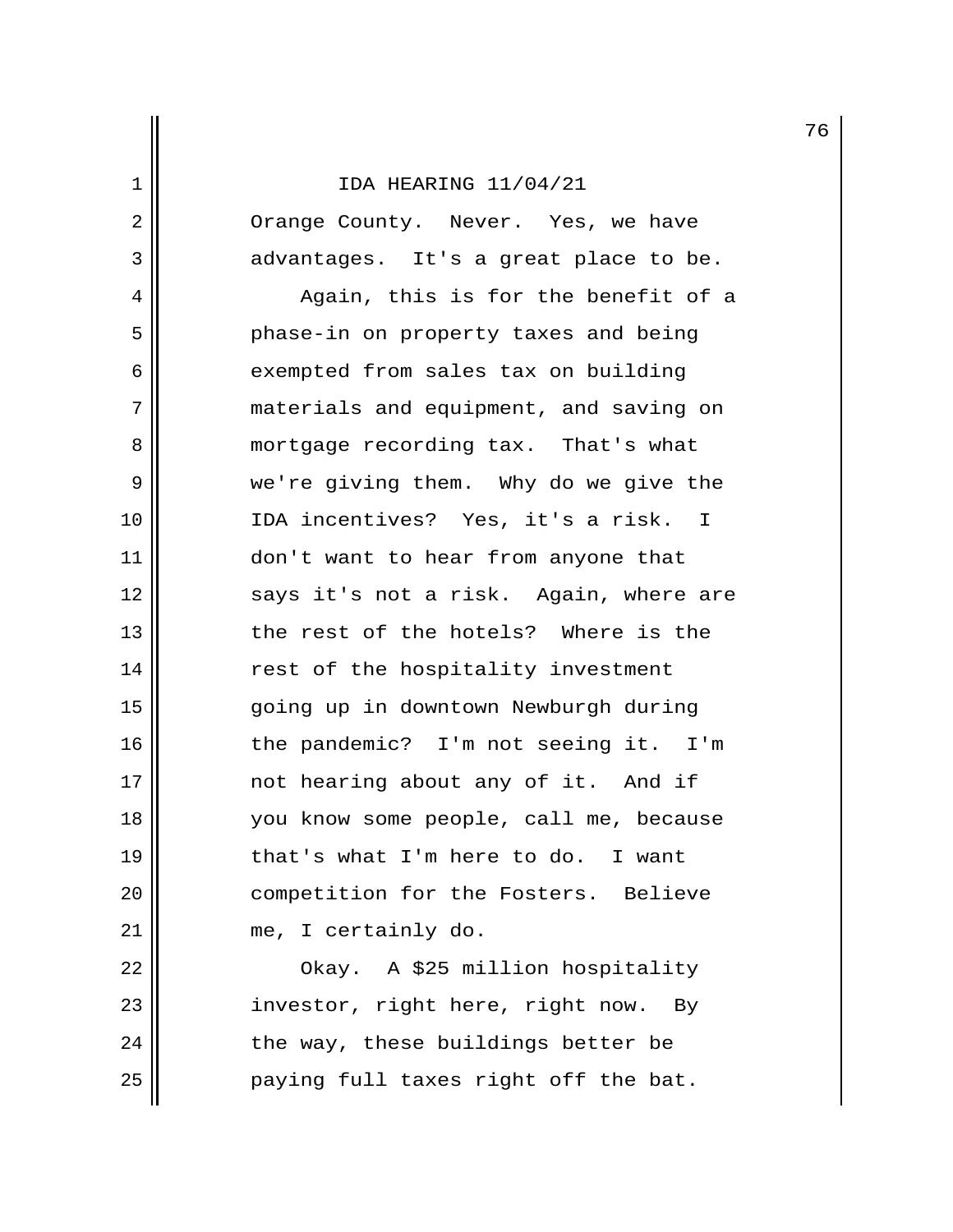2 || Those three buildings are a combined 3 age of 321 years old. They've been 4 paying taxes -- not been generating 5 || taxes for more than 280 years. And now 6 you say, hey, someone comes and makes a 7 || \$25 million investment, you've got to 8 || be paying your full share right off the 9 || bat, even if it means you can't be 10 || sustainable. Look, I'm not doing this 11 || to make Sims Foster rich or make him 12 || profitable, but if his hotel's not 13 || profitable, it's not sticking around. 14 It's not going to generate taxes. It's 15 not going to create jobs. Simply put.

16 || And the taxes, by the way, on your 17 | own estimate show \$800,000 a year out 18 || of the gate. And that's one of the 19 highest taxpaying parcels here, because 20 || we have so many other institutions, 21 || vital ones -- hospitals, colleges -- $22$  || that don't pay anything. So this will 23 || be one of the highest taxpayers very  $24$  || shortly, for sure.

25 || I just want to be clear. This is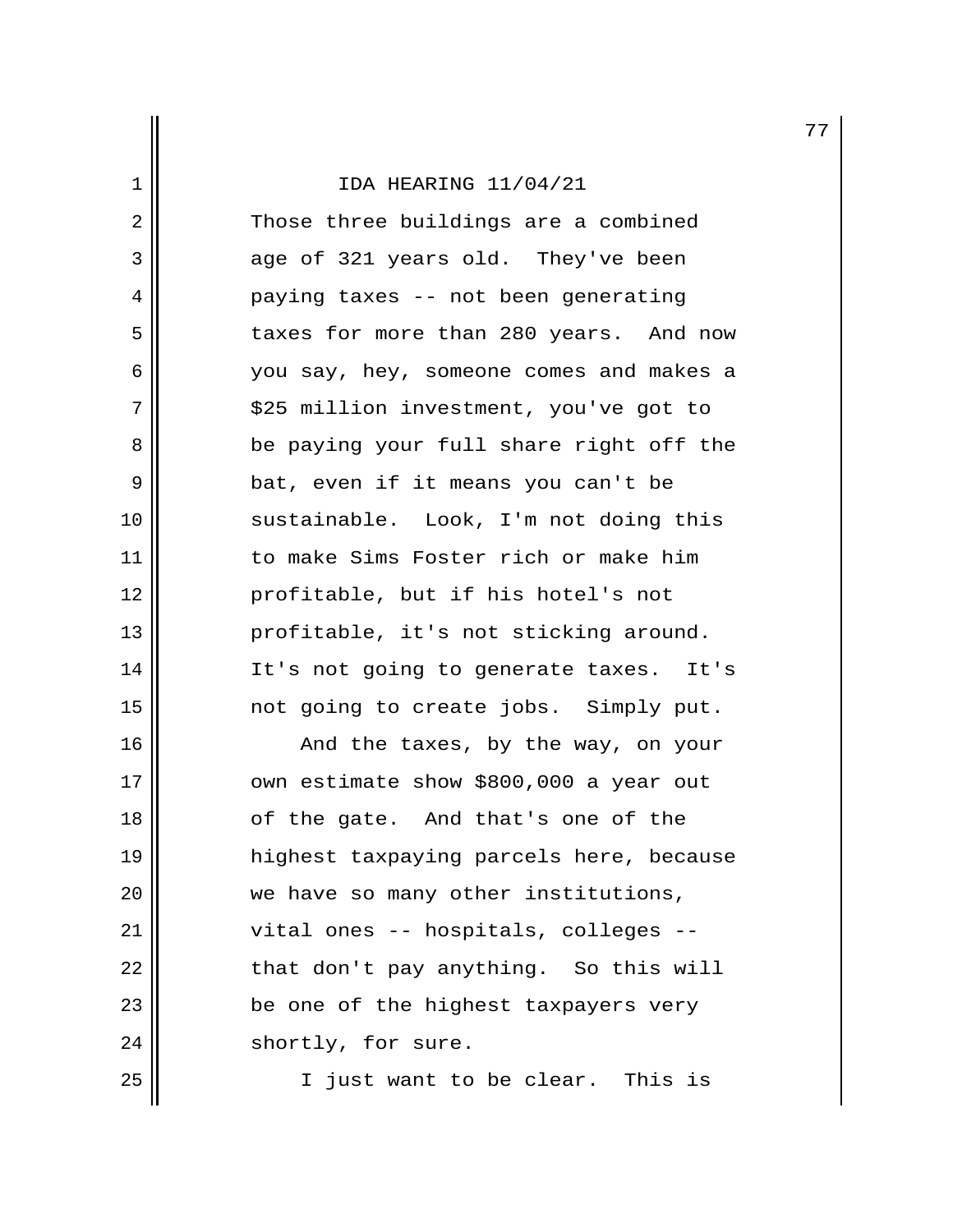2 || mot corporate welfare. This isn't some 3 | big megacorporation that's coming here. 4  $\parallel$  This is a husband and wife and another 5 partner trying to make this happen here 6 in Orange County. And again, I resent,  $7$  |  $\sim$  on their behalf, the fact that they're 8 || being pictured as people who are really  $9 \parallel$  trying to take advantage of the city.

10 || The Last thing is the reason 11 for these incentives: Because they are 12 || meeded. I happen to know. There's a 13 || very, very high likelihood that the 14 close to \$20-million loan they need for 15 || this project won't happen unless 16 || there's something done with the owner's 17 II taxes here. We need to have it. And 18 || if they don't get a loan, guess what, 19 || the project doesn't happen. These 20 || incentives are very simply here for one 21 | Treason: In order to make the project 22 happen.

23 We talk about a lot of great  $24$  || things, a lot of dreams, but they don't 25 all come to fruition. Let's not miss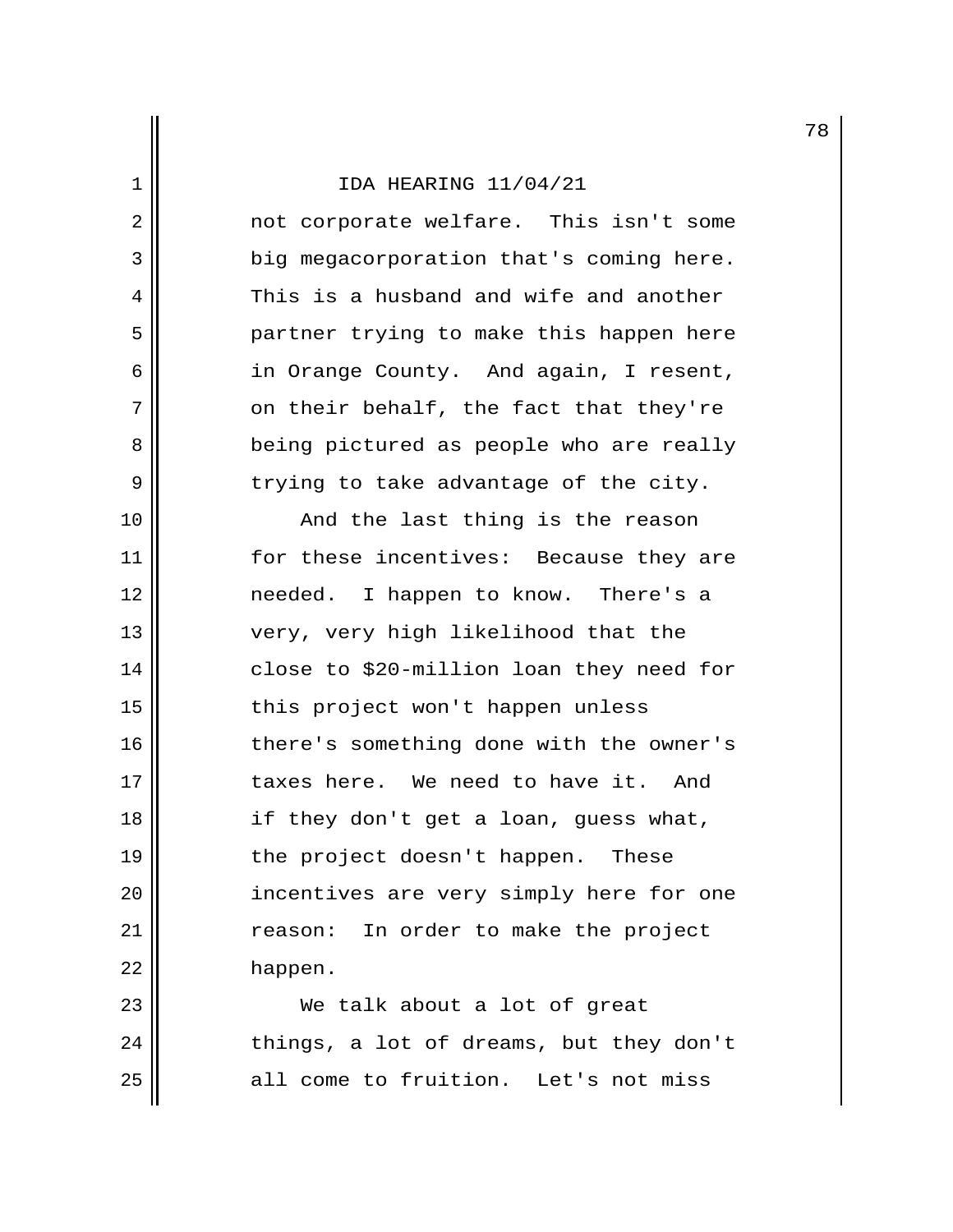# 1 IDA HEARING 11/04/21  $2 \parallel$  this opportunity for all of us, for us 3 || as taxpayers, for all the folks that 4 || aren't here being represented who can 5 work in this location here, and what it 6 will do for all the businesses in the 7 general area. This is an unbelievable, 8 || once-in-a-lifetime opportunity for us. 9 Maybe in ten years, there will be other 10 || opportunities that aren't once in a 11 || lifetime, but these folks are the 12 pioneers. We need to get it started. 13 || Let's not miss this opportunity 14 || together. I encourage you to approve 15 || these benefits. Thanks so much. 16 IDA CHAIRMAN AUSTIN DUBOIS: 17 Johanna Yaun. 18 MS. JOHANNA YAUN: 19 Good afternoon. I wasn't going to 20 go into my whole personal journey, but 21 || everybody else has been. So I am a 22 lifelong resident of Newburgh, born and 23 || raised here. I have lived as a renter 24 || in every ward of this city at some

25 point in my life. And in 2018, I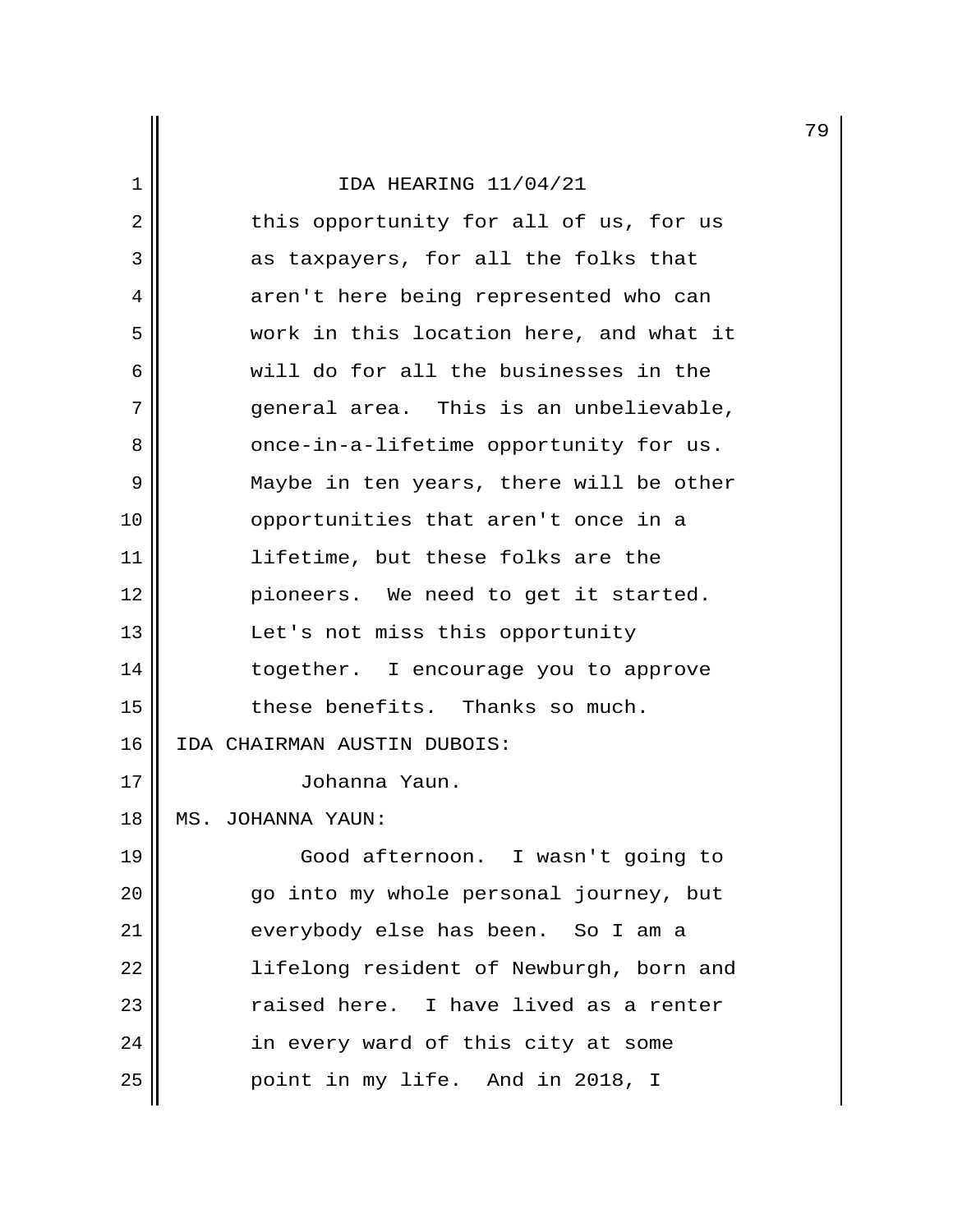2 || bought my first home, which was a 3 deteriorated historic house, falling 4 apart. Jeff mentioned some of the 5 unpleasant nicknames of some of the 6 || meighborhoods. My house was known as 7 || the keg house. To anybody who grew up 8 here, you all know it. It's where 9 || there were wild parties and people 10 trashed the place. So I moved in 2018, 11 || I've invested lots of resources, and 12 || I've worked with my own hands to 13 || Testore this house.

14 || But unfortunately, every year, my 15 || taxes go up 15 percent. There's a 16 long, complicated story I could talk to 17 || vou about later, but essentially, what 18 || they do is they assess it at 100 19 percent market value, and so they get 20 || around these tax caps and such. In 21 || reality, my taxes have gone up 22 || 15 percent each year. There's a limit. 23 || Of course, my salary doesn't go up that 24 || high. There's a limit to the point  $25$   $\parallel$  where I won't be able to afford my

80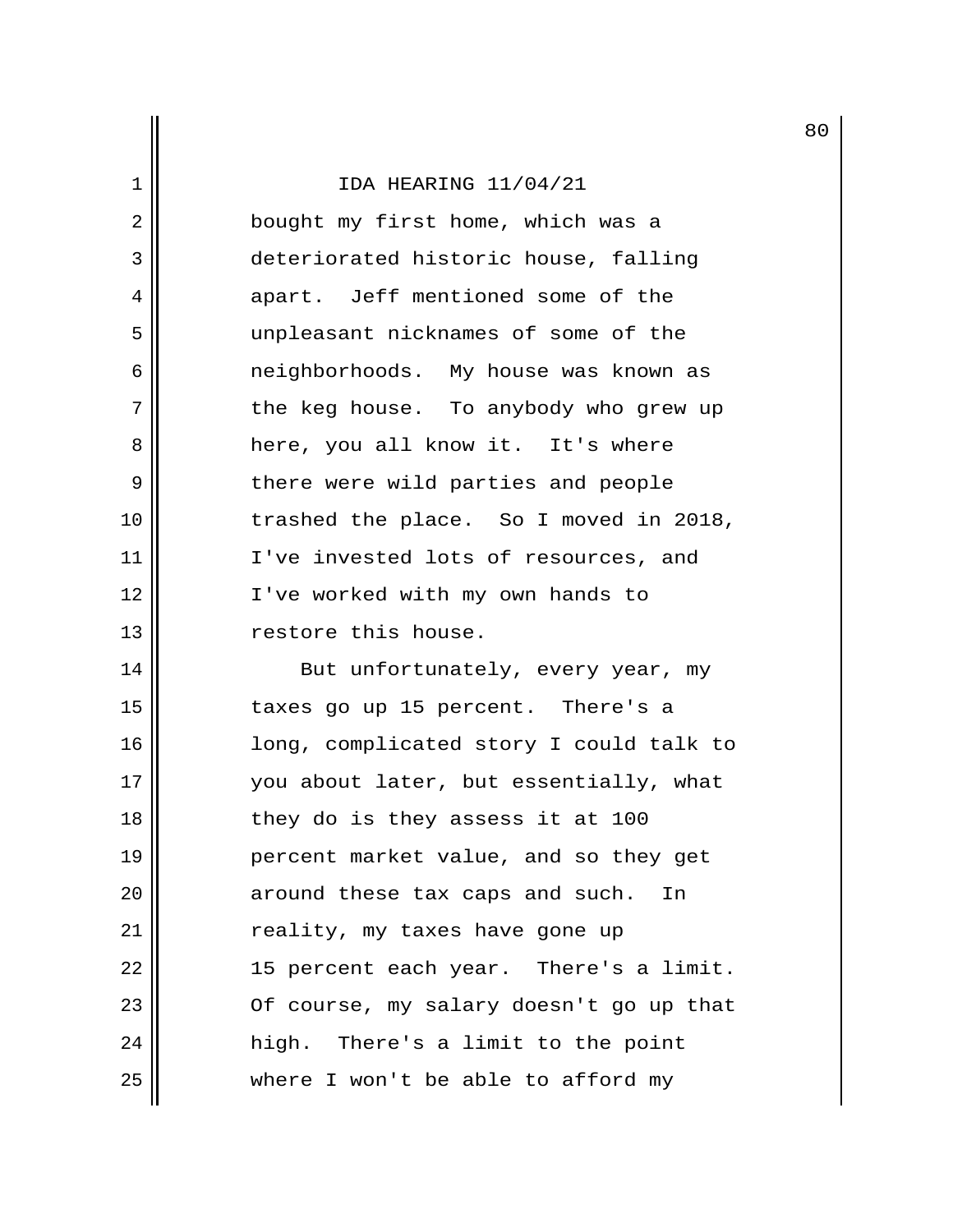2 home. I'm fighting very hard for the 3 || creation and development of a better 4 || economic base so that I won't see those 5 | increases and won't lose my home.

6 || It's also 259 feet away from the 7 || house I grew up in, so I'm not only 8 living in my home city or my home ward, 9 || but I'm living on my home street and I 10 || don't want to leave.

11 || So I am also, in addition to being 12 a resident here, I am also the Orange 13 || County Historian. I teach historic 14 preservation at SUNY Westchester. So 15 what I've done today is I've gotten 16 || some of the slides from my teaching for 17 || my course that I teach in historic 18 || preservation, and I've attached them 19 for this group to look at. I encourage  $20$   $\parallel$  them to take a look at the data, and I 21 won't go through every bit of it here,  $22$  || but I can quote a few things here. One 23 || statistic is that, for every dollar  $24$   $\parallel$  that's invested in historic 25 | preservation in our local adaptive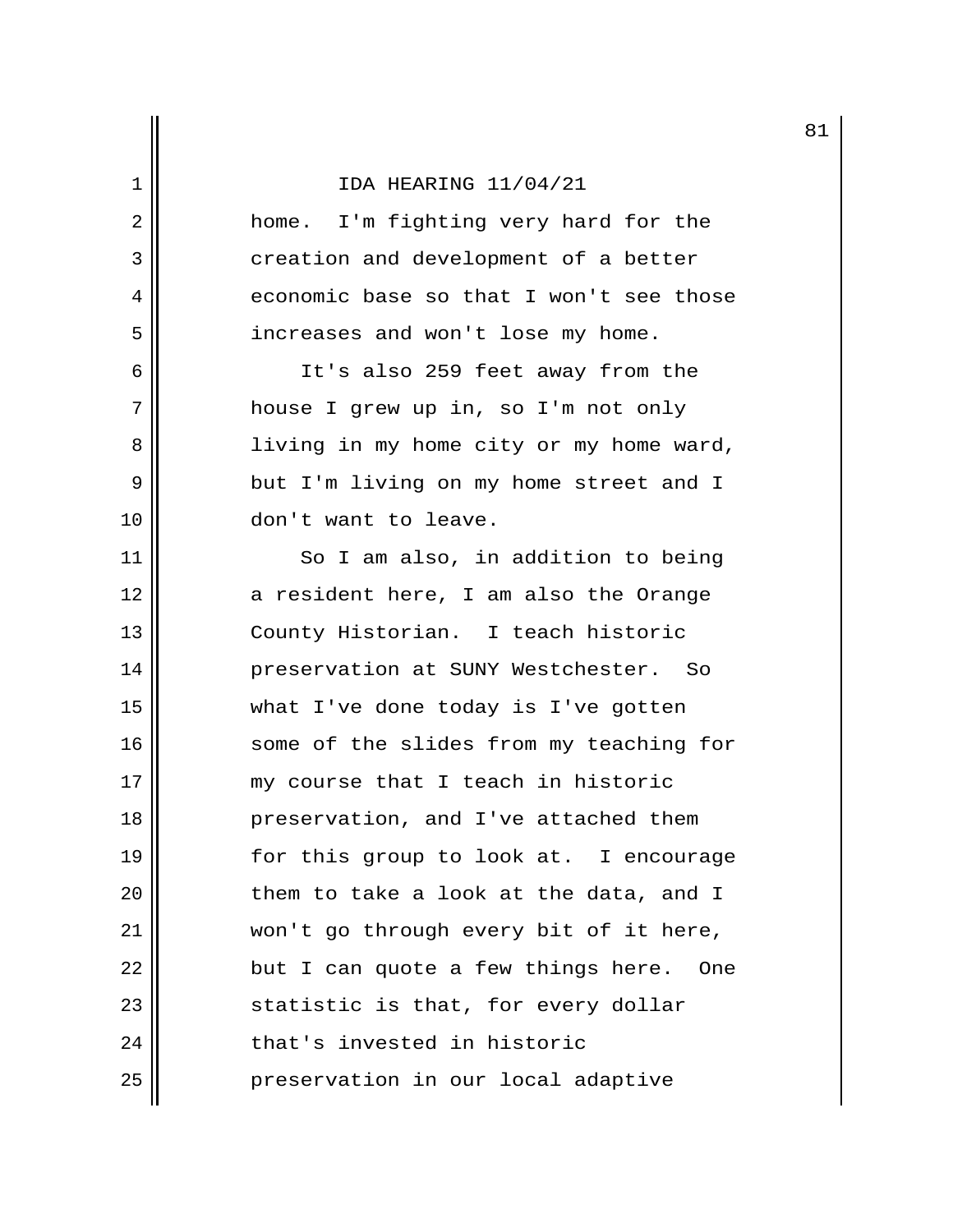$2 \parallel$  reuse projects, \$7 is returned in tax 3 || Tevenue. So investment in adaptive 4 | The reuse is an investment that's going to 5 help our community. I'll skip some of 6 this. You can look at it on your own. 7 || There's a big historic tourism 8 || industry here in Newburgh. 9 Washington's Headquarters, not only do 10 || they bring 22,000 people, like Jeff 11 || mentioned, but they are the largest 12 || group of visitors of any of the New 13 York State historic sites. So there's 14 the Office of Parks and Recreation in 15 New York. They talk about 35 historic 16 || sites around the State of New York, and 17 Washington's Headquarters in Newburgh 18 || is the most popular of those sites. 19 || And I wasn't going to go through

20 | this either, but I should mention it. 21 || I got my start in history as a tour 22 || guide at Washington's Headquarters when 23 I was 19 years old. I knocked on the 24 | door, I needed a job, and I asked if 25 || there were any jobs available. And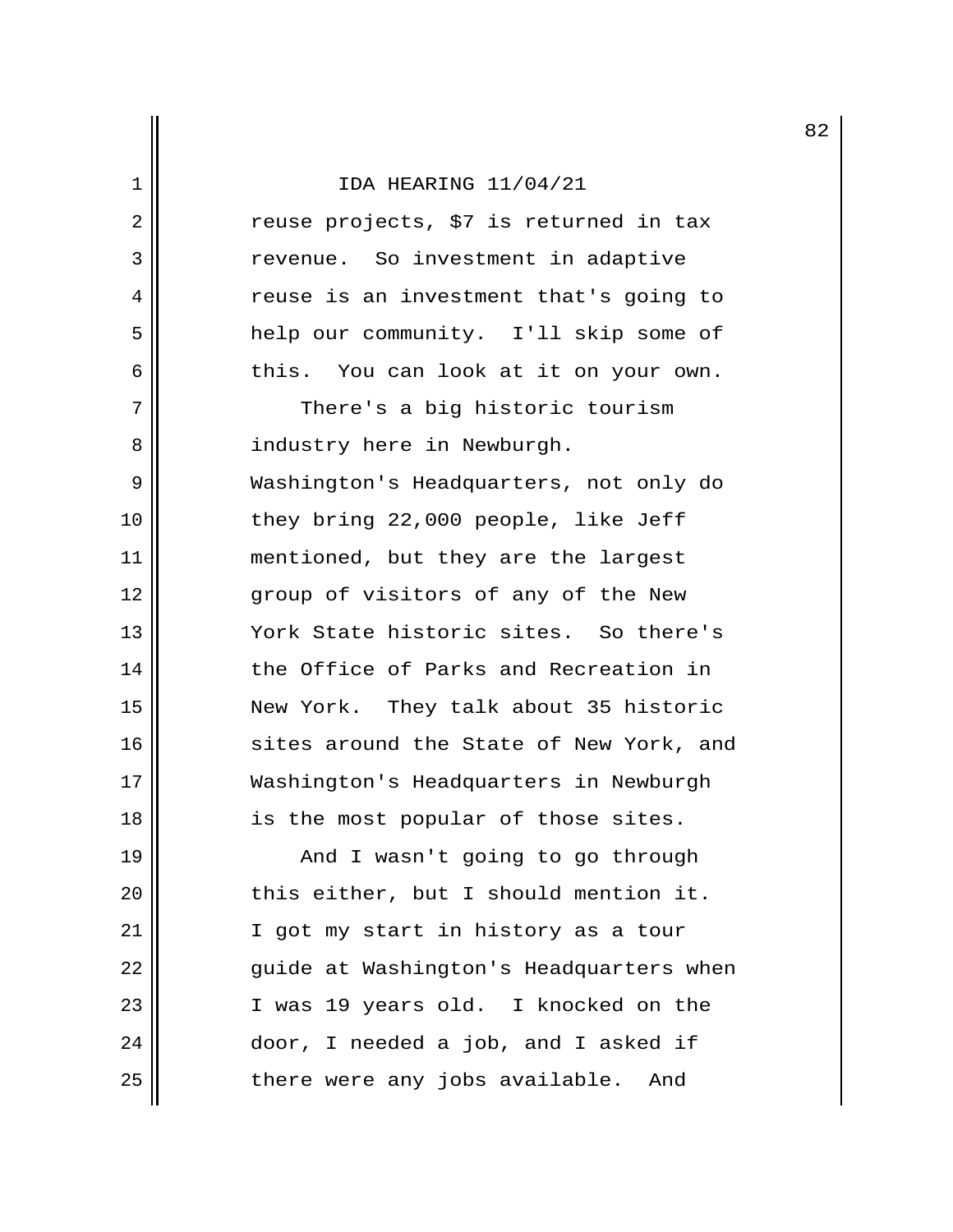2 || lucky for me, they were able to 3 || cultivate my interest and eventually  $4 \parallel$  offer me a position as a tour guide. 5 || So I worked seven years there at 6 Washington's Headquarters, and then two 7 years at the Crawford House Museum in 8 | Newburgh.

9 || There are not many of my friends, 10 people that I went to school with, who 11 || can say that they've worked in the 12 || city. Most of them get in the car --13 || if they've even been able to stay here, 14 || they get in their car and they drive 15 somewhere else. They drive to 16 Westchester or Poughkeepsie or 17 Middletown or Goshen in order to work. 18 It takes even a car. It takes some 19 connections to be able to do that. The 20 || [act that I was able to knock on a door 21 in my home community and say I need a 22 | job, and then be given an opportunity 23  $\parallel$  that has led to an entire career in 24 | Preservation, it's a blessing that I 25 never want to diminish. It was so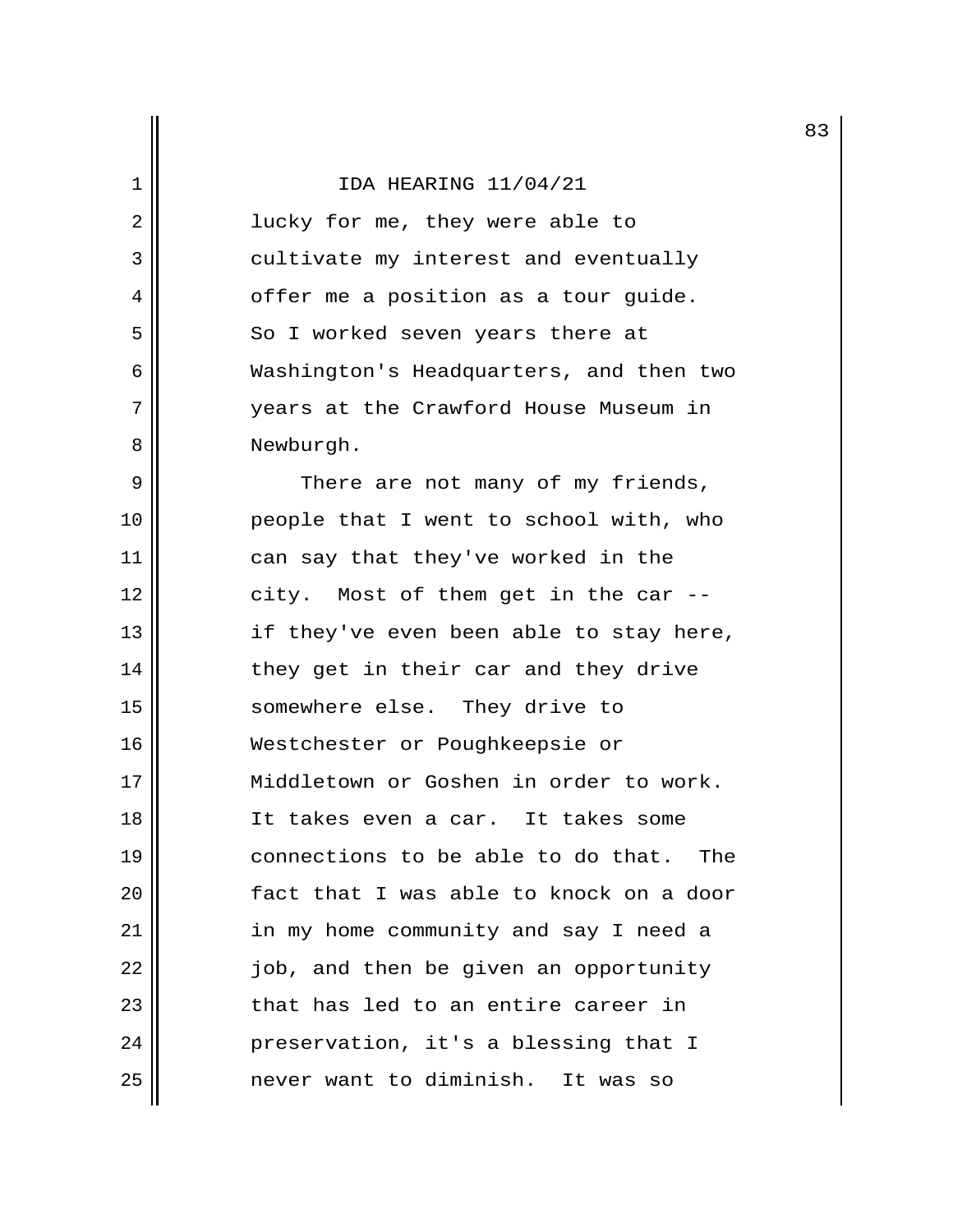2 || important to me in my life. I want 3 || more people in Newburgh to have that 4 || opportunity.

 5 I want them to be able to work in 6 | historic preservation, adaptive reuse. 7 Some people like to do things hands-on. 8 || I teach at Westchester how to fix 9 buildings. I want people to have those 10 || skills here in Newburgh. And the 11 | industry of adaptive reuse, 12 hospitality, these are industries where 13 || there can be very good jobs and careers 14 || for other young people like me who 15 wouldn't have had those opportunities 16 **b** otherwise.

17 || So I just want to leave you with 18 || one thought, and that is that, this 19 year, 2021, is the 50th anniversary of 20 urban renewal. From 1971 to 1973, 21 1,300 buildings were torn down behind 22 || us. You can look out the window and  $23$   $\parallel$  see the scar that is still there from 24 | that disastrous project. And many 25 | might not know, because you don't study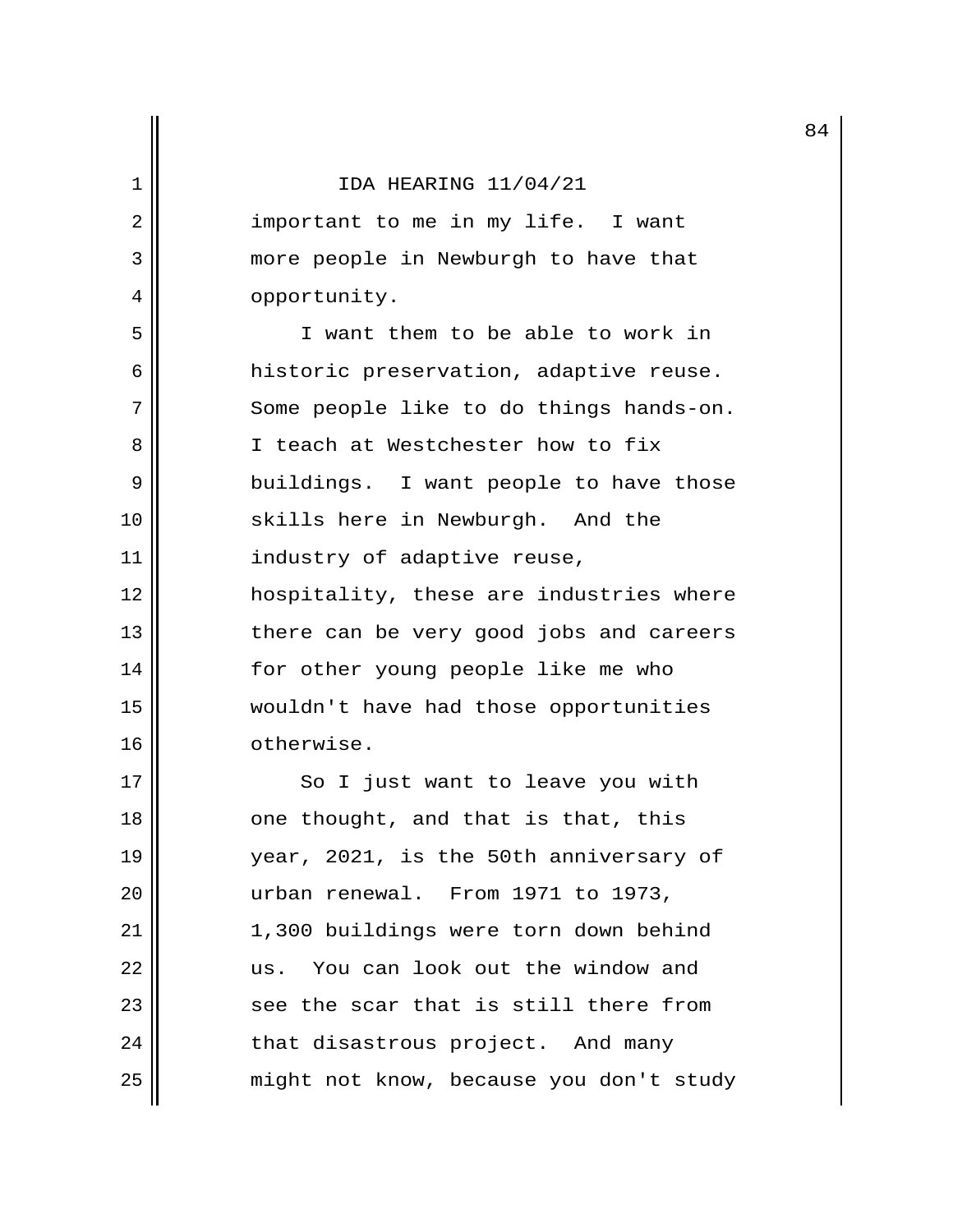$2 \parallel$  these things like I do, but in the 3 1970s when the PILOT program was  $4 \parallel$  created, it was created to counter, to 5 || The rectify the disaster of urban renewal. 6  $\parallel$  So here in Newburgh, where we have been 7 afflicted by the loss of that entire 8 district that used to pay taxes into  $9 \parallel$  our city coffers, and that is now still 10 || suffering 50 years later, this PILOT 11 program is for us. It is for us to 12 || Take advantage of, to get investors to 13 || come and put jobs here.

14 And before I leave, I also would 15 like to say that I had the great honor 16 || of being able to open the time capsule 17 || at the Masonic Temple a couple of years 18 || ago. I did it with a group of Masonic 19 members, people who were very sad to 20 have been displaced from this city and 21 | the loss of their building. But they  $22$  || opened the time capsule, and I have 23 || those items with me today. They are in  $24$  ||  $\qquad$  a box on the chair. And when this 25 meeting is over, anybody who would like 85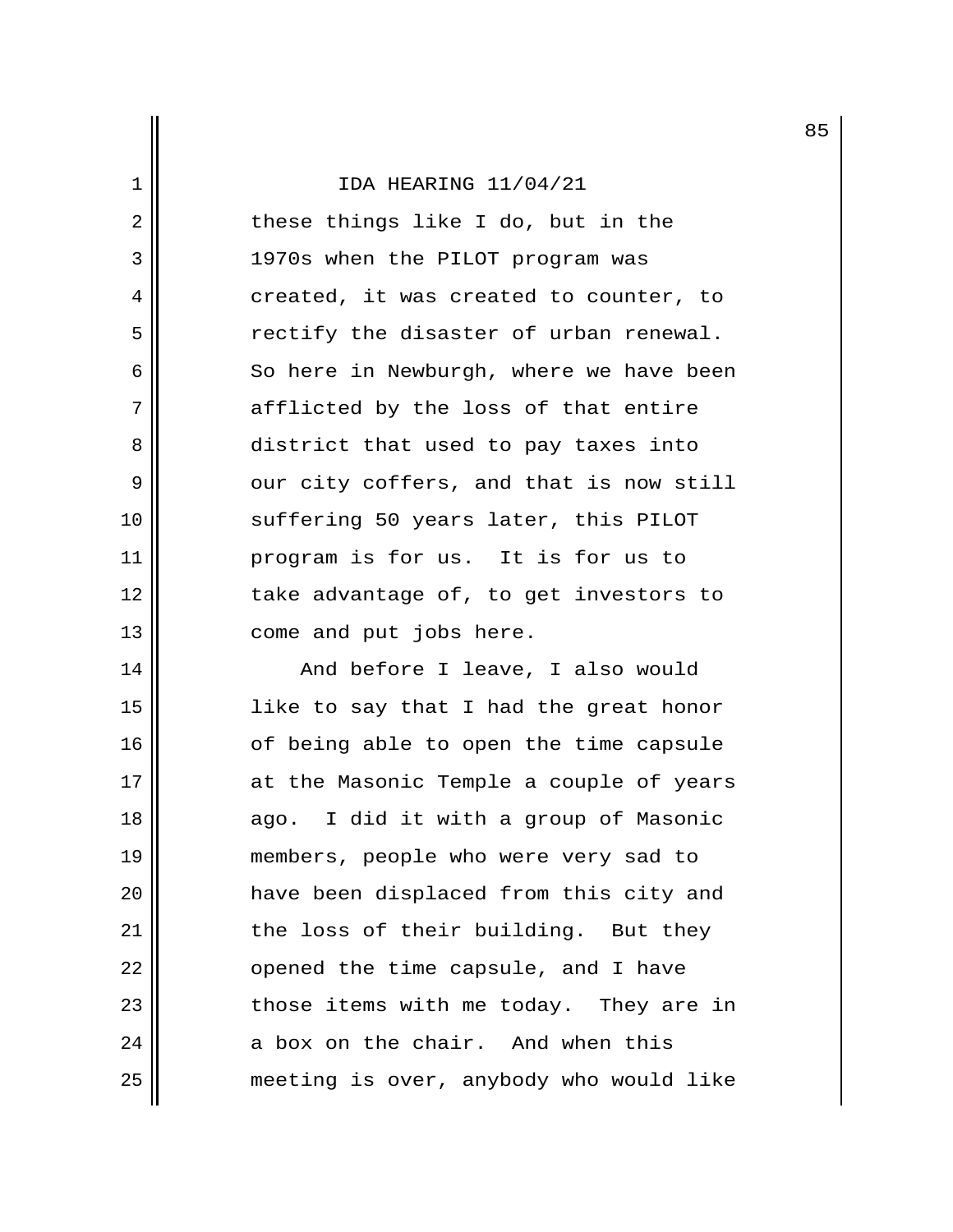|                |                                          | 8 |
|----------------|------------------------------------------|---|
| 1              | IDA HEARING 11/04/21                     |   |
| $\overline{2}$ | to stay can take a look at some of the   |   |
| 3              | artifacts that came from the Masonic     |   |
| 4              | Temple. I'd be happy to talk about the   |   |
| 5              | history of the building. Thank you.      |   |
| 6              | IDA CHAIRMAN AUSTIN DUBOIS:              |   |
| 7              | Thank you, Johanna. Clark Newman.        |   |
| 8              | MR. CLARK NEWMAN:                        |   |
| 9              | I'm an ardent supporter of this          |   |
| 10             | project. It stings every time I hear     |   |
| 11             | negative comments about the City of      |   |
| 12             | Newburgh that I love dearly. It stings   |   |
| 13             | a lot. And there's been some great       |   |
| 14             | progress, some really, really great      |   |
| 15             | progress, but if we want to really -- I  |   |
| 16             | hate to use this word -- accelerate or   |   |
| 17             | set this process on fire and bring more  |   |
| 18             | great development and projects after     |   |
| 19             | this one, we get this going right here,  |   |
| 20             | and things will get going. It's a        |   |
| 21             | phenomenal opportunity. This is a gift   |   |
| 22             | we can't walk away from. I pray you      |   |
| 23             | make it happen. I'm pulling for you.     |   |
| 24             | Thank you for listening.<br>$\mathbf{I}$ |   |
| 25             | appreciate it.                           |   |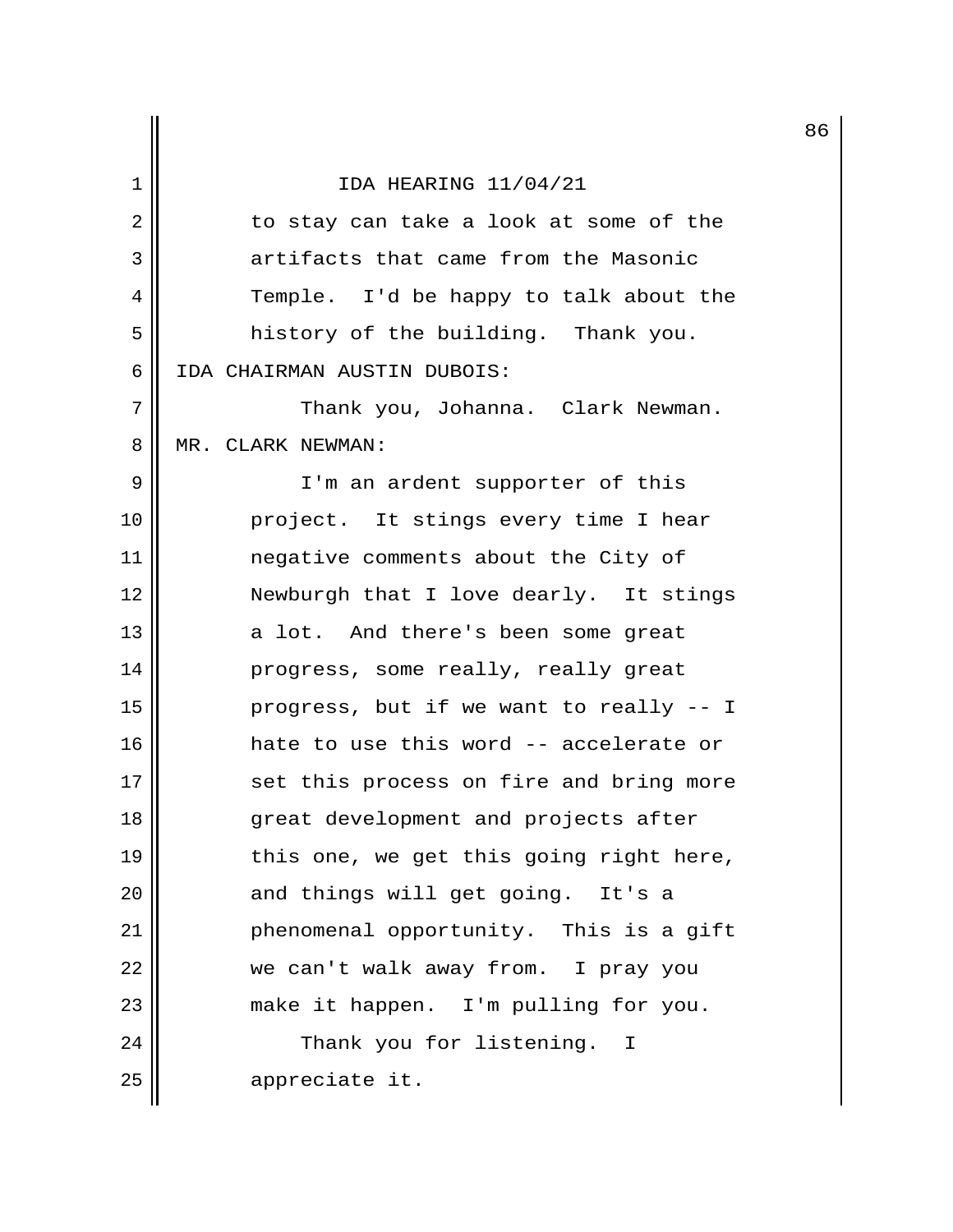|    |                                        | 8 |
|----|----------------------------------------|---|
| 1  | IDA HEARING 11/04/21                   |   |
| 2  | IDA CHAIRMAN AUSTIN DUBOIS:            |   |
| 3  | Thank you. Assemblyman Jonathan        |   |
| 4  | Jacobson.                              |   |
| 5  | ASSEMBLYMAN JONATHAN JACOBSON:         |   |
| 6  | Well, as you know, I had an office     |   |
| 7  | across the street from the project. I  |   |
| 8  | used to be on the city council here,   |   |
| 9  | and I'm a resident of the City of      |   |
| 10 | Newburgh.                              |   |
| 11 | Probably, if I was smart               |   |
| 12 | politically, I wouldn't even say       |   |
| 13 | anything here today. I would tell you  |   |
| 14 | I had another event to go to, which I  |   |
| 15 | did, which I cut short.                |   |
| 16 | First, I don't think anybody's here    |   |
| 17 | in bad faith. I think everybody here   |   |
| 18 | believes what they believe, and we go  |   |
| 19 | from there.                            |   |
| 20 | Secondly, I'm in favor of              |   |
| 21 | development. I write a lot of letters. |   |
| 22 | I try to help people. I've been a big  |   |
| 23 | supporter of the studio project, the   |   |
| 24 | renovation of Liberty Street School.   |   |
| 25 | So the question is here, does this     |   |

87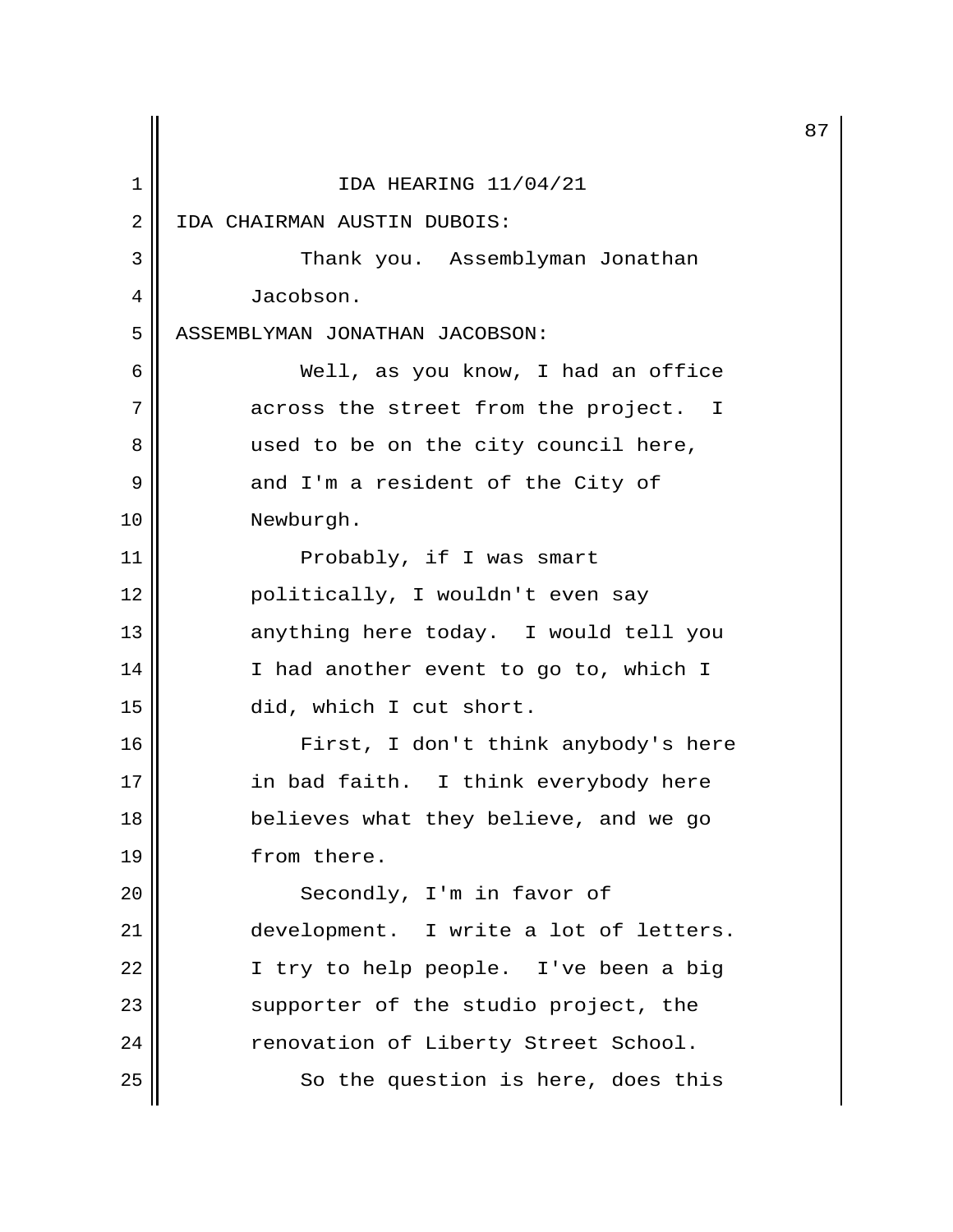2 || PILOT make sense for the, obviously, 3 | the developer, and the City of Newburgh 4 and the school district, which will be 5 affected? The school district will be  $6 \parallel$  affected as well.

7 || So when this project was originally 8 pitched to the county, at least 9 || publicly, the pitch was, well, since 10 || the community college won't be here, 11 || this project will pay taxes. There was 12 no mention of this sort of PILOT at the 13 time. And there's no doubt that the 14 city needs more tax revenues. Of 15 course we need more tax revenues. But 16 does it make sense for the first six 17 || Years for this project to pay almost no 18 additional taxes? So that has to be 19 considered.

20 I do think that it's -- well, what 21 || should happen now is that the IDA Board  $22$  should take all the comments into 23 | consideration and have some meetings  $24$   $\parallel$  with the city council, the manager, the 25 comptroller. Go over that. And also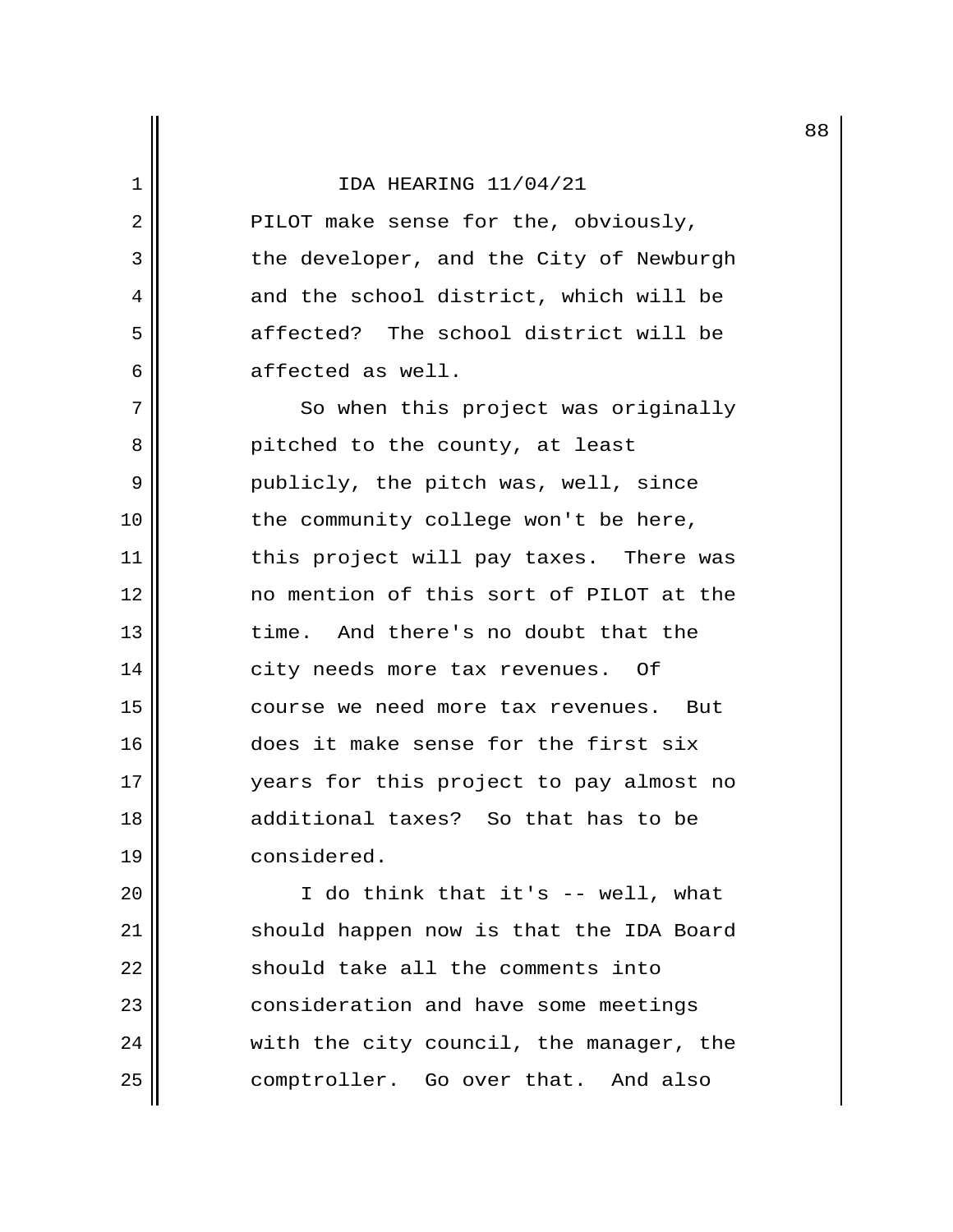2 | have a discussion with the school 3 district board. I think that would 4 | make sense, because they're going to be 5 || affected. And I know you don't have to 6 do that. You can just go ahead, make 7 your decisions and wake up the next day 8 and find out what you have or don't 9 have. But I would hope that you do  $10$  | that.

11 || You know, whether this project 12 makes economic sense, that's not really 13 for me to comment on. You know, do you 14  $\parallel$  think a boutique hotel at 3-, \$400 a 15 night -- because that's what's in the 16 numbers that's being proposed. I don't 17 || know if that's realistic. I mean, 18 || maybe. I don't know if that's the best 19 place for a hotel. I'd rather see a 20 hotel and convention center on the 21 | waterfront. That's my dream. But 22 | that's not the decision here. It's not 23 || what's a better project, it's another 24 | project.

25 || So the question is, does this PILOT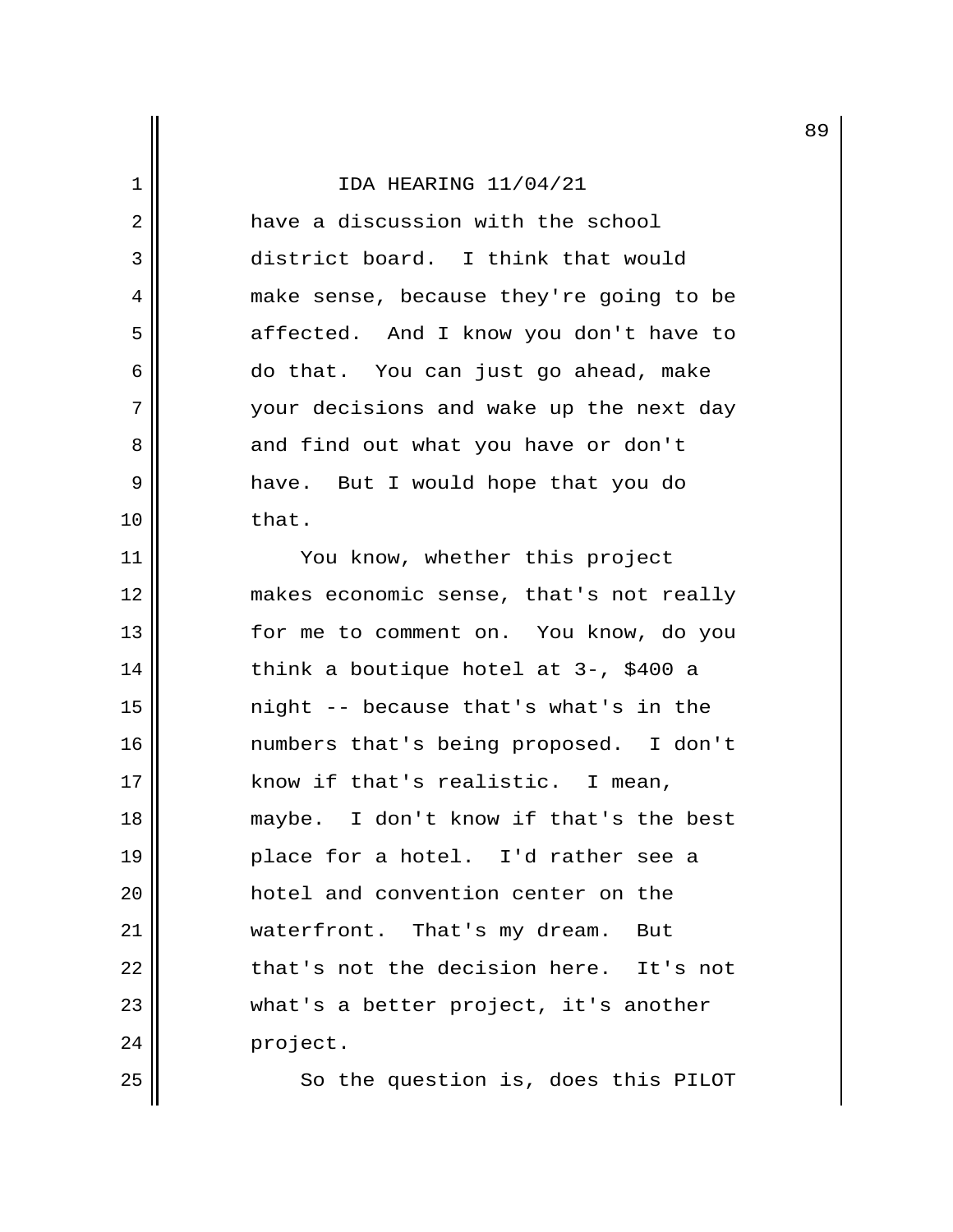2 || make sense? If any developer says, 3 without this PILOT, the project won't 4 || survive, then you really have to look 5 || at the project and see if the numbers 6 make sense. So that's something that 7 you should consider. And you want to 8 make sure -- I want it to succeed. I 9 do not want to see this project fail in 10 year seven, and then all these rooms 11 are converted to a homeless shelter or 12 || something of the sort. I don't want 13 let in that. I want it to thrive. I don't 14 || want it to fail, and then it goes to a 15 not-for-profit, a homeless shelter, 16 || something like that. That doesn't help 17 me. So I do want it to work. I want 18 it to make sense.

19 || I think at this point, you should 20 || reconsider the numbers, sit down with 21 | the City of Newburgh and the school 22 | district, let them know how they're 23 || ending to be impacted. There's still  $24$   $\parallel$  going to be additional cost to the city  $25$  || that they're going to need, which is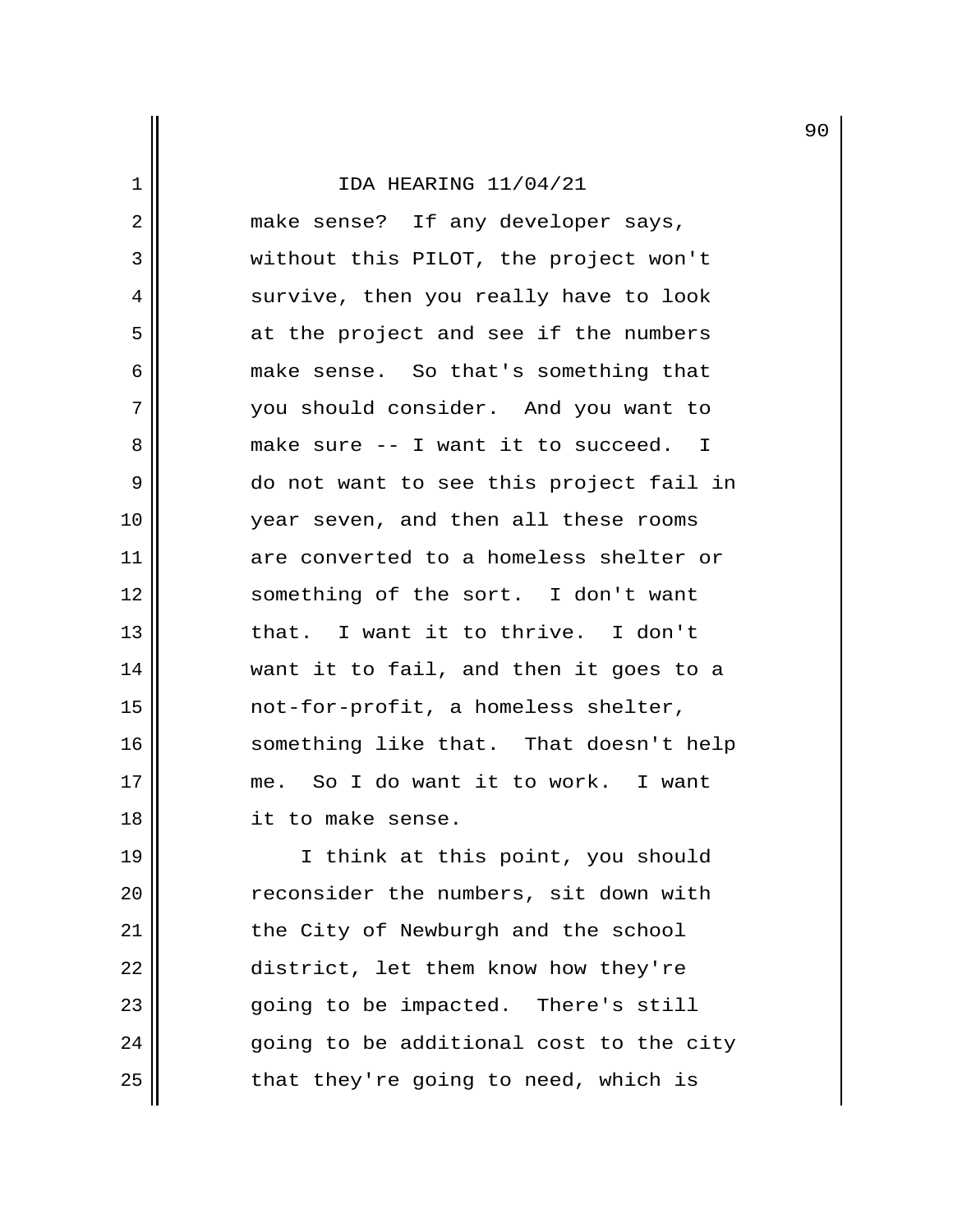2 || fine. And I really hope it would work. 3 || I hope that we do things in the 4 downtown. And the only way you have a 5 | successful downtown is you have to have 6 a reason to come downtown. And that's  $7 \parallel$  the kind of thing that I hope will 8 | Reppen in the City of Newburgh, because 9 || if you a have successful downtown or 10 || reasons to come there, then maybe 11 people will go to the hotel. 12 || So without repeating what others 13 have said, I think that the project has  $14$  a lot of worthy goals, and hopefully, 15 will be successful. But I think that 16 || vou should reconsider the numbers and 17 || sit down with the city and the school 18 || district and other people, have another 19 public hearing in the evening like we 20 do for the city council. And as you 21 || know, that gets a lot of attendance and  $22$  || a lot of people speaking. That's what 23 || qovernment's about. 24 || I thank you. If you want to

91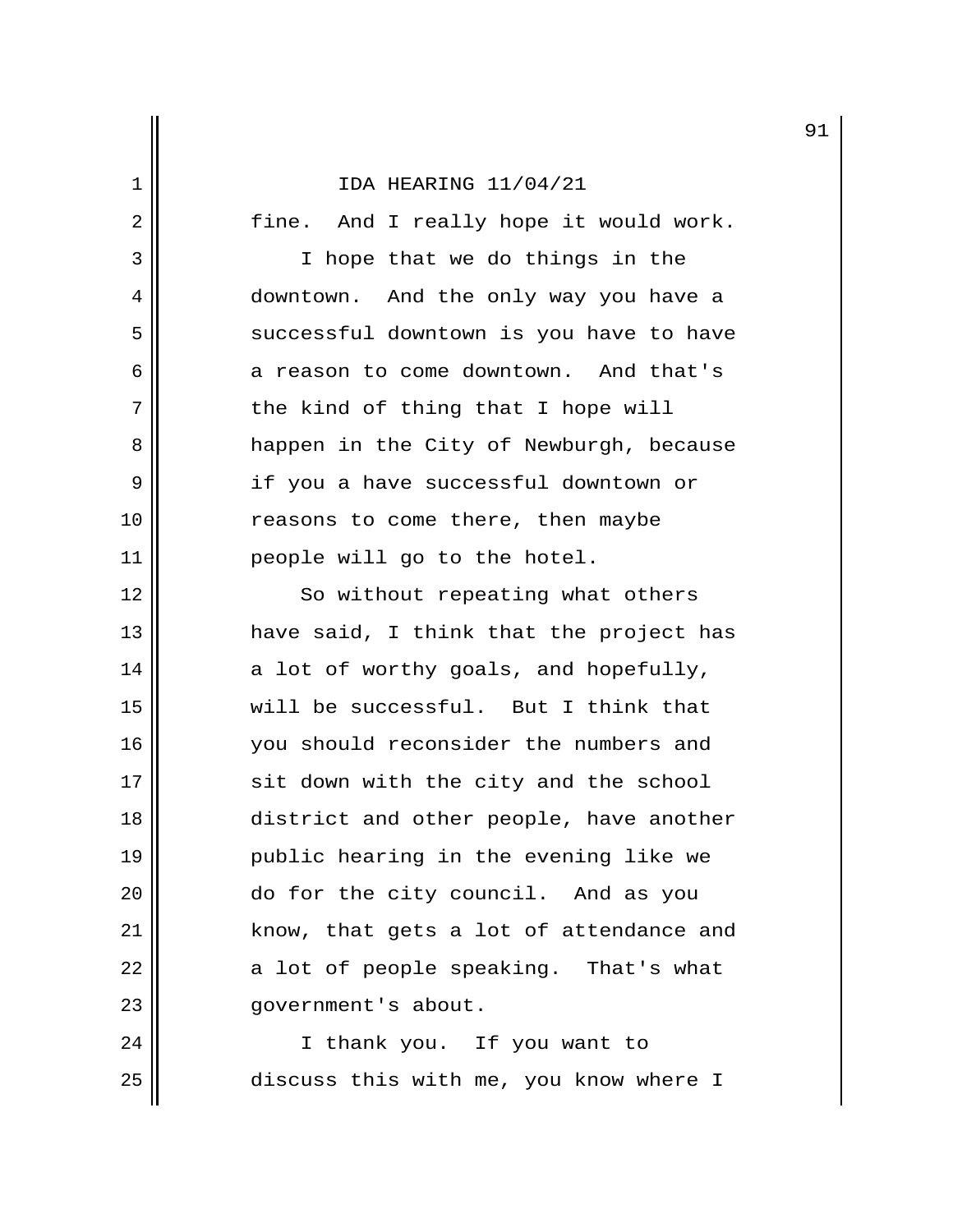|    |                                         | 9 |
|----|-----------------------------------------|---|
| 1  | IDA HEARING 11/04/21                    |   |
| 2  | am. Thank you.                          |   |
| 3  | IDA CHAIRMAN AUSTIN DUBOIS:             |   |
| 4  | Thank you, Assemblyman. Gabriel         |   |
| 5  | Berlin.                                 |   |
| 6  | MR. GABRIEL BERLIN:                     |   |
| 7  | Hello, everyone. Thank you for          |   |
| 8  | having this hearing. Thank you for      |   |
| 9  | letting all of us speak.                |   |
| 10 | My name is Gabriel Berlin. I live       |   |
| 11 | in the City of Newburgh. I am a triple  |   |
| 12 | threat: I am a taxpayer, a homeowner,   |   |
| 13 | and a small business owner. I'm the     |   |
| 14 | thing everybody talks about.            |   |
| 15 | It's interesting to hear people         |   |
| 16 | speaking in the past tense and future   |   |
| 17 | tense about Newburgh. I moved here      |   |
| 18 | because of how Newburgh is now. I       |   |
| 19 | don't want Newburgh to change. It can   |   |
| 20 | improve, it's going to get better, but  |   |
| 21 | I'm not looking for Newburgh to change. |   |
| 22 | I'm especially put off by people who    |   |
| 23 | use words like pioneer or settlers.     |   |
| 24 | There's some real bad history with      |   |
| 25 | that, both a long time ago and          |   |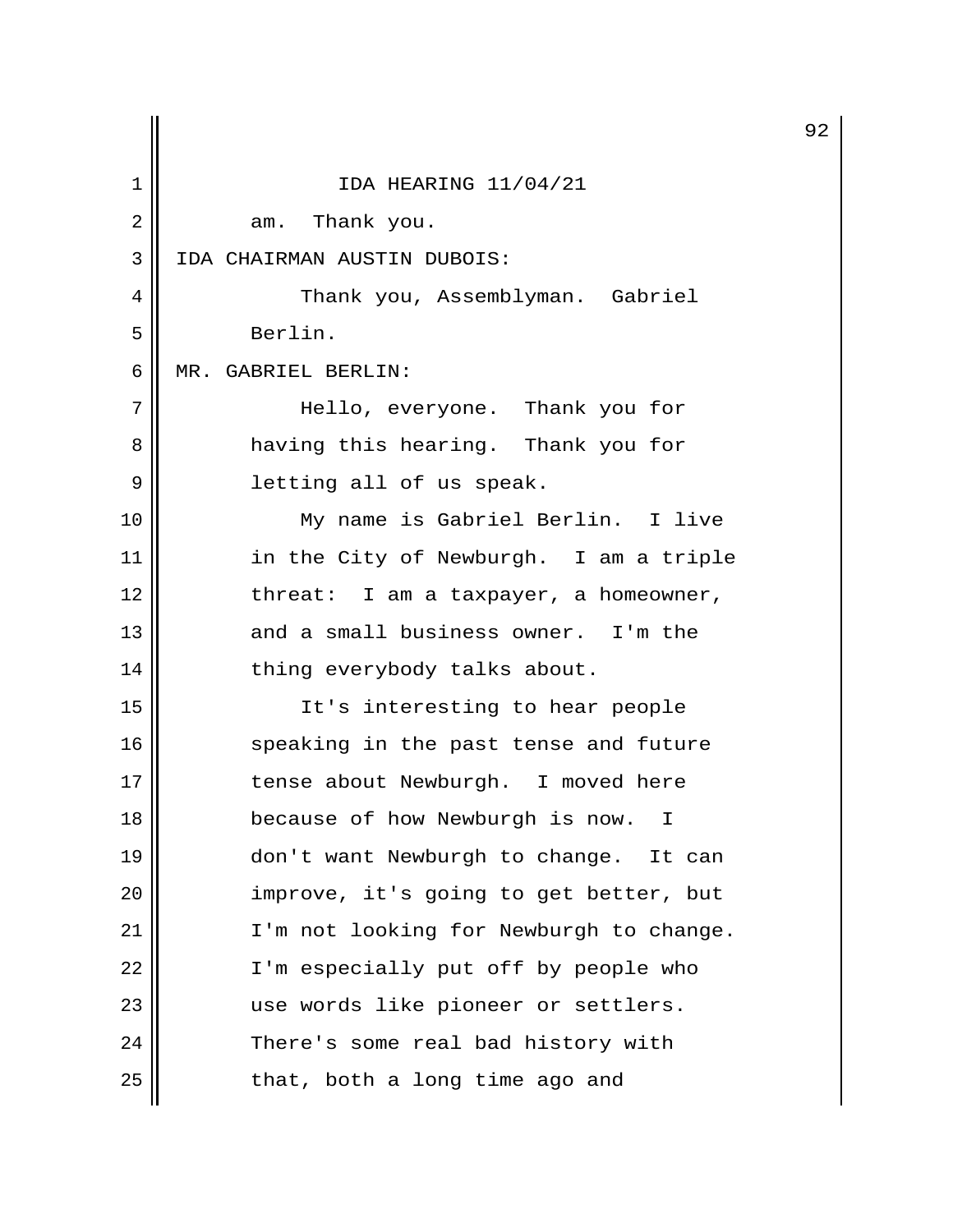|                |                                        | 9 |
|----------------|----------------------------------------|---|
| 1              | IDA HEARING 11/04/21                   |   |
| $\overline{2}$ | recently. And people need to come to   |   |
| 3              | Newburgh to be a part of the Newburgh  |   |
| 4              | that exists. If one is viewing the     |   |
| 5              | people that live here in all economic  |   |
| 6              | strata as undesirable or pittyable, or |   |
| 7              | they'll be better off when they have   |   |
| 8              | smaller numbers, I'm not sure Newburgh |   |
| 9              | is for you.                            |   |
| 10             | It's interesting how many people       |   |
| 11             | have said, I grew up in Newburgh but   |   |
| 12             | live somewhere else. If this is not    |   |
| 13             | the Newburgh you want, you don't have  |   |
| 14             | to live here.                          |   |
| 15             | And I think a similar thing would      |   |
| 16             | be true for businesses. Let's be real. |   |
| 17             | Businesses come to a place, any city,  |   |
| 18             | Newburgh, anywhere, because it's       |   |
| 19             | profitable for them. It's not a        |   |
| 20             | charity. It can be beneficial. I       |   |
| 21             | think this project is beneficial. I    |   |
| 22             | can see that. It clearly seems like a  |   |
| 23             | good plan. Hotels are good. Jobs are   |   |
| 24             | good. The petitioner has come to some  |   |
| 25             | of our meetings and has been really    |   |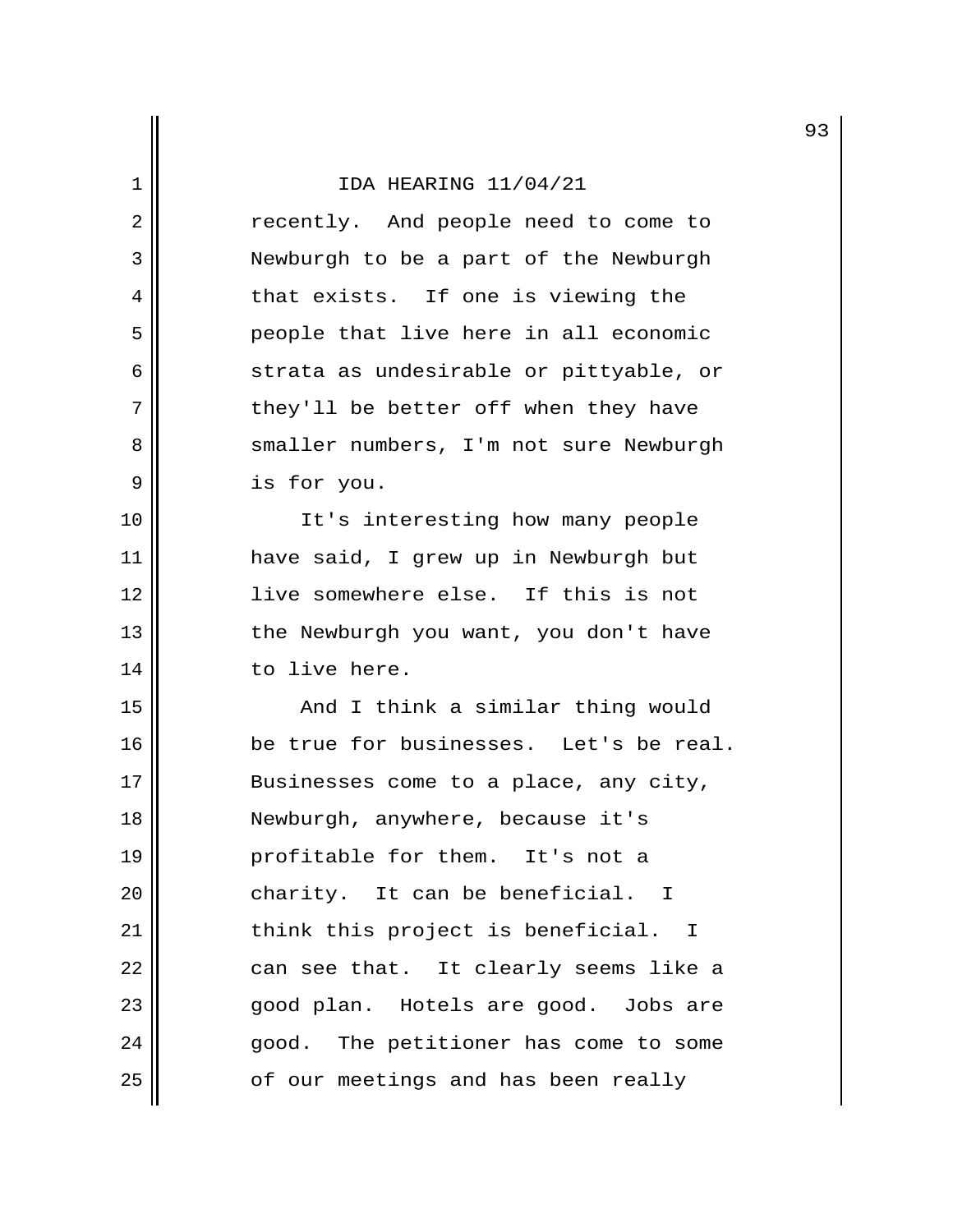2 || open. It's been fantastic, which is a 3 || big improvement on how things were in 4 | the past. But people come here because 5 | it makes money or they will make money  $6 \parallel$  or they have a business plan to make 7 || money. These proposals, this entire 8 || The negotiation or discussion or public 9 hearing needs to be approached that 10 way. This is not charity. This is not 11 a non-profit. This is a money-making 12 || venture. There are secondary benefits  $13$   $\parallel$  to the city.

14 || I'm a taxpayer on multiple levels, 15 || but I'm not getting any revenue from  $16$  || this. My taxes go up. I don't get any 17 money. I have a business here. I've 18 lost a ton of personal business during 19 || COVID. No one's given me any money. 20 || I'm just out of luck.

21 || So people who are here to make 22 || money need to have a reliable business 23 || Plan. Hearing that they need a tax 24 | break doesn't sound quite accurate to 25 || me; more like they want one. It is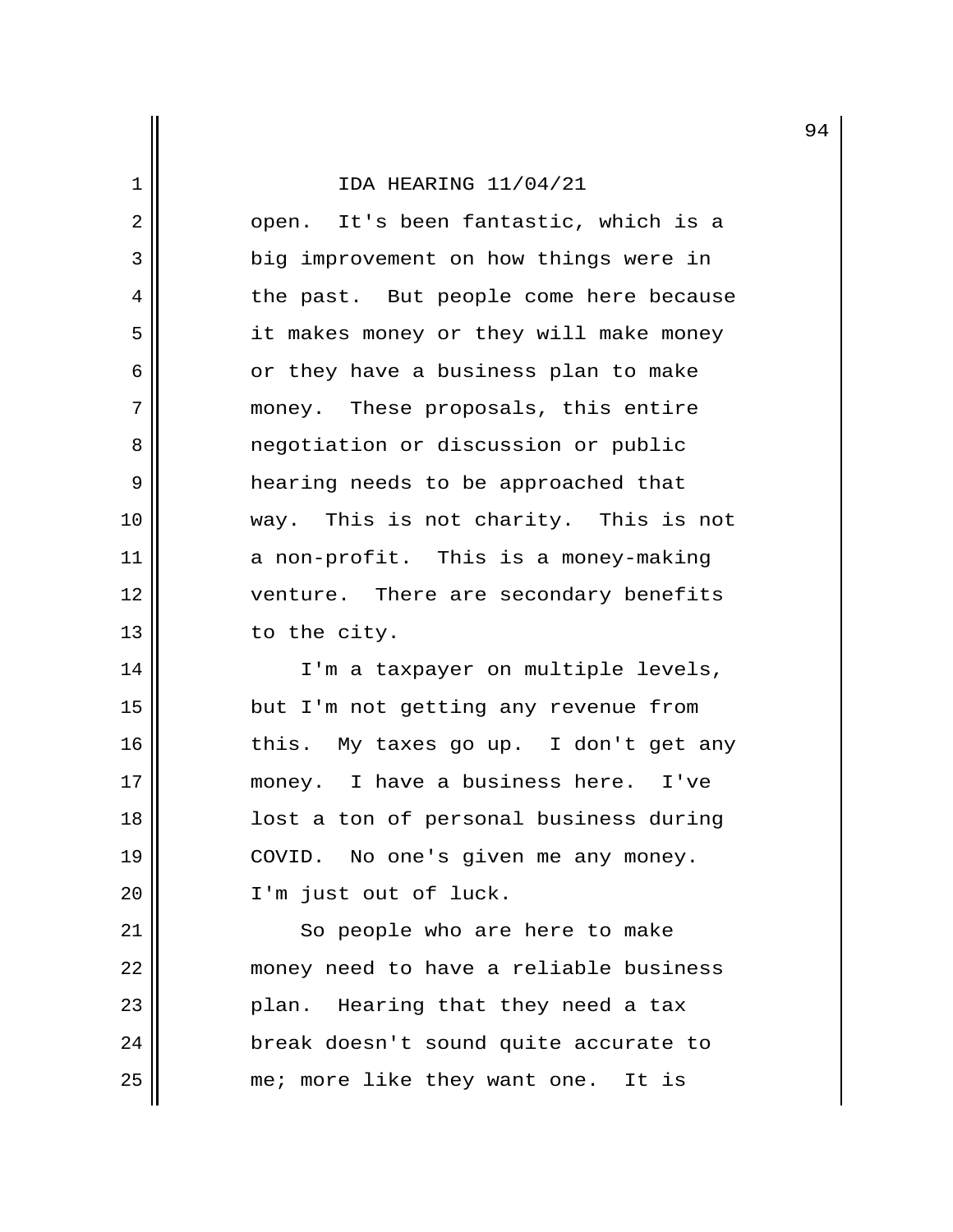2 || Treasonable to ask for one. I don't 3 think it's dishonest or unfair for them 4 to ask for one. That's how free market 5 | capitalism works. You seek out, 6 maximize the profit, you use the tools 7 || to your advantage. It is a reasonable 8 proposition. It is up to everybody 9 else, specifically the IDA, to make the 10 decision based on the application. But 11 need and want are two very different 12 things.

13 || I've been in Newburgh for six 14 || years, and when we moved up here, 15 || everyone was like, oh, is Newburgh 16 || changing? Is Newburgh changing? Is it 17 gentrifying? And I was expecting it to 18 happen really quickly. And there are 19 qood things and there are a lot of bad 20 | things about it. But it wasn't 21 || happening super quickly. They've 22 | opened some amazing restaurants. That 23 || was awesome. But, you know, it was a 24 | steady progress rather than a  $25$  skyrocketing thing that I'd been kind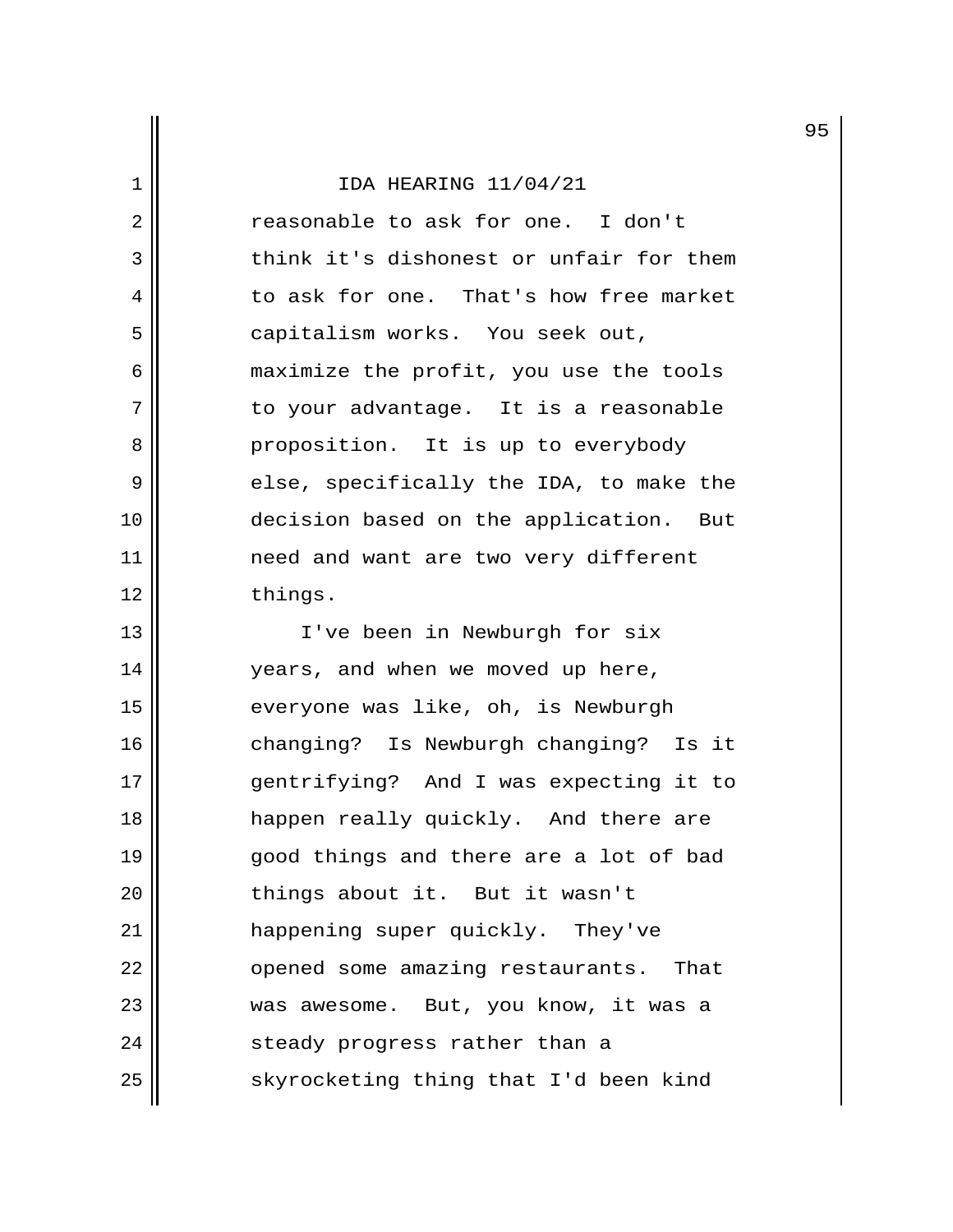2 | cf led to believe.

3 || And I would say that, since COVID 4 | Iockdown, it has dramatically 5 accelerated. All of a sudden, there  $6$  are a lot of people in Newburgh. I 7 work in the front of my house and stare 8 || out my front window every day, and as 9 | soon as lockdown hit, all of a sudden, 10 || there were twice as many people walking 11 || kids and walking around, and people 12 moving here, or people who lived here 13 || but were commuting all the time, and 14 || now spending more time here.

15 || And Newburgh, things are changing 16 || in Newburgh. Newburgh is becoming more 17 || and more of a valuable commodity to 18 investors. I mean, there are real 19 || estate investors that own properties in 20 || Newburgh that are investment groups. 21 | So we are well beyond the mom and pop 22 | ownership level in Newburgh. We need 23 || to value Newburgh as such.

24 || I think that the years -- the time 25 || Period where Newburgh was desperate for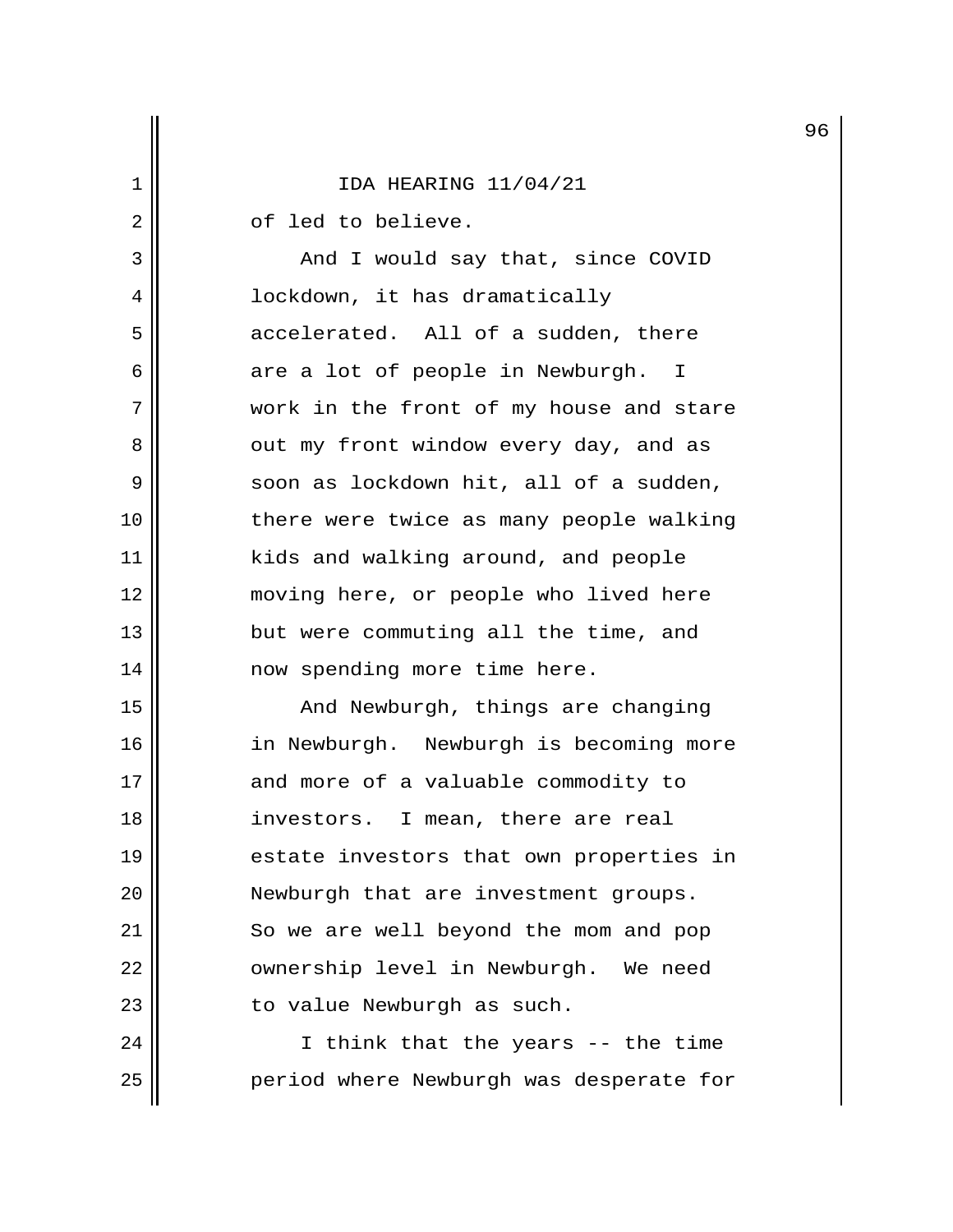2 || People to come, or needed to beg people  $3 \parallel$  to come and give away a lot of money, 4 are shifting. And the question is, are 5 | we there now? Are we getting there? 6 || The We near it? Has it already 7 | happened?

8 || This kind of tax break is -- it's 9 || basically the opposite of free market 10 capitalism. And I assume most people 11 in this room believe in free market 12 capitalism. But for the government to 13 || be giving away tax breaks -- I mean, it 14 || is choosing to transfer public wealth 15 || from the public to a private 16 || money-making entity. That's not free 17 market capitalism. That's something 18 || else. If it were publicly owned or the 19 public was seeing a percentage of the 20 || profit, maybe it would be a different  $21$   $\parallel$  story. But this is a free market  $22$  || enterprise and a free market company 23 || coming to a free market town that is  $24$  || being given a huge financial advantage.  $25$   $\parallel$  The argument is jobs, of course,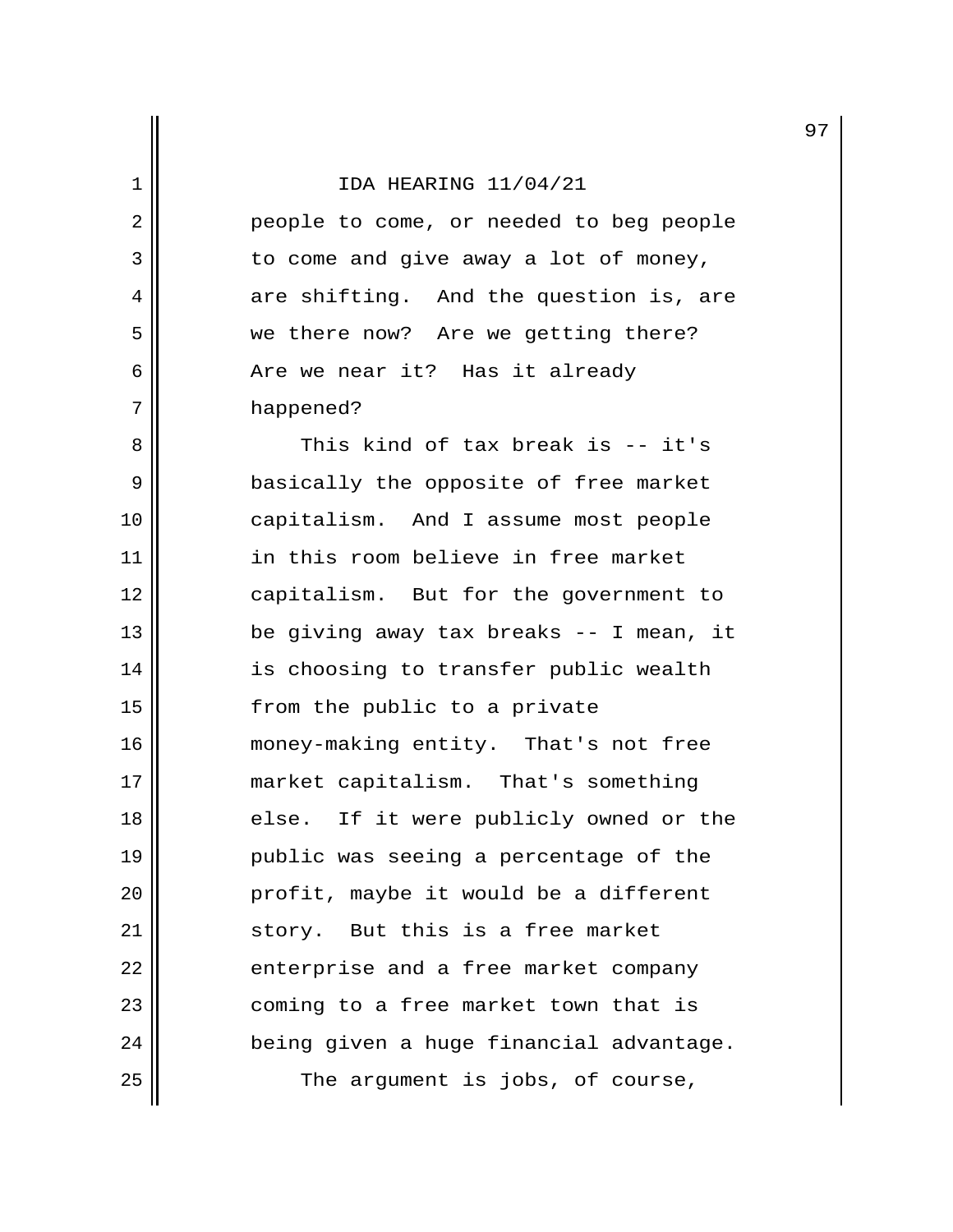|                |                                          | 9 |
|----------------|------------------------------------------|---|
| 1              | IDA HEARING 11/04/21                     |   |
| $\overline{2}$ | and other similar benefits. How many     |   |
| 3              | jobs are local residents going to get?   |   |
| 4              | How many of the jobs that local          |   |
| 5              | residents get are going to come with     |   |
| 6              | benefits? How many that local            |   |
| 7              | residents get are minimum wage? Are      |   |
| 8              | any of them minimum wage? When I go to   |   |
| 9              | the restaurant, which I will, because    |   |
| 10             | I'm desperate for a good cocktail --     |   |
| 11             | Mike has really helped us out on that    |   |
| 12             | part -- will I be greeted by someone     |   |
| 13             | who went to NFA, or someone who came     |   |
| 14             | here for a good paying hospitality job?  |   |
| 15             | Basically what we're talking about       |   |
| 16             | with these tax breaks and return for     |   |
| 17             | benefits is trickle down economics.<br>I |   |
| 18             | guess I foolishly thought that trickle   |   |
| 19             | down economics and Reaganomics were      |   |
| 20             | pretty widely discredited, but here we   |   |
| 21             | And why does trickle down<br>are.        |   |
| 22             | economics persist? Generally, because    |   |
| 23             | if you're at the top, it's actually a    |   |
| 24             | great proposition for you. And most of   |   |
| 25             | the people in this room are at or near   |   |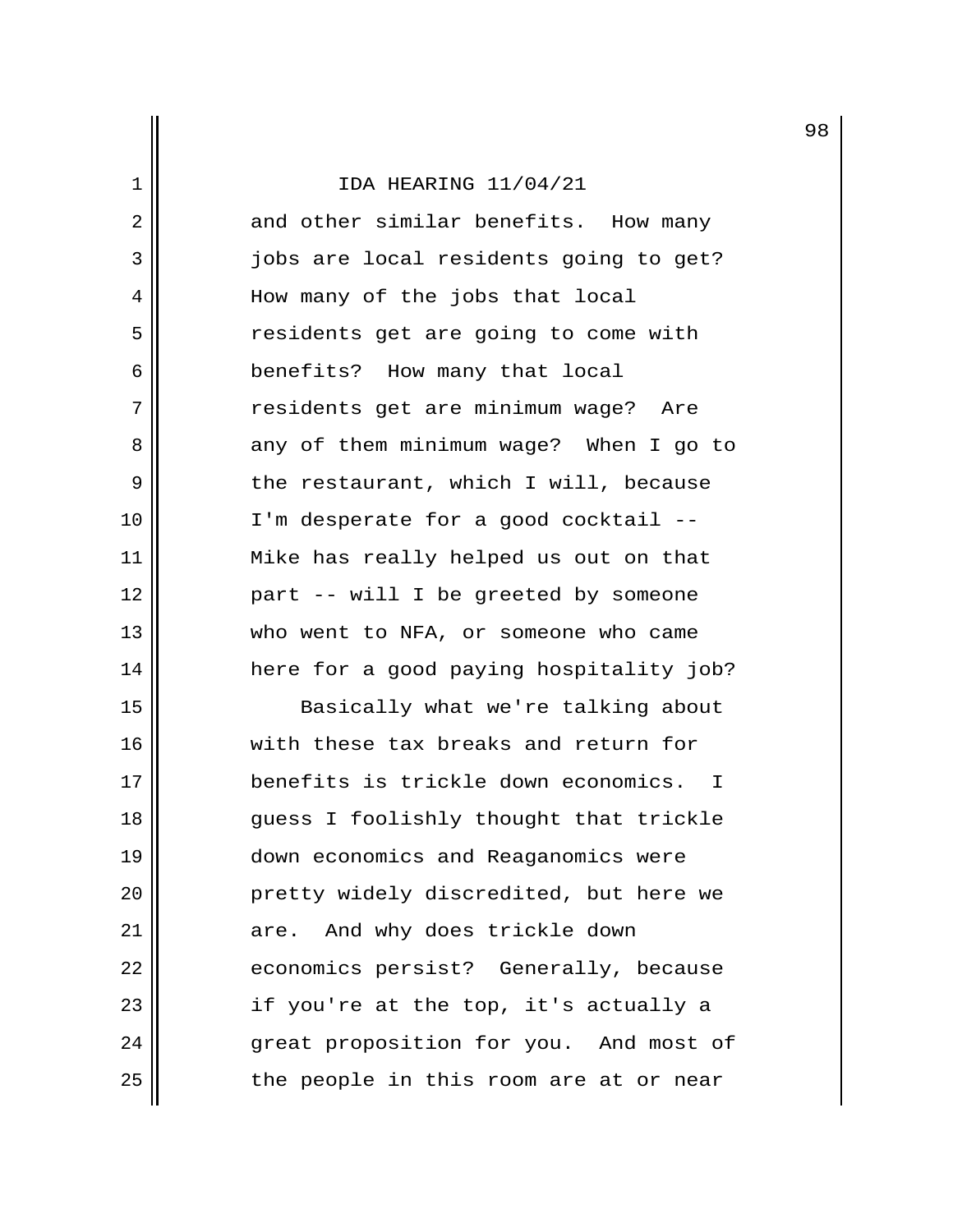2 || the top. I'm not saying you're all 3 || one-percenters or whatever, but 4 || business owners, people who own their 5 homes, that's who most of the people  $6 \parallel$  are in this room. And it's a good 7 | proposition for people like me. I will 8 speak for myself. I'm wealthier than 9 || most Newburghers. I own my house. I 10 have a business. I am aware of what 11 percentage of Newburgh lives in 12 poverty. If you're at the top of the 13 || trickle down pyramid, it's pretty 14 great. If you're at the bottom, it is 15 || objectively not.

16 || I'm disappointed in the 17 communication from the IDA. Residents 18 || did not -- straight up did not know 19 || about this. We can pass the buck and 20 blame the mayor, but if the IDA really 21 wants community involvement, it needs  $22$   $\parallel$  to make more of an effort. I run on 23 || the Transportation Committee here in  $24$  || the city. It's entirely volunteer. We 25 have no legal authority, no approval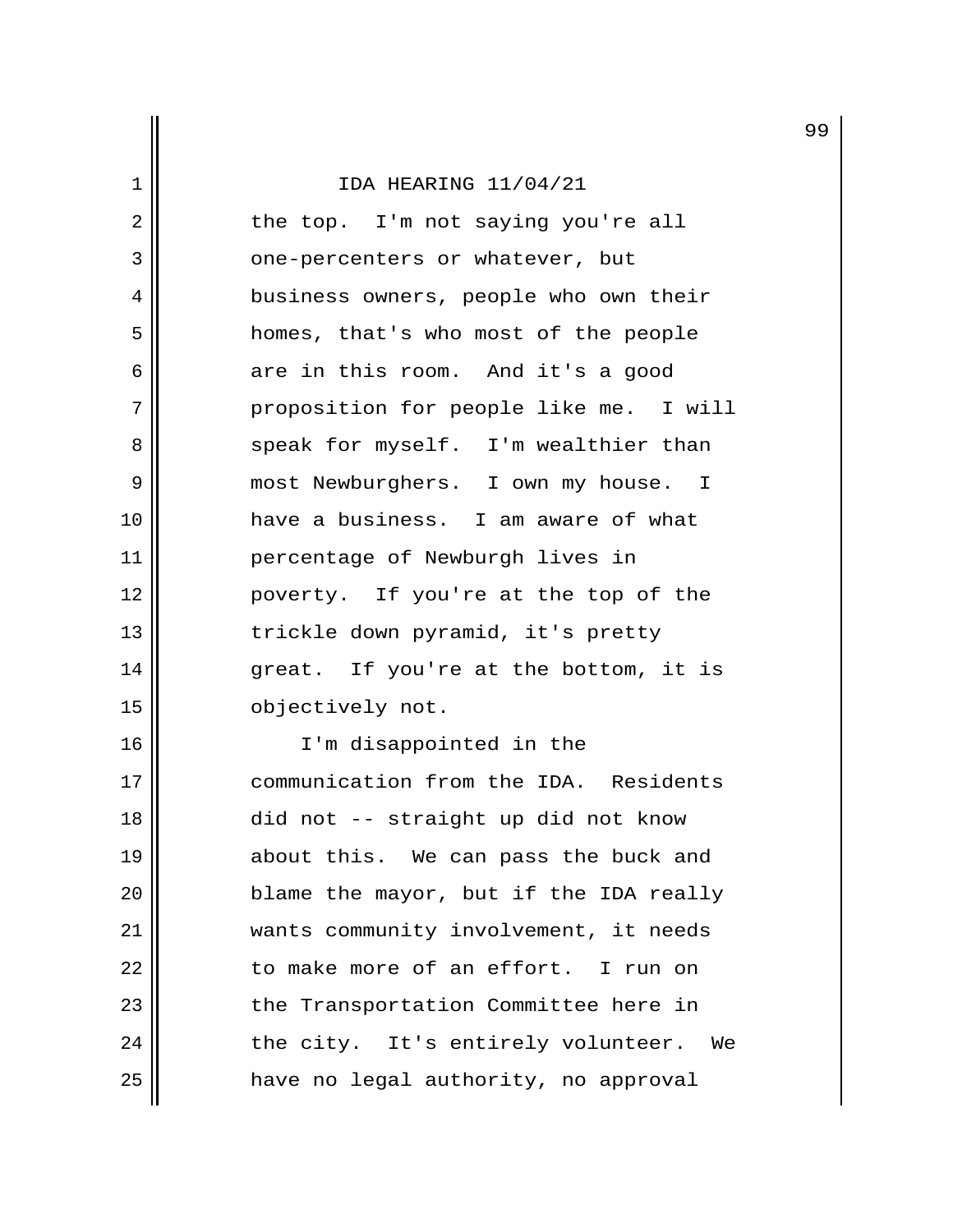2 || power, no oversight. We are basically 3 a group of volunteers who get together 4 and try and think about good ideas. We 5 do infinitely more outreach than what's 6 || being done. Infinitely. And we have 7 || mo legal authority. We get stop signs 8 put in. So we get better turnout for 9 || stop signs getting put in than we get 10 for a question of a million dollars -- 11 || millions of dollars. Twelve years, 12 millions of dollars. We'll be generous 13 || and say this was unintentional 14 | oversight.

15 I'm sure everybody here is aware 16 || that if you work a minimum wage 17 part-time job, you cannot take time 18 || cff. If you take time off, you do not 19 || pay your rent. So any hearing held 20 during business hours is automatically 21 || a hurdle to lower down than you are on 22 | The economic ladder. Hearings have to  $23$  || be after 6 p.m., ideally on weekends. 24 | It sucks. Pardon my language. Being 25 | conthese boards, being on these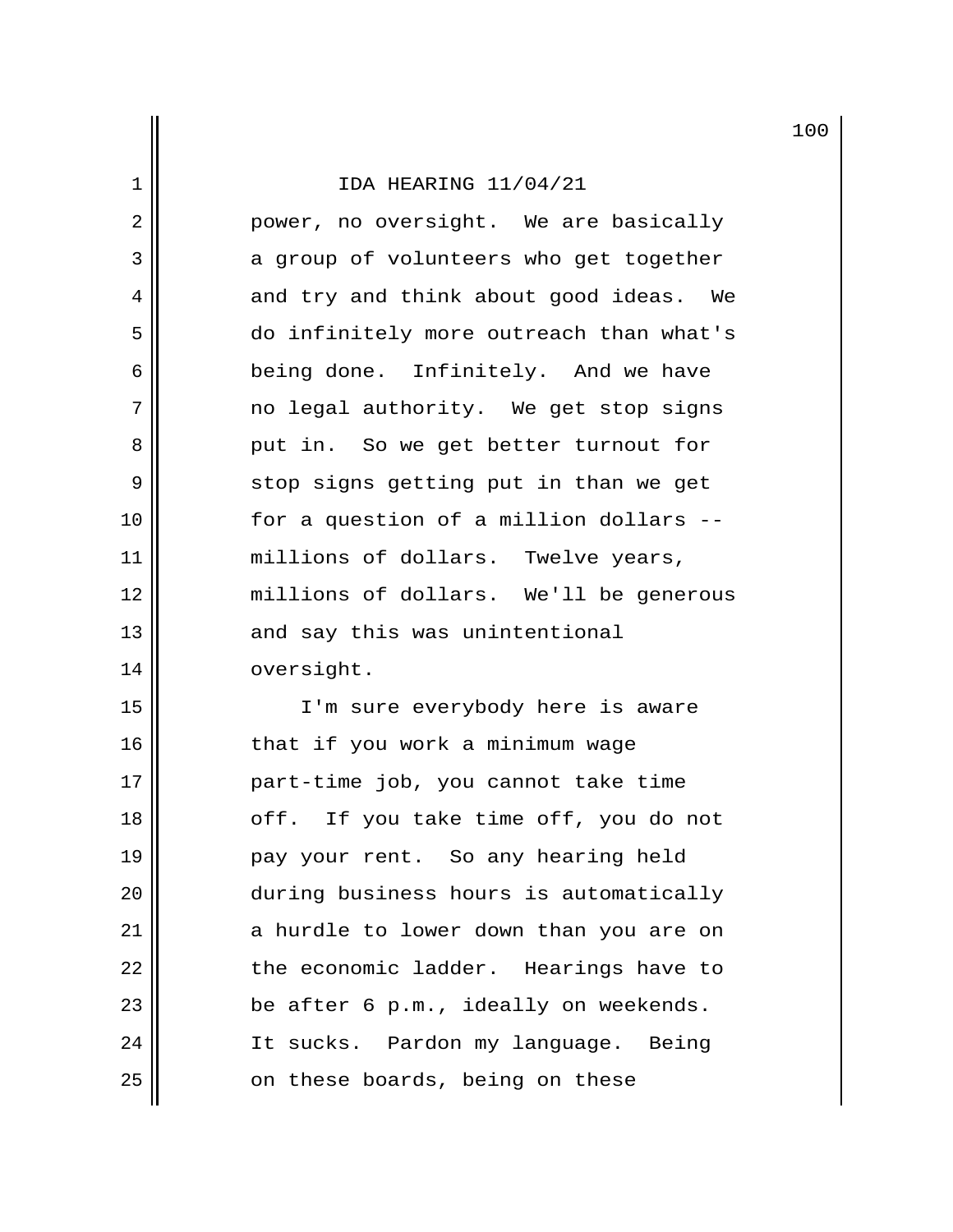|                |                                         | 10 |
|----------------|-----------------------------------------|----|
| 1              | IDA HEARING 11/04/21                    |    |
| $\overline{2}$ | committees, coming after work, coming   |    |
| 3              | extra hours, taking up time, it's a lot |    |
| 4              | of work. But if you're serious about    |    |
| 5              | public engagement, especially in        |    |
| 6              | Newburgh, from all economic stratuses   |    |
| 7              | and all communities, there's a lot more |    |
| 8              | that needs to be done.                  |    |
| 9              | At minimum, city council should         |    |
| 10             | probably be directly involved. I am     |    |
| 11             | here because my councilwoman texted me  |    |
| 12             | 20 minutes before this started. They    |    |
| 13             | found out this morning. Once again,     |    |
| 14             | you can pass the buck to the mayor, or  |    |
| 15             | you do more of an outreach. But this    |    |
| 16             | is how it is, and this is the purview   |    |
| 17             | of the IDA, to decide the fate of       |    |
| 18             | millions in tax breaks, with, in my     |    |
| 19             | opinion, inadequate interaction with    |    |
| 20             | city residents.                         |    |
| 21             | I'm glad to see that there are a        |    |
| 22             | lot of people here. We have             |    |
| 23             | differences of opinions. I was          |    |
| 24             | expecting to not see any city           |    |
| 25             | residents, but there's been quite a     |    |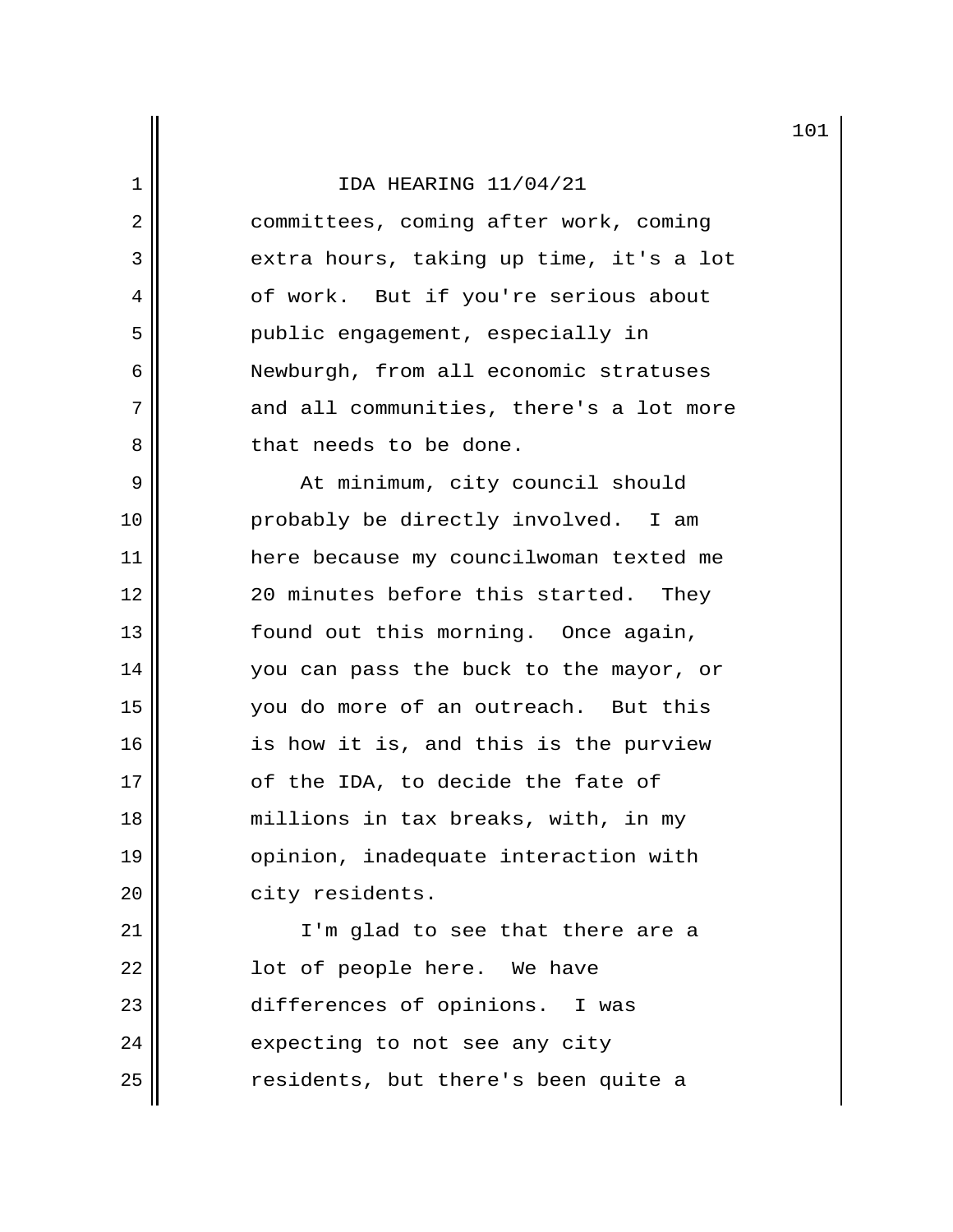2 || few, and I think that's great but not 3 | mearly enough.

4 || This is kind of -- like I said, 5 Newburgh's changing. We're trying to 6 || figure out where we are on the change 7 || scale. But giving out tax breaks to 8 businesses is old news. It's old 9 business. That's how it's been in 10 Newburgh for decades. To say that this 11 || will create jobs and Newburgh's 12 || changing and it's gentrifying and 13 || Positives and negatives and all that --14 || but tax breaks for companies is nothing 15 new on the county level or the city or 16 || anything in between.

17 || The question would be, when does 18 Newburgh start standing up for itself? 19 Newburgh needs self-esteem. And I 20 || don't mean the people, because if you 21 || talk to anybody who lives here, new 22 | Tesident or old, they are so proud of  $23$  || the city the way it is now, not the way  $24$  || it used to be. I don't mean city 25 | council. Most of the city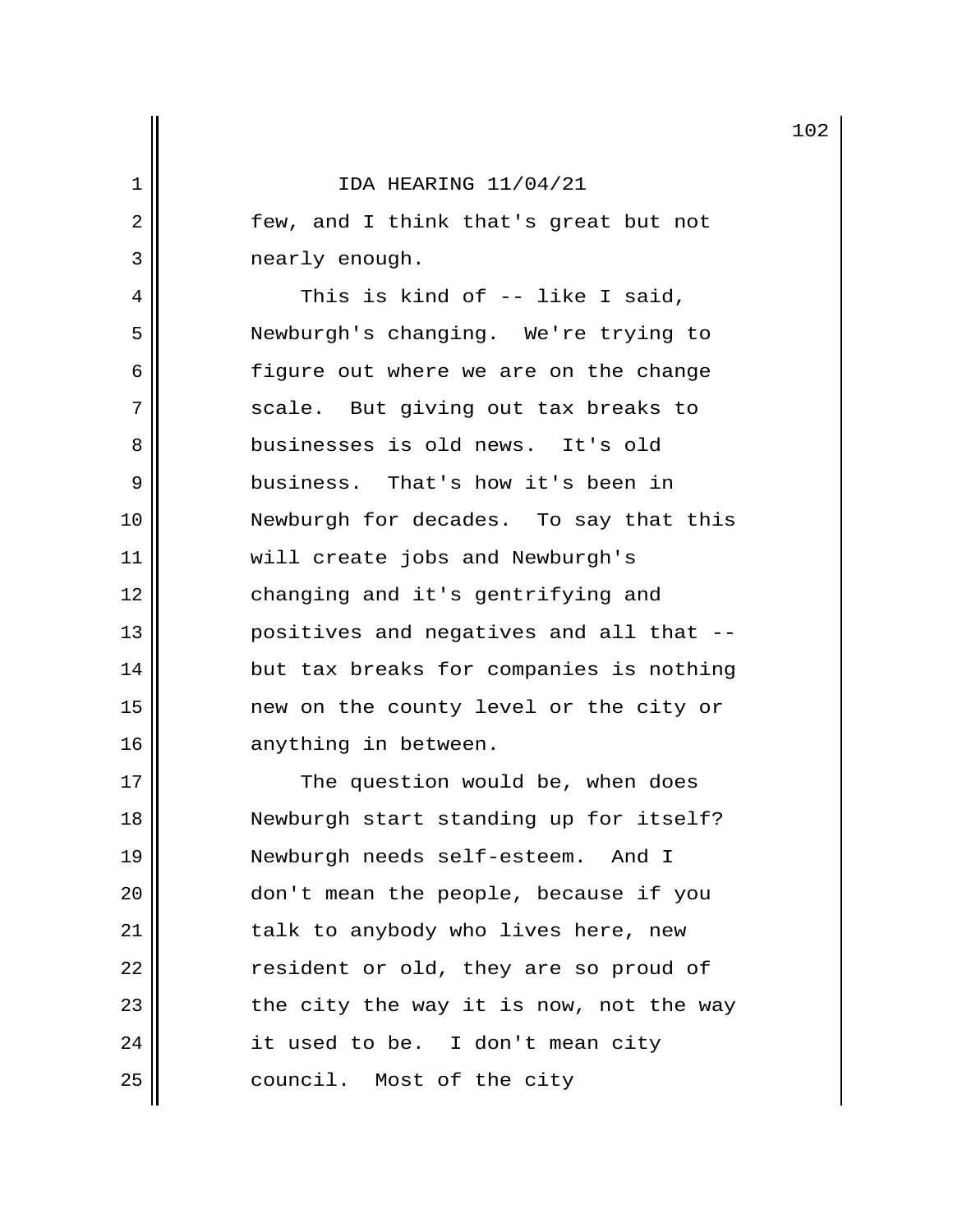|                |                                         | 10 |
|----------------|-----------------------------------------|----|
| 1              | IDA HEARING 11/04/21                    |    |
| $\overline{2}$ | councilmembers and staff that are here  |    |
| 3              | I consider personal friends, and I'm    |    |
| 4              | fully aware of how proud they are of    |    |
| 5              | the city. But the people who need to    |    |
| 6              | have pride in Newburgh are the ones     |    |
| 7              | making the decisions, in this case      |    |
| 8              | specifically, the IDA. The ones with    |    |
| 9              | final authority to decide the fate of   |    |
| 10             | millions of my dollars, of our dollars, |    |
| 11             | of everyone's dollars.                  |    |
| 12             | It's time for Newburgh to stop          |    |
| 13             | begging, basically. We are a great      |    |
| 14             | city. People are moving here like       |    |
| 15             | crazy. Businesses are opening. And      |    |
| 16             | the time of us giving -- doing          |    |
| 17             | giveaways is coming to an end. We need  |    |
| 18             | to stop giveaways to private companies. |    |
| 19             | We need to start making the demands     |    |
| 20             | that Newburgh deserves. Thank you.      |    |
| 21             | IDA CHAIRMAN AUSTIN DUBOIS:             |    |
| 22             | Thank you. Elizabeth Rowley.            |    |
| 23             | MS. ELIZABETH ROWLEY:                   |    |
| 24             | Hi, everyone. I think I'm last on       |    |
| 25             | the list so I'll keep it brief. It's    |    |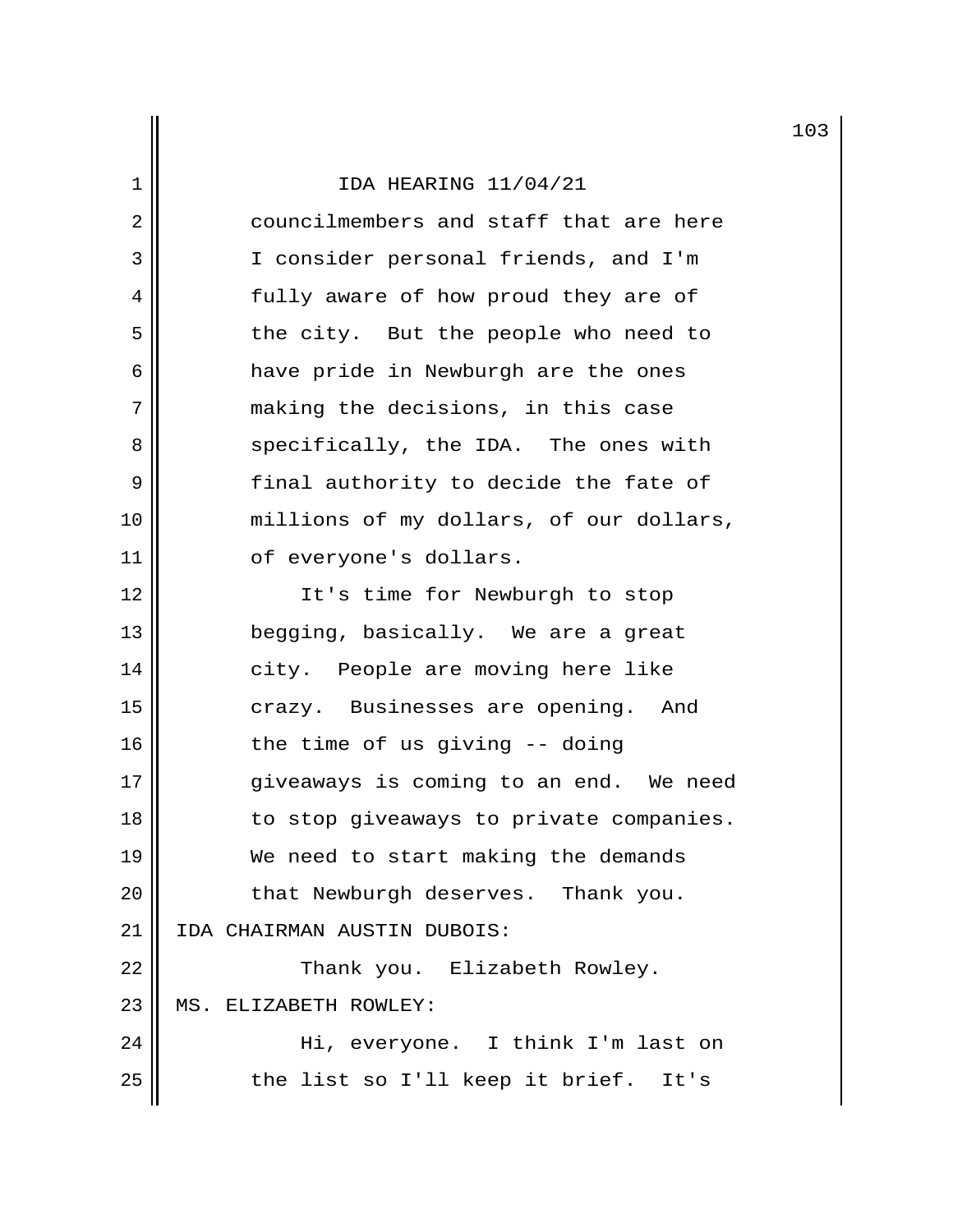2 | been a long afternoon.

 3 I'm Elizabeth Rowley. I am also a 4 || City of Newburgh resident, but I also 5 || have had the good fortune of knowing 6 || Sims and Kirsten for about ten years 7 || The mow through their work with A Single 8 Bite, which is a non-profit initiative 9 || up in Sullivan County. Prior to the 10 pandemic, A Single Bite was all about 11 educating young people about the value 12 || cf every bite that goes into their 13 || mouth and really how important it is to 14 || develop good habits at a young age. 15 || The And Sims and Kirsten both were 16 literally going into classrooms to 17 discuss just how important this was, 18 || and also, of course, up in Sullivan 19 County, talking about all the local 20 farms and agriculture and richness up 21 || there, that they could, you know, 22 || literally walk into their backyard, 23 || pick a mushroom and have it for dinner. 24 || So A Single Bite, since the 25 | pandemic, has completely driven their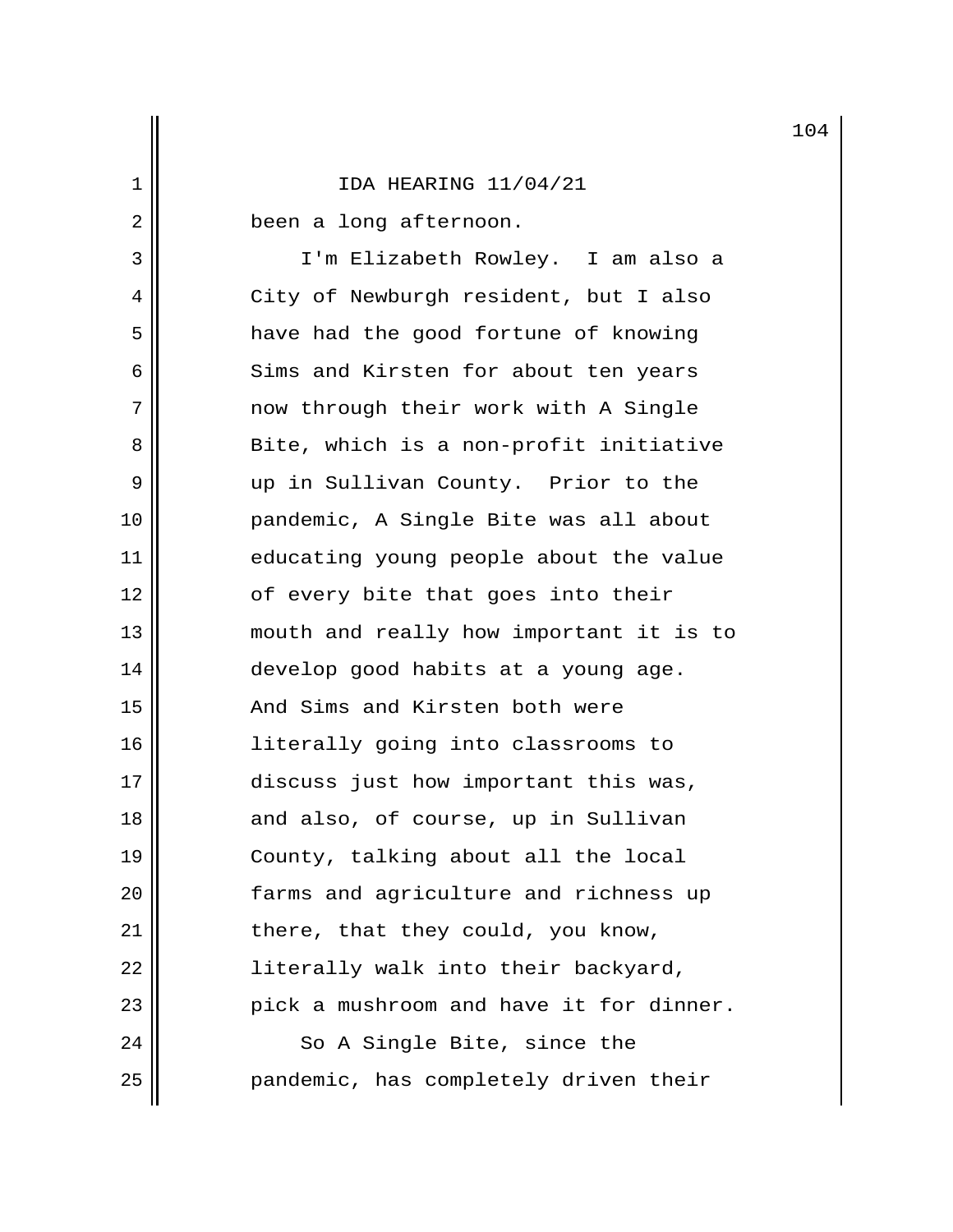# 1 IDA HEARING 11/04/21 2 || work to really deliver essential meals 3 || to families in Sullivan County. Last I  $4 \parallel$  checked, it was over 50,000 meals that  $5$  | they delivered in the last 18 months, 6 | Traised money, given from their 7 || businesses, asked their patrons to 8 Support residents of Sullivan County. 9 || So folks, of course, were coming from 10 || all over the world to stay in these 11 || beautiful hotels, to make the 12 || contribution, spend a percentage of 13 || their stay supporting A Single Bite. 14 || So why I mention this, there's been 15 || a lot of talk about Newburgh, its other 16 | meeds, poverty, domestic violence, et

17 || cetera, et cetera. We all know that 18 || The needs are endless and that the 19 || support is not bottomless. So, you 20 || know, I really am in support of this 21 | project for many, many reasons. Of 22 course, as a resident here, I'm looking 23 forward to another vibrant and exciting  $24$  || place to visit, a place to have my 25 friends and family stay when they come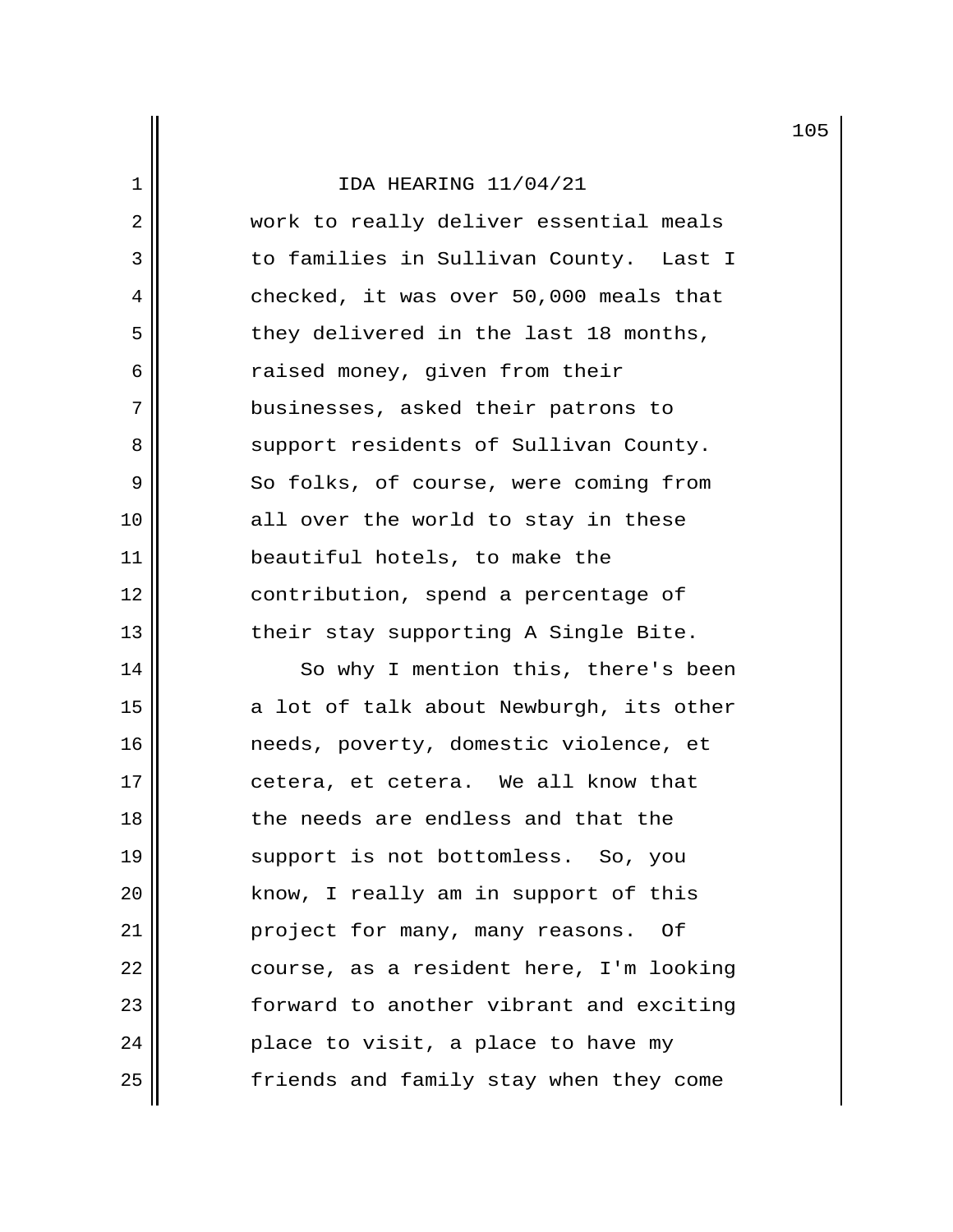2 || to visit us. But I also believe Sims 3 and Kirsten really add a great deal to 4 our community in terms of giving back, 5 || building a culture of that among their  $6 \parallel$  employees, their visitors, their 7 || stakeholders, and, you know, the 8 || Thousands and thousands of tourists  $9 \parallel$  that come and stay at their hotels 10 every day.

11 || So that's my angle this afternoon, 12 || talk about community benefit. I think 13 || that's very real, in addition to the 14 | economics of this project is what they 15 would really bring to the community, to 16 || our non-profits, and to the people that 17 || live here that aren't here today to 18 || lend their voice perhaps. But I really 19 do believe that that is part of their  $20$  || DNA. I think they would be a great 21 | benefit to this community.  $22$  || That's it for me. Thank you, 23 everyone. 24 IDA CHAIRMAN AUSTIN DUBOIS: 25 || Thank you. Annmarie Nye.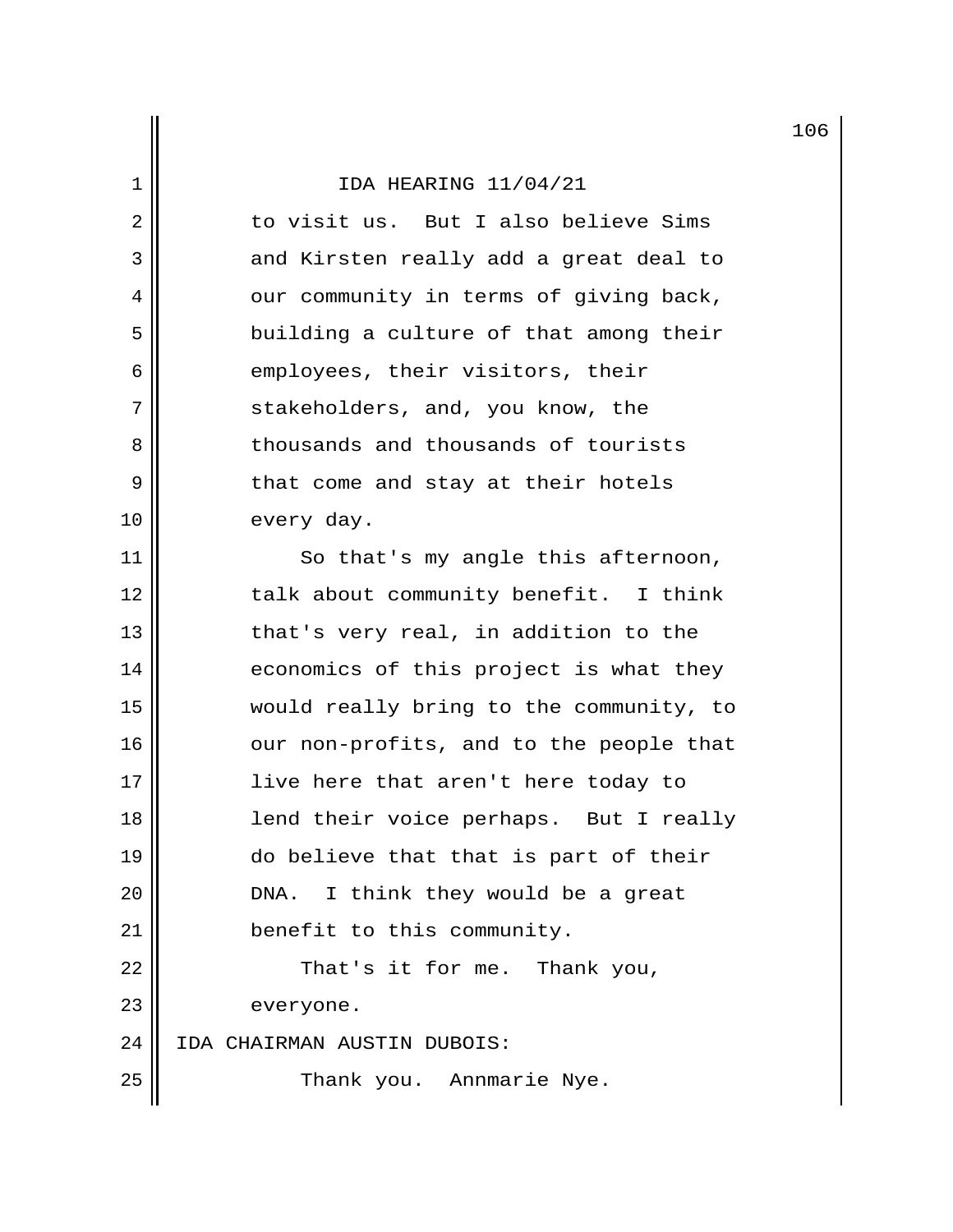|                |                                         | 10 |
|----------------|-----------------------------------------|----|
| 1              | IDA HEARING 11/04/21                    |    |
| $\overline{2}$ | MS. ANNMARIE NYE:                       |    |
| $\mathfrak{Z}$ | Hi, everybody. I am Annmarie Nye.       |    |
| 4              | I am a resident of the City of          |    |
| 5              | Newburgh. I live on Clinton Street in   |    |
| 6              | Ward One. Some of you may have seen me  |    |
| 7              | before, but you almost certainly        |    |
| 8              | haven't heard me speak. I hate public   |    |
| 9              | speaking. But I was made aware shortly  |    |
| 10             | before this public meeting that not a   |    |
| 11             | lot of city residents were aware that   |    |
| 12             | this was happening, and I was notified  |    |
| 13             | by a councilperson, so I decided to     |    |
| 14             | come down and speak.                    |    |
| 15             | So I moved here from Brooklyn in        |    |
| 16             | 2015, so I'm intimately familiar with   |    |
| 17             | the attractions of Newburgh, and I have |    |
| 18             | to tell you, you do not need to         |    |
| 19             | incentivize people to come here.        |    |
| 20             | They're coming. I think it's hard for   |    |
| 21             | people who grew up nearby but not in    |    |
| 22             | the city, or who have lived outside of  |    |
| 23             | it for any considerable period of time, |    |
| 24             | to understand how the city is viewed by |    |
| 25             | savvy people from the outside.<br>The   |    |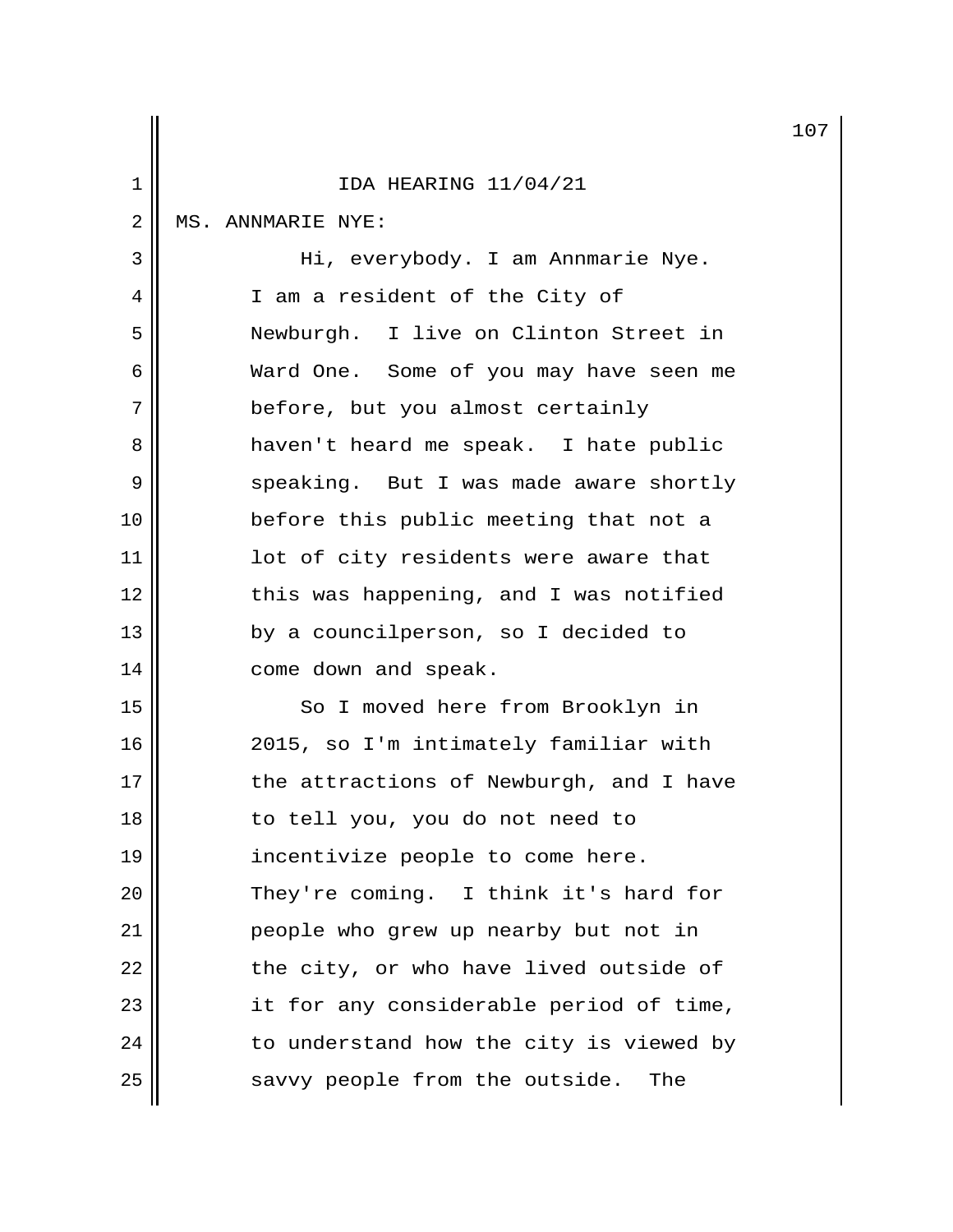2 || Hudson Valley is currently one of the 3 hottest tourism destinations in the 4 | entire world. Newburgh is uniquely  $5 \parallel$  situated, and to me, it has the best 6 || views along the entire river, amongst 7 || other things. So I think a lot of the 8 || Thetoric about how we have to lure 9 | People here with incentives really does 10 more harm than good. Who specifically 11 are we talking about? Who needs to 12 || come here and why? And why are they 13 more desirable than the people who are 14 || here already?

15 Now, Newburgh is depopulated. I do 16 || think that we can have development 17 || without displacement here if we're 18 || careful about it, but we do have to be 19 careful. And I'm not naive. I'm well 20 **aware of the benefit of investment** 21 | capital and the requirements for 22 || securing loans. I do not doubt  $23$  || anything that the owners of this 24 || Project are saying. I completely  $25$  || believe them. I just want to hit pause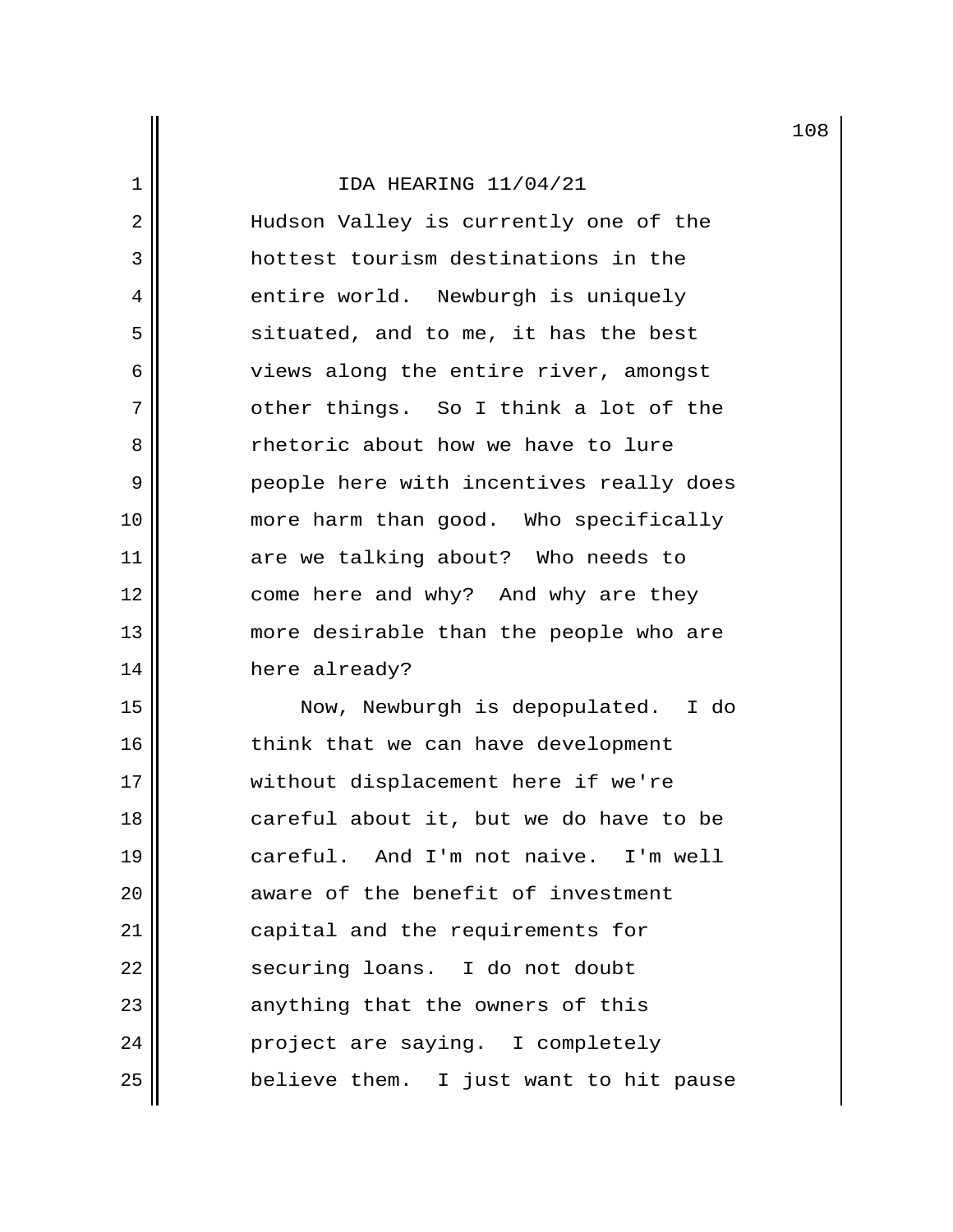2 | on the rhetoric that's always bending 3 || Intitude to the demands of investment capitalism 4 || and how it's good for the city and how 5 || we think about that in the larger  $6 \parallel$  context of the city's development.

 7 I love old houses and historic 8 || Properties. I grew up in one. I've 9 || rented several in my adult life, and 10 || I've purchased one here in the city. 11 || But I do think it's important to 12 || interrogate whose history we believe is 13 deserving of preservation, and help 14 || really effect economic forces that 15 double down on the same kinds of things 16 || that alienate people who hear things 17 || like historic preservation and wonder, 18 does that mean my history? So I think 19 || it's very easy for people from a 20 | certain background and class to admire 21 and fall in love with the buildings 22 || There and overlook the people that live 23 || in them now and have lived in them,  $24$  || especially over the past 24 years. 25 || As I mentioned before, I moved here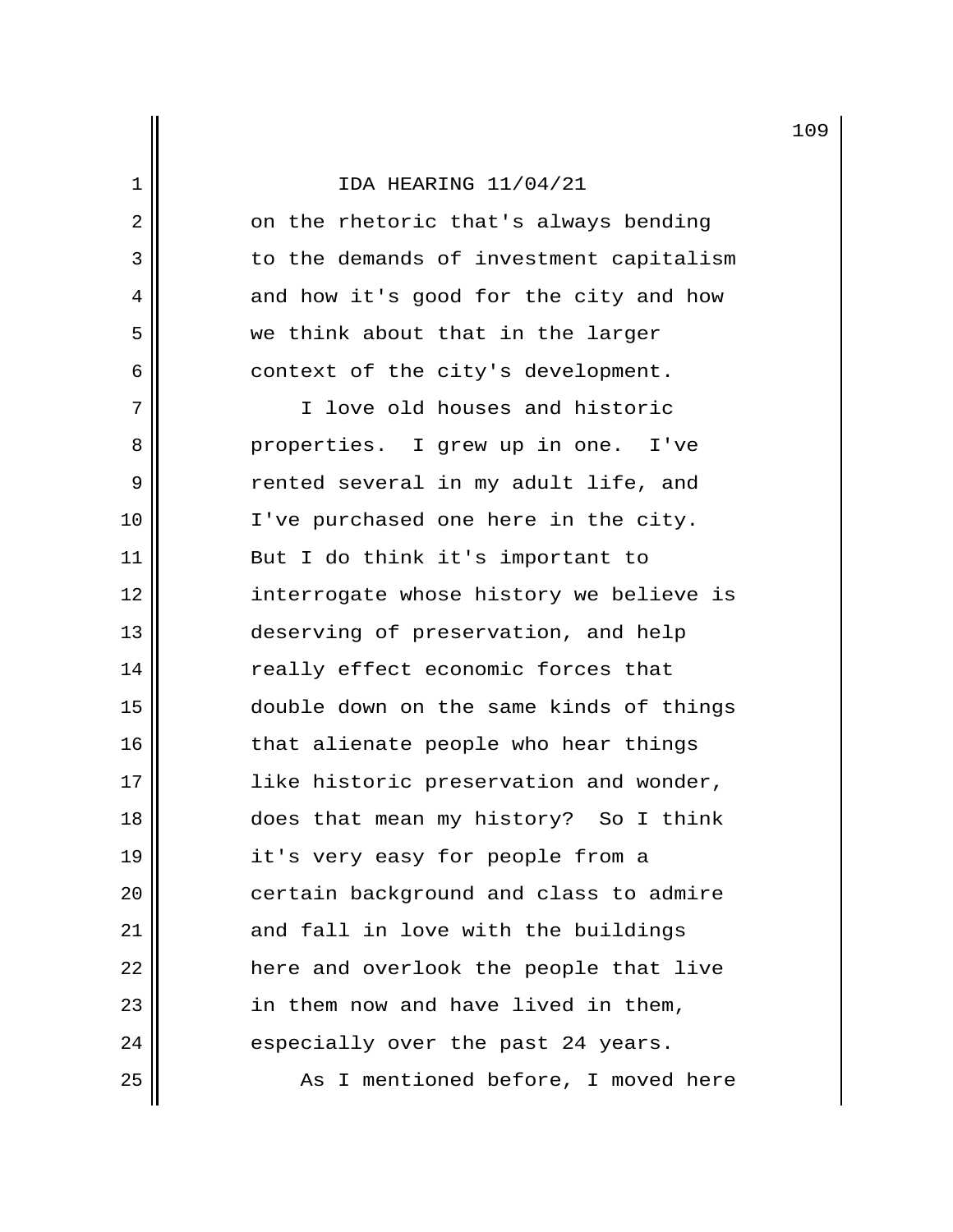2 six years ago. I care deeply about the 3 || city and I'm proud to be part of this 4 | community, but it would be unbelievably 5 disingenuous to pretend that there 6 weren't strong economic incentives for 7 || me to purchase a home here. I did not 8 have the capital to purchase in New 9 || York City, where I lived. I did have 10 || the capital to purchase up here. And I 11 || think you need to think about the 12 || reasons for that and the underlying 13 || economic forces at play.

14 || Newburgh has a complex history 15 || that's undeniable, that the unhealthy 16 Newburgh tax situation is part of the 17 || picture, the depressed real estate 18 || values. The taxes are inextricably 19 linked with what makes the city full of 20 || such attractive properties to begin 21 || with, and as such, they're assuming 22 || part of the risk, which, let's not 23 forget, has considerable likely outside  $24$  || cash. That's why this project is being 25 proposed to begin with. I don't blame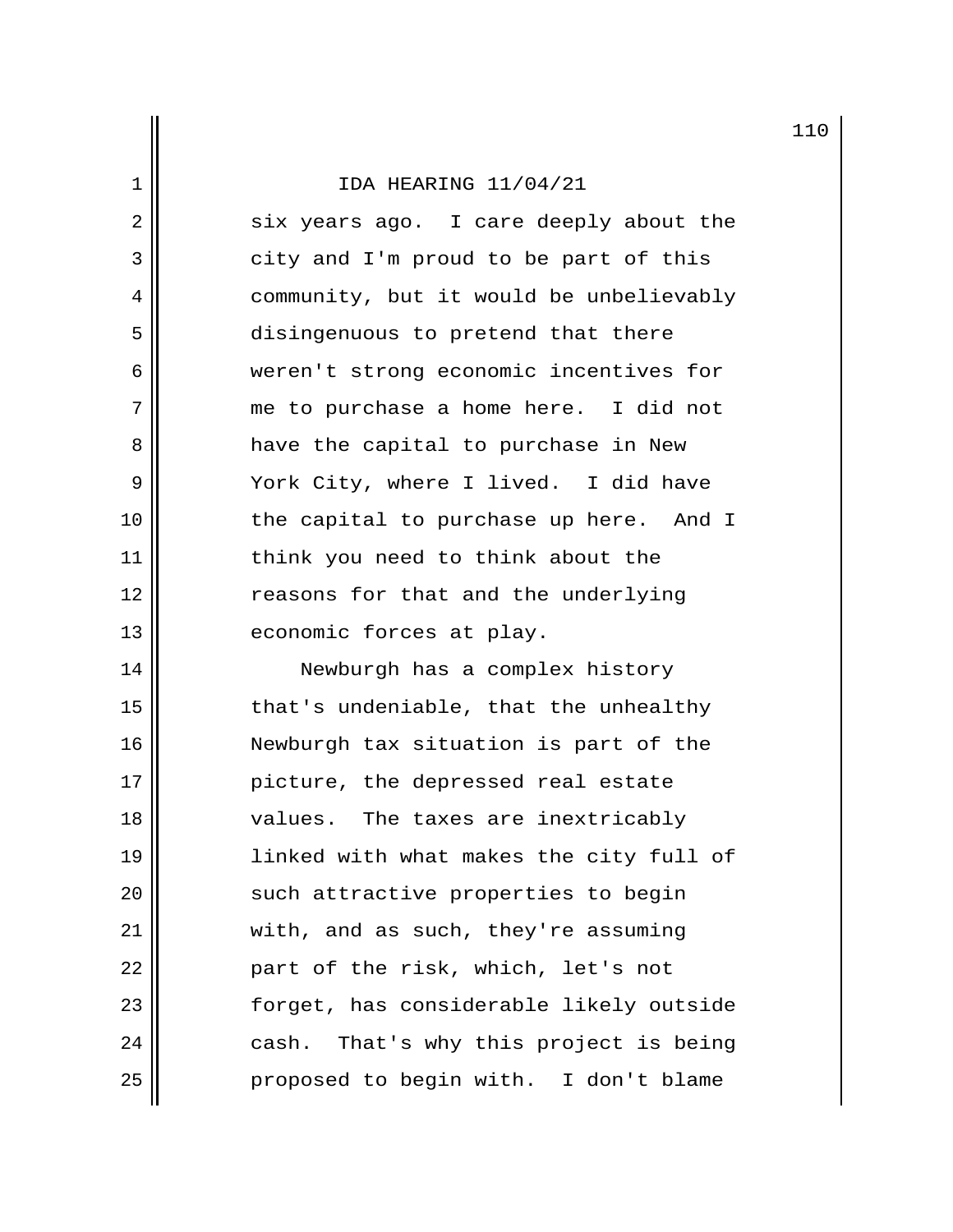| 1  | IDA HEARING 11/04/21                    |
|----|-----------------------------------------|
| 2  | the business owners here for pursuing   |
| 3  | avenues to maximize profitability.      |
| 4  | That is absolutely their job. I am not  |
| 5  | against this project. I think it is     |
| 6  | likely to confer many benefits to the   |
| 7  | city. But it will also consume          |
| 8  | resources and infrastructure. That's    |
| 9  | fine, of course, absolutely, but        |
| 10 | contribution to the ongoing maintenance |
| 11 | of that infrastructure is why they are  |
| 12 | taxed.                                  |

13 || But the devil, as they say, is in  $14$   $\parallel$  the details, and it is very important  $15$   $\parallel$  to be very careful about advocating for 16 || jobs, as though Newburgh or any city 17 || should be grateful for any jobs. We 18 need good jobs. Particularly when we 19 || are talking about hospitality, an 20 | industry that is notorious for low pay 21 || and oppressive working conditions. I  $22$  || trust fully that this project is 23 | committed to hiring and developing  $24$   $\parallel$  talent, but I do think that the  $25$   $\parallel$  rhetoric around the quality of jobs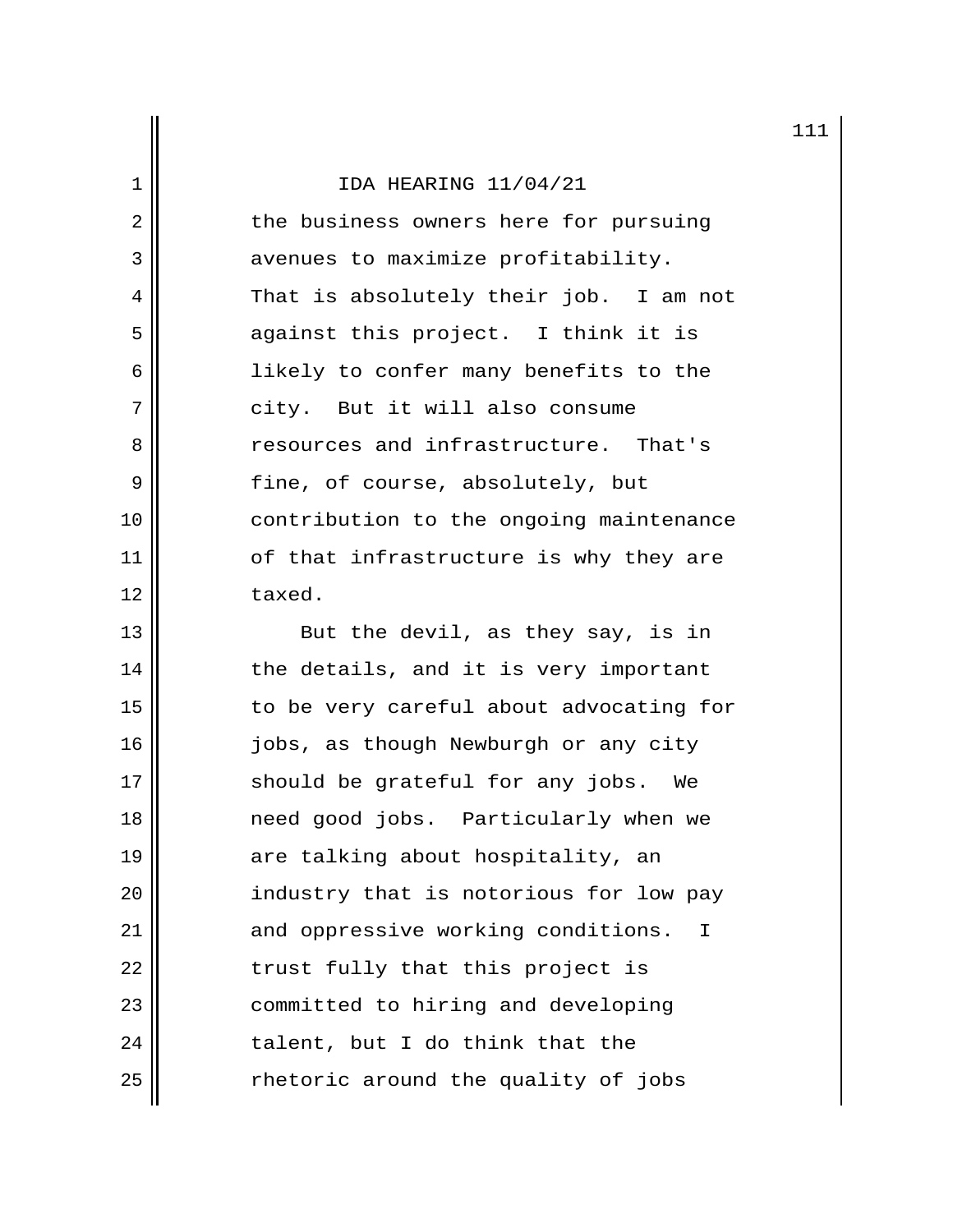|                |                                          | 11 |
|----------------|------------------------------------------|----|
| 1              | IDA HEARING 11/04/21                     |    |
| $\overline{2}$ | offered must be led just as much or      |    |
| 3              | more than the total number in every      |    |
| 4              | pitch that we hear. Because, let's be    |    |
| 5              | clear, in ventures of this size,         |    |
| 6              | anything other than a job that pays a    |    |
| 7              | living wage is a factor for              |    |
| 8              | exploitation and not a meaningful        |    |
| 9              | handout.                                 |    |
| 10             | Again, I think this project is           |    |
| 11             | great, and I am not blind to the         |    |
| 12             | benefits you may get. Good jobs are      |    |
| 13             | important to this city, and I think      |    |
| 14             | that there are lots of benefits here,    |    |
| 15             | but I do think it's quite easy to        |    |
| 16             | evaluate this project $-$ but I do think |    |
| 17             | it's an argument to say that these       |    |
| 18             | business owners are the first, and they  |    |
| 19             | deserve special treatment for taking     |    |
| 20             | additional risk. But these things do     |    |
| 21             | have a way of becoming well-tread        |    |
| 22             | paths, as the next developer will come   |    |
| 23             | in and claim that they require the same  |    |
| 24             | deal in order to secure similar          |    |
| 25             | financing, and then we end up in a       |    |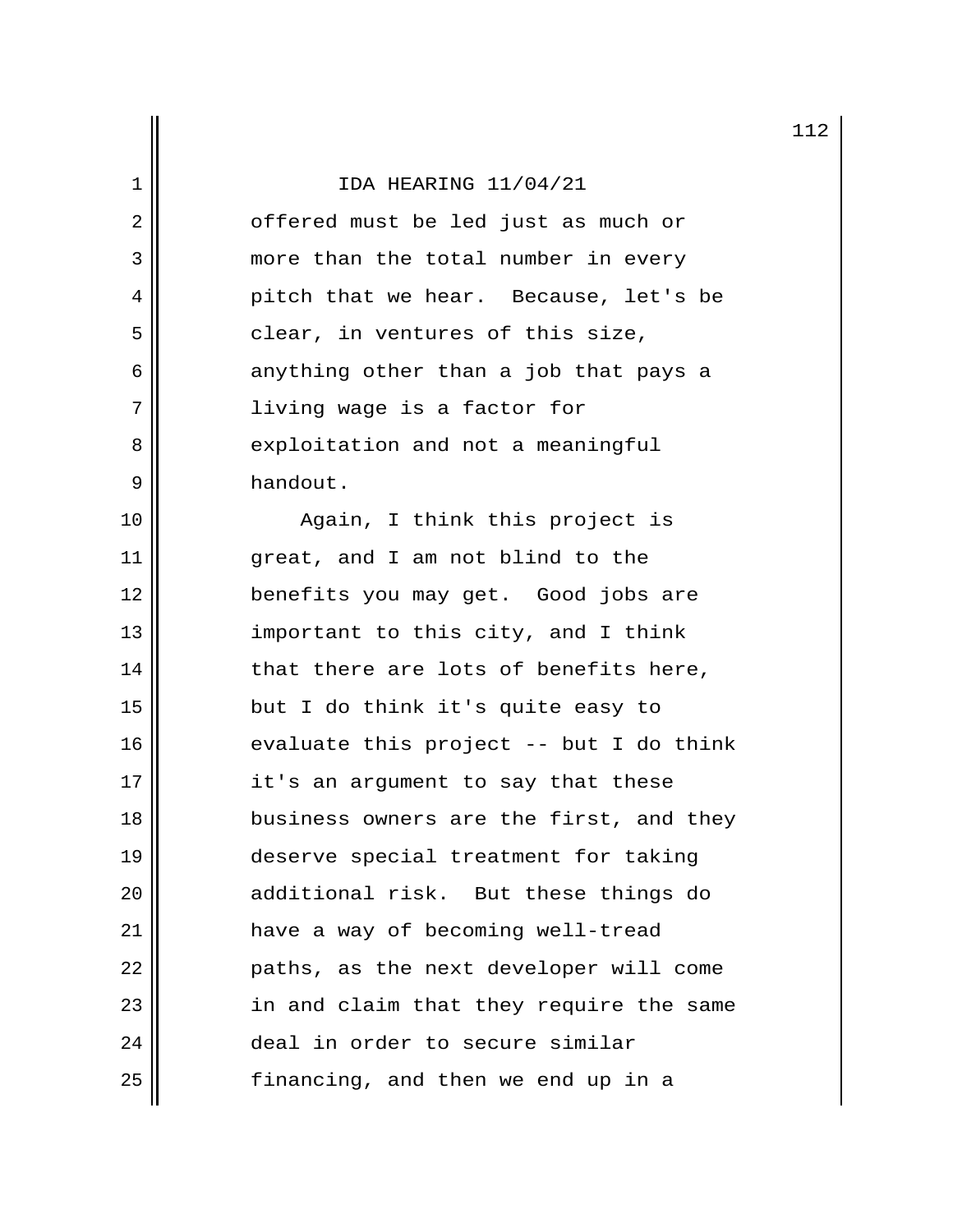|    |                                         | 11 |
|----|-----------------------------------------|----|
| 1  | IDA HEARING 11/04/21                    |    |
| 2  | situation where we can only bring in    |    |
| 3  | people who will ask for those deals.    |    |
| 4  | And I think we need to think about      |    |
| 5  | setting that precedent and what that    |    |
| 6  | means, but I also understand that       |    |
| 7  | you're considering Newburgh's           |    |
| 8  | reputation as being, like, unfriendly   |    |
| 9  | to business, and trying to counter that |    |
| 10 | as well.                                |    |
| 11 | I trust that you will look at           |    |
| 12 | everything and evaluate it carefully.   |    |
| 13 | I just wanted to be here to represent a |    |
| 14 | point of view, as some residents don't  |    |
| 15 | have the same kind of job flexibility   |    |
| 16 | that I do and wouldn't be able to make  |    |
| 17 | it. Thanks.                             |    |
| 18 | IDA CHAIRMAN AUSTIN DUBOIS:             |    |
| 19 | Thank you. Giselle Martinez.            |    |
| 20 | Congratulations, by the way.            |    |
| 21 | MS. GISELLE MARTINEZ:                   |    |
| 22 | Thank you so much. I had the            |    |
| 23 | pleasure of meeting some of the folks   |    |
| 24 | in the room today. My name is Giselle   |    |
| 25 | Martinez. I'm a lifelong City of        |    |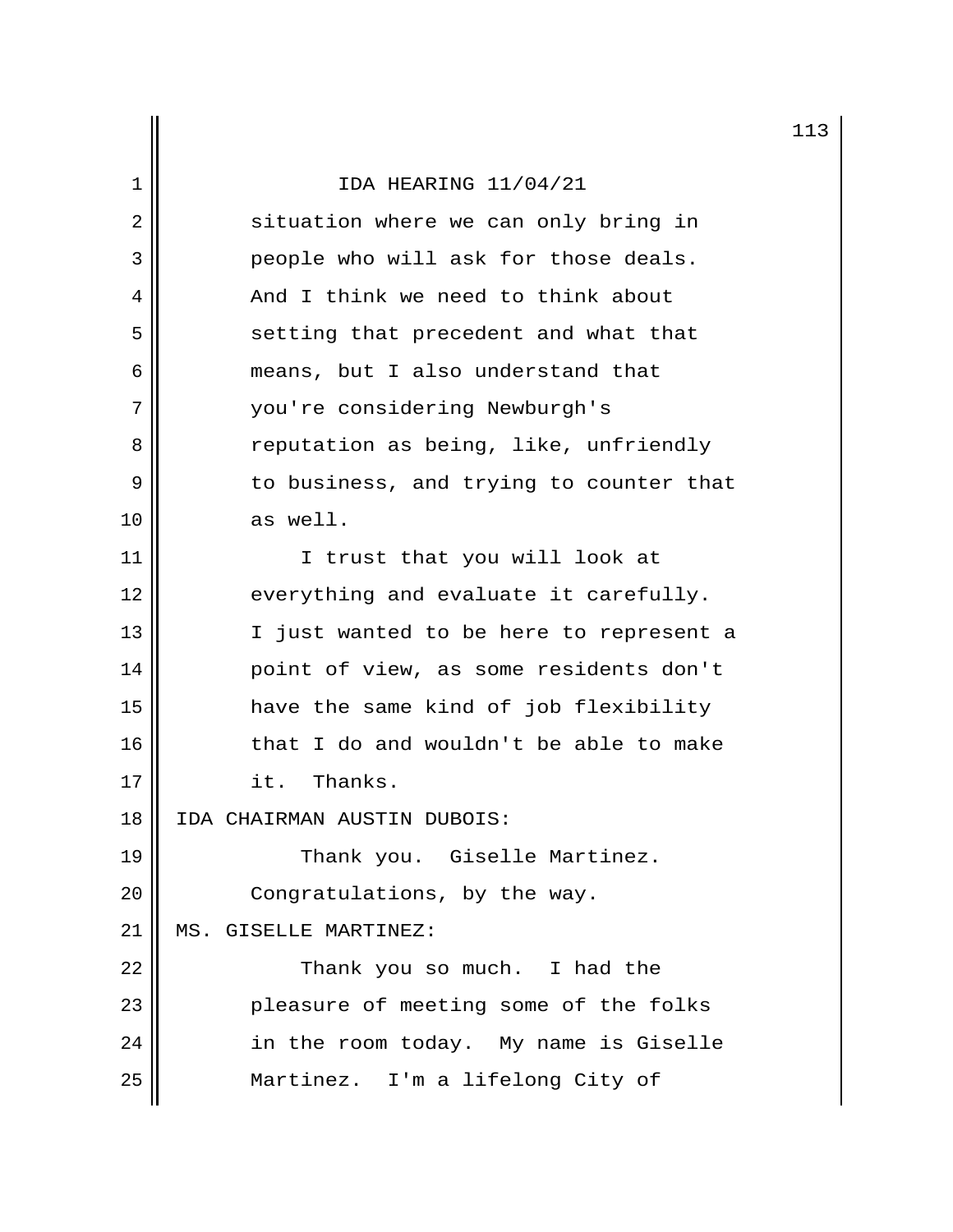2 || Newburgh resident. I've lived in Ward 3 || One my entire life. My entire life has 4 || been in this tiny corner of Newburgh, 5 | from my first internship to my current 6 || job with the state government as 7 | assemblymember.

8 || I also have a few concerns. I do 9 || think that everybody here is in good 10 || [aith and everybody here just wants 11 what's best for Newburgh. I know that 12 || I am relatively young, and so some 13 folks already questioned my age, but if 14 you do not take my comment -- you know, 15 if you take my comment with a grain of  $16$   $\parallel$  salt, I do ask that you also take into 17 consideration our state 18 representatives' opinions as well. I 19 wanted to echo Senator Skoufis's 20 comments from earlier. I do think that 21 || the timing of this hearing is a little  $22$  || bit of a concern for me. A lot of 23 || folks in Newburgh are working class. 24 | They work from, you know, whatever it  $25$  || in may be, 6, 7 a.m., you know,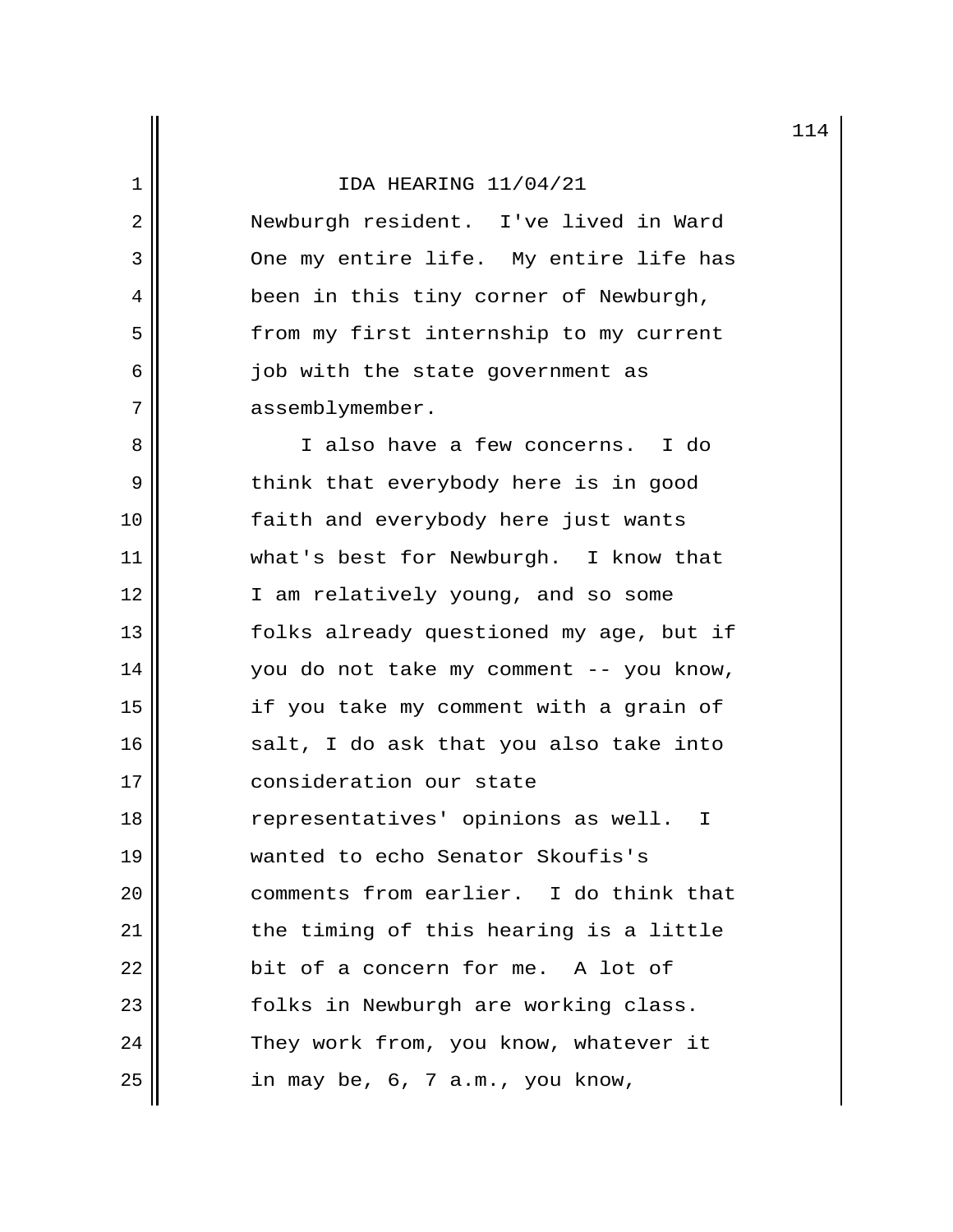2 different shifts, work two jobs. It's 3 Very difficult. Looking at this room, 4 || Newburgh is predominantly black and 5 || brown. I can count the people of color 6 || in this room on my hand. And that is a 7 || little concerning for me.

8 || I do look forward to working with 9 || the IDA in the future, considering that 10 || I am a councilmember elect.

11 || I wanted to bring up as well some 12 || comparent concerns that I had about 13 || our taxpayers. Whether these are 14 | homeowners or renters, we are also 15 paying taxes, whether it be directly or 16 || indirectly. And I want to make sure 17 || that we're putting taxpayers first.

18 || This business, of course, I would 19 || love for it to thrive. We want 20 || Newburgh to thrive in business. We 21 || want more economic development here.  $22$  || And again, I know that this is all in 23 || good faith. I just think that the  $24$  || approach might be a little -- maybe not  $25$  || quite fitting. I think that businesses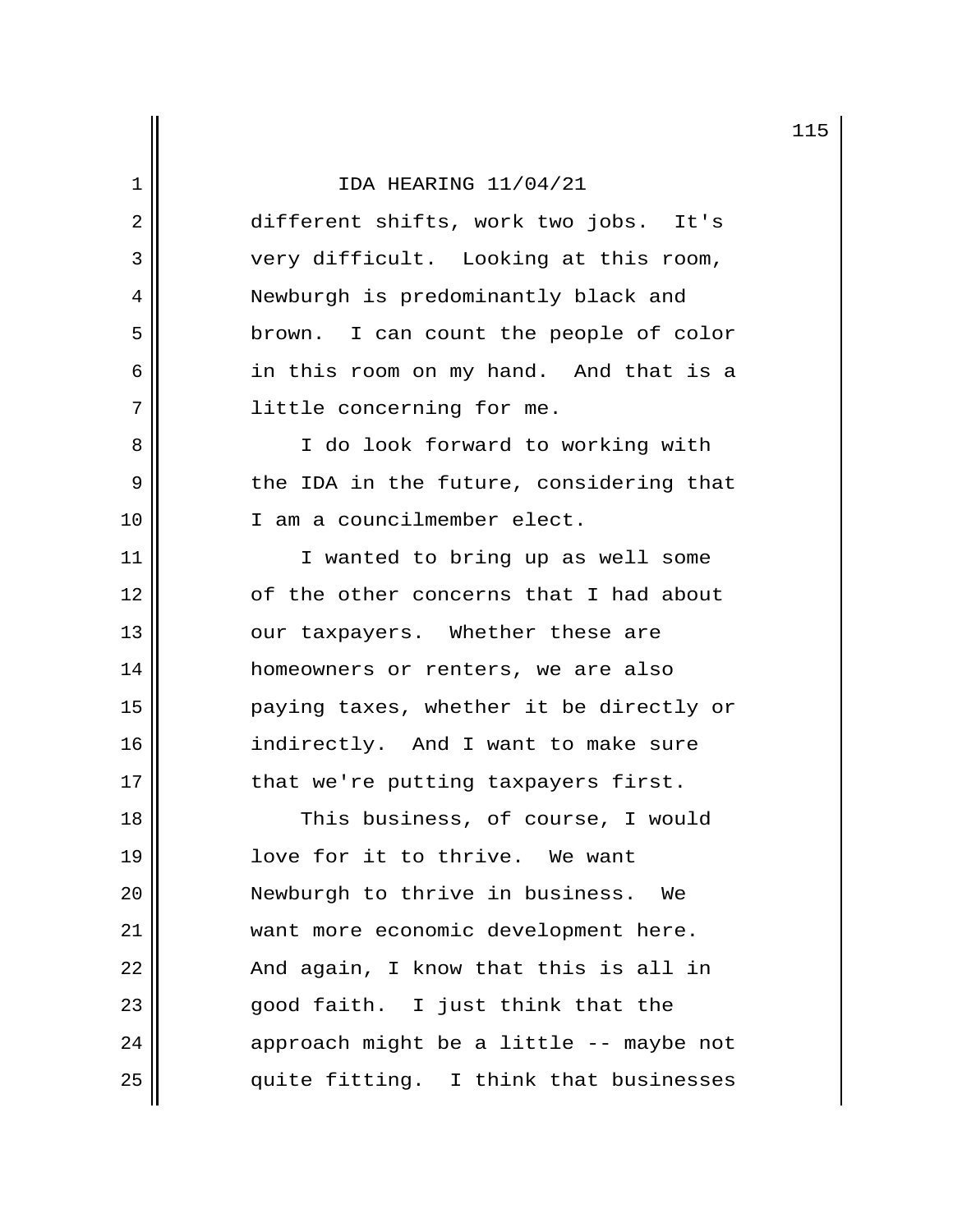2 do bring risk, and to put an additional 3 | burden on taxpayers is probably not the 4 || best move right now, considering the  $5 \parallel$  situation that Newburgh is in.

6 || I grew up listening to all these 7 | comments that Newburgh was dangerous, 8 || That Newburgh is a dumping ground. I 9 was never ashamed of Newburgh and I 10 will continue to work and fight for 11 Newburgh, but I would also like to 12 mention and echo comments from other 13 || folks who spoke earlier that we should 14 || mot have to -- people should not treat 15 Newburgh as a place where we should be 16 grateful that someone is coming in. We 17 should be on our knees and thank them 18 || because they're, you know, saving our 19 || city. We should definitely be working 20 with different businesses, we should be 21 working with different developers of  $22$  || course, but I want to make sure that 23 || everything that's coming into Newburgh  $24$  || is going to benefit all of our 25 | residents.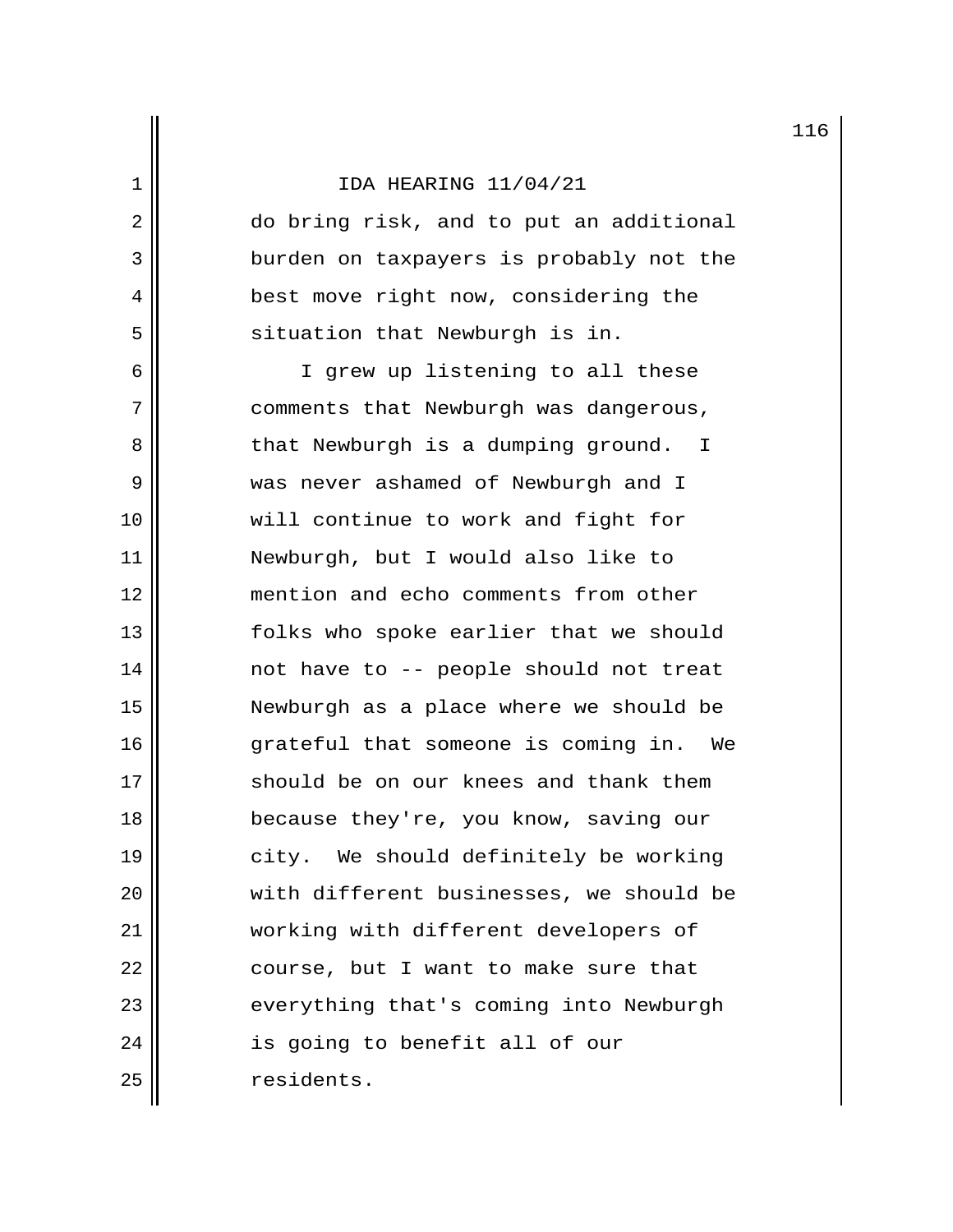2 || These visitors that are coming to 3 Washington's Headquarters, these 4 | visitors are mostly here for one night.  $5 \parallel$  And to pay 300, \$400 a night for a 6 hotel room, where they can pay maybe  $7 \parallel$  less, 100, \$150 for a hotel on a 8 highway, I'm a little concerned about  $9 \parallel$  the risk that this business might 10 bring.

11 || And again, we're going to fall into 12 || the cycle where that burden is going to 13 fall on homeowners, the same people 14 || that we're trying to keep in Newburgh, 15 || the same people that we're trying to 16 protect and make sure their taxes don't 17 go up, because that's the number one 18 || thing that I heard knocking on doors 19 || and talking to people.

20 || So I would really like to ask that 21 you consider perhaps having more 22 | conversations with city councilmembers 23 || and having another hearing where 24 || Perhaps you could get a little bit more  $25$  |  $\sqrt{ }$  of a diversity and perspective from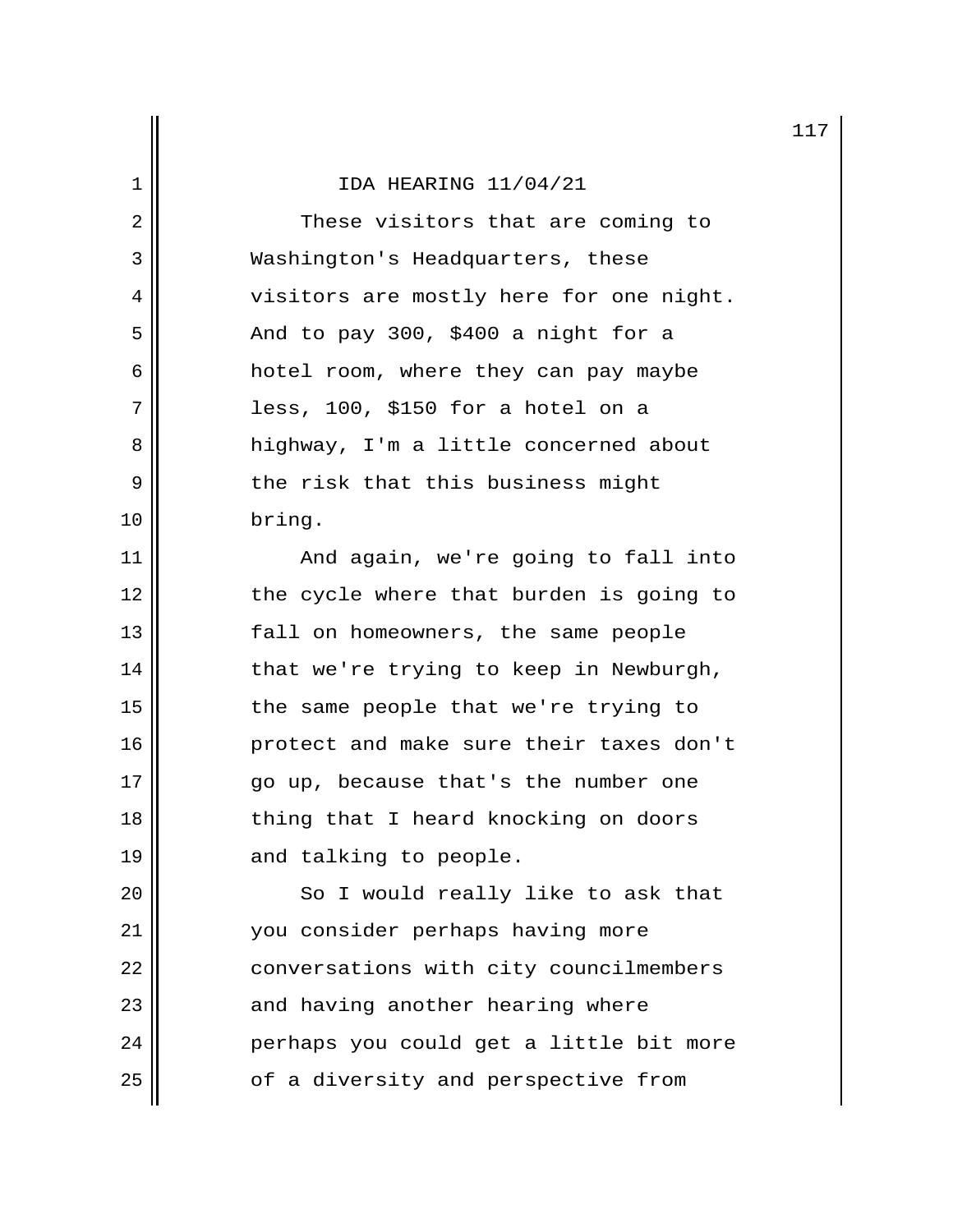|    |                                         | 11 |
|----|-----------------------------------------|----|
| 1  | IDA HEARING 11/04/21                    |    |
| 2  | Newburgh residents that couldn't be     |    |
| 3  | here today because of their work.       |    |
| 4  | Thank you.                              |    |
| 5  | IDA CHAIRMAN AUSTIN DUBOIS:             |    |
| 6  | Thank you. That's the end of the        |    |
| 7  | list. If there's anybody that hasn't    |    |
| 8  | spoken yet that would like to speak,    |    |
| 9  | now is the time. Okay, great.           |    |
| 10 | Before we end, just a couple            |    |
| 11 | things. There has been a thread that    |    |
| 12 | has gone through a lot of the           |    |
| 13 | commentary that I want to address,      |    |
| 14 | because it's relevant from our mindset  |    |
| 15 | and philosophy as the Board and how we  |    |
| 16 | discharge our duty to the people of     |    |
| 17 | Newburgh, which is what we're here for. |    |
| 18 | We are here for the people of Newburgh. |    |
| 19 | We are public officials beholden to the |    |
| 20 | people of Newburgh. We're not beholden  |    |
| 21 | to Sims or any other developer.         |    |
| 22 | We are very aware of $-$ - first of     |    |
| 23 | all, we're all City of Newburgh         |    |
| 24 | residents. To sit on the Board, you     |    |
| 25 | have to be a City of Newburgh resident. |    |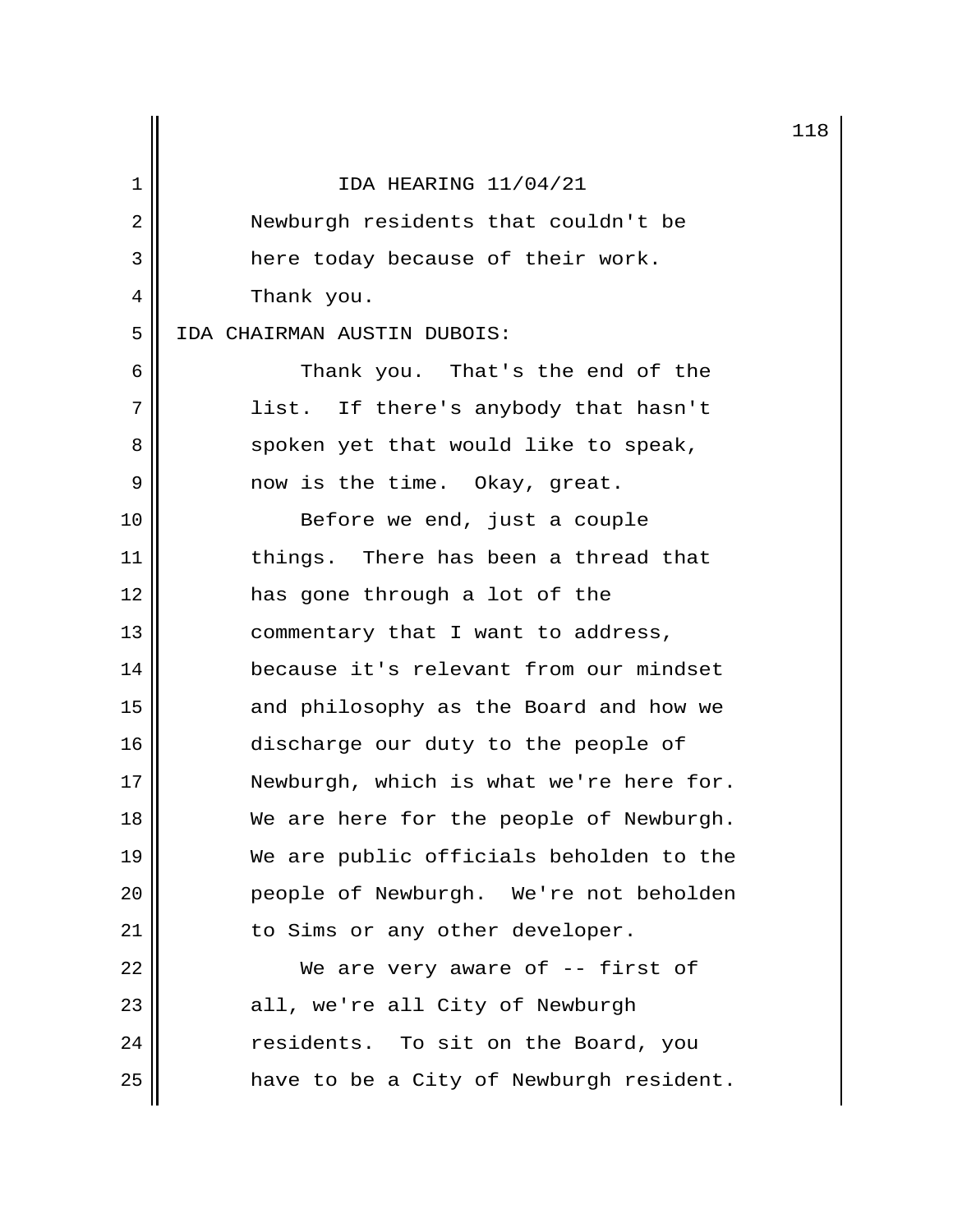|    |                                         | 11 |
|----|-----------------------------------------|----|
| 1  | IDA HEARING 11/04/21                    |    |
| 2  | So you have to walk the streets. And    |    |
| 3  | all of us moved here because we really  |    |
| 4  | wanted to be here, the way it is now,   |    |
| 5  | because it's a beautiful city, it's got |    |
| 6  | beautiful people. I love my neighbors.  |    |
| 7  | It's fun walking down the street and    |    |
| 8  | saying hi to Debby down the block. It   |    |
| 9  | really is a great, great thing for me   |    |
| 10 | personally. I know the other Board      |    |
| 11 | members feel the same way, because we   |    |
| 12 | know each other pretty well.            |    |
| 13 | We go about what our charge is,         |    |
| 14 | what our duty is, because we want to    |    |
| 15 | see our friends and neighbors           |    |
| 16 | benefited. And any application that we  |    |
| 17 | consider, what we are considering is,   |    |
| 18 | what benefit is this going to bring?    |    |
| 19 | There's a bird in here.                 |    |
| 20 | (BREAK TAKEN)                           |    |
| 21 | IDA CHAIRMAN AUSTIN DUBOIS:             |    |
| 22 | Thank you for your service and your     |    |
| 23 | love of animals. We appreciate it.      |    |
| 24 | That's what we're evaluating here.      |    |
| 25 | People talk a lot about -- about there  |    |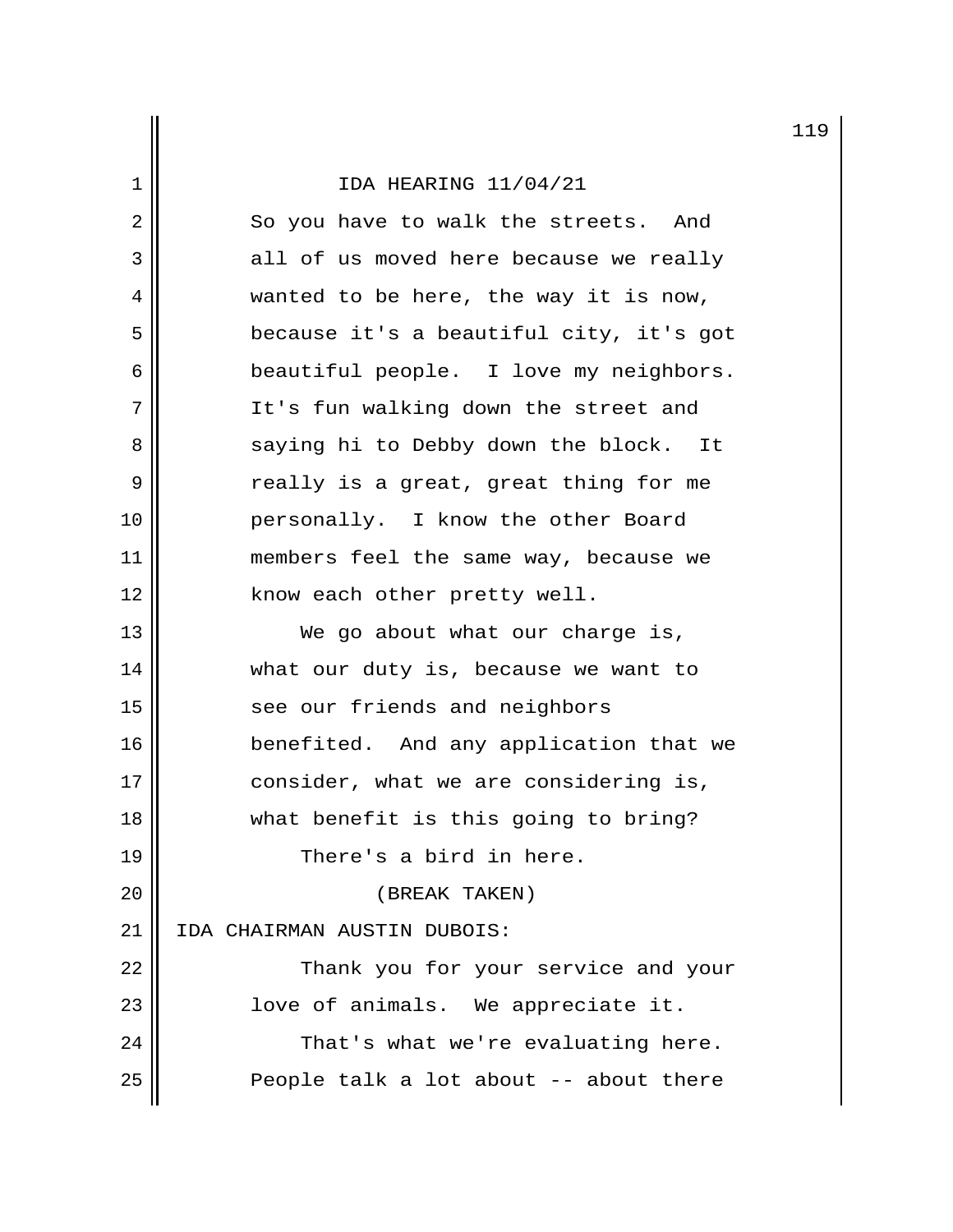| $\mathbf 1$    | IDA HEARING 11/04/21                    |
|----------------|-----------------------------------------|
| $\overline{2}$ | already being a lot of development      |
| 3              | here. They are doing a lot of things.   |
| 4              | Part of what's concerning to me about   |
| 5              | that, especially people that have moved |
| 6              | here from the city -- and obviously,    |
| 7              | it's been brought up a couple times,    |
| 8              | and it's the way it is -- the           |
| 9              | development that's happening now is one |
| 10             | off, two off. Somebody with money from  |
| 11             | the city moving up and buying something |
| 12             | and doing something that might benefit  |
| 13             | themselves, maybe their family. Maybe   |
| 14             | they open a business and they hire some |
| 15             | people. By and large, talking about     |
| 16             | people moving to the city, there is a   |
| 17             | disparate racial component to that,     |
| 18             | mostly white people moving up from the  |
| 19             | city.                                   |
|                |                                         |

 $\mathbb I$ 

  $\parallel$  and we live in a community that has 21 | been beset, because of historic racial 22 | oppression, systemic oppression, poverty, that what our charge is is for  $\parallel$  our friends and neighbors, to provide them with some opportunity, with some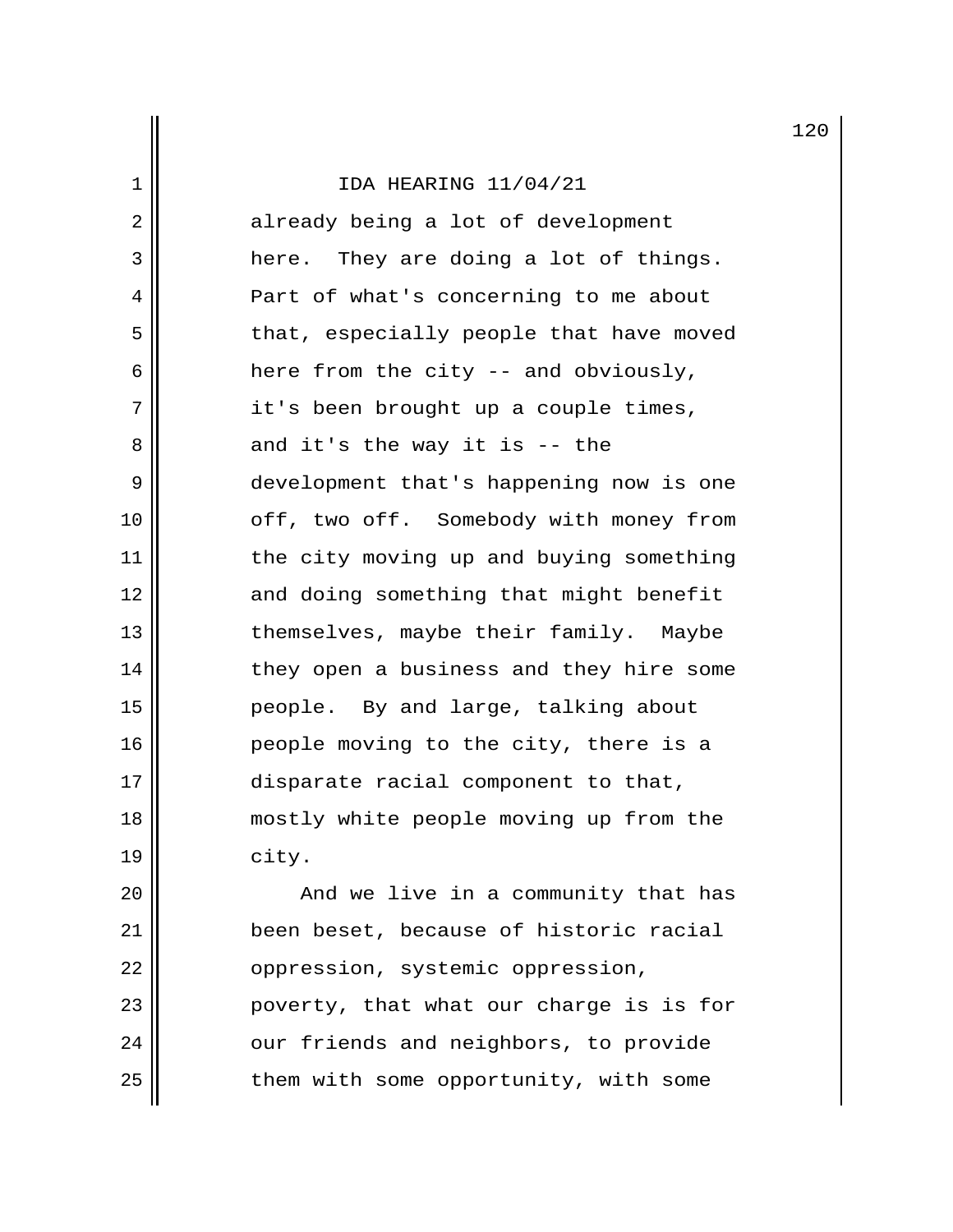2 ability to not have this Newburgh today 3 and tomorrow and one year, five years 4 | from now, be like it had been, in that  $5$   $\parallel$  regard, in the future, or as it has 6 been in the past. We want to benefit 7 | Our neighbors. We want to benefit the 8 **people that are here.** That's how we're 9 going to evaluate this. I can assure 10 you that we are doing it on behalf of 11 || the people.

12 || I'm not sure how we're going to 13 || come down. We haven't made a decision 14 yet. That's why we are here, to hear 15 you guys. We want to make sure that 16 || there's an economy that benefits 17 || everybody, an economy that benefits 18 primarily the people in the City of 19 Newburgh. And there's going to be new 20 || People along the way, too, and we want  $21$  || them to join the party.

22 | For any information that you ever 23 || want from any of us, of course, contact  $24$   $\parallel$  the office. Go to the Newburgh IDA 25 website, Google City of Newburgh IDA,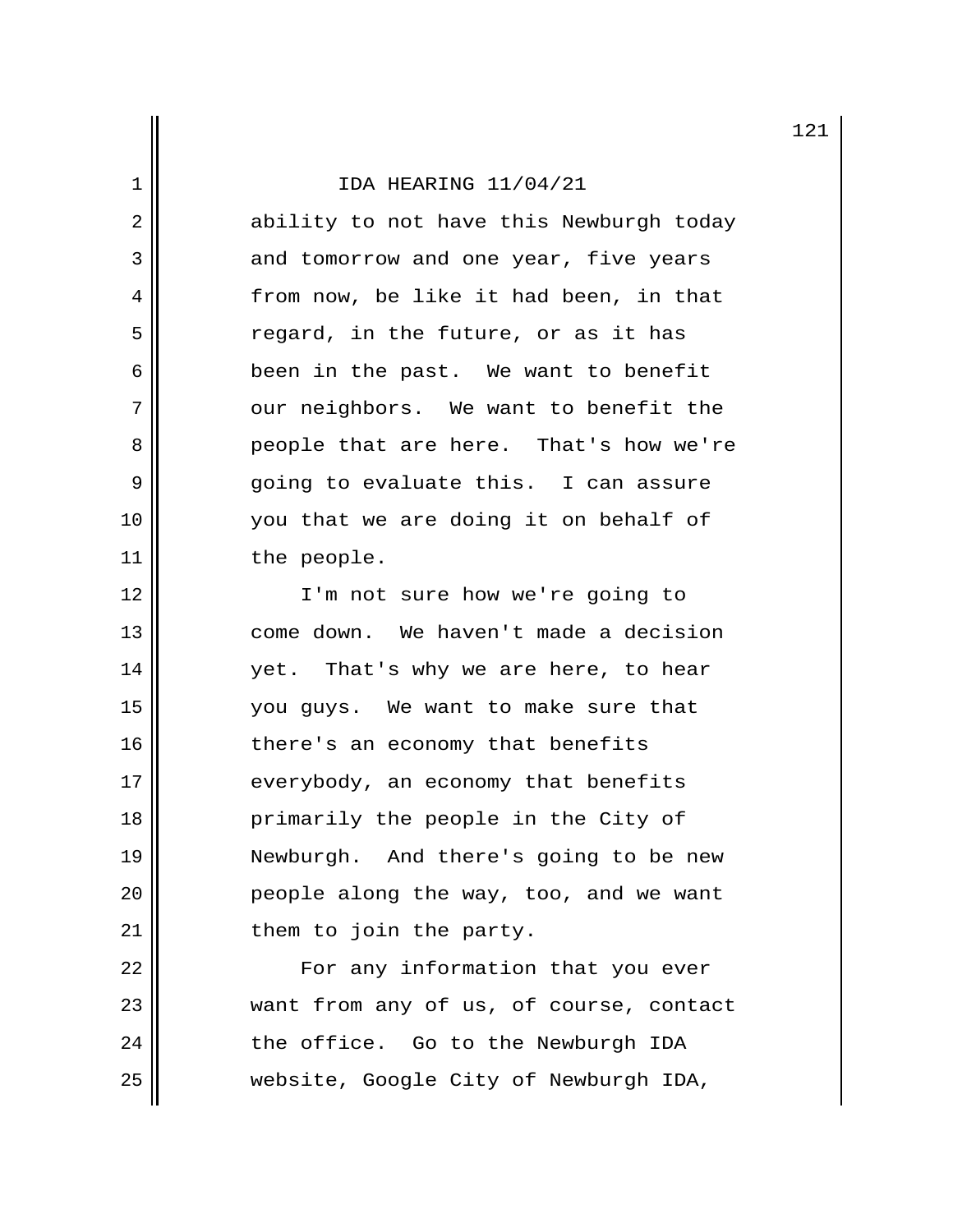| $\overline{2}$ | it will pop up. You'll see all our      |
|----------------|-----------------------------------------|
| 3              | documents, all the information as far   |
| 4              | as this application, the cost benefit   |
| 5              | analysis, the test of reasonableness.   |
| 6              | That's all published there as soon as   |
| 7              | we get it. It's right there for the     |
| 8              | public. You know, it may be the case    |
| 9              | that we could blast it out better,      |
| 10             | maybe a City of Newburgh IDA Facebook   |
| 11             | page so it's more easy for people to do |
| 12             | that. So definitely feel free to go on  |
| 13             | there, and you can look at more         |
| 14             | information about this application      |
| 15             | itself, and any kind of future          |
| 16             | applications or agenda items that we    |
| 17             | have.                                   |
| 18             | We welcome you to contact the           |
| 19             | office if you have any questions. Get   |
| 20             | in touch with me. Like I said in the    |
| 21             | beginning, I'm always happy to talk     |
| 22             | about any of these things. I mean,      |
| 23             | there may be some situation where I may |

24 not be able to release confidential<br>25 information or something like that, information or something like that, but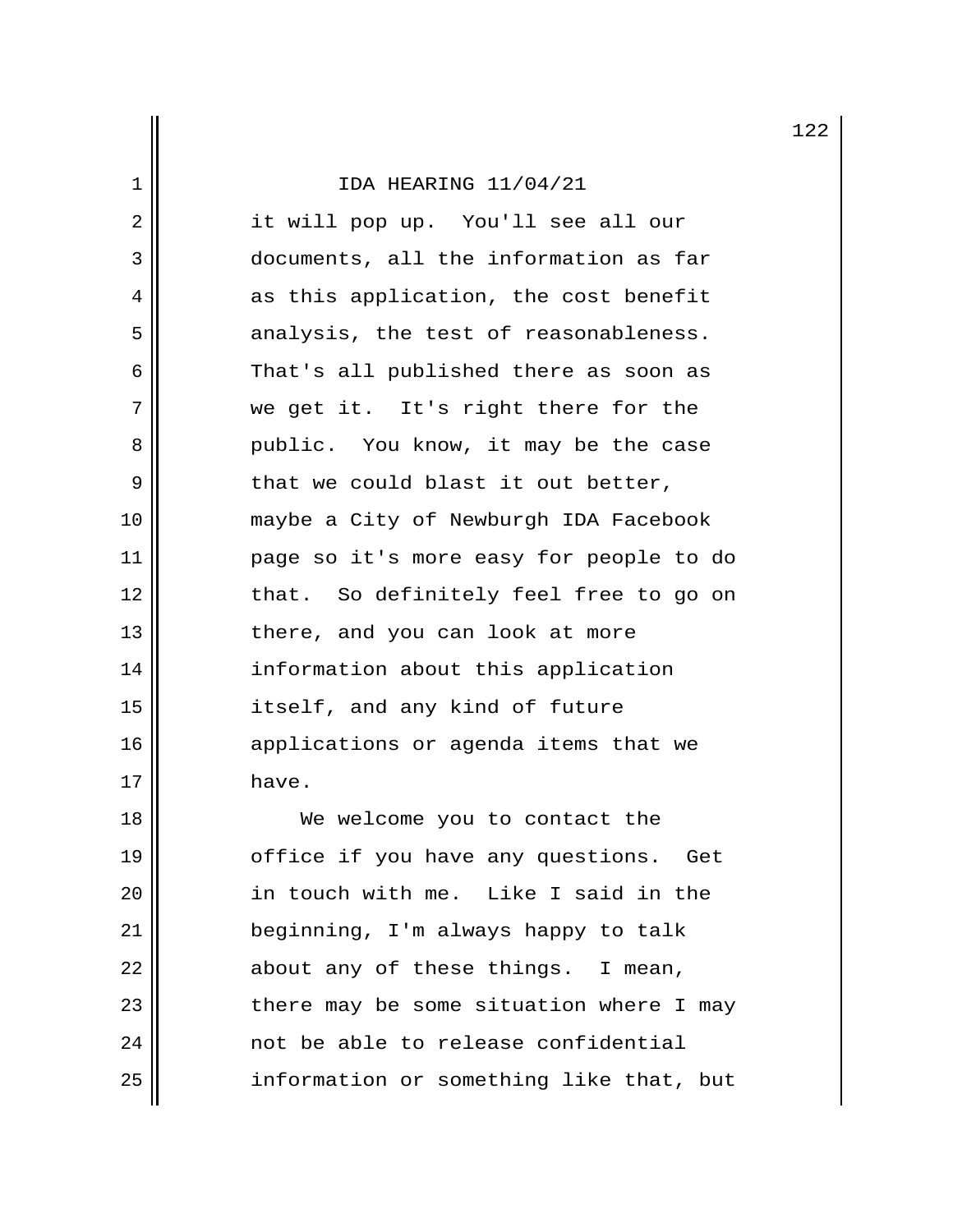|        |                                         | 12 |
|--------|-----------------------------------------|----|
| 1      | IDA HEARING 11/04/21                    |    |
| 2      | as a general matter, I'm always around  |    |
| 3      | to talk about what we're doing, how     |    |
| 4      | we're doing it, and how we can go about |    |
| 5      | to essentially always benefit the       |    |
| 6      | people of the City of Newburgh. That's  |    |
| 7      | what we're here for. That's what we're  |    |
| 8      | going to do.                            |    |
| 9      | And that's good for me. Thank you       |    |
| 10     | all for your comments, your             |    |
| 11     | consideration.                          |    |
| 12     | IDA EXEC. DIR. CHERISSE VICKERS:        |    |
| 13     | It's 3:08. We'll close the              |    |
| 14     | meeting.                                |    |
| 15     |                                         |    |
| 16     |                                         |    |
| 17     |                                         |    |
| $18\,$ |                                         |    |
| 19     |                                         |    |
| 20     |                                         |    |
| 21     |                                         |    |
| 22     |                                         |    |
| 23     |                                         |    |
| 24     |                                         |    |
| 25     |                                         |    |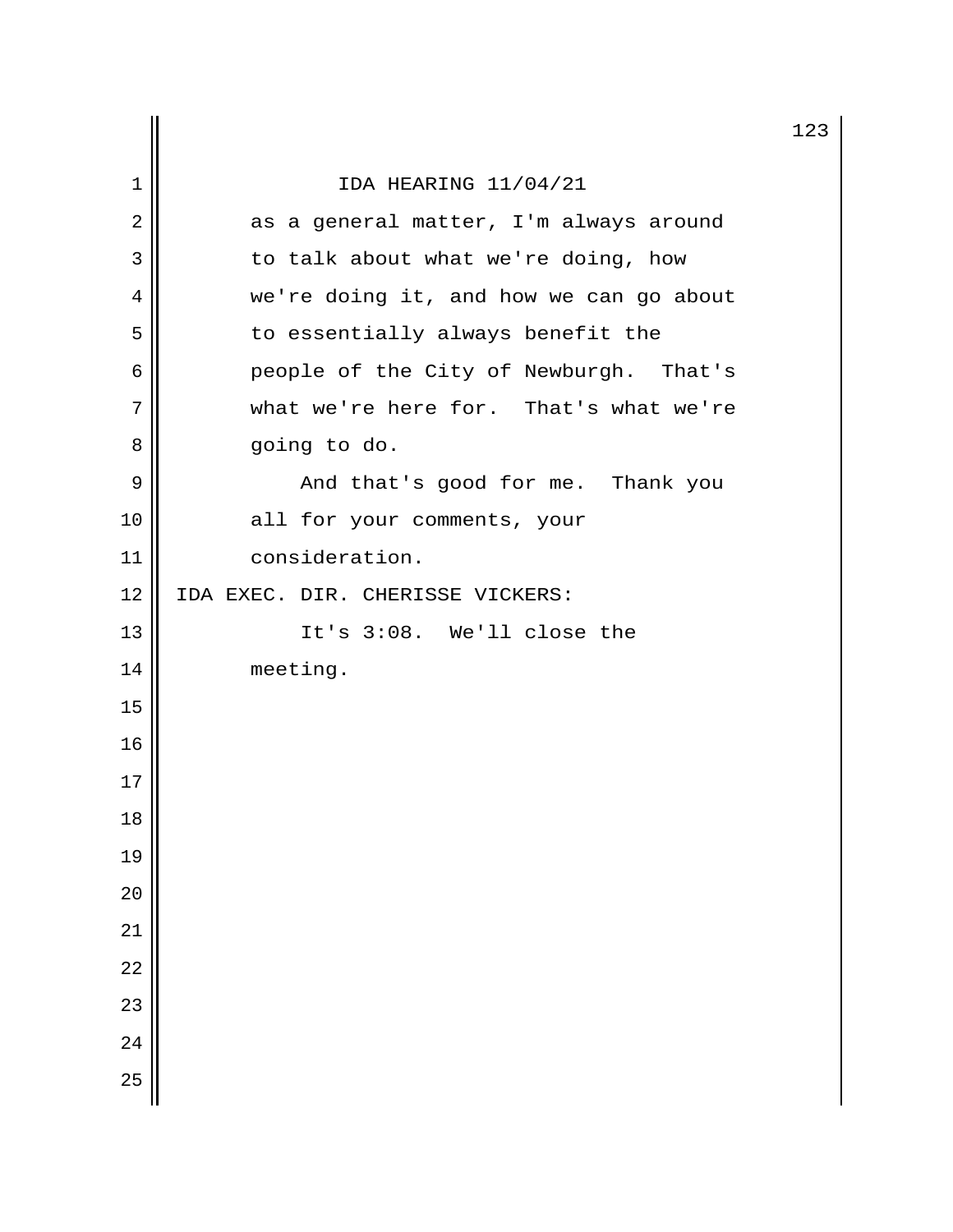3 C E R T I F I C A T E  $5 \parallel$  STATE OF NEW YORK )<br>)SS:  $\parallel$   $)$  SS: 6 COUNTY OF ORANGE 9 | I, LAURA EVANS, a Court Reporter and 10 || Notary Public within and for the State of New 11 | York, do hereby certify that the foregoing is a true and correct transcript of the minutes  $\parallel$  recorded by me and reduced to typewriting 14  $\parallel$  under my supervision to the best of my 15 | knowledge and ability.  $\mathsf{18} \parallel \qquad \qquad \mathsf{X} \qquad \qquad \sqrt{2} \qquad \qquad \sqrt{2}$  Laura Evans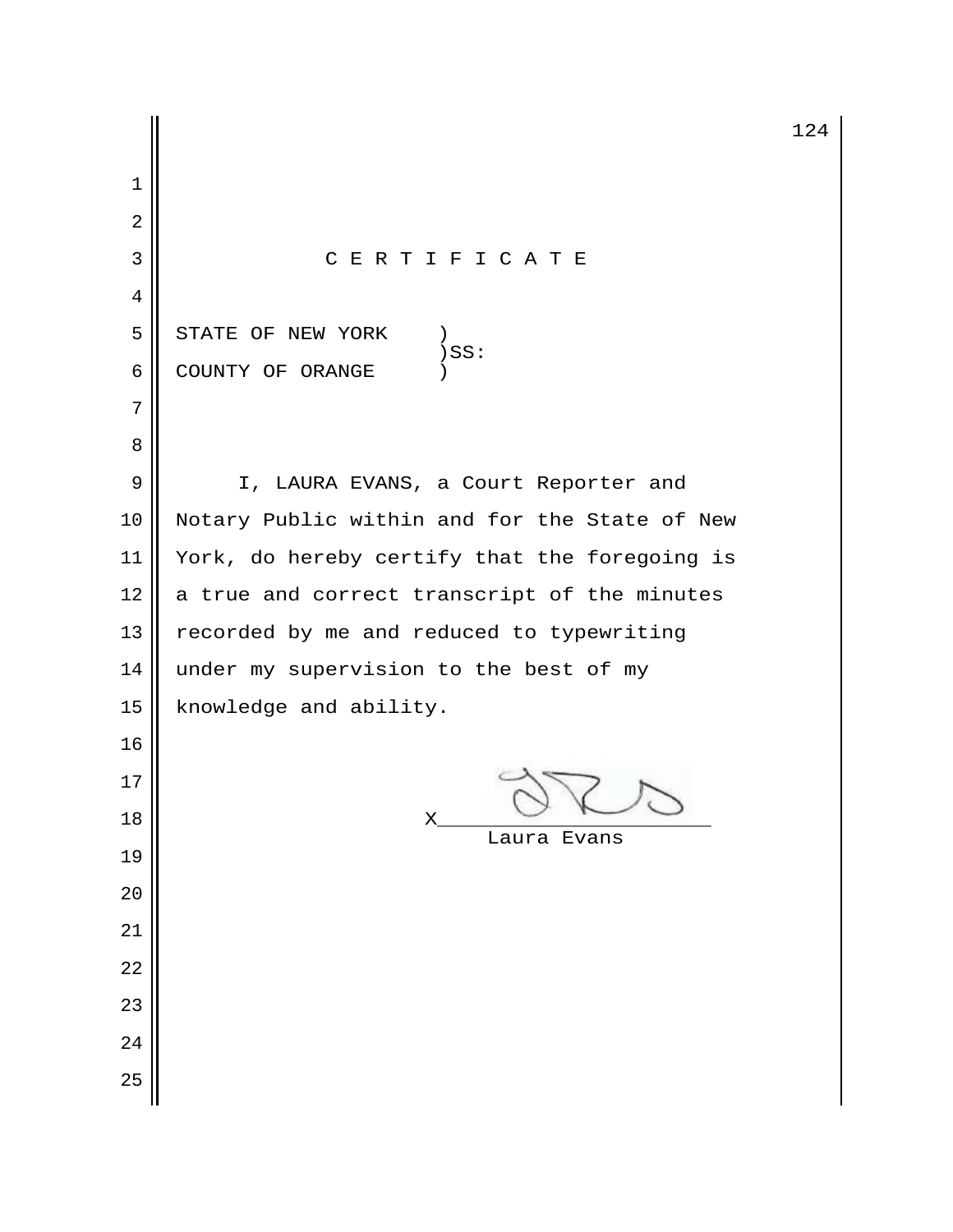|                                 | accountable (1)                | 85:7                                 | Although (1)                     | approached (1)               |
|---------------------------------|--------------------------------|--------------------------------------|----------------------------------|------------------------------|
| \$                              | 16:21                          | afford $(2)$                         | 13:15                            | 94:9                         |
|                                 | accurate(1)                    | 37:17;80:25                          | always $(9)$                     | approval (2)                 |
|                                 | 94:24                          | affordable (2)                       | 12:17;17:21;18:4;                | 67:24;99:25                  |
| \$100,000(4)<br>7:18;8:2,4;9:22 | acquisition (1)                | 71:5,12                              | 38:3;60:17;109:2;                | approve $(8)$                |
| \$150(1)                        | 5:9                            | afternoon (8)                        | 122:21;123:2,5                   | 9:18;22:12;25:16;            |
| 117:7                           | across(3)                      | 4:3;25:14;36:7;                      | amazing $(1)$                    | 32:21;47:13;57:11;           |
| \$2.3(2)                        | 49:8;50:25;87:7                | 39:15;47:23;79:19;                   | 95:22                            | 68:4;79:14                   |
| 53:19,24                        | Act(10)                        | 104:2;106:11                         | amended (2)                      | approved (1)                 |
| \$2.5(2)                        | 5:20;7:7,11,13,16,             | again (13)                           | 7:7,9                            | 35:25                        |
| 54:4,9                          | 18,21;8:4;30:25;35:4           | 15:3;42:19;45:24;                    | America (2)                      | approximately (2)            |
| \$2.6(1)                        | actively (1)                   | 65:19;68:17;75:6;                    | 27:20;64:8                       | 4:23;5:5                     |
| 54:15                           | 31:5                           | 76:4,12;78:6;101:13;                 | American (3)                     | architects(1)                |
| $$20$ -million $(1)$            | activity <sub>(1)</sub>        | 112:10;115:22;                       | 20:14,22;21:21                   | 22:2                         |
| 78:14                           | 51:4                           | 117:11                               | among $(3)$                      | Architectural (1)            |
| \$22(1)                         | actually(2)                    | against $(1)$                        | 7:19;74:3;106:5                  | 22:10                        |
| 75:7                            | 15:15:98:23                    | 111:5                                | amongst(1)                       | architecturally (2)          |
| \$25(3)                         | Ad(1)                          | age(3)                               | 108:6                            | 21:7;22:15                   |
| 40:6;76:22;77:7                 | 75:12                          | 77:3;104:14;                         | analysis (4)                     | architecture (1)             |
| \$3.3(1)                        | adapted (1)                    | 114:13                               | 39:25;73:11;75:3;                | 64:15                        |
| 75:4                            | 10:15                          | <b>AGENCY (22)</b>                   | 122:5                            | ardent(1)                    |
| \$400(2)                        | adaptive (4)                   | 2:2;3:5;4:6,12;6:8,                  | anchor $(1)$<br>33:22            | 86:9                         |
| 89:14;117:5                     | 81:25;82:3;84:6,11             | 22, 25; 7: 16, 19, 24; 8: 5,         |                                  | area(3)                      |
| \$7(1)                          | add(4)<br>21:14;46:7;66:9;     | 9,12,23;9:16,18,20,                  | anchors $(1)$<br>33:22           | 11:13;21:20;79:7             |
| 82:2                            | 106:3                          | 21;10:3,5;13:11;<br>31:14            | ancillary $(1)$                  | areas(2)<br>11:15;67:8       |
| \$7.4(1)                        | addiction (1)                  | Agency's (2)                         | 12:9                             | argument $(2)$               |
| 54:15                           | 37:7                           | 6:15:9:4                             | angle $(1)$                      | 97:25;112:17                 |
| \$800,000(1)                    | addition (5)                   | agenda $(2)$                         | 106:11                           | around $(21)$                |
| 77:17                           | 8:22;16:10;21:15;              | 74:11;122:16                         | animals $(1)$                    | 27:17,18,19,21;              |
| \$9.2(2)                        | 81:11;106:13                   | ago(5)                               | 119:23                           | 37:13,20;39:17;45:2;         |
| 73:12;75:6                      | additional (8)                 | 48:9;54:2;85:18;                     | anniversary (1)                  | 58:21;64:4,7;69:22;          |
| \$9.6(1)<br>75:4                | 12:8;59:8,19;                  | 92:25;110:2                          | 84:19                            | 73:24;74:10,24;              |
|                                 | 61:14;88:18;90:24;             | agree $(1)$                          | Annmarie (3)                     | 77:13;80:20;82:16;           |
| $\mathbf{A}$                    | 112:20;116:2                   | 55:25                                | 106:25;107:2,3                   | 96:11;111:25;123:2           |
|                                 | <b>Additionally (1)</b>        | agreed $(1)$                         | Anthony (1)                      | Art $(1)$                    |
| abandoned (1)                   | 67:17                          | 6:7                                  | 10:8                             | 43:9                         |
|                                 | address $(2)$                  | agreement $(5)$                      | anticipate $(1)$                 |                              |
|                                 |                                |                                      |                                  | Article (1)                  |
| 15:23                           | 36:7;118:13                    | 16:11,19,22;67:24;                   | $44:\bar{8}$                     | 7:4                          |
| abatement $(2)$                 | addressed (1)                  | 68:5                                 | anymore $(1)$                    | artifacts (1)                |
| 53:9,11                         | 10:2                           | agriculture $(1)$                    | 43:5                             | 86:3                         |
| abatements (1)<br>51:9          | admire (1)                     | 104:20                               | apart $(2)$                      | artist(1)                    |
| ability (8)                     | 109:20                         | ahead $(1)$                          | 42:21;80:4                       | 41:24                        |
| 10:22;13:21;14:10;              | adult(2)                       | 89:6                                 | applicant $(6)$                  | Arts $(4)$                   |
| 15:14,17;26:5,19;               | 29:3;109:9                     | airport $(1)$                        | 16:12;17:16;18:25;               | 35:3,9,12;49:21              |
| 121:2                           | <b>Advance</b> (1)             | 42:13                                | 19:2;54:4;55:6                   | ashamed (1)                  |
| able (16)                       | 66:20                          | alcoholism (2)                       | applicant's $(1)$                | 116:9                        |
| 3:15;16:20;17:18;               | advantage (6)                  | 37:7;50:17                           | 16:14                            | aspect $(1)$                 |
| 24:24;25:2;35:21;               | 35:22;69:8;78:9;               | alienate $(1)$                       | application (16)                 | 59:13                        |
| 61:21;80:25;83:2,13,            | 85:12;95:7;97:24               | 109:16                               | 22:25;24:11,20;                  | Assemblyman (3)              |
| 19,20;84:5;85:16;               | advantages (2)                 | all-day $(1)$                        | 32:18;34:13;36:9;                | 87:3,5;92:4                  |
| 113:16;122:24                   | 35:17;76:3                     | 21:9                                 | 39:24;51:21;54:6,12;             | assemblymember (1)           |
| above $(2)$                     | <b>Advisory</b> (1)            | alley $(1)$                          | 55:4;57:3;95:10;                 | 114:7                        |
| 14:16;15:2                      | 71:16                          | 33:20                                | 119:16;122:4,14                  | assess $(2)$                 |
| absolutely (6)                  | advocating (1)<br>111:15       | allow $(3)$<br>4:10;26:10;67:25      | applications (2)<br>17:25;122:16 | 23:5;80:18<br>assessed $(3)$ |
| 69:17,19;71:6,23;               | afar(1)                        | allowing $(2)$                       | applied $(3)$                    | 14:20;15:2,6                 |
| 111:4,9                         | 35:13                          | 67:7;68:5                            | 22:25;67:22;72:12                | assessment $(1)$             |
| accelerate(1)                   | affect $(3)$                   | almost $(2)$                         | appreciate $(6)$                 | 14:17                        |
| 86:16                           | 14:10;15:13,16                 | 88:17;107:7                          | 18:10;31:22;47:11;               | assessments $(2)$            |
| accelerated (1)                 | affected (3)                   | along $(6)$                          | 61:19;86:25;119:23               | 23:12;65:15                  |
| 96:5<br>account(1)              | 88:5,6;89:5<br>afflicted $(1)$ | 43:19,20;48:11;<br>60:6;108:6;121:20 | approach $(1)$<br>115:24         | assessor $(1)$               |

**Min-U-Script® Mary T. Babiarz Court Reporting Service, Inc. Phone: (845) 471-2511**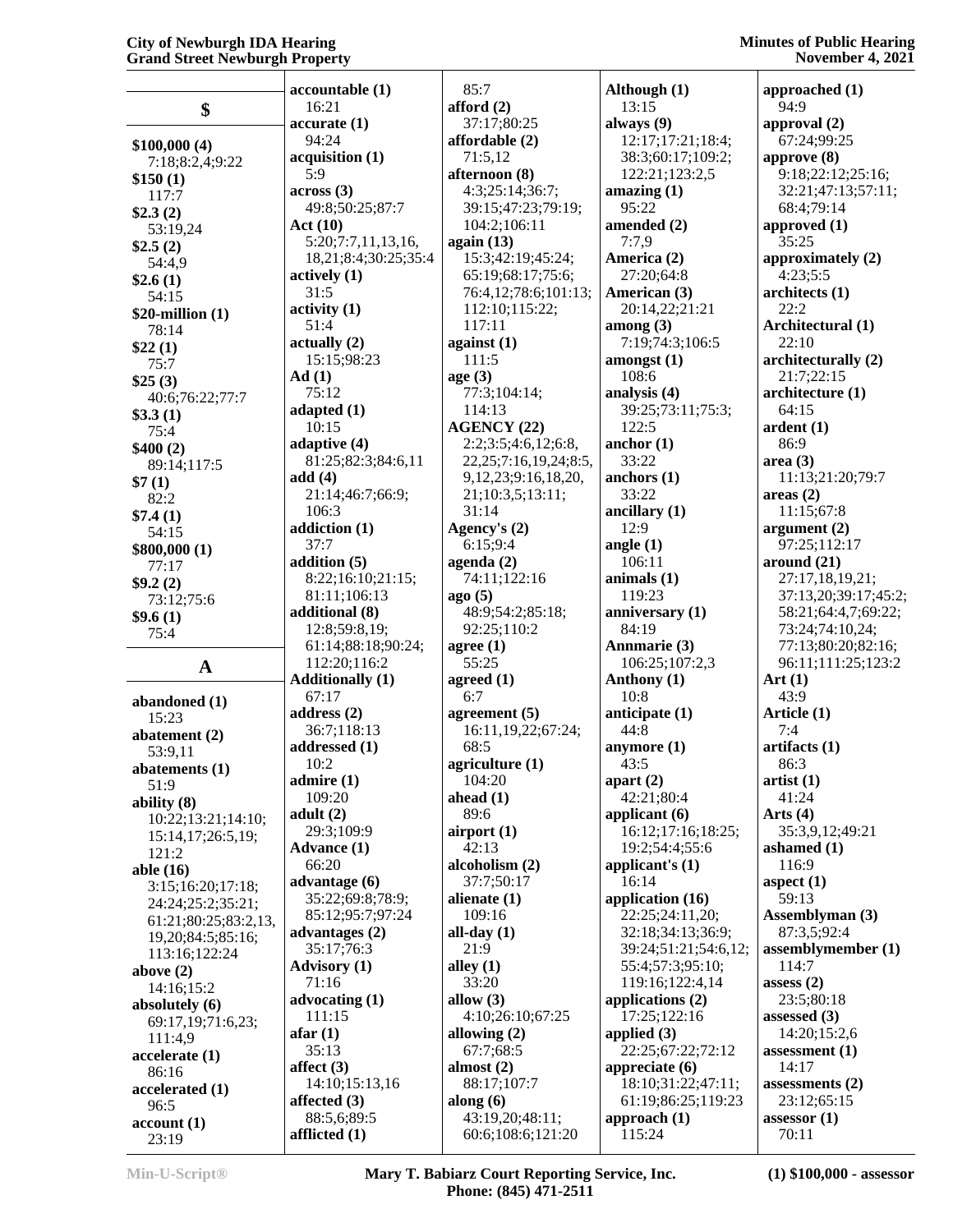| assistance (12)           | award         |
|---------------------------|---------------|
| 5:19;6:2,17,21;           | 11:2          |
| 7:17,23;8:3,8;9:21;       | aware         |
|                           | 99:1          |
| 17:9;24:25;34:2           |               |
| associate (1)             | 103:          |
| 33:18                     | 108:          |
| <b>Association (1)</b>    | away (        |
| 41:23                     | 10:2          |
| assume $(2)$              | 72:2          |
| 41:2;97:10                | 97:3          |
| assuming $(1)$            | awesol        |
| 110:21                    | 39:5          |
| assurance $(1)$           |               |
| 15:10                     |               |
| assure $(1)$              |               |
| 121:9                     | babysi        |
| astounding $(1)$          | 12:1          |
| 11:10                     | back (        |
| atmosphere (1)            | 16:2          |
| 10:24                     | 25:5          |
| attached (1)              | 42:1          |
|                           |               |
| 81:18                     | 59:3          |
| attendance (2)            | backg         |
| 18:12;91:21               | 109:          |
| attending (1)             | <b>backs</b>  |
| 3:4                       | 56:2          |
| attention (1)             | <b>backy</b>  |
| 18:13                     | 104:          |
| attorney (1)              | bad (6        |
| 33:14                     | 36:1          |
| attract (2)               | 87:1          |
| 38:12;47:7                | baland        |
| attraction (1)            | 55:2          |
| 42:9                      |               |
|                           | 11,2          |
|                           | balanc        |
| attractions (1)<br>107:17 | 56:2          |
| attractive (2)            |               |
|                           | bank (        |
| 38:13;110:20              | 23:1          |
| Austin (27)               | bars (1       |
| 2:3;3:16;12:25;           | 45:1          |
| 13:3;25:9;30:22;          | base (3       |
| 32:23;36:2;39:12;         | 16:3          |
| 40:18;47:20;48:25;        | baseba        |
| 49:24;58:2;60:23;         | 66:1          |
| 62:23;66:11;68:8;         | based         |
| 79:16;86:6;87:2;          | 12:1          |
| 92:3;103:21;106:24;       | 23:6          |
| 113:18;118:5;119:21       | basem         |
| authority (4)             | 20:2          |
| 6:16;99:25;100:7;         | basica        |
| 103:9                     | 97:9          |
| authorized (1)            | 103:          |
| 6:25                      | bat(3)        |
| <b>Automatic (1)</b>      | 53:1          |
| 54:13                     | <b>Baxter</b> |
| automatically (1)         | 70:7          |
| 100:20                    | <b>Beaco</b>  |
| available (3)             | 49:1          |
| 8:20;17:21;82:25          | beauti        |
| avenue (1)                | 26:9          |
| 73:3                      | 119:          |
| avenues (1)               | beauty        |

| awards (1)         | become $(2)$        | 89           |
|--------------------|---------------------|--------------|
| 11:2               | 31:15;67:6          | 10           |
| aware (7)          | becomes $(1)$       | beve         |
|                    |                     | 21           |
| 99:10;100:15;      | 38:13               |              |
| 103:4;107:9,11;    | becoming $(2)$      | beve         |
| 108:20;118:22      | 96:16;112:21        | 21           |
| away (8)           | bed(1)              | beyo         |
| 10:21;69:24;70:17; | 73:15               | 11           |
| 72:24;81:6;86:22;  | bedroom (1)         | bicy         |
| 97:3,13            | 34:6                | 11           |
| awesome (2)        | beg(2)              | bid (        |
| 39:5;95:23         | 38:8;97:2           | 71           |
|                    | begging $(1)$       | big (        |
| B                  | 103:13              | 16           |
|                    | begin $(4)$         | 74           |
| babysitting (1)    | 4:2;65:13;110:20,   | 87           |
| 12:11              | 25                  | <b>bigg</b>  |
| <b>back</b> (11)   | beginning $(1)$     | 13           |
| 16:25;18:17;24:8;  | 122:21              | <b>Bill</b>  |
| 25:5;33:19;36:16;  | behalf (3)          | 51           |
| 42:16;46:25;48:2;  | 66:20;78:7;121:10   | 10           |
| 59:3;106:4         | behind $(3)$        | bird         |
| background (1)     | 21:20;38:18;84:21   | 11           |
| 109:20             | beholden (2)        | birth        |
|                    | 118:19,20           | 64           |
| backs (1)<br>56:21 |                     |              |
|                    | belabor (2)         | bit(         |
| backyard (1)       | 62:19;64:24         | 3:           |
| 104:22             | believes (1)        | 11           |
| <b>bad</b> (6)     | 87:18               | <b>Bite</b>  |
| 36:19;55:16,18;    | bending $(1)$       | 10           |
| 87:17;92:24;95:19  | 109:2               | 10           |
| balance (5)        | beneficial (3)      | blac         |
| 55:2;63:22;71:7,   | 32:6;93:20,21       | 11           |
| 11,22              | benefit $(21)$      | blan         |
| balanced (1)       | 4:14;13:16;14:12;   | 61           |
| 56:25              | 17:6;28:17;39:25;   | blan         |
| bank (3)           | 43:21;73:10;75:3,7; | 54           |
| 23:19;24:3,5       | 76:4;106:12,21;     | blast        |
| bars(1)            | 108:20;116:24;      | 12           |
| 45:12              | 119:18;120:12;      | bless        |
| base (3)           | 121:6,7;122:4;123:5 | 56           |
| 16:3;31:23;81:4    | benefited (1)       | bless        |
| baseball (1)       | 119:16              | 50           |
| 66:17              | benefits $(22)$     | bless        |
| based (5)          | 13:14,16;16:14,23;  | 83           |
| 12:18;14:5,22;     | 17:8;32:17;34:22;   | blino        |
| 23:6;95:10         | 44:19;47:15;55:9;   | 11           |
| basement (1)       | 68:6;71:25;79:15;   | bloc         |
| 20:23              | 94:12;98:2,6,17;    | 37           |
| basically (4)      | 111:6;112:12,14;    | bloc         |
| 97:9;98:15;100:2;  | 121:16,17           | 18           |
| 103:13             | Berlin (3)          | bloo         |
| bat(3)             | 92:5,6,10           | 50           |
| 53:19;76:25;77:9   | beset $(1)$         | <b>bloss</b> |
| <b>Baxter</b> (1)  | 120:21              | 40           |
| 70:7               | best $(4)$          | boar         |
|                    |                     |              |
| Beacon (1)         | 89:18;108:5;        | 9:           |
| 49:19              | 114:11;116:4        | 14           |
| beautiful (5)      | bet $(1)$           | 25           |
| 26:9;56:13;105:11; | 53:15               | 54           |
| 119:5,6            | better (11)         | 22           |
| beauty (1)         | 12:19;13:23;37:9;   | 11           |
| 37:14              | 43:22;76:24;81:3;   | boar         |

|        | 89:23;92:20;93:7;   | 22:17;100:25        |
|--------|---------------------|---------------------|
|        | 100:8;122:9         | body $(5)$          |
|        | beverage $(2)$      | 58:25,25;59:1       |
|        |                     |                     |
|        | 21:23;43:25         | 60:2;61:9           |
|        | beverages $(1)$     | boiling $(1)$       |
|        | 21:19               | 50:12               |
|        | beyond $(2)$        | bolster (1)         |
|        | 11:14;96:21         | 67:12               |
|        | bicyclists (1)      | Bonitz (3)          |
|        | 11:20               | 39:13,14,16         |
|        | bid(1)              | booked (1)          |
|        | 71:2                | 56:7                |
|        | big(8)              | <b>Boost</b> $(2)$  |
|        | 16:15;42:8;56:17;   | 40:10;73:8          |
|        | 74:15;78:3;82:7;    | bore $(1)$          |
| 20,    | 87:22;94:3          | 25:21               |
|        | biggest $(2)$       | born $(8)$          |
|        | 13:16;64:16         | 28:3,4,16;31:       |
|        | Bill $(5)$          | 36:10;64:10,2       |
|        | 51:24;65:17;68:9,   | 79:22               |
| :10    | 10,11               | both $(5)$          |
|        | bird(1)             | 20:25;21:12;4       |
| :21    | 119:19              | 92:25;104:15        |
|        | birthplace (1)      | bottom $(1)$        |
|        | 64:8                | 99:14               |
|        | bit $(4)$           | bottomless (1)      |
|        |                     |                     |
|        | 3:8;81:21;114:22;   | 105:19              |
|        | 117:24              | bought $(1)$        |
|        | Bite $(5)$          | 80:2                |
|        | 104:8,10,12,24;     | boutique (1)        |
|        | 105:13              | 89:14               |
|        | black $(1)$         | box (2)             |
|        | 115:4               | 11:25;85:24         |
|        | blame $(3)$         | break(8)            |
| 12;    | 61:7;99:20;110:25   | 15:7,8;56:17;       |
| 25;    | blank $(1)$         | 75:16,24;94:2       |
| :3,7;  | 54:24               | 119:20              |
|        | blast $(1)$         | breakdown (2)       |
|        | 122:9               | 48:10,21            |
|        | bless $(1)$         | breaks (8)          |
| 123:5  | 56:18               | 14:3;53:3;54:       |
|        | blessed (1)         | 97:13;98:16;1       |
|        | 50:19               | 102:7,14            |
|        | blessing $(1)$      | Brian $(2)$         |
| $-23;$ | 83:24               | 49:6,7              |
| 22;    | blind $(1)$         | brief (3)           |
| :9;    | 112:11              | 47:24;63:8;10       |
| 15;    | block $(3)$         | Briefly $(1)$       |
| 7;     | 37:3,4;119:8        | 41:4                |
| 4;     | blocks $(1)$        | bring $(24)$        |
|        | 18:8                | 13:23;27:12,1       |
|        | $blood (1)$         | 20;30:16,17,1       |
|        | 50:11               | 19;42:17;65:7       |
|        | blossoming $(1)$    | 72:7;73:16,18       |
|        | 40:11               | 86:17;106:15        |
|        | board $(20)$        | 115:11;116:2        |
|        | 9:5;10:13;19:11,    | 117:10;119:1        |
|        | 14;22:4,8;23:16;    | bringing $(1)$      |
|        | 25:5;44:3;50:4;     | 71:8                |
|        |                     |                     |
|        | 54:20;56:23;58:13,  | <b>Broadway</b> (2) |
|        | 22;59:7;88:21;89:3; | 9:6;43:19           |
| :9;    | 118:15,24;119:10    | broke $(2)$         |
| :3;    | boards $(2)$        | 41:13,16            |

 22:17;100:25 **body (5)** 58:25,25;59:11; 60:2;61:9 **boiling (1)** 50:12 **bolster (1)** 67:12 **Bonitz (3)** 39:13,14,16 **booked (1)** 56:7 **Boost (2)** 40:10;73:8 **bore (1)** 25:21 **born (8)** 28:3,4,16;31:3; 36:10;64:10,20; 79:22 **both (5)** 20:25;21:12;41:20; 92:25;104:15 **bottom (1)** 99:14 **bottomless (1)** 105:19 **bought (1)** 80:2 **boutique (1)** 89:14 **box (2)** 11:25;85:24 **break (8)** 15:7,8;56:17; 75:16,24;94:24;97:8; 119:20 **breakdown (2)** 48:10,21 **breaks (8)** 14:3;53:3;54:14; 97:13;98:16;101:18; 102:7,14 **Brian (2)** 49:6,7 **brief (3)** 47:24;63:8;103:25 **Briefly (1)** 41:4 **bring (24)** 13:23;27:12,15,17, 20;30:16,17,18,18, 19;42:17;65:7;67:10; 72:7;73:16,18;82:10; 86:17;106:15;113:2; 115:11;116:2; 117:10;119:18 **bringing (1)** 71:8 **Broadway (2)** 9:6;43:19 41:13,16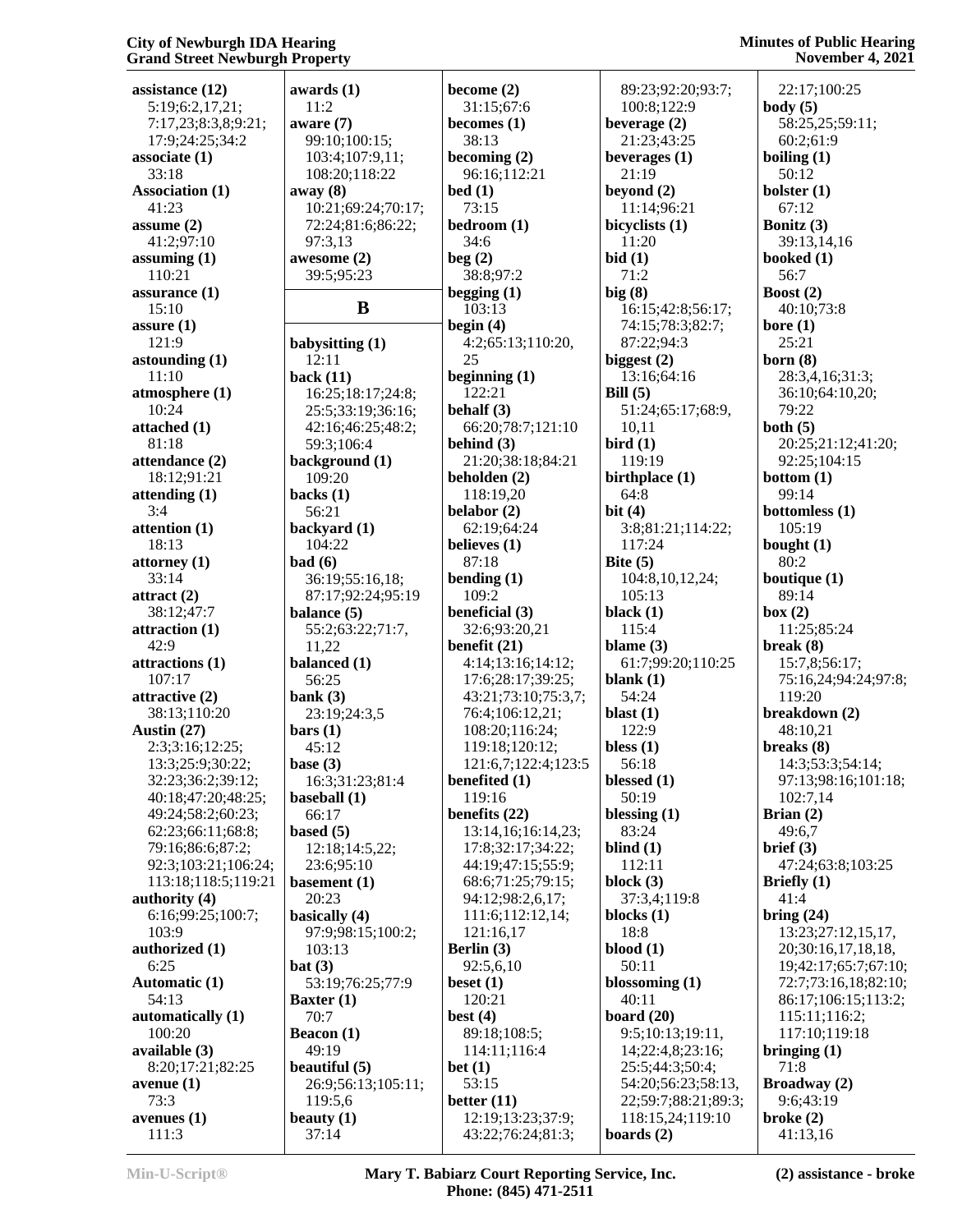| <b>Minutes of Public Hearing</b> |
|----------------------------------|
| <b>November 4, 2021</b>          |

| brokered (1)                | 67:9,14;79:6;93:16,                 | 19;110:2                            | 22:13;47:7;66:25;                            | 24;90:21,24;91:8,17,                           |
|-----------------------------|-------------------------------------|-------------------------------------|----------------------------------------------|------------------------------------------------|
| 72:19                       | 17;102:8;103:15;                    | career $(1)$                        | 92:19,21;102:6                               | 20;92:11;93:17;                                |
|                             |                                     | 83:23                               |                                              |                                                |
| Brooklyn (2)<br>70:3;107:15 | 105:7;115:25;116:20<br>button $(1)$ | careers $(1)$                       | changes $(1)$<br>66:24                       | 94:13;99:24;101:9,<br>20, 24; 102: 15, 23, 24, |
|                             | 3:14                                | 84:13                               | changing $(5)$                               | 25;103:5,14;104:4;                             |
| Brooks(2)<br>62:25:63:2     | buy $(2)$                           | careful (3)                         | 95:16,16;96:15;                              | 107:4,11,22,24;                                |
| brought $(5)$               | 37:24;46:11                         | 108:18,19;111:15                    | 102:5,12                                     | 109:4, 10; 110:3, 9, 19;                       |
| 19:13;55:12;63:25;          | buying $(1)$                        | carefully $(1)$                     | Chapter (5)                                  | 111:7,16;112:13;                               |
| 72:24;120:7                 | 120:11                              | 113:12                              | 7:2,5,8,11;12:20                             | 113:25;116:19;                                 |
| brown (1)                   | byproducts (1)                      | Carl $(3)$                          | charge $(2)$                                 | 117:22;118:23,25;                              |
| 115:5                       | 45:17                               | 39:13,14,15                         | 119:13;120:23                                | 119:5;120:6,11,16,                             |
| buck $(2)$                  |                                     | carried (2)                         | charity $(2)$                                | 19;121:18,25;                                  |
| 99:19;101:14                | $\mathbf C$                         | 69:24;70:17                         | 93:20;94:10                                  | 122:10;123:6                                   |
| bucks $(1)$                 |                                     | case $(4)$                          | chasm $(2)$                                  | city's(5)                                      |
| 56:18                       | calculated (1)                      | 69:17,18;103:7;                     | 74:13,15                                     | 32:9;37:2;47:10;                               |
| budget(1)                   | 32:2                                | 122:8                               | check $(1)$                                  | 50:17;109:6                                    |
| 65:21                       | caliber $(1)$                       | cases $(2)$                         | 54:24                                        | claim(1)                                       |
| buenas $(1)$                | 36:15                               | 15:23;17:17                         | checked (2)                                  | 112:23                                         |
| 58:9                        | call $(5)$                          | $\cosh(1)$                          | 34:16;105:4                                  | Clark(2)                                       |
| build $(5)$                 | 19:10;23:9;29:2;                    | 110:24                              | Cher $(1)$                                   | 86:7,8                                         |
| 29:6,7;37:20;               | 41:15;76:18                         | casual(1)                           | 13:5                                         | class $(2)$                                    |
| 38:11;70:20                 | called (1)                          | 21:22                               | Cherisse (6)                                 | 109:20;114:23                                  |
| building $(9)$              | 20:2                                | caused $(2)$                        | 2:4;3:2,25;4:3;                              | classrooms (1)                                 |
| 21:15;22:14;40:8;           | came $(4)$                          | 8:12,23                             | 10:2;123:12                                  | 104:16                                         |
| 41:19;46:12;76:6;           | 29:18;30:8;86:3;                    | Cemetery (1)                        | chief(2)                                     | clawing $(1)$                                  |
| 85:21;86:5;106:5            | 98:13                               | 33:24                               | 8:14,25                                      | 36:16                                          |
| buildings (32)              | camera (1)                          | Center $(6)$                        | children (2)                                 | clean(1)                                       |
| 5:4;6:10;10:16;             | 3:11                                | 35:3,9,12;41:15;                    | 29:16,19                                     | 26:8                                           |
| 15:24,24;20:14,16,          | can $(53)$                          | 49:21;89:20                         | choosing $(2)$                               | clear(5)                                       |
| 19,23;24:13;40:9,13;        | 3:23;11:7;14:10;                    | cents $(1)$                         | 20:4;97:14                                   | 11:6; 14:2; 61:11;                             |
| 41:11;42:20,22;43:2,        | 15:13;18:19,19;20:5;                | 25:15                               | circulation (1)                              | 77:25;112:5                                    |
| 5, 15; 44: 4, 7; 46: 12;    | 23:7;24:7;25:7;26:7;                | certain(4)                          | 8:19                                         | clearly $(3)$                                  |
| 50:24;51:3;53:21,24;        | 29:23;30:2;31:9,22;                 | 5:18,22;13:12;                      | cities (2)                                   | 18:20,21;93:22                                 |
| 64:15;68:19;76:24;          | 32:2,6,17;42:15;                    | 109:20                              | 42:8;46:19                                   | Clinton $(1)$                                  |
| 77:2;84:9,21;109:21         | 45:19;52:8;54:11;                   | certainly (6)                       | citizens (2)                                 | 107:5                                          |
| buildings' (1)              | 56:8;59:10;61:7;                    | 41:3;48:10;61:5;                    | 4:10;36:24                                   | close $(3)$                                    |
| 10:17                       | 62:21;65:13;71:14;                  | 63:14;76:21;107:7                   | City(159)                                    | 42:4;78:14;123:13                              |
| builds $(1)$                | 72:9,10,14,16;74:23;                | certified (1)                       | 3:4,9;4:5;6:24;                              | closer $(1)$                                   |
| 37:8                        | 79:4;81:22;82:6;                    | 31:18                               | 8:15,16,20;9:2,5;                            | 72:15                                          |
| bulletin (1)                | 83:11;84:13,22;86:2;                | cetera(2)                           | 10:6,7;12:9;13:19;                           | Co(2)                                          |
| 9:5                         | 89:6;92:19;93:20,22;                | 105:17,17                           | 14:16;15:25;16:16;                           | 4:15;6:9                                       |
| burden $(3)$                | 99:19;101:14;                       | chair $(2)$                         | 17:6;18:3;19:19,24;                          | $co$ -chair $(2)$                              |
| 65:3;116:3;117:12           | 108:16;113:2;115:5;                 | 3:13;85:24                          | 20:10,17;23:11;                              | 11:17;71:15                                    |
| burdens $(1)$               | 117:6;121:9;122:13;                 | Chairman (30)                       | 24:12,16;26:4,4,11,                          | cocktail (1)                                   |
| 44:16<br>burdensome (1)     | 123:4<br>candid $(1)$               | 2:3;3:16;12:25;<br>13:3;25:9;30:22; | 11,22;27:2,13,13,22;<br>28:13;30:11,14;31:3, | 98:10<br>cofree(2)                             |
| 47:6                        | 62:4                                | 32:23;36:2,5;39:12;                 | 5,7;32:3,4,7,20;                             | 17:22;18:6                                     |
| busier $(3)$                | capable $(1)$                       | 40:18;47:20;48:25;                  | 34:17;36:5,10,16,18;                         | coffers(1)                                     |
| 45:12,13,13                 | 43:13                               | 49:24;50:3;58:2,13;                 | 37:18;38:2,6,9,23,24;                        | 85:9                                           |
| business $(30)$             | capital (5)                         | 60:23;62:23;66:11;                  | 39:19,22;40:3;41:5,8,                        | cognizent $(1)$                                |
| 12:14;14:8,11;              | 23:21;38:21;                        | 68:8;79:16;86:6;                    | 10;43:23;44:20;                              | 32:14                                          |
| 19:21;20:4;40:4;            | 108:21;110:8,10                     | 87:2;92:3;103:21;                   | 48:12,16;49:20;                              | collaboration (2)                              |
| 46:13;49:10,12,13;          | capitalism (5)                      | 106:24;113:18;                      | 50:15,15,20;52:8,18,                         | 58:24;61:13                                    |
| 56:16;57:7;63:11;           | 95:5;97:10,12,17;                   | 118:5;119:21                        | 19,24;53:4,6;55:15,                          | collaborative (1)                              |
| 75:12;92:13;94:6,17,        | 109:3                               | chairperson (2)                     | 17, 22, 24; 56: 12, 15;                      | 62:9                                           |
| 18,22;99:4,10;              | caps $(1)$                          | 31:12,16                            | 57:3,13,15;58:25;                            | collectively (5)                               |
| 100:20;102:9;111:2;         | 80:20                               | challenges (1)                      | 59:23;60:3;61:3;                             | 4:19;5:13,16,25;                               |
| 112:18;113:9;               | capsule $(2)$                       | 36:23                               | 65:18;67:2,11,16;                            | 7:12                                           |
| 115:18,20;117:9;            | 85:16,22                            | challenging $(1)$                   | 68:13;69:8,12,22;                            | College (6)                                    |
| 120:14                      | car(3)                              | 24:2                                | 70:10,14;72:4;74:10;                         | 43:9;44:21,23;                                 |
| businesses (18)             | 83:12,14,18                         | chance $(1)$                        | 75:14,21;78:9;79:24;                         | 72:21;73:8;88:10                               |
| 6:12;31:6;36:25;            | care $(5)$                          | 41:20                               | 81:8;83:12;85:9,20;                          | colleges (2)                                   |
| 38:8;47:8,9,9;66:3;         | 27:8;36:22;64:14,                   | change (6)                          | 86:11;87:8,9;88:3,14,                        | 44:22;77:21                                    |
|                             |                                     |                                     |                                              |                                                |

**Min-U-Script® Mary T. Babiarz Court Reporting Service, Inc. Phone: (845) 471-2511**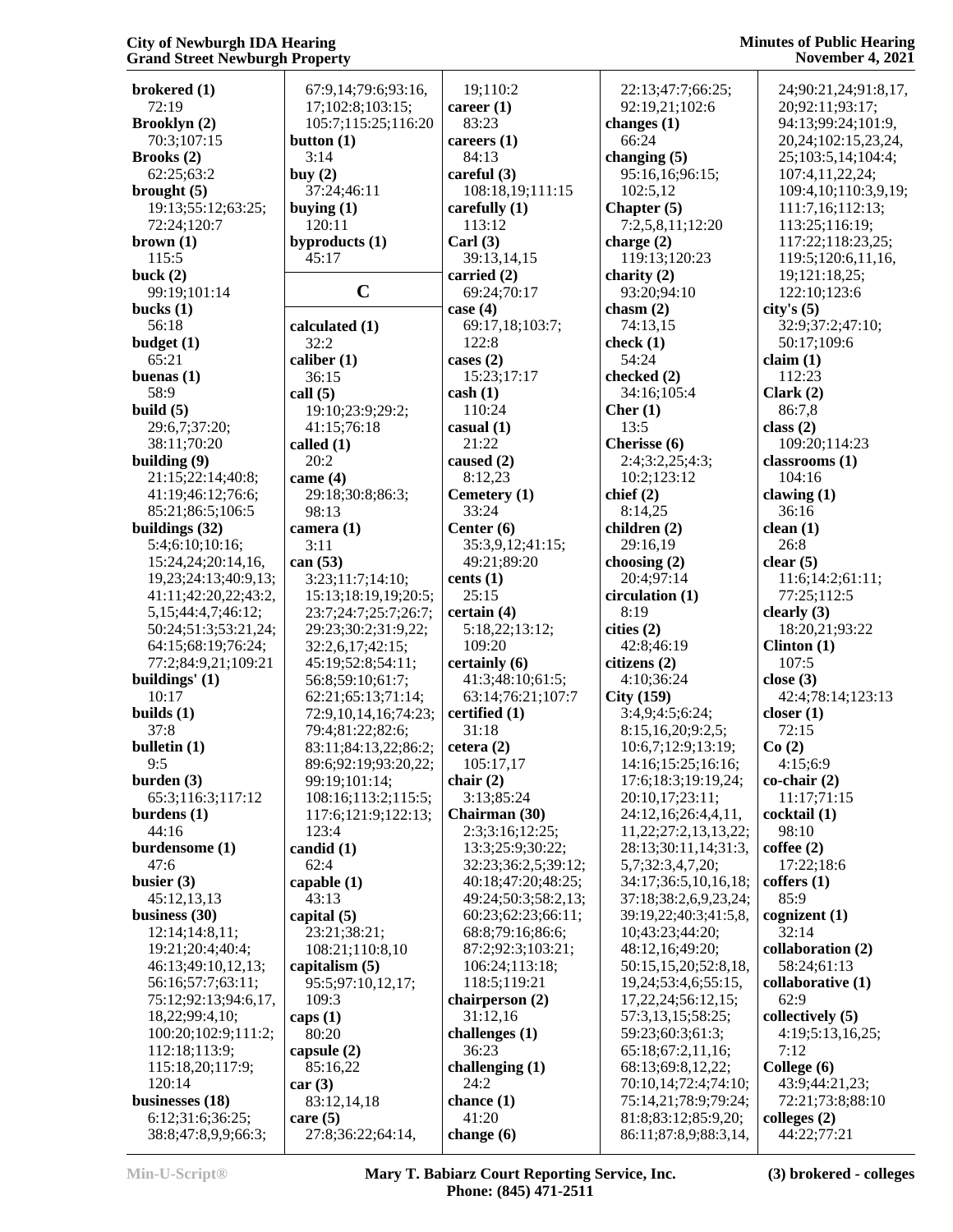**color (1)** 115:5 **combined (1)** 77:2 **coming (18)** 13:4;18:9;46:21; 54:16;56:6,14;57:13; 60:10;78:3;97:23; 101:2,2;103:17; 105:9;107:20; 116:16,23;117:2 **comment (11)** 3:12,15,17,23;6:18, 20;25:11;39:18; 89:13;114:14,15 **commentary (1)** 118:13 **commented (2)** 51:14,16 **comments (16)** 6:19;9:14,25;10:4; 13:2;55:19;61:4,12, 12;63:19;86:11; 88:22;114:20;116:7, 12;123:10 **commercial (4)** 70:10,14;71:7; 74:18 **commitment (1)** 62:7 **committed (1)** 111:23 **Committee (5)** 11:18;22:11;71:17, 20;99:23 **committees (1)** 101:2 **commodity (1)** 96:17 **communicate (1)** 60:15 **communicated (2)** 51:6;55:6 **communication (4)** 58:21;60:9;62:13; 99:17 **communications (1)** 48:10 **communities (1)** 101:7 **community (37)** 10:18;11:22;13:13; 17:12;19:19;21:3; 26:13;27:9,14,16,25; 28:9,13,18,24;32:16; 40:4;45:5,8;46:17; 57:8,9;58:15;62:10; 66:22;67:3,6;82:5; 83:21;88:10;99:21; 106:4,12,15,21; 110:4;120:20 **community's (1)** 10:23

**commuting (1)** 96:13 **companies (3)** 37:19;102:14; 103:18 **company (10)** 4:16,18,19;6:5,7,8, 11;36:14;37:22; 97:22 **competition (1)** 76:20 **complete (3)** 26:5,13;28:8 **completed (1)** 41:10 **completely (4)** 26:10;28:8;104:25; 108:24 **complex (2)** 20:13;110:14 **complicated (1)** 80:16 **component (1)** 120:17 **comptroller (1)** 88:25 **concede (1)** 51:17 **concept (1)** 21:22 **concepts (1)** 21:23 **concern (1)** 114:22 **concerned (2)** 21:19;117:8 **concerning (2)** 115:7;120:4 **concerns (2)** 114:8;115:12 **conditions (1)** 111:21 **conduct (2)** 49:10,12 **confer (1)** 111:6 **confidence (1)** 36:13 **confidential (1)** 122:24 **Congratulations (1)** 113:20 **connection (2)** 4:6;72:19 **connections (1)** 83:19 **consider (9)** 9:18;31:4;32:21; 52:14;59:7;90:7; 103:3;117:21;119:17 **considerable (2)** 107:23;110:23 **consideration (4)**

 57:25;88:23; 114:17;123:11 **considered (1)** 88:19 **considering (4)** 113:7;115:9;116:4; 119:17 **consist (1)** 5:6 **consists (1)** 4:20 **Consolidated (2)** 7:6;54:6 **constituting (2)** 7:4,9 **construction (5)** 40:7;70:13;72:17, 17;75:4 **consume (1)** 111:7 **contact (2)** 121:23;122:18 **contain (1)** 16:13 **contemplate (1)** 42:25 **contemplated (1)** 6:22 **context (1)** 109:6 **continually (1)** 10:21 **continue (6)** 16:6,7;46:5;54:21; 58:6;116:10 **continues (2)** 37:3;56:23 **continuing (1)** 61:19 **contract (1)** 20:19 **contribute (1)** 66:4 **contributing (2)** 16:2;65:12 **contribution (3)** 41:5;105:12; 111:10 **convention (1)** 89:20 **conversations (3)** 55:7;59:20;117:22 **convert (1)** 64:11 **converted (1)** 90:11 **core (1)** 20:3 **Cornell (4)** 30:23,24;31:2;33:4 **corner (6)** 3:13;39:17;64:4,7; 74:24;114:4

**Cornwall (2)** 35:10,16 **corporate (1)** 78:2 **corruption (1)** 36:18 **cost (5)** 39:25;73:10;75:3; 90:24;122:4 **council (18)** 3:9;10:7;26:4,11; 27:13;42:25;48:12; 58:25;59:10;60:2,13; 61:3;75:14;87:8; 88:24;91:20;101:9; 102:25 **Councilman (2)** 47:21;49:2 **Councilmember (6)** 10:8;47:22;58:8; 59:18;61:10;115:10 **councilmembers (5)** 47:4;48:20;52:22; 103:2;117:22 **councilperson (1)** 107:13 **Councilwoman (4)** 58:7;60:24;62:24; 101:11 **Counsel (1)** 2:6 **count (3)** 38:20,20;115:5 **counter (2)** 85:4;113:9 **country (2)** 30:9;56:5 **County (30)** 8:15,21;10:20; 12:19,22;15:25; 20:18;27:18;31:12; 35:2;39:20;40:3; 53:21,25;68:15,16, 18,18;70:24;73:6,20; 76:2;78:6;81:13; 88:8;102:15;104:9, 19;105:3,8 **couple (8)** 19:8;48:9;50:12; 51:22;52:21;85:17; 118:10;120:7 **course (13)** 22:11;53:22;80:23; 81:17;88:15;97:25; 104:18;105:9,22; 111:9;115:18; 116:22;121:23 **COVID (3)** 44:12;94:19;96:3 **crack (2)** 33:20;49:19 **Crawford (1)** 83:7

## **Minutes of Public Hearing November 4, 2021**

**crazy (1)** 103:15 **create (5)** 11:24;45:14;73:3; 77:15;102:11 **created (4)** 12:8;13:18;85:4,4 **creating (2)** 10:24;37:14 **creation (1)** 81:3 **creators (1)** 72:11 **crime (2)** 36:17;37:7 **critical (1)** 24:10 **critically (1)** 73:7 **crumbling (2)** 38:9;50:16 **crying (1)** 28:23 **cultivate (1)** 83:3 **cultural (2)** 10:23;11:21 **culture (1)** 106:5 **curate (1)** 73:23 **current (5)** 14:16,23;15:2,6; 114:5 **currently (4)** 16:2;20:18;41:13; 108:2 **cut (1)** 87:15 **cycle (1)** 117:12 **D damn (1)** 58:16 **dangerous (1)** 116:7 **dare (1)** 50:22 **darned (1)** 38:13 **data (1)** 81:20 **daughters (2)** 28:4,7 **day (5)** 35:14;50:24;89:7; 96:8;106:10 **days (1)** 48:3 **deal (4)** 42:9;49:12;106:3;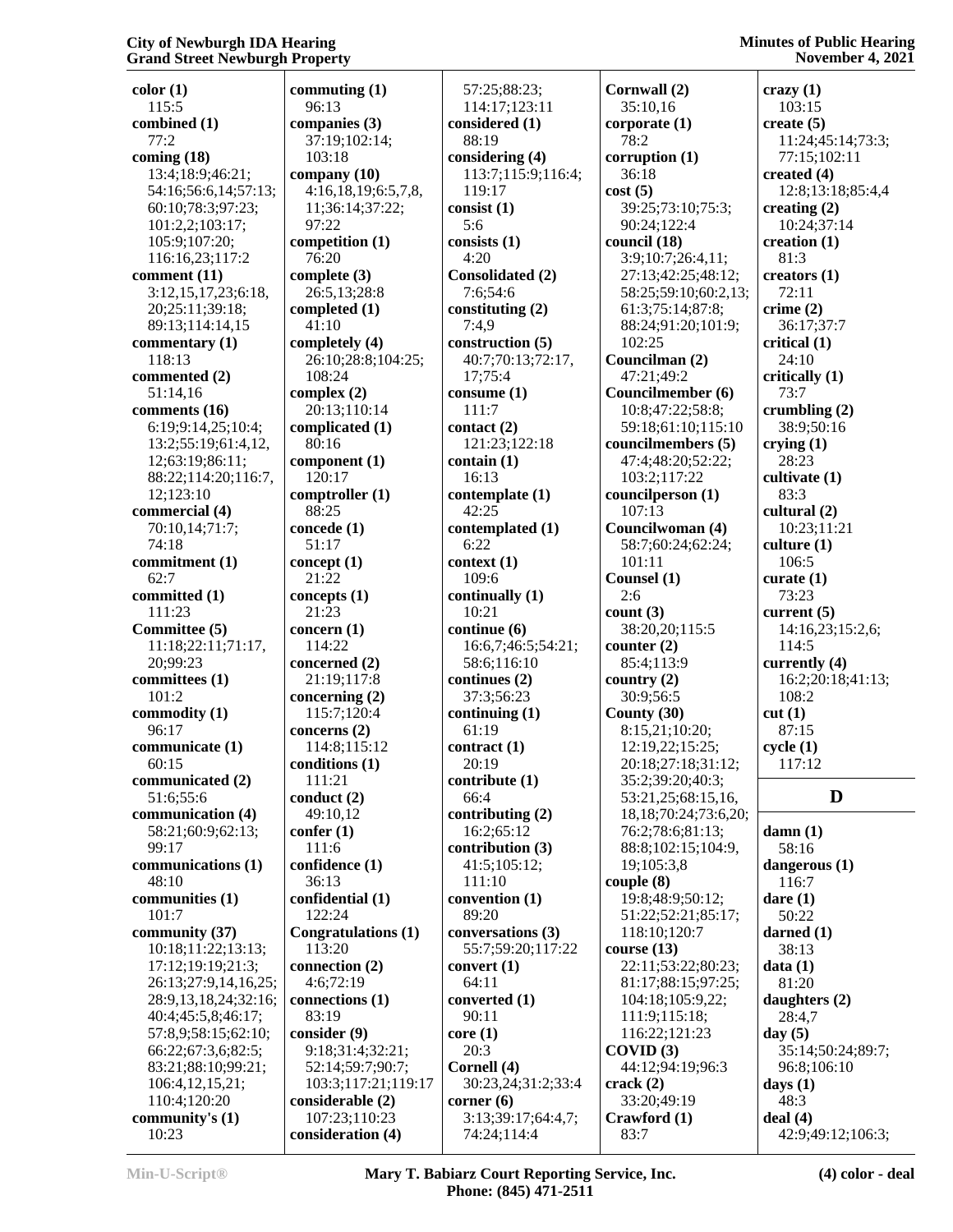112:24 **dealings (1)** 12:14 **deals (1)** 113:3 **dearly (1)** 86:12 **debate (1)** 59:16 **Debby (1)** 119:8 **debt (2)** 23:22,23 **decades (2)** 36:17;102:10 **decide (2)** 101:17;103:9 **decided (1)** 107:13 **decision (3)** 89:22;95:10; 121:13 **decisions (3)** 66:7;89:7;103:7 **deep (1)** 52:13 **deeply (2)** 46:16;110:2 **defined (2)** 7:17;8:3 **definitely (2)** 116:19;122:12 **Delano (2)** 26:22;66:17 **deliver (2)** 67:17;105:2 **delivered (1)** 105:5 **demands (2)** 103:19;109:3 **demonstrated (1)** 67:21 **Department (4)** 26:6,12,18;28:10 **deploy (1)** 27:14 **depopulated (1)** 108:15 **depressed (1)** 110:17 **deserve (1)** 112:19 **deserves (1)** 103:20 **deserving (1)** 109:13 **design (2)** 10:25;43:9 **designated (1)** 6:6 **desirable (1)** 108:13 **desperate (2)**

 96:25;98:10 **desperately (1)** 45:25 **despite (1)** 44:12 **destination (1)** 40:11 **destinations (1)** 108:3 **details (7)** 19:10,12;22:20; 48:15;59:17,20; 111:14 **deteriorated (1)** 80:3 **develop (1)** 104:14 **developer (9)** 12:16;39:7;41:25; 65:15,22;88:3;90:2; 112:22;118:21 **developers (2)** 34:25;116:21 **developing (1)** 111:23 **DEVELOPMENT (30)** 2:2;3:5;4:6;6:25; 16:17;31:11,13,18; 32:13;33:17;36:12; 51:5;55:3;57:9; 68:15;70:4;71:3,8, 16;72:6;74:9,10; 81:3;86:18;87:21; 108:16;109:6; 115:21;120:2,9 **devil (1)** 111:13 **DIA (2)** 49:21,23 **diamond (1)** 49:18 **difference (1)** 65:5 **differences (1)** 101:23 **different (10)** 3:8;20:7;59:9;61:2, 6;95:11;97:20;115:2; 116:20,21 **difficult (3)** 33:3;66:8;115:3 **digest (1)** 61:21 **diligence (4)** 54:21;56:24;58:5; 61:20 **dime (1)** 54:16 **diminish (1)** 83:25 **dining (1)** 5:7 **dinner (1)**

 104:23 **DIR (3)** 3:2,25;123:12 **dire (1)** 37:18 **direction (1)** 69:23 **directly (2)** 101:10;115:15 **Director (7)** 2:4;4:4;8:11,22; 10:3;68:14,16 **Directors (2)** 10:13;36:6 **disagree (2)** 63:8,19 **disappointed (1)** 99:16 **disaster (1)** 85:5 **disastrous (1)** 84:24 **discharge (1)** 118:16 **disclosure (1)** 68:17 **discover (1)** 74:5 **discredited (1)** 98:20 **discuss (2)** 91:25;104:17 **discussion (2)** 89:2;94:8 **dishonest (1)** 95:3 **disingenuous (1)** 110:5 **disparate (1)** 120:17 **displaced (1)** 85:20 **displacement (1)** 108:17 **disservice (3)** 59:14;60:7;62:13 **distill (1)** 13:8 **distinct (1)** 10:24 **District (9)** 8:17;29:22;64:17; 85:8;88:4,5;89:3; 90:22;91:18 **districts (1)** 23:10 **diversity (1)** 117:25 **DNA (1)** 106:20 **documents (1)** 122:3 **Dodd (2)**

 40:19,20 **do-it-yourself (1)** 70:5 **dollar (2)** 27:24;81:23 **dollars (10)** 12:4;43:18,18; 75:5;100:10,11,12; 103:10,10,11 **domestic (2)** 37:6;105:16 **done (10)** 18:18;23:11,15; 69:22;73:11;75:17; 78:16;81:15;100:6; 101:8 **Donna (5)** 30:23,24;31:2; 32:24;33:3 **Donuts (1)** 70:15 **door (2)** 82:24;83:20 **doors (4)** 33:12;34:9;54:25; 117:18 **double (1)** 109:15 **doubt (2)** 88:13;108:22 **down (22)** 13:8;18:17;21:16; 33:11;43:2;52:23; 64:6;72:23;74:22; 84:21;90:20;91:17; 98:17,19,21;99:13; 100:21;107:14; 109:15;119:7,8; 121:13 **Downing (1)** 26:22 **downstairs (1)** 54:11 **downtown (7)** 11:13;72:16;76:15; 91:4,5,6,9 **dozen (1)** 12:13 **DPW (1)** 28:10 **dramatic (1)** 28:17 **dramatically (1)** 96:4 **draws (2)** 35:9;43:24 **dream (1)** 89:21 **dreams (2)** 25:24;78:24 **drew (2)** 34:16;35:5 **drive (5)**

 37:2;41:20;46:14; 83:14,15 **driven (1)** 104:25 **drug (1)** 37:7 **drugs (1)** 50:18 **DuBois (30)** 2:3;3:16;12:25; 13:3;25:9;28:3,5; 30:22;32:23;36:2,5; 39:12;40:18;47:20; 48:25;49:24;58:2; 60:23;62:23;66:11; 68:8;79:16;86:6; 87:2;92:3;103:21; 106:24;113:18; 118:5;119:21 **due (5)** 24:25;54:21;56:24; 58:5;61:20 **dumping (1)** 116:8 **Dunkin (1)** 70:14 **during (3)** 76:15;94:18; 100:20 **duty (2)** 118:16;119:14 **dying (1)** 70:20 **E earlier (2)** 114:20;116:13 **early (2)** 46:6;48:3 **East (1)** 33:18 **easy (4)** 71:22;109:19; 112:15;122:11 **echo (4)** 58:20;61:23;

 114:19;116:12 **economic (25)** 30:18;31:10,13,18, 21;32:13;33:16; 36:11;39:7;51:4; 55:2;57:8;68:14; 71:16;72:6;75:7; 81:4;89:12;93:5; 100:22;101:6; 109:14;110:6,13; 115:21 **economically (1)** 13:21 **economics (4)** 98:17,19,22;

**Min-U-Script® Mary T. Babiarz Court Reporting Service, Inc. Phone: (845) 471-2511**

106:14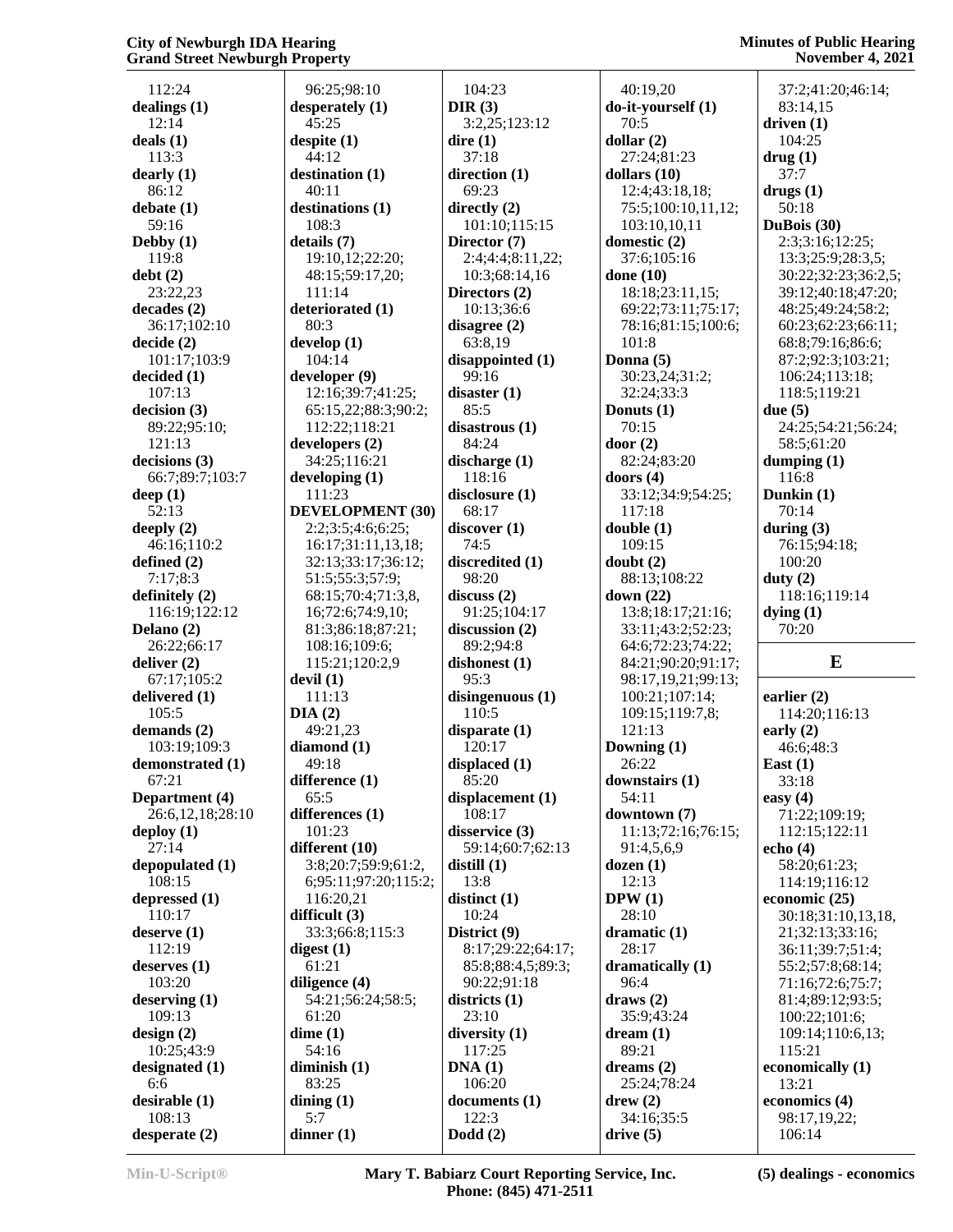**economy (4)** 37:2;67:13;121:16, 17 **Ecuadorian (1)** 29:12 **educating (1)** 104:11 **education (1)** 31:24 **effect (3)** 31:21,25;109:14 **effort (1)** 99:22 **either (4)** 6:20;13:18;33:22; 82:20 **elect (1)** 115:10 **Elizabeth (3)** 103:22,23;104:3 **else (10)** 35:15,16;60:7; 70:21;73:11;79:21; 83:15;93:12;95:9; 97:18 **elsewhere (1)** 73:6 **emails (1)** 52:2 **emergencies (1)** 26:20 **emotional (3)** 64:3;68:25;69:12 **employ (1)** 14:11 **employees (1)** 106:6 **employment (2)** 12:6;67:18 **empower (1)** 38:19 **empowered (3)** 7:2;13:12;14:13 **empty (1)** 40:10 **Enabling (2)** 7:7,11 **encourage (3)** 68:3;79:14;81:19 **encouraged (1)** 52:6 **encouragement (1)** 74:6 **encouraging (1)** 67:14 **end (6)** 33:22;45:15; 103:17;112:25; 118:6,10 **endless (1)** 105:18 **endorse (1)** 39:21

**energy (2)** 27:23;51:4 **engage (1)** 67:7 **engagement (1)** 101:5 **engineers (1)** 22:2 **English (1)** 13:9 **enough (2)** 54:7;102:3 **Enrollment (1)** 72:23 **ensure (1)** 13:22 **enterprise (1)** 97:22 **entire (15)** 27:9;28:9,13,17; 33:21;44:2;55:21,24; 83:23;85:7;94:7; 108:4,6;114:3,3 **entirely (1)** 99:24 **entities (3)** 16:18;19:2;49:14 **entitled (1)** 53:18 **entity (2)** 59:25;97:16 **equipment (4)** 5:11,14,15;76:7 **equity (3)** 23:22,24;24:9 **Ernenwein (5)** 25:12,13,14;33:4; 56:2 **escalating (1)** 24:19 **Especially (8)** 13:18;23:23,25; 69:2;92:22;101:5; 109:24;120:5 **essential (1)** 105:2 **essentially (4)** 16:24;40:14;80:17; 123:5 **estate (4)** 5:24;38:5;96:19; 110:17 **esteem (1)** 37:9 **estimate (2)** 73:17;77:17 **et (2)** 105:16,17 **ethos (1)** 20:8 **evaluate (5)** 17:8,24;112:16;

113:12;121:9

**evaluating (1)** 119:24 **even (14)** 15:15;17:19;18:4; 31:25;47:17;51:18; 53:16;54:18;57:19; 63:12;77:9;83:13,18; 87:12 **evening (1)** 91:19 **event (2)** 21:13;87:14 **events (1)** 5:6 **eventually (2)** 27:16;83:3 **everybody (16)** 3:23;13:4;18:21; 19:5;60:6;62:7;63:3; 79:21;87:17;92:14; 95:8;100:15;107:3; 114:9,10;121:17 **everyone (6)** 3:3;45:19;92:7; 95:15;103:24;106:23 **everyone's (3)** 47:11;70:20; 103:11 **everywhere (1)** 74:20 **examined (1)** 13:17 **example (1)** 12:10 **exceed (1)** 7:25 **excess (1)** 9:22 **exchange (1)** 13:13 **excited (2)** 19:18;39:20 **exciting (4)** 48:4,4,23;105:23 **EXEC (3)** 3:2,25;123:12 **Executive (7)** 2:4;4:4;8:11,14,22, 25;10:3 **exempted (1)** 76:6 **exemptions (1)** 5:22 **existing (2)** 5:4;67:13 **exists (1)** 93:4 **expanding (3)** 11:12,14,16 **expansion (1)** 19:22 **expect (1)** 60:21

**expecting (3)** 44:15;95:17; 101:24 **experience (5)** 43:23;44:5;45:3; 54:7;73:23 **experienced (1)** 47:2 **exploded (1)** 49:21 **exploitation (1)** 112:8 **explore (1)** 20:2 **exploring (1)** 11:21 **exponentially (1)** 46:5 **extra (2)** 57:19;101:3 **extraordinarily (1)** 36:14 **extreme (2)** 36:17;63:22 **extremely (1)** 41:21 **F fabric (1)** 43:4 **facade (1)** 22:13 **face (2)** 21:6;44:17 **Facebook (1)** 122:10 **facility (8)** 5:7,8,14,17;6:5; 8:7;20:24,24 **fact (7)** 31:19;32:14;34:23; 36:25;64:15;78:7; 83:20 **factor (2)** 34:20;112:7 **factors (1)** 23:6 **fail (2)** 90:9,14 **fair-minded (2)** 57:7,18 **faith (3)** 87:17;114:10; 115:23 **fall (4)** 46:15;109:21; 117:11,13 **falling (2)** 42:21;80:3 **false (1)** 55:20 **familiar (1)**

 107:16 **familiars (1)** 29:10 **families (9)** 13:24;25:19,20; 26:21;28:18;29:8,23; 30:20;105:3 **family (5)** 19:21;29:13;37:11; 105:25;120:13 **fantastic (1)** 94:2 **far (5)** 21:18;43:17;44:5; 56:25;122:3 **farms (1)** 104:20 **fast (1)** 28:15 **faster (1)** 56:8 **fate (2)** 101:17;103:9 **favor (1)** 87:20 **feel (9)** 18:4;20:5;24:7; 46:20,22,23;59:2; 119:11;122:12 **feet (2)** 5:6;81:6 **fell (3)** 41:9;44:6;64:12 **felt (2)** 23:12;42:5 **few (8)** 11:3;30:11,13; 52:9;75:2;81:22; 102:2;114:8 **fields (3)** 26:24;27:6,8 **fifth (1)** 25:24 **fight (1)** 116:10 **fighting (1)** 81:2 **figure (1)** 102:6 **fill (1)** 54:11 **filled (1)** 51:3 **Film (4)** 41:16;45:16;46:3,4 **final (1)** 103:9 **finance (1)** 23:19 **financed (1)** 24:18 **financial (10)** 5:19;6:2,21;7:17,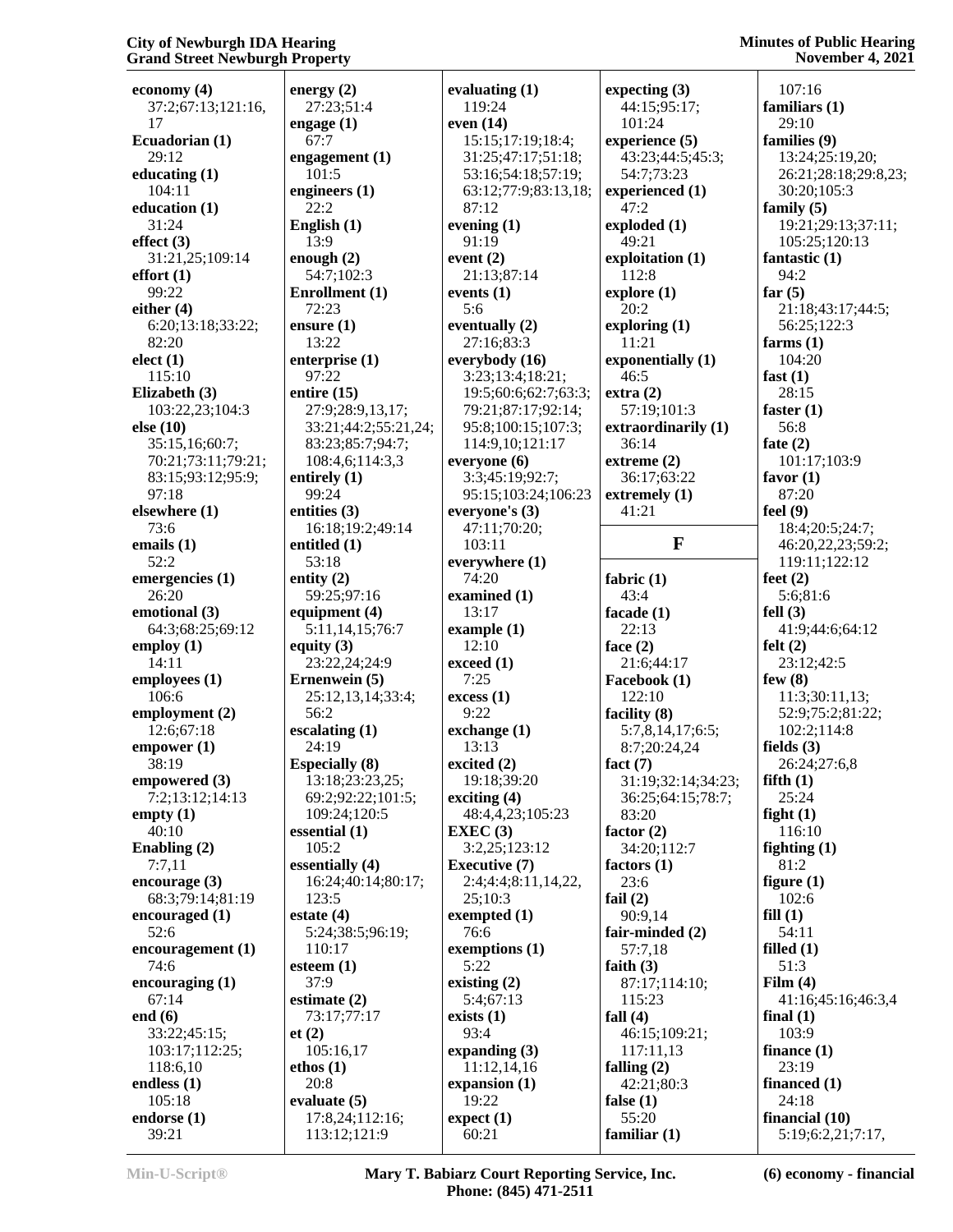| 23;8:3,8;9:21;64:3;                    | following $(2)$              | 11;12:14                    | George's (1)                      | grant(1)                              |
|----------------------------------------|------------------------------|-----------------------------|-----------------------------------|---------------------------------------|
| 97:24                                  | 4:21;59:22                   | $\bf FSH's$ (1)             | 33:24                             | 13:12                                 |
| financing $(4)$                        | food $(5)$                   | 12:18                       | gets(3)                           | granted (1)                           |
| 15:14,16;24:24;                        | 10:25;21:18,22,23;           | fulfill $(1)$               | 15:8;55:14;91:21                  | 14:4                                  |
| 112:25                                 | 73:21                        | 62:16                       | $g$ ift $(2)$                     | granting(3)                           |
| find $(2)$                             | foolishly $(1)$              | full $(15)$                 | 65:9;86:21                        | 5:18;9:20;32:18                       |
| 63:15;89:8                             | 98:18                        | 9:8,11;11:4,8;              | Giselle (3)                       | grateful(3)                           |
| finding $(1)$                          | forces $(2)$                 | 14:20,20;17:2;19:11;        | 113:19,21,24                      | 22:6;111:17;                          |
| 23:23                                  | 109:14;110:13                | 51:15;68:17;72:14;          | giveaways (2)                     | 116:16                                |
| finds $(1)$<br>56:24                   | foregoing $(1)$<br>5:21      | 75:19;76:25;77:8;<br>110:19 | 103:17,18                         | $gr(32)$                              |
| fine $(2)$                             | foresight $(1)$              | fully $(4)$                 | given $(5)$<br>13:23;83:22;94:19; | 20:16;21:6;22:3;<br>39:21;40:13;48:5; |
| 91:2;111:9                             | 28:15                        | 28:7;68:2;103:4;            | 97:24;105:6                       | 49:12,17;52:25;                       |
| finger $(1)$                           | forget $(3)$                 | 111:22                      | giving $(6)$                      | 59:15,15;62:3;70:19;                  |
| 56:8                                   | 18:21;45:11;                 | fun $(2)$                   | 53:2;76:9;97:13;                  | 71:4;72:22;73:20;                     |
| Fioravanti (4)                         | 110:23                       | 58:11;119:7                 | 102:7;103:16;106:4                | 76:3;78:23;85:15;                     |
| 51:24;68:9,10,12                       | forgot $(1)$                 | fund $(1)$                  | $\text{glad}(1)$                  | 86:13,14,18;98:24;                    |
| fire $(2)$                             | 40:22                        | 66:2                        | 101:21                            | 99:14;102:2;103:13;                   |
| 26:17;86:17                            | form $(1)$                   | funding $(1)$               | $\text{goals}$ (1)                | 106:3,20;112:11;                      |
| first $(28)$                           | 54:13                        | 54:6                        | 91:14                             | 118:9;119:9,9                         |
| 10:15;15:5;22:23;                      | fortune $(1)$                | further $(2)$               | God(1)                            | greater (2)                           |
| 29:25;30:3,16;31:15,                   | 104:5<br>forward (9)         | 62:20;67:7<br>future $(8)$  | 56:18<br>goes(6)                  | 21:2;40:3<br>$greatly (1)$            |
| 17;38:3,4,10,17;<br>49:18;50:11;51:10; | 11:19;18:12;46:24;           | 32:9,9;38:24;61:6;          | 14:7;15:6;28:16;                  | 43:21                                 |
| 53:10;56:11;57:10;                     | 59:4;61:20;62:22;            | 92:16;115:9;121:5;          | 53:23;90:14;104:12                | green(1)                              |
| 63:23;70:8;72:2;                       | 68:2;105:23;115:8            | 122:15                      | Good (29)                         | 21:20                                 |
| 80:2;87:16;88:16;                      | Foster $(13)$                |                             | 4:2;11:25;12:5;                   | greeted(1)                            |
| 112:18;114:5;                          | 10:19;18:25;19:4,            | G                           | 25:14;35:23;39:15;                | 98:12                                 |
| 115:17;118:22                          | 6,6;36:8;37:12;39:2;         |                             | 46:21;47:23;50:23;                | green(9)                              |
| Fishkill $(1)$                         | 67:3;68:19;71:2;             | Gabriel (3)                 | 51:5;79:19;84:13;                 | 30:4;33:6,11;80:7;                    |
| 49:19                                  | 72:25;77:11                  | 92:4,6,10                   | 93:23,23,24;95:19;                | 81:7;93:11;107:21;                    |
| fitting $(1)$                          | Fosters (3)                  | game-changer (1)            | 98:10,14;99:6;100:4;              | 109:8;116:6                           |
| 115:25                                 | 47:25;69:6;76:20             | 69:15                       | 104:5,14;108:10;                  | $G$ rice $(1)$                        |
| Five $(3)$<br>12:12;41:10;121:3        | found $(4)$                  | gas(1)                      | 109:4;111:18;<br>112:12;114:9;    | 10:9                                  |
| fix(1)                                 | 50:8;52:4;60:5;<br>101:13    | 70:15<br>gate(1)            | 115:23;123:9                      | ground(4)<br>21:8;41:14,17;           |
| 84:8                                   | foundation $(1)$             | 77:18                       | Google(1)                         | 116:8                                 |
| fixing $(1)$                           | 37:21                        | gave(1)                     | 121:25                            | group(7)                              |
| 70:3                                   | Four $(1)$                   | 48:2                        | gorgeous $(2)$                    | 36:21;67:4;71:3;                      |
| fixtures $(1)$                         | 12:7                         | general (8)                 | 43:15,15                          | 81:19;82:12;85:18;                    |
| 5:10                                   | fourth $(2)$                 | 6:14,15;7:5,10;             | Goshen (1)                        | 100:3                                 |
| flexibility $(1)$                      | 21:14;25:23                  | 8:19;20:6;79:7;123:2        | 83:17                             | groups (1)                            |
| 113:15                                 | framework $(1)$              | generally $(2)$             | government $(2)$                  | 96:20                                 |
| flights $(1)$                          | 50:5                         | 23:14;98:22                 | 97:12;114:6                       | grow(1)                               |
| 42:14                                  | frankly $(1)$                | generate $(1)$              | governmental (1)                  | 33:8                                  |
| floor $(2)$<br>21:9,14                 | 24:22<br>fraternal $(1)$     | 77:14<br>generated $(2)$    | 49:13<br>government's (1)         | growing (2)<br>46:4;67:13             |
| floors $(1)$                           | 10:16                        | 45:23;73:13                 | 91:23                             | growth(1)                             |
| 21:10                                  | free $(9)$                   | generating $(1)$            | $\text{grace}$ (1)                | 31:14                                 |
| fluctuations (1)                       | 18:4;95:4;97:9,11,           | 77:4                        | 50:21                             | guarantee $(1)$                       |
| 15:12                                  | 16,21,22,23;122:12           | generation (7)              | gradually (1)                     | 54:17                                 |
| focused $(1)$                          | freight $(1)$                | 25:23,25;28:22,23;          | 14:18                             | guess $(2)$                           |
| 67:4                                   | 17:2                         | 30:2,4,17                   | graduate(1)                       | 78:18;98:18                           |
| Folks $(12)$                           | friends $(8)$                | generationally (1)          | 44:25                             | guests $(5)$                          |
| 30:10;51:15;52:12;                     | 13:22;52:14;63:9;            | 13:20                       | graduated (2)                     | 20:25;55:11,12,14;                    |
| 54:17;59:12;79:3,11;                   | 83:9;103:3;105:25;           | generations (4)             | 30:5,6                            | 73:24                                 |
| 105:9;113:23;<br>114:13,23;116:13      | 119:15;120:24<br>front $(3)$ | 29:8,11,17;30:19            | grain(1)<br>114:15                | guide(2)<br>82:22;83:4                |
| follow $(5)$                           | 22:24;96:7,8                 | generous $(1)$<br>100:12    | Grand (6)                         | guys(8)                               |
| 30:25;33:4,5;                          | fruition $(2)$               | gentrifying (2)             | 3:7;4:14,24;6:8;                  | 39:10;47:12;58:9;                     |
| 38:14;58:16                            | 72:14;78:25                  | 95:17;102:12                | 20:15;67:10                       | 60:12,18:61:19;                       |
| followed $(1)$                         | $\text{FSH}$ (6)             | George $(1)$                | grandchildren (2)                 | 62:15;121:15                          |
| 16:23                                  | 3:6;4:16;6:11;11:5           | 64:5                        | 26:2;29:20                        | gym(1)                                |

**Min-U-Script® Mary T. Babiarz Court Reporting Service, Inc. Phone: (845) 471-2511**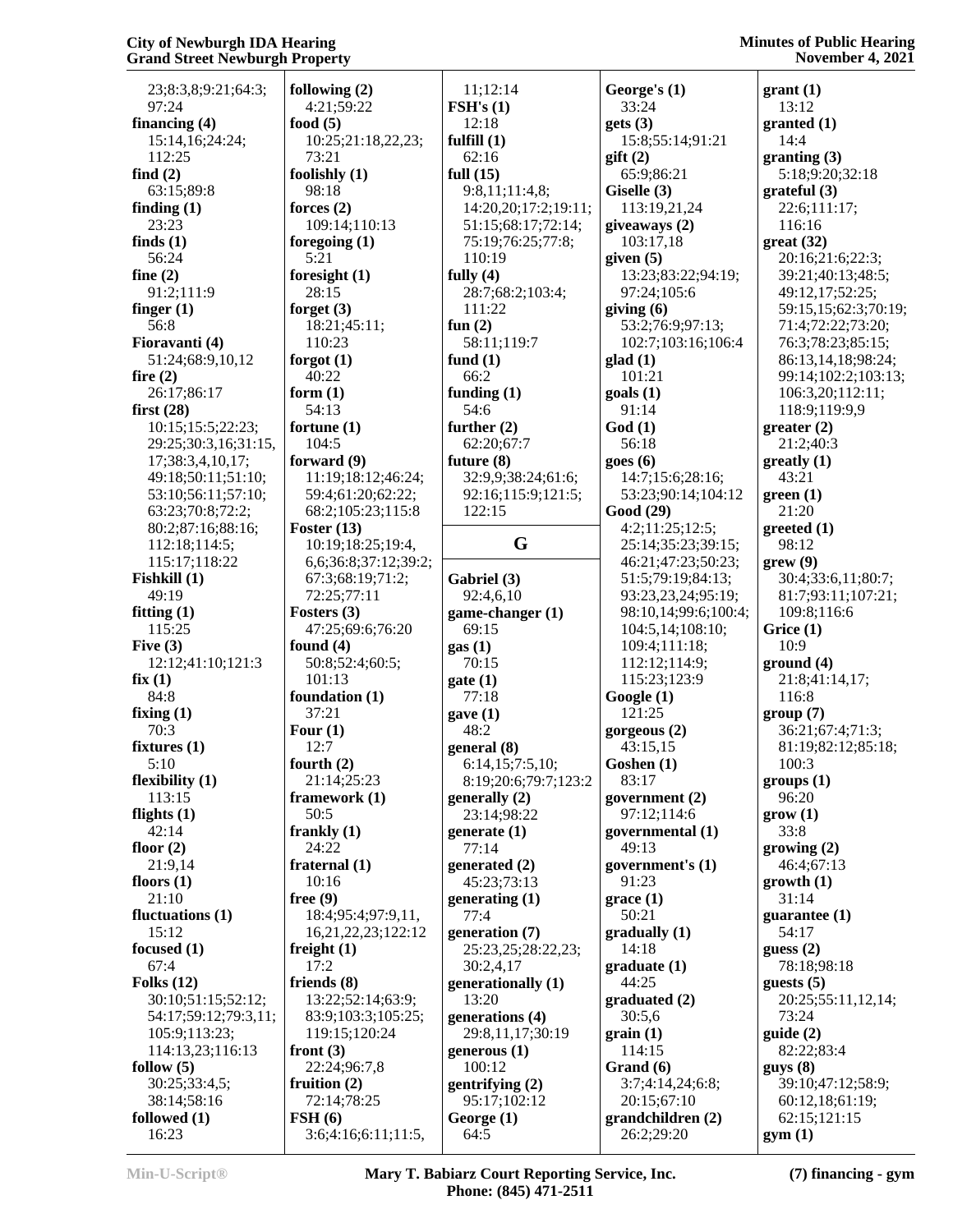## **Minutes of Public Hearing November 4, 2021**

| 20:24                    | healthy $(1)$             | 23:13,14,17,18;                     | 86:5;92:24;109:12,         | 108:3                                       |
|--------------------------|---------------------------|-------------------------------------|----------------------------|---------------------------------------------|
|                          | 14:11                     | 24:18;33:9;37:15;                   | 18;110:14                  | hours $(3)$                                 |
| H                        | hear $(10)$               | 39:7;57:20;72:5;                    | hit $(3)$                  | 48:9;100:20;101:3                           |
|                          | 12:15;42:25;75:13,        | 73:3,8;74:12,23;                    | 16:25;96:9;108:25          | house $(8)$                                 |
| Habitat (1)              | 15;76:11;86:10;           | 82:5;87:22;90:16;                   | Hitch $(2)$                | 80:3,6,7,13;81:7;                           |
| 34:2                     | 92:15;109:16;112:4;       | 109:13                              | 26:23;66:17                | 83:7;96:7;99:9                              |
| habits $(1)$             | 121:14                    | helped $(2)$                        | hold $(3)$                 | houses $(2)$                                |
| 104:14                   | heard $(7)$               | 72:6;98:11                          | 7:20;8:5;16:20             | 34:8;109:7                                  |
| Halahan (5)              | 17:12;18:20,21;           | helpful $(1)$                       | holding $(1)$              | housing $(2)$                               |
| 36:3,4;50:14;            | 69:9;71:17;107:8;         | 35:24                               | 4:9                        | 71:5,12                                     |
| 51:23;55:16              | 117:18                    | helping $(1)$                       | home $(12)$                | Hudson (6)                                  |
| half $(3)$               | <b>HEARING (155)</b>      | 67:12                               | 13:24;25:25;28:24;         | 12:4;21:16;27:19;                           |
| 12:12;35:14;47:17        | 3:1,6;4:1,8,10;5:1;       | helps $(1)$                         | 30:20;80:2;81:2,5,8,       | 30:10;71:5;108:2                            |
| Hall $(2)$               | 6:1;7:1,14,20;8:1,6       | 34:10                               | 8,9;83:21;110:7            | huge $(2)$                                  |
| 9:6;52:8                 | 13, 24; 9: 1, 10, 12, 13, | Herald $(1)$                        | homeless $(2)$             | 42:9;97:24                                  |
| hand $(2)$               | 15,24;10:1,12;11:1;       | 8:18                                | 90:11,15                   | Humanity $(1)$                              |
| 51:19;115:6              | 12:1;13:1;14:1;15:1;      | herein $(1)$                        | homeowner (1)              | 34:2                                        |
| hand-deliver (2)         | 16:1;17:1,11,14;          | 5:15                                | 92:12                      | hundreds (2)                                |
| 60:24;61:8               | 18:1;19:1;20:1;21:1;      | hereinafter (1)                     |                            | 27:15;28:2                                  |
| hand-delivered (2)       |                           | 7:12                                | homeowners (5)             |                                             |
|                          | 22:1,6,9;23:1;24:1;       |                                     | 34:5;65:18,24;             | hurdle $(1)$                                |
| 8:24;49:4                | 25:1;26:1;27:1;28:1;      | heritage (2)                        | 115:14;117:13              | 100:21                                      |
| handout $(1)$            | 29:1;30:1,6;31:1;         | 10:23;20:17                         | homes $(2)$                | hurdles $(1)$                               |
| 112:9                    | 32:1;33:1;34:1;35:1;      | Hersson-Ringskog (2)                | 69:25;99:5                 | 44:13                                       |
| hands $(1)$              | 36:1;37:1;38:1;39:1;      | 10:10;12:24                         | homework (1)               | husband $(1)$                               |
| 80:12                    | 40:1;41:1;42:1;43:1;      | hey $(4)$                           | 34:7                       | 78:4                                        |
| hands-on $(1)$           | 44:1;45:1;46:1;47:1;      | 46:23;58:9;72:4;                    | Honduran (1)               | hypothetical (1)                            |
| 84:7                     | 48:1;49:1;50:1,13;        | 77:6                                | 29:12                      | 55:11                                       |
| Hannah $(2)$             | 51:1;52:1,3,4,7;53:1;     | Hi(3)                               | honed $(1)$                |                                             |
| 62:24;63:2               | 54:1;55:1;56:1;57:1;      | 103:24;107:3;                       | 70:23                      | I                                           |
| happen $(17)$            | 58:1;59:1,6,12;60:1;      | 119:8                               | honor $(1)$                |                                             |
| 11:7;26:3;27:10;         | 61:1,14;62:1;63:1;        | High $(5)$                          | 85:15                      | <b>IDA</b> (184)                            |
| 32:11,19;35:19;39:8;     | 64:1;65:1;66:1;67:1;      | 30:5;36:17;67:5;                    | hope $(14)$                | 3:1,2,16,25;4:1;                            |
| 74:10;78:5,12,15,19,     | 68:1;69:1;70:1;71:1;      | 78:13;80:24                         | 18:20;29:24;38:5;          | 5:1;6:1;7:1;8:1;9:1;                        |
| 22;86:23;88:21;91:8;     | 72:1;73:1;74:1;75:1;      | High-end $(1)$                      | 41:3,19;47:12;56:19,       | 10:1,14;11:1;12:1;                          |
| 95:18                    | 76:1,17;77:1;78:1;        | 11:23                               | 23;59:7;62:20;89:9;        | 13:1,3,10;14:1,13,20;                       |
| happened $(2)$           | 79:1;80:1;81:1;82:1;      | highest (4)                         | 91:2,3,7                   | 15:1;16:1,12;17:1,                          |
| 75:25;97:7               | 83:1;84:1;85:1;86:1;      | 38:4;75:20;77:19,                   | hopefully $(2)$            | 23;18:1;19:1,11;                            |
| happening (7)            | 87:1;88:1;89:1;90:1;      | 23                                  | 43:21;91:14                | 20:1;21:1;22:1,24;                          |
| 57:15;63:11,12;          | 91:1,19;92:1,8;93:1;      | highlight (1)                       | hoping $(1)$               | 23:1;24:1,12;25:1,9,                        |
| 74:15;95:21;107:12;      |                           |                                     |                            |                                             |
|                          | 94:1,9,23;95:1;96:1;      | 34:15                               | 49:22                      | 16;26:1;27:1;28:1,                          |
| 120:9                    | 97:1;98:1;99:1;           |                                     | <b>Hospitality (15)</b>    | 14;29:1;30:1,22;                            |
|                          | 100:1,19;101:1;           | highly $(1)$<br>24:23               | 10:19;19:7;20:13;          | 31:1;32:1,18,23;                            |
| happens $(2)$            |                           | highway $(1)$                       |                            |                                             |
| 52:16;69:19              | 102:1;103:1;104:1;        | 117:8                               | 23:24;36:8;47:25;          | 33:1;34:1;35:1;36:1,                        |
| happy $(5)$              | 105:1;106:1;107:1;        |                                     | 68:20;72:25;73:3,5;        | 2,6;37:1;38:1;39:1,4,                       |
| 17:16;22:16,19;          | 108:1;109:1;110:1;        | hillside (1)                        | 76:14,22;84:12;            | 12;40:1,18;41:1;                            |
| 86:4;122:21              | 111:1;112:1;113:1;        | 74:12                               | 98:14;111:19               | 42:1;43:1;44:1;45:1;                        |
| hard $(4)$               | 114:1,21;115:1;           | hire $(2)$                          | hospitals $(1)$<br>77:21   | 46:1;47:1,20;48:1,12,                       |
| 45:18;46:14;81:2;        | 116:1;117:1,23;           | 45:6;120:14                         |                            | 25;49:1,24;50:1;                            |
| 107:20                   | 118:1;119:1;120:1;        | hiring $(1)$                        | Hotel $(27)$               | 51:1,13;52:1;53:1;                          |
| harm(1)                  | 121:1;122:1;123:1         | 111:23                              | 3:6;4:17;5:6;6:11;         | 54:1,15,16,20,22;                           |
| 108:10                   | hearings $(6)$            | Historian (1)                       | 10:17;11:5;12:10;          | 55:1,9;56:1,23;57:1;                        |
| hat $(1)$                | 51:11,14,22;52:16;        | 81:13                               | 20:12,20;29:25;30:3,       | 58:1,2;59:1;60:1,23;                        |
| 31:10                    | 59:8;100:22               | Historic (14)                       | 7, 12, 14, 15, 16; 55: 11, | 61:1;62:1,23;63:1;                          |
| hate $(2)$               | hearts $(1)$              | 40:8;42:7;64:16;                    | 14;56:11;70:20;            | 64:1;65:1;66:1,11;                          |
| 86:16;107:8              | 64:22                     | 80:3;81:13,17,24;                   | 73:22;89:14,19,20;         | 67:1;68:1,4,8,17;                           |
| head $(1)$               | heavily $(3)$             | 82:7,13,15;84:6;                    | 91:11;117:6,7              | 69:1;70:1;71:1;72:1;                        |
| 50:6                     | 41:7;44:7;53:17           | 109:7,17;120:21                     | hotels $(8)$               | 73:1;74:1;75:1;76:1,                        |
| <b>Headquarters (8)</b>  | $\text{held}(1)$          | historical (3)                      | 11:23;12:2;56:9;           | 10;77:1;78:1;79:1,                          |
| 33:13,23;34:14;          | 100:19                    | 43:2,16,24                          | 70:19;76:13;93:23;         | 16;80:1;81:1;82:1;                          |
| 82:9,17,22;83:6;         | Hello $(5)$               | historically (1)                    | 105:11;106:9               | 83:1;84:1;85:1;86:1,                        |
| 117:3                    | 3:3;19:5;49:8;            | 41:18                               | hotel's $(1)$              | 6;87:1,2;88:1,21;                           |
| healthier $(1)$<br>23:10 | 63:3;92:7<br>help $(18)$  | history $(8)$<br>10:23;12:18;82:21; | 77:12<br>hottest $(1)$     | 89:1;90:1;91:1;92:1,<br>3;93:1;94:1;95:1,9; |

**Min-U-Script® Mary T. Babiarz Court Reporting Service, Inc. Phone: (845) 471-2511**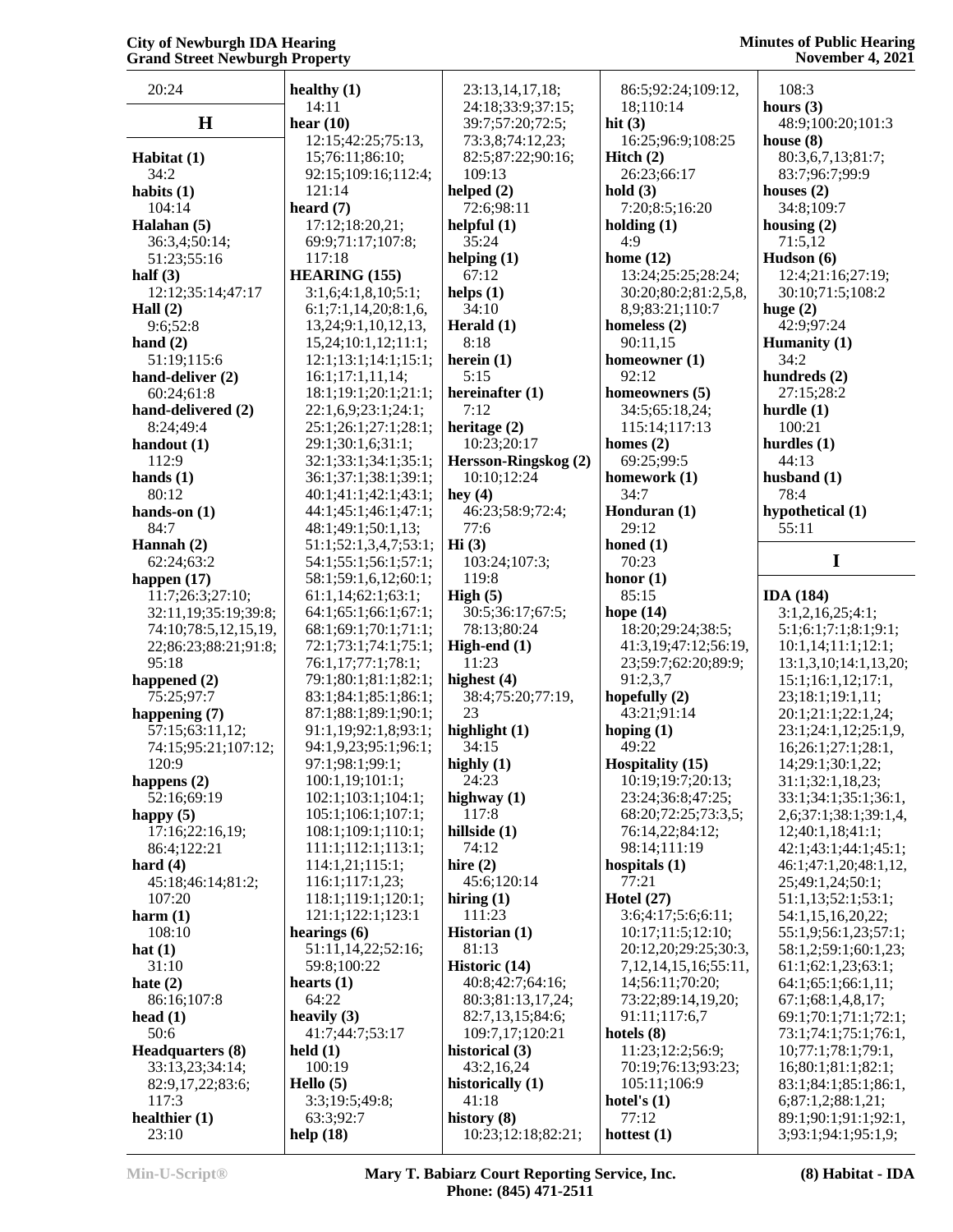| 96:1;97:1;98:1;99:1,    | 110:0           |
|-------------------------|-----------------|
| 17,20;100:1;101:1,      | incenti         |
|                         | 32:1!           |
| 17;102:1;103:1,8,21;    |                 |
| 104:1;105:1;106:1,      | include         |
| 24;107:1;108:1;         | 23:22           |
| 109:1;110:1;111:1;      | includi         |
| 112:1;113:1,18;         | 5:21            |
| 114:1;115:1,9;116:1;    | income          |
| 117:1;118:1,5;119:1,    | 74:19           |
| 21;120:1;121:1,24,      | increas         |
| 25;122:1,10;123:1,12    | 14:18           |
| IDA's $(1)$             | increas         |
| 67:23                   | 15:10           |
| ideally (1)             | increas         |
| 100:23                  | 44:10           |
| ideas (1)               | Incredi         |
| 100:4                   | 74:24           |
| identify (1)            | incredi         |
| 41:24                   | 42:1'           |
| illuminated (1)         | incredi         |
| 27:7                    | 12:2;           |
| imagine $(1)$           | 69:12           |
| 29:18                   | indeed          |
| imbalanced (1)          | 14:2            |
| 55:5                    | indeper         |
| immediate (2)           | 39:2:           |
| 12:23;26:20             | indicat<br>9:25 |
| immigrants (1)<br>29:17 | <b>Indired</b>  |
| impact (5)              | 12:7;           |
| 20:6;22:15;31:22;       | individ         |
| 60:11,20                | 50:11           |
| impacted (1)            | <b>INDUS</b>    |
| 90:23                   | 2:2:3           |
| impactful (1)           | industr         |
| 67:25                   | 84:12           |
| Imperial (1)            | industr         |
| 30:3                    | 36:1'           |
| importance (1)          | 82:8;           |
| 13:25                   | inextri         |
| important (17)          | 110:            |
| 12:21;13:6;42:6,        | infinite        |
| 19,24;43:3;63:6,7;      | 100:            |
| 67:25;73:7;74:7;        | inform          |
| 84:2;104:13,17;         | 6:15            |
| 109:11;111:14;          | 121:            |
| 112:13                  | infrasti        |
| impressed (1)           | 111:            |
| 10:21                   | initiati        |
| impressive (1)          | 104:8           |
| 41:21                   | initiati        |
| improve (1)             | 16:1'           |
| 92:20                   | input (         |
| improvement (1)         | 18:13           |
| 94:3                    | inserte         |
| improvements (1)        | 9:12            |
| 5:3                     | installa        |
| inadequate (1)          | 5:9             |
| 101:19                  | instead         |
| incentives (11)         | 9:10            |
| 13:13,15;32:12,16;      | institut        |
| 38:11;52:11;76:10;      | 77:20           |
| 78:11,20;108:9;         | integra         |

 110:6 **ivize** (2) 5:107:19 **inc in** $\mathbf{a}$  **in**  23:22 **ing** (1) 5:21 **e** (1) 74:19 **i**se (3) 8;16:8;65:20 **increased (2)** 0.21 **increases (2)** 0;81:5 **ibility** (1) 74:24 **ible** (1) 42:17 **ibly** (5)  $:42:6,19;$ 2:74:6 **indeed (1)** 14:21 **indent** (3) 39:25;73:10;75:3 **ied** (1) 9:25  $\text{ctly}$  (2) :115:16 **luals** (2) 3:65:23 **ISTRIAL (4)**  2:2;3:5;4:5;6:24  $ries (1)$  84:12 **industry** (6) 36:12;45:16;46:3; 82:8;84:11;111:20 cably (1) 110:18 **ily** (2) 5,6 **inguration** (7) 6:15;48:16;60:16; 22;122:3,14,25 **inducture (2)** 8,11 **ive** (1) 104:8 **ives** (1) 16:17  $\mathbf{1}$  18:13 **i** (1) 9:12 **indum** (1) 5:9 **i** (1) 9:10 **iions** (1) 77:20 **integral (1)**

 34:19 **intend (1)** 6:14 **intentions (1)** 12:17 **interaction (1)** 101:19 **interest (7)** 4:22;28:19,20; 36:15;55:2,3;83:3 **interesting (3)** 60:17;92:15;93:10 **internship (1)** 114:5 **interrogate (1)** 109:12 **intertwined (1)** 34:12 **intimately (1)** 107:16 **into (15)** 9:12;13:8;19:17; 25:2;42:23;49:23; 79:20;85:8;88:22; 104:12,16,22;114:16; 116:23;117:11 **introduce (1)** 19:8 **invest (5)** 27:23;37:19;38:2, 8;46:14 **invested (4)** 44:7;64:22;80:11; 81:24 **investing (2)** 27:24;41:7 **investment (20)** 27:11;32:15;38:21; 40:6;57:12,14;65:10, 11;69:25;70:9,10; 71:9;74:9;76:14; 77:7;82:3,4;96:20; 108:20;109:3 **investments (1)** 24:9 **investor (1)** 76:23 **investors (3)** 85:12;96:18,19 **involve (1)** 62:10 **involved (4)** 31:6;33:16;40:2; 101:10 **involvement (3)** 4:12;18:11;99:21 **island (1)** 74:3 **issue (4)** 46:2;48:7;51:8; 54:24 **items (2)** 85:23;122:16

|                                | kinds $(2)$                   |
|--------------------------------|-------------------------------|
| J                              | 20:7;109:15                   |
|                                | King(3)<br>35:3,9,11          |
| <b>Jacobson (2)</b>            | Kirsten (3)                   |
| 87:4,5<br><b>JAMES</b> (1)     | 104:6,15;106:3                |
| 50:2                           | knees $(1)$                   |
| Jeff(5)                        | 116:17                        |
| 32:24,25;33:2;                 | knock $(1)$                   |
| 80:4;82:10                     | 83:20                         |
| job (14)                       | knocked (2)                   |
| 37:8;39:4,6;72:11;             | 44:10;82:23                   |
| 75:5,5;82:24;83:22;            | knocking $(1)$<br>117:18      |
| 98:14;100:17;111:4;            | knowing $(1)$                 |
| 112:6;113:15;114:6             | 104:5                         |
| jobs (39)<br>11:25;12:7;13:17; | knowledge (2)                 |
| 15:19;16:15;17:7;              | 31:23;48:20                   |
| 38:20;40:7;44:24;              | known(7)                      |
| 45:9,14,17;47:16;              | 4:19,25;5:7,13;               |
| 57:9;69:11;71:8;               | 33:19;73:14;80:6              |
| 72:2,3,7,13,15,17,18;          | knows $(2)$                   |
| 73:5;77:15;82:25;              | 68:21,22                      |
| 84:13;85:13;93:23;             | L                             |
| 97:25;98:3,4;102:11;           |                               |
| 111:16,17,18,25;               | ladder(1)                     |
| 112:12;115:2                   | 100:22                        |
| Johanna (3)                    | laid $(1)$                    |
| 79:17,18;86:7<br>join $(3)$    | 15:20                         |
| 67:7,15;121:21                 | Land $(4)$                    |
| joining (1)                    | 5:2,4,14;6:10                 |
| 19:19                          | landlords (1)                 |
| Jonathan (2)                   | 53:5                          |
| 87:3,5                         | language (1)                  |
| journey (1)                    | 100:24                        |
| 79:20                          | large $(2)$<br>47:16;120:15   |
| judge (1)<br>33:14             | larger $(2)$                  |
| July $(1)$                     | 12:3;109:5                    |
| 10:5                           | largess(1)                    |
| June $(1)$                     | 51:8                          |
| 19:11                          | largest (3)                   |
|                                | 42:7;44:16;82:11              |
| K                              | last(12)<br>3:20;29:14;34:16; |
|                                | 40:21;41:8;45:16;             |
| KAREN (2)<br>58:8;61:10        | 70:12,25;78:10;               |
| Kearney (1)                    | 103:24;105:3,5                |
| 71:3                           | later $(4)$                   |
| keep (2)                       | 28:2;33:25;80:17;             |
| 103:25;117:14                  | 85:10                         |
| keg (1)                        | Law $(2)$                     |
| 80:7                           | 7:5,10                        |
| Kelly (1)                      | Laws $(3)$                    |
| 2:5                            | 7:3,6,8<br>leaders $(2)$      |
| kids (6)                       | 36:21;37:15                   |
| 25:23;26:25;28:16;             | leadership (1)                |
| 34:6;66:19;96:11<br>kind (9)   | 49:20                         |
| 13:8;16:4;41:12;               | learned(1)                    |
| 91:7;95:25;97:8;               | 48:8                          |
|                                |                               |
| 102:4;113:15;122:15            | lease $(3)$                   |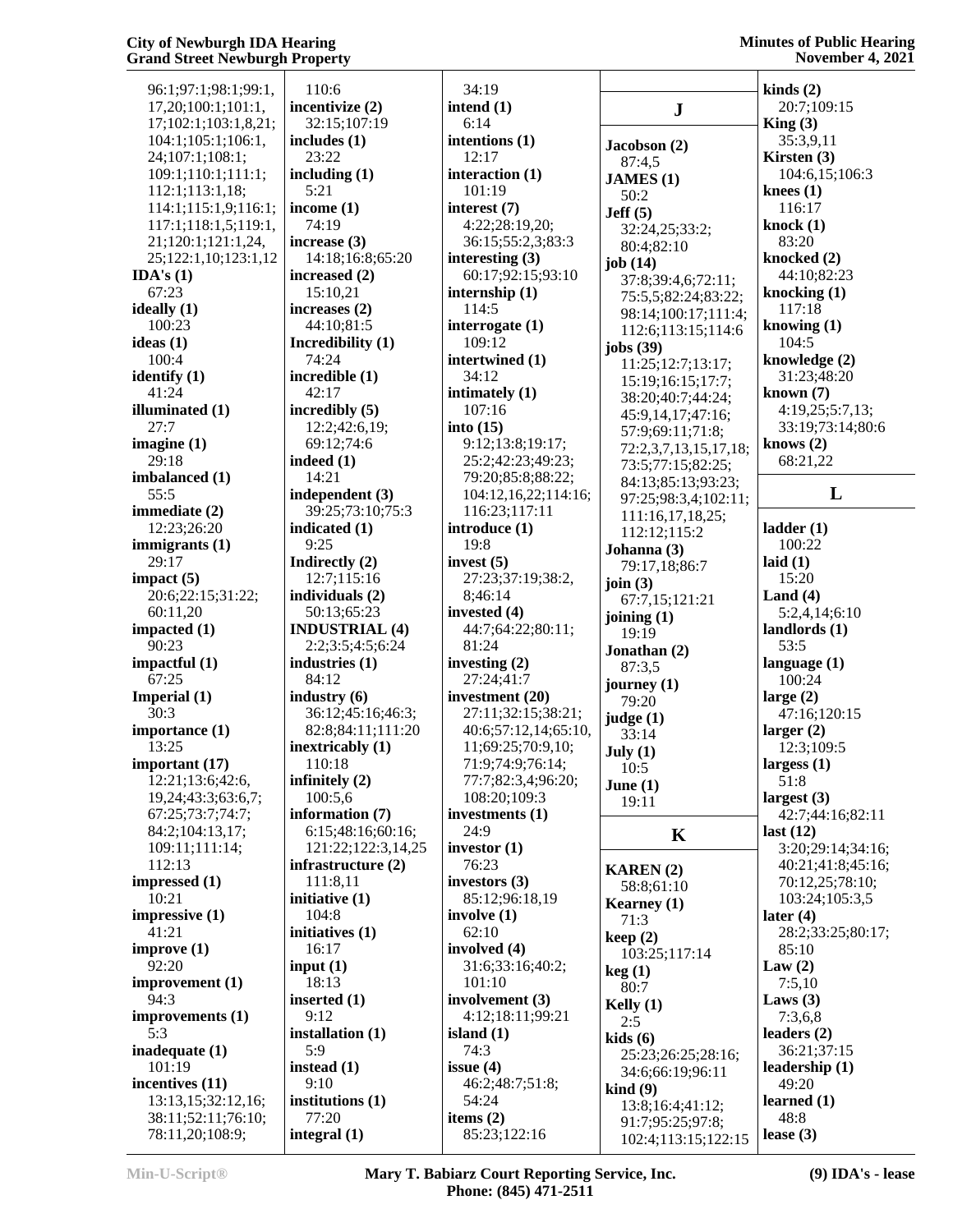4:22;6:3,9 **least (3)** 15:5;22:4;88:8 **leave (6)** 25:4;65:2;75:24; 81:10;84:17;85:14 **led (3)** 83:23;96:2;112:2 **leg (1)** 31:17 **legal (3)** 16:11;99:25;100:7 **legalese (1)** 13:6 **Legion (3)** 20:14,22;21:21 **legislature (1)** 51:13 **lend (1)** 106:18 **less (1)** 117:7 **letter (1)** 10:11 **letters (1)** 87:21 **letting (1)**  $92.9$ **level (2)** 96:22;102:15 **levels (1)** 94:14 **liability (2)** 4:16,18 **Liberty (5)** 11:14;39:16;41:14; 43:20;87:24 **lies (1)** 63:21 **lieu (1)** 14:14 **life (10)** 24:23;29:9,21; 30:17;66:16;79:25; 84:2;109:9;114:3,3 **lifelong (2)** 79:22;113:25 **lifetime (1)** 79:11 **lighted (1)** 27:7 **lights (1)** 28:11 **likelihood (1)** 78:13 **likely (3)** 54:8;110:23;111:6 **limit (3)** 62:19;80:22,24 **limited (3)** 4:15,17;35:17 **line (1)** 69:14

| . <b>.</b>           |                    |                |
|----------------------|--------------------|----------------|
| lines $(2)$          | looking $(6)$      |                |
| 48:11;60:8           | 54:4;59:18;73:9;   |                |
| linked (1)           | 92:21;105:22;115:3 | m              |
| 110:19               | lose $(1)$         |                |
| list $(3)$           | 81:5               | m              |
| 16:13;103:25;        | loss(2)            |                |
| 118:7                | 85:7,21            | m              |
| listen $(2)$         | lost(2)            |                |
| 17:4,13              | 37:5;94:18         |                |
| listening (2)        | lot(34)            | m              |
| 86:24;116:6          | 17:19;34:3;45:8;   |                |
| literally (2)        | 46:18,21;49:16;    | M <sub>i</sub> |
| 104:16,22            | 53:15;60:11;61:17; |                |
| little $(10)$        | 69:24;71:18;72:11; | m              |
| 3:8;35:7;57:19;      | 74:21;78:23,24;    |                |
| 68:22;69:20;114:21;  | 86:13;87:21;91:14, |                |
| 115:7,24;117:8,24    | 21,22;95:19;96:6;  |                |
| live $(16)$          | 97:3;101:3,7,22;   |                |
| 14:4;18:7;26:13;     | 105:15;107:11;     |                |
| 49:8;65:23,24;68:12; | 108:7;114:22;      |                |
| 75:10;92:10;93:5,12, | 118:12;119:25;     |                |
| 14;106:17;107:5;     | 120:2,3            |                |
| 109:22;120:20        | lots $(2)$         |                |
| lived $(6)$          | 80:11;112:14       |                |
| 79:23;96:12;         | love $(15)$        |                |
| 107:22;109:23;       | 32:3;33:6;41:9;    | ma             |
| 110:9;114:2          | 44:6;46:16;64:12;  |                |
| lives $(2)$          | 66:19;72:20,21;    |                |
| 99:11;102:21         | 86:12;109:7,21;    |                |
| living $(4)$         | 115:19;119:6,23    | m              |
| 34:4;81:8,9;112:7    | low(1)             |                |
| LLC(4)               | 111:20             | M <sub>i</sub> |
| 4:15,17;6:9,11       | lower $(1)$        |                |
| loan(2)              | 100:21             | M <sub>i</sub> |
| 78:14,18             | luck $(1)$         |                |
| loans(1)             | 94:20              | m              |
| 108:22               | lucky $(3)$        |                |
| local(9)             | 10:18;24:2;83:2    | M <sub>i</sub> |
| 24:3;56:21;66:21;    | lure(1)            |                |
| 67:12;81:25;98:3,4,  | 108:8              |                |
| 6;104:19             | luxury(1)          | M <sub>i</sub> |
| locality $(1)$       | 43:8               |                |
| 73:24                |                    | m              |
| locally $(2)$        | M                  |                |
| 45:7;73:21           |                    | m              |
| located $(3)$        | machinery $(1)$    |                |
| 4:24;6:12;9:5        | 5:11               | m              |
| location $(2)$       | mady(1)            |                |
| 8:7;79:5             | 41:9               | M <sub>i</sub> |
| lockdown (2)         | mailed (1)         |                |
| 96:4,9               | 8:13               |                |
| long(7)              | main(1)            |                |
| 11:12;16:6,8;66:5;   | 45:5               | m              |
| 80:16;92:25;104:2    | $main(1)$          |                |
| longtime $(1)$       | 71:22              | m              |
| 39:19                | maintenance (1)    |                |
| look $(17)$          | 111:10             |                |
| 11:19;18:11;19:15,   | major $(2)$        |                |
| 21;21:16;50:23;      | 11:16;22:14        |                |
| 61:20;77:10;81:19,   | majority (1)       |                |
| 20;82:6;84:22;86:2;  | 57:16              | m              |
| 90:4;113:11;115:8;   | makes $(9)$        |                |
| 122:13               | 14:24,24;15:4;     |                |

 92:21;105:22;115:3 **making (3) M** 72:9 16:12;51:18;77:6; 89:12;94:5;110:19 71:12;103:7,19 **man (1)** 43:12 **manager (6)** 26:5,11;27:14; 48:17;60:3;88:24 **manager's (1)** 59:23 **Manhattan (1)** 30:12 **many (44)** 11:24;13:15;15:23; 19:15,22,22;21:4,4,4, 4,5;23:6;25:22;31:4; 39:23;40:25;42:10; 44:18;51:16;52:20; 56:14;63:14,14,24; 64:2,5,11;65:17;66:6, 24;68:6;69:21;75:14; 77:20;83:9;84:24; 93:10;96:10;98:2,4, 6;105:21,21;111:6 **market (11)** 11:9;23:23;70:19; 80:19;95:4;97:9,11, 17,21,22,23 **marketing (1)** 35:20 **Martinez (3)** 113:19,21,25 **Maryland (1)** 31:17 **mask (4)** 18:14,17,22;40:22 **Masonic (5)** 20:15;21:3;85:17, 18;86:3 **Masons (1)** 21:11 **master (1) materials (1)** 76:7 **matter (2)** 20:5;123:2 **Maureen (7)** 36:3,4;39:13; 50:14;51:23;55:16; 72:5 **maximize (2)** 95:6;111:3 **may (15)** 6:6;7:25;17:17; 33:3;46:11,12;51:9; 64:5;71:17;107:6; 112:12;114:25; 122:8,23,23 **maybe (13)** 35:7;51:24;52:23; 70:22;79:9;89:18;

## **Minutes of Public Hearing November 4, 2021**

 91:10;97:20;115:24; 117:6;120:13,13; 122:10 **mayor (4)** 47:3;61:2;99:20; 101:14 **mayor's (6)** 48:17;49:5;59:23, 25;60:25;71:15 **McLaughlin (1)** 2:6 **meal (1)** 43:25 **meals (2)** 105:2,4 **mean (8)** 19:20;89:17;96:18; 97:13;102:20,24; 109:18;122:22 **meaning (1)** 5:19 **meaningful (2)** 67:18;112:8 **means (5)** 16:3;29:6;31:8; 77:9;113:6 **meeting (10)** 3:9;9:17;21:11; 48:9;49:4;50:9; 85:25;107:10; 113:23;123:14 **meetings (5)** 60:13;63:17,18; 88:23;93:25 **megacorporation (1)** 78:3 **Mejia (3)** 58:7,8;61:10 **member (1)** 66:21 **members (8)** 9:16,17;10:6; 58:22;61:14;71:19; 85:19;119:11 **mention (5)** 34:23;82:20;88:12; 105:14;116:12 **mentioned (4)** 34:11;80:4;82:11; 109:25 **mentioning (1)** 34:18 **merits (2)** 17:9;48:13 **message (1)** 62:14 **messages (2)** 52:2,5 **met (2)** 19:23;49:20 **Mexican (1)** 29:13 **mic (3)**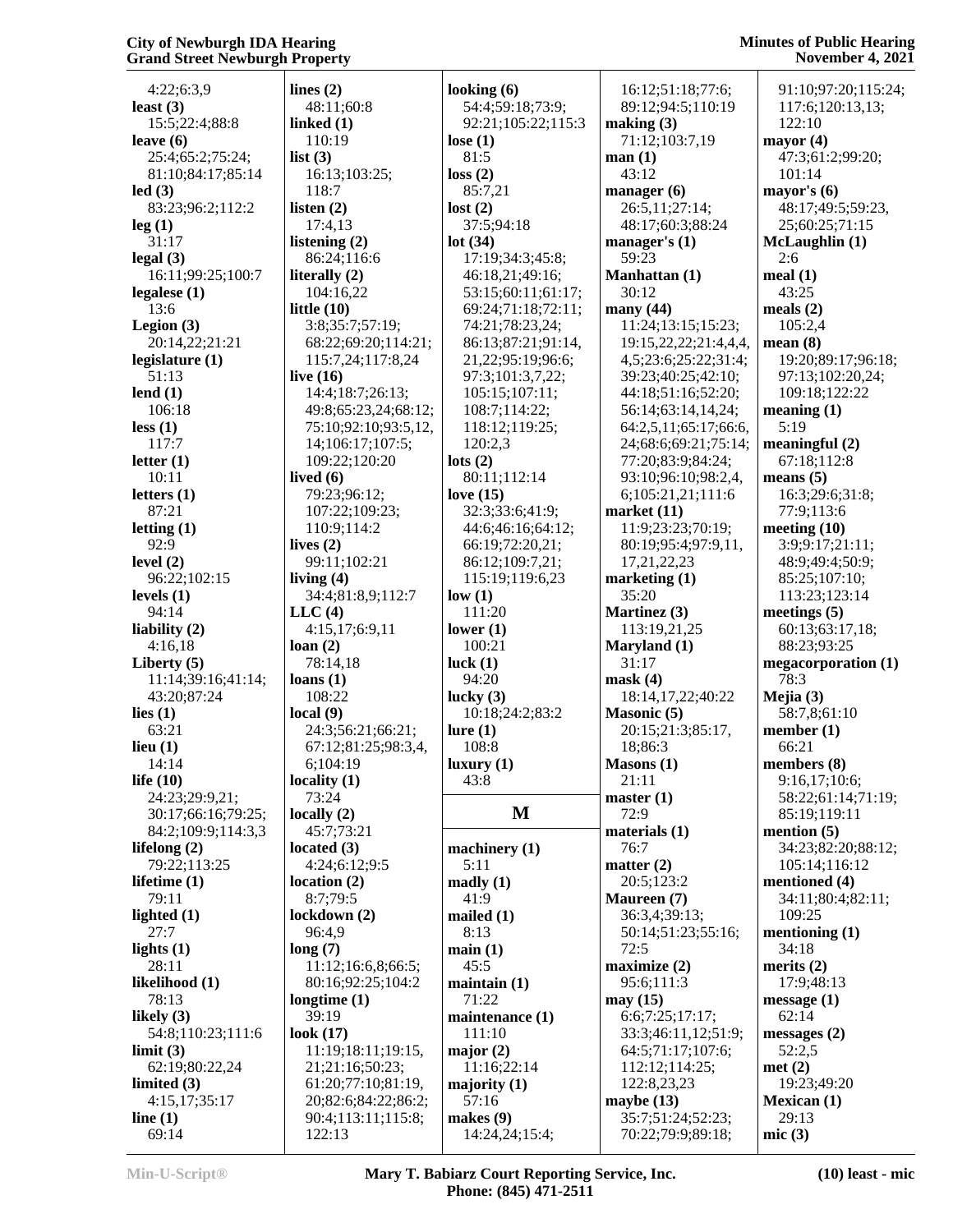| 3:14;60:14,18<br>Michael (1)                | 68<br>mon  |
|---------------------------------------------|------------|
| 2:5                                         | 22         |
| Mid(1)<br>71:4                              | mor<br>7:  |
| Middle (2)                                  | 35         |
| 28:6;63:21<br>Middletown (1)                | 56<br>66   |
| 83:17                                       | 77         |
| might(8)                                    | 88         |
| 19:9;23:3;35:6;<br>73:22;84:25;115:24;      | 96<br>10   |
| 117:9;120:12                                | 10         |
| Mike $(1)$<br>98:11                         | 11<br>12   |
| million (14)                                | mor        |
| 40:6;53:20,24;                              | 52         |
| 54:5,9,15,15;73:12;<br>75:4,6,7;76:22;77:7; | mor<br>5:  |
| 100:10                                      | mor        |
| millions (11)                               | 34         |
| 27:10,12,16,25;<br>28:2;42:10;57:20;        | most<br>54 |
| 100:11,12;101:18;                           | 63         |
| 103:10<br>mindset(1)                        | 97<br>10   |
| 118:14                                      | most       |
| minimum(4)                                  | 71         |
| 98:7,8;100:16;<br>101:9                     | moti<br>68 |
| minutes <sub>(4)</sub>                      | moti       |
| 19:8;22:18;52:9;<br>101:12                  | 52<br>mou  |
| miss(2)                                     | 10         |
| 78:25;79:13                                 | mov        |
| missed(1)<br>63:13                          | 65<br>mov  |
| missing(2)                                  | 29         |
| 70:22;74:22<br>misstop(1)                   | 92<br>10   |
| 62:21                                       | mov.       |
| missteps(1)                                 | 96         |
| 58:20<br>mistake (1)                        | 12<br>muc  |
| 40:24                                       | 15         |
| mixed(2)<br>74:17,19                        | 32<br>48   |
| model(1)                                    | 67         |
| 60:20                                       | 79         |
| modeling(1)<br>60:22                        | mult<br>27 |
| mom(1)                                      | mult       |
| 96:21                                       | 25         |
| monarchy (1)<br>64:7                        | mult<br>21 |
| money $(15)$                                | Mur        |
| 23:19;24:8;27:23;<br>37:17;53:5;71:9;       | 7:<br>mun  |
| 94:5,5,7,17,19,22;                          | 29         |
| 97:3;105:6;120:10                           | Mus        |
| money-making (2)<br>94:11;97:16             | 83<br>mus  |
| Montgomery (1)                              | 10         |

| 68:12                                 | must         |
|---------------------------------------|--------------|
| months (3)                            | 7:2          |
| 22:3;69:5;105:5                       | 112          |
| more (34)<br>7:18;8:4;11:19,24;       | mysel<br>41: |
| 35:7;47:7;51:3;                       |              |
| 56:25;60:21;65:22;                    |              |
| 66:24;74:9;75:2;                      |              |
| 77:5;84:3;86:17;                      | naive        |
| 88:14,15;94:25;<br>96:14,16,17;99:22; | 108<br>name  |
| 100:5;101:7,15;                       | 4:3          |
| 108:10,13;112:3;                      | 33:          |
| 115:21;117:21,24;                     | 92:          |
| 122:11,13                             | <b>Naom</b>  |
| morning (3)<br>52:5;60:6;101:13       | 10:<br>natur |
| mortgage (2)                          | 8:6          |
| 5:24;76:8                             | nause        |
| mortgages (1)                         | 75:          |
| 34:5                                  | navig        |
| most (11)<br>54:8,17;55:20;           | 38:          |
| 63:7;82:18;83:12;                     | near<br>97:  |
| 97:10;98:24;99:5,9;                   | nearb        |
| 102:25                                | 107          |
| mostly(3)                             | nearl        |
| 71:5;117:4;120:18                     | 40:          |
| motivation (1)<br>68:23               | need<br>23:  |
| motives (1)                           | 17;          |
| 52:15                                 | 34:          |
| mouth (1)                             | 45:          |
| 104:13                                | 55:          |
| move (3)<br>65:13;68:2;116:4          | 64:<br>16;   |
| moved (9)                             | 23;          |
| 29:14;49:19;80:10;                    | 83:          |
| 92:17;95:14;107:15;                   | 93:          |
| 109:25;119:3;120:5                    | 96:          |
| moving (5)<br>96:12;103:14;           | 107<br>111   |
| 120:11,16,18                          | neede        |
| much (15)                             | 66:          |
| 15:22;18:9;25:10;                     | 82:          |
| 32:22;43:11;47:19;                    | needs<br>22: |
| 48:7;50:3;65:22;<br>67:19;68:11;70:4; | 59:          |
| 79:15;112:2;113:22                    | 94:          |
| multi (1)                             | 102          |
| 27:10                                 | 108          |
| multi-generations (1)                 | negat        |
| 25:20<br>multiple (3)                 | 12:<br>negat |
| 21:22;63:17;94:14                     | 102          |
| <b>Municipal (2)</b>                  | negot        |
| 7:5,10                                | 94:          |
| municipality (1)                      | neigh        |
| 29:6<br>Museum (1)                    | 33:          |
| 83:7                                  | neigh<br>55: |
| mushroom (1)                          | neigh        |
| 104:23                                | 13:          |

| must (4)             | 120:24;121:7      |
|----------------------|-------------------|
| 7:20;8:5;38:11;      | <b>New (28)</b>   |
| 112:2                | 4:15,17,25;7:     |
| myself (3)           | 8:21;9:6;13:2     |
| 41:24;72:5;99:8      | 10;30:10;36:2     |
|                      | 39:19;40:13;4     |
| N                    | 23;70:12;71:8     |
|                      | 82:12,15,16;1     |
| naive (1)            | 21;110:8;121      |
| 108:19               | Newburgh (171     |
| name (8)             | 3:5,6,7;4:5,14    |
| 4:3;19:6;31:2;       | 25;6:9,11,24;8    |
| 33:2;39:15;68:11;    | 21;9:2,6;10:7     |
| 92:10;113:24         | 11:18;12:2,6,     |
| Naomi (2)            | 13:10,19;14:1     |
| 10:9;12:23           | 16:16;18:3;19     |
| nature (3)           | 20:11,17;21:2     |
| 8:6;17:13;56:3       | 24:4,12,16;27     |
|                      | 29:25;30:7,13     |
| nauseam (1)<br>75:13 | 31:7;32:20;33     |
| navigate (2)         | 15;34:15,17;3     |
| 38:17;44:13          | 36:5,24;38:6,     |
| near(2)              | 39:22;40:3;41     |
| 97:6;98:25           | 23;43:13;44:6     |
| nearby (1)           | 45:2,24;46:22     |
| 107:21               | 48:6;50:15,21     |
| nearly (2)           | 55:15,17,22,2     |
| 40:22;102:3          | 56:10,12,15;5     |
| need (46)            | 16;63:24;64:9     |
| 23:13,18,20;24:6,    | 66:15,22;67:2     |
| 17;32:12,12,14,16;   | 68:6,13;69:10     |
| 34:25;35:19;37:18;   | 73:17;74:2,5;     |
| 45:9;46:7,8;47:9;    | 76:15;79:22;8     |
| 55:9;58:23;63:21;    | 83:8;84:3,10;     |
| 64:13,18;65:10,14,   | 86:12;87:10;8     |
| 16;66:6;71:7;72:3,   | 90:21;91:8;92     |
| 23;78:14,17;79:12;   | 18, 19, 21; 93: 3 |
| 83:21;88:15;90:25;   | 13,18;95:13,1     |
| 93:2;94:22,23;95:11; | 96:6,15,16,16     |
| 96:22;103:5,17,19;   | 23,25;99:11;1     |
| 107:18;110:11;       | 102:10,18,19      |
| 111:18;113:4         | 12,20;104:4;1     |
| needed (5)           | 107:5,17;108      |
| 66:10;67:19;78:12;   | 110:14,16;11      |
| 82:24;97:2           | 114:2,4,11,23     |
| needs (13)           | 20;116:5,7,8,9    |
| 22:11;35:2;45:24;    | 23;117:14;11      |
| 59:3;65:22;88:14;    | 18,20,23,25;1     |
| 94:9;99:21;101:8;    | 19,24,25;122      |
| 102:19;105:16,18;    | 123:6             |
| 108:11               | Newburghers (     |
| negative (2)         | 99:9              |
| 12:15;86:11          | Newburgh's (7)    |
| negatives (1)        | 11:5,16;12:20     |
| 102:13               | 57:3;102:5,11     |
| negotiation (1)      | Newman $(2)$      |
| 94:8                 | 86:7,8            |
| neighborhood (2)     | news(3)           |
| 33:21;55:23          | 46:18,21;102      |
| neighborhoods (2)    | newspaper(1)      |
| 55:21;80:6           | 8:19              |
| neighbors (5)        | next(4)           |
| 13:22;119:6,15;      | 12:20;65:17;8     |

| <b>New (28)</b>                             | NFA(2)                      |
|---------------------------------------------|-----------------------------|
| 4:15,17,25;7:3,6,8;                         | 30:6;98:13                  |
| 8:21;9:6;13:23;16:4,                        | nice(1)                     |
| 10;30:10;36:21;                             | 40:25                       |
| 39:19;40:13;42:8,12,                        | nicknames (1)               |
| 23;70:12;71:8,9;                            | 80:5                        |
| 82:12,15,16;102:15,                         | night(4)                    |
| 21;110:8;121:19<br>Newburgh (171)           | 46:11;89:15;117:4<br>5      |
| 3:5,6,7;4:5,14,16,                          | nights $(2)$                |
| 25;6:9,11,24;8:15,16,                       | 30:11,13                    |
| 21;9:2,6;10:7,14;                           | nine(1)                     |
| 11:18;12:2,6,22;                            | 51:12                       |
| 13:10,19;14:11;                             | no-brainer (2)              |
| 16:16;18:3;19:19,24;                        | 40:5,16                     |
| 20:11,17;21:2;23:11;                        | none $(1)$                  |
| 24:4,12,16;27:22;                           | 60:4                        |
| 29:25;30:7,13,14,15;                        | $non\text{-}profit(2)$      |
| 31:7;32:20;33:6,7,                          | 94:11;104:8                 |
| 15;34:15,17;35:18;                          | non-profits $(1)$<br>106:16 |
| 36:5,24;38:6,24;<br>39:22;40:3;41:5,8,      | non-white $(2)$             |
| 23;43:13;44:6,20;                           | 52:20,20                    |
| 45:2,24;46:22;47:19;                        | normal (1)                  |
| 48:6;50:15,21;52:19;                        | 3:9                         |
| 55:15,17,22,24;                             | North $(1)$                 |
| 56:10,12,15;57:14,                          | 30:5                        |
| 16;63:24;64:9,10;                           | notably (1)                 |
| 66:15,22;67:2,12;                           | 50:14                       |
| 68:6,13;69:10;72:8;                         | not-for-profit (1)          |
| 73:17;74:2,5;75:11;<br>76:15;79:22;82:8,17; | 90:15<br>notice (8)         |
| 83:8;84:3,10;85:6;                          | 8:12,23;9:9,11,24;          |
| 86:12;87:10;88:3;                           | 49:3;60:25;63:13            |
| 90:21;91:8;92:11,17,                        | notified (2)                |
| 18, 19, 21; 93: 3, 3, 8, 11,                | 60:5;107:12                 |
| 13, 18; 95: 13, 15, 16;                     | notorious (1)               |
| 96:6,15,16,16,20,22,                        | 111:20                      |
| 23,25;99:11;101:6;                          | November (2)                |
| 102:10,18,19;103:6,<br>12,20;104:4;105:15;  | 10:8,9<br>NPA(2)            |
| 107:5,17;108:4,15;                          | 42:2;44:3                   |
| 110:14,16;111:16;                           | Number (4)                  |
| 114:2,4,11,23;115:4,                        | 5:2;55:7;112:3;             |
| 20;116:5,7,8,9,11,15,                       | 117:17                      |
| 23;117:14;118:2,17,                         | numbers (6)                 |
| 18, 20, 23, 25; 121: 2,                     | 61:21;89:16;90:5,           |
| 19,24,25;122:10;                            | 20;91:16;93:8               |
| 123:6                                       | Nye(3)                      |
| Newburghers (1)<br>99:9                     | 106:25;107:2,3              |
| Newburgh's (7)                              | O                           |
| 11:5,16;12:20;                              |                             |
| 57:3;102:5,11;113:7                         | objection (1)               |
| Newman (2)                                  | 9:7                         |
| 86:7,8                                      | objectively (1)             |
| news $(3)$                                  | 99:15                       |
| 46:18,21;102:8                              | obligation (1)              |
| newspaper (1)<br>8:19                       | 6:4<br>obligations (1)      |
| next (4)                                    | 18:2                        |
| 12:20;65:17;89:7;                           | observation (1)             |

 112:22 **NFA (2)** 30:6;98:13 **nice (1)** 40:25 **nicknames (1)** 80:5 **night (4)** 46:11;89:15;117:4, 5 **nights (2)** 30:11,13 **nine (1)** 51:12 **no-brainer (2)** 40:5,16 60:4 94:11;104:8 **non-profits (1)** 106:16 **non-white (2)** 52:20,20 3:9 **North (1)** 30:5 **notably (1)** 50:14 **not-for-profit (1)** 90:15 8:12,23;9:9,11,24; 49:3;60:25;63:13 **notified (2)** 60:5;107:12 **notorious (1)** 111:20 **November (2)** 10:8,9 42:2;44:3 **Number (4)** 5:2;55:7;112:3; 117:17 **numbers (6)** 61:21;89:16;90:5, 20;91:16;93:8 **Nye (3)** 106:25;107:2,3 **O** 9:7 **objectively (1)** 99:15 **obligation (1)**

**Min-U-Script® Mary T. Babiarz Court Reporting Service, Inc. Phone: (845) 471-2511**

**(11) Michael - observation**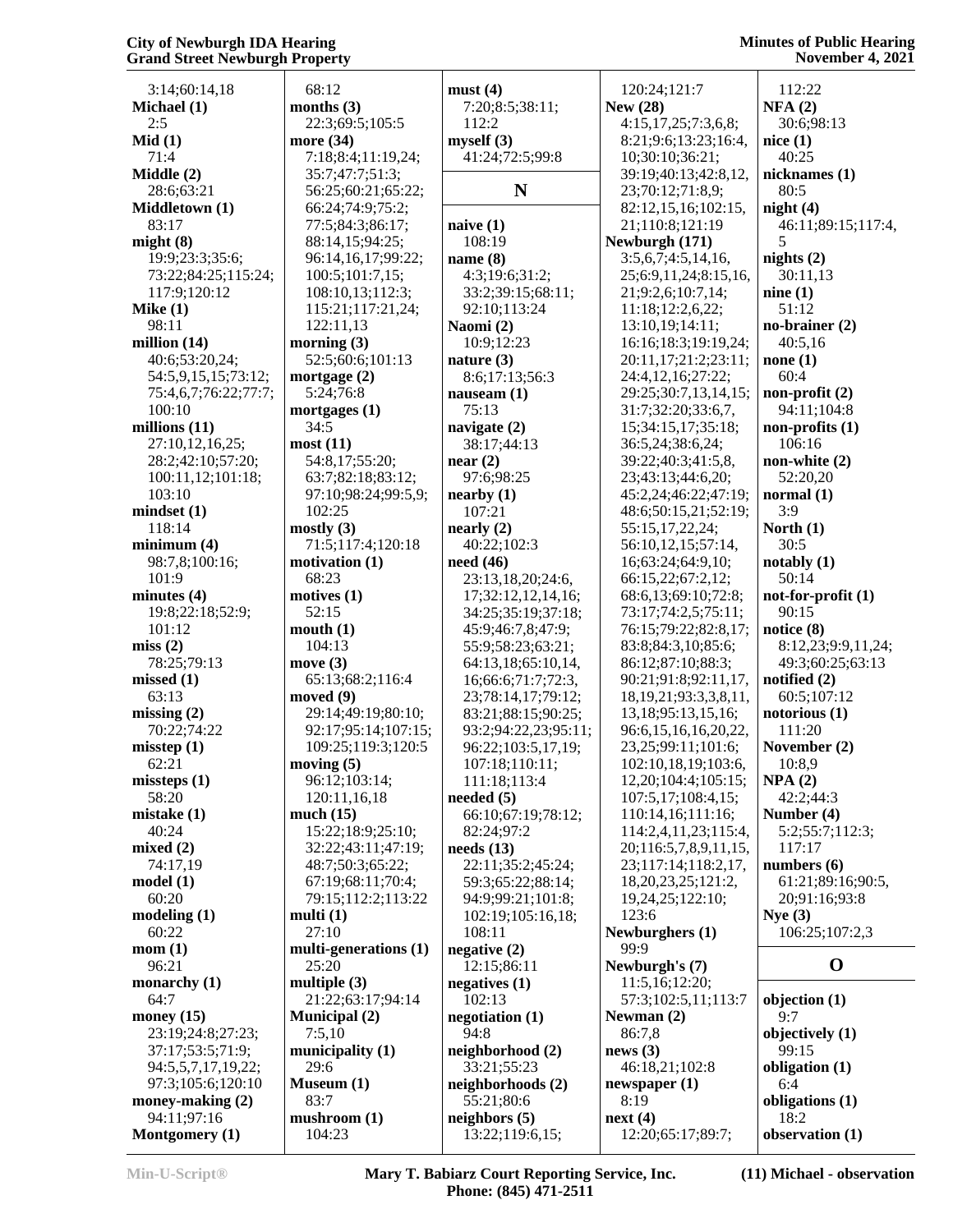49:16 **observed (1)** 66:23 **Obviously (5)** 18:17;25:6;45:10; 88:2;120:6 **occupancy (3)** 5:2;40:12;73:14 **occurred (1)** 59:3 **o'clock (1)** 52:7 **October (6)** 8:13,17;9:2,3;49:5; 63:13 **off (17)** 15:20;18:22;25:11; 40:22;42:13;43:12; 53:19,24;58:15; 76:25;77:8;92:22; 93:7;100:18,18; 120:10,10 **offer (5)** 14:13;17:6;38:11; 49:15;83:4 **offered (1)** 112:2 **office (10)** 18:5;48:17;49:5; 59:23,24;60:25; 82:14;87:6;121:24; 122:19 **officers (3)** 8:14,25;26:15 **officials (1)** 118:19 **often (1)** 42:14 **old (7)** 37:15;77:3;82:23; 102:8,8,22;109:7 **once (6)** 33:10;43:5;46:9; 55:13;79:10;101:13 **once-in-a-lifetime (1)** 79:8 **One (51)** 6:8;11:6;14:25; 16:5,15;25:24;31:22; 33:22;34:11,23;42:7; 44:15;45:5,9;46:25; 49:15;51:24;52:7,22; 55:14,20,22;56:11; 57:2;58:12;59:25; 61:25;64:24;70:8; 71:2,2;75:20;77:18, 23;78:20;81:22; 84:18;86:19;93:4; 94:25;95:2,4;107:6; 108:2;109:8,10; 114:3;117:4,17; 120:9;121:3 **one- (1)**

 54:12 **one-percenters (1)** 99:3 **ones (5)** 38:4,17;77:21; 103:6,8 **one's (3)** 37:10,10;94:19 **ongoing (2)** 67:15;111:10 **only (12)** 11:7;22:18;26:7; 36:22;47:6,17;54:3; 55:18;81:7;82:9; 91:4;113:2 **open (9)** 6:18;17:14;46:13; 56:18;60:9;74:11; 85:16;94:2;120:14 **opened (2)** 85:22;95:22 **opening (2)** 13:2;103:15 **operate (1)** 6:12 **operation (1)** 34:20 **operations (1)** 45:18 **operators (1)** 35:11 **opinion (1)** 101:19 **opinions (2)** 101:23;114:18 **opportunities (6)** 20:2;29:7;63:15; 67:18;79:10;84:15 **opportunity (27)** 3:24;25:19;28:9, 12,21;29:10,15,22, 24;30:18;33:9;36:7; 37:5,9,23;38:12; 39:11,18;42:17; 60:20;79:2,8,13; 83:22;84:4;86:21; 120:25 **opposed (2)** 51:19,20 **opposite (1)** 97:9 **oppressed (1)** 13:21 **oppression (2)** 120:22,22 **oppressive (1)** 111:21 **Orange (16)** 8:15,21;12:22; 20:18;27:18;31:12; 53:20,25;68:15,16; 72:20;73:2,6;76:2; 78:6;81:12 **order (7)**

 3:20;31:15;32:11; 67:23;78:21;83:17; 112:24 **organization (1)** 42:5 **originally (1)** 88:7 **others (9)** 38:2,14;51:25; 52:22;64:11;67:15; 70:22;72:5;91:12 **other's (1)** 34:8 **otherwise (4)** 17:3;68:21;73:14; 84:16 **ourselves (1)** 47:2 **out (34)** 18:5;19:15;22:22; 34:8;40:23;44:11; 46:21;48:18;50:8,23; 51:19;52:2,4;54:11; 59:11,12;60:5,12; 62:14;63:15;65:4; 70:25;75:21;77:17; 84:22;89:8;94:20; 95:5;96:8;98:11; 101:13;102:6,7; 122:9 **outcome (1)** 56:25 **outraged (1)** 50:11 **outrageously (1)** 57:23 **outreach (2)** 100:5;101:15 **outside (5)** 67:11;72:7;107:22, 25;110:23 **outsiders (2)** 71:9,10 **outstanding (1)** 37:12 **over (23)** 12:16;14:18;19:11; 30:8,9,9;37:4;40:4; 41:14;42:18;47:5; 49:11;55:7;56:4; 66:23;69:3,4;75:24; 85:25;88:25;105:4, 10;109:24 **overlook (1)** 109:22 **oversight (2)** 100:2,14 **overuse (1)** 69:16 **owed (2)** 14:5;17:3 **owes (1)**

 14:22 **own (11)** 20:9;34:6;38:15; 71:11;73:10;77:17; 80:12;82:6;96:19; 99:4,9 **owned (5)** 15:24;16:7,9; 20:18;97:18 **owner (5)** 14:19,22;15:8; 75:12;92:13 **owners (4)** 99:4;108:23;111:2; 112:18 **owner's (2)** 75:8;78:16 **ownership (1)** 96:22 **P page (1)** 122:11 **paid (2)** 53:21,25 **painful (1)** 65:6 **pandemic (4)** 23:25;76:16; 104:10,25 **parcel (1)** 4:23 **parcels (2)** 75:20;77:19 **Pardon (1)** 100:24 **parks (2)** 26:23;82:14 **Parmenter (1)** 33:18 **part (16)** 10:11;16:19;20:21; 24:10;37:22;38:22, 23;43:10;46:16;93:3; 98:12;106:19;110:3, 16,22;120:4 **particularly (2)** 58:4;111:18 **parties (1)** 80:9 **partner (4)** 12:20;37:24;59:10; 78:5 **partners (1)** 38:25 **partnership (3)** 16:17;31:13;58:24 **part-time (1)** 100:17 **party (1)** 121:21 **pass (2)**

 99:19;101:14 **passed (2)** 40:23;48:16 **passionate (2)** 19:24;68:24 **past (6)** 22:2;66:23;92:16; 94:4;109:24;121:6 **paths (1)** 112:22 **patrons (1)** 105:7 **Paul (6)** 25:12,13,14;32:4; 33:4;55:25 **pause (1)** 108:25 **paves (1)** 37:25 **pavilion (1)** 21:21 **pay (14)** 23:8;24:7,13,14; 25:2;53:4;77:22; 85:8;88:11,17; 100:19;111:20; 117:5,6 **paychecks (1)** 13:24 **paying (11)** 11:25;14:19;24:15; 34:5;37:8;75:19; 76:25;77:4,8;98:14; 115:15 **payment (1)** 14:14 **payments (5)** 14:7,9,15,25;15:4 **pays (2)** 53:5;112:6 **pedestrians (1)** 11:19 **people (108)** 12:13;15:18;18:19; 19:23;21:5;30:8; 34:3,17;35:3,5,10,13; 40:25;42:10,18;45:8; 46:7,9;49:17;51:23; 52:6,20;53:7,13,15; 56:4;63:6,25;64:18, 18,19,21;65:4;69:10, 14;70:2;71:13;72:3, 16;74:4;75:21;76:18; 78:8;80:9;82:10; 83:10;84:3,7,9,14; 85:19;87:22;91:11, 18,22;92:15,22;93:2, 5,10;94:4,21;96:6,10, 11,12;97:2,2,10; 98:25;99:4,5,7; 101:22;102:20; 103:5,14;104:11; 106:16;107:19,21,25;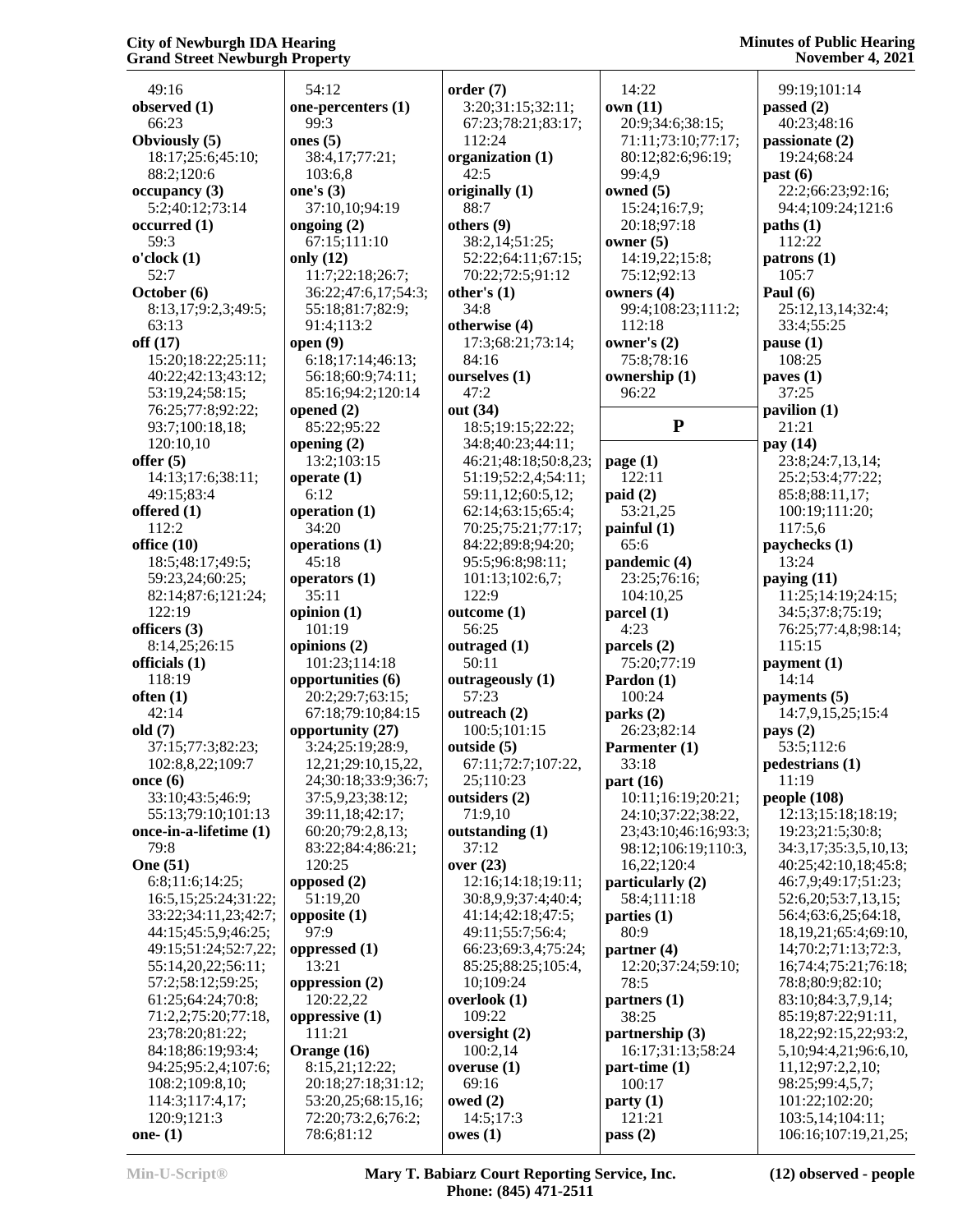108:9,13;109:16,19, 22;113:3;115:5; 116:14;117:13,15,19; 118:16,18,20;119:6, 25;120:5,15,16,18; 121:8,11,18,20; 122:11;123:6 **percent (5)** 44:9;61:22;80:15, 19,22 **percentage (3)** 97:19;99:11; 105:12 **perhaps (3)** 106:18;117:21,24 **period (3)** 6:18;96:25;107:23 **permanent (2)** 40:7;75:5 **perpetrated (1)** 55:19 **persist (1)** 98:22 **person (4)** 3:21;6:6;16:21; 63:4 **personal (4)** 5:12;79:20;94:18; 103:3 **personally (1)** 119:10 **perspective (2)** 22:5;117:25 **Peruvian (1)**  $29.13$ **petitioner (1)** 93:24 **phase-in (1)** 76:5 **phases (1)** 46:6 **phasing (1)** 75:8 **phenomenal (1)** 86:21 **philosophy (2)** 17:24;118:15 **pick (1)** 104:23 **picture (1)** 110:17 **pictured (1)** 78:8 **piece (1)** 69:20 **PILOT (26)** 11:4,8;14:13,23; 15:3;16:11;39:24; 51:17,19,20,21; 57:11;65:8,8,13; 67:22,23;68:4;75:18, 23;85:3,10;88:2,12; 89:25;90:3

**PILOTS (2)** 57:17;75:22 **pioneer (1)** 92:23 **pioneers (2)** 38:15;79:12 **pipeline (1)** 73:4 **pitch (2)** 88:9;112:4 **pitched (1)** 88:8 **pitted (1)** 69:6 **pittyable (1)** 93:6 **place (20)** 19:25;29:18;33:7, 10;46:8,8;59:25; 60:22;62:2;64:13,21, 23;66:8;76:3;80:10; 89:19;93:17;105:24, 24;116:15 **places (1)** 20:4 **plain (1)** 69:13 **plainer (1)** 13:8 **plan (3)** 93:23;94:6,23 **Planning (2)** 22:4,8 **play (3)** 66:19;69:20; 110:13 **played (1)** 66:16 **playgrounds (1)** 26:24 **please (6)** 3:19,21;28:14,14; 30:3;62:5 **pleasure (1)** 113:23 **plenty (1)** 72:7 **pm (2)** 59:9;100:23 **point (5)** 64:2;79:25;80:24; 90:19;113:14 **points (2)** 11:3;49:17 **police (3)** 26:12,15;28:10 **policy (1)** 18:14 **polite (1)** 29:4 **Political (1)** 49:20 **politically (1)**

 87:12 **pop (2)** 96:21;122:2 **popular (1)** 82:18 **position (1)** 83:4 **positive (3)** 20:6;32:2;66:25 **positives (1)** 102:13 **possible (1)** 24:22 **possibly (1)** 42:3 **posted (1)** 9:3 **potential (2)** 5:22;13:16 **Poughkeepsie (1)** 83:16 **poverty (5)** 36:17;37:3;99:12; 105:16;120:23 **power (1)** 100:2 **pray (1)** 86:22 **precedent (1)** 113:5 **predominantly (1)** 115:4 **premium (1)** 38:7 **prepared (1)** 50:6 **presence (1)** 50:22 **present (2)** 6:19;61:15 **presentation (1)** 18:24 **presented (1)** 9:15 **preservation (10)** 40:8;41:23;43:10; 81:14,18,25;83:24; 84:6;109:13,17 **preserve (1)** 44:4 **president (3)** 41:22;42:2;72:21 **press (1)** 3:14 **presume (1)** 49:9 **pretend (1)** 110:5 **pretty (4)** 19:13;98:20;99:13; 119:12 **previous (1)** 23:2

**pride (2)** 73:20;103:6 **primarily (1)** 121:18 **primary (1)** 14:12 **principal (1)** 19:2 **prior (4)** 7:16;8:2;9:16; 104:9 **private (5)** 70:4,9;74:9;97:15; 103:18 **privately (2)** 16:7,9 **privilege (1)** 39:9 **probably (8)** 27:4;34:24;39:22; 64:4;75:19;87:11; 101:10;116:3 **problems (1)** 50:19 **proceed (1)** 67:23 **process (5)** 54:7;58:20;62:12, 19;86:17 **professional (1)** 31:19 **profile (2)** 24:7;25:3 **profit (2)** 95:6;97:20 **profitability (1)** 111:3 **profitable (3)** 77:12,13;93:19 **program (3)** 48:4;85:3,11 **progress (6)** 22:3;34:10;44:12; 86:14,15;95:24 **project (108)** 4:7,13,13,20;5:17; 6:5,17,21,23;7:19,22, 25;8:5,7,10;9:19,23; 11:5,7,11;12:21; 15:15,17,20;17:5,9; 18:24;19:8,16;20:21; 22:7,21;23:6,20;24:6, 18;27:12;32:6,19; 35:23,24,24;39:21; 42:21;44:4,19;45:10, 23;46:3,6;47:13; 48:5,23;50:23;51:5, 18;52:25;53:3,17; 55:10;56:3,13,17; 57:21;59:14,15;60:8; 61:24;62:2,4;63:16, 23;66:10;67:10,21; 68:2,3,24;69:2,9;

 70:7;72:14;78:15,19, 21;84:24;86:10;87:7, 23;88:7,11,17;89:11, 23,24;90:3,5,9;91:13; 93:21;105:21; 106:14;108:24; 110:24;111:5,22; 112:10,16 **projections (1)** 47:18 **projects (9)** 23:2,9,24;41:21; 67:5;70:8,13;82:2; 86:18 **project's (1)** 39:24 **promised (2)** 16:14,24 **promises (1)** 16:21 **promotes (1)** 31:14 **properties (8)** 10:20;37:14;40:15; 56:6;65:11;96:19; 109:8;110:20 **Property (27)** 3:7;4:15,24;5:12, 23;6:9;11:8;14:5,6,8, 17,23;15:25;16:6,8; 20:10;28:7;53:2,6, 11;54:2,13;65:20; 73:13;74:21;75:9; 76:5 **property's (2)** 10:22;15:5 **proposal (1)** 25:17 **proposals (2)** 70:24;94:7 **Proposed (23)** 4:13,20;6:17,20, 23;7:23,25;8:5,8,10; 9:19,23;11:4,11; 14:3;17:5;19:16; 24:11;34:21;53:12; 57:22;89:16;110:25 **proposing (8)** 19:12;20:12,20; 21:8,14,20;22:13,21 **proposition (4)** 56:16;95:8;98:24; 99:7 **prospering (1)** 46:20 **protect (3)** 42:6;43:3;117:16 **protecting (1)** 43:14 **proud (6)** 20:9;24:16;69:20; 102:22;103:4;110:3

**proven (1)**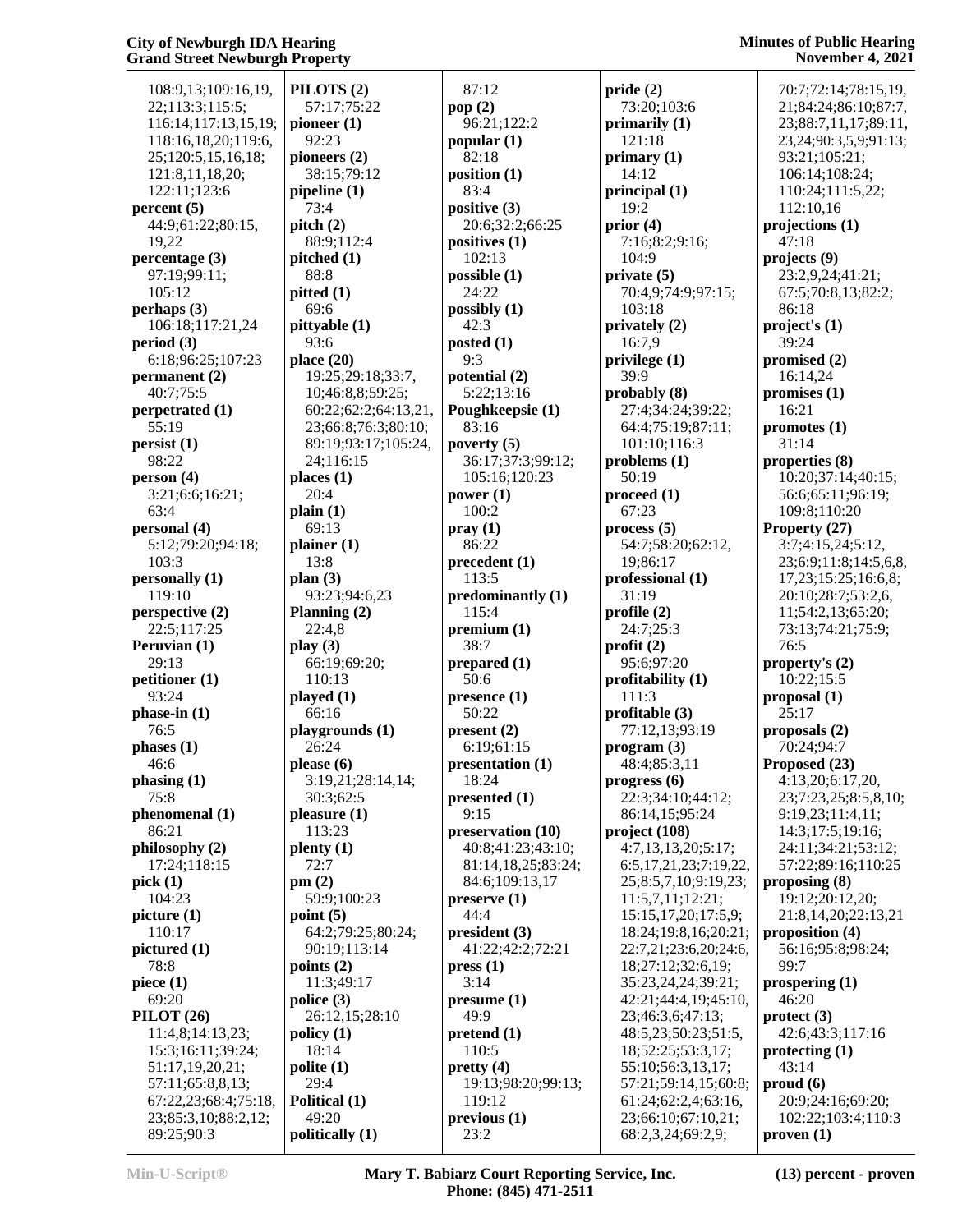67:4 **provide (5)** 6:14,16;29:15; 45:10;120:24 **provided (5)** 7:24;8:9;12:10; 28:8;67:5 **providing (3)** 7:16;8:2;66:9 **provisions (1)** 7:2 **PS (1)** 41:15 **public (37)** 3:6;4:8,9;6:16; 7:14,20;8:6,12,24; 9:5,9,11,13,15,24; 13:11;16:18;17:13; 22:6,8;25:11;26:6; 59:6,8,12;61:13,15; 91:19;94:8;97:14,15, 19;101:5;107:8,10; 118:19;122:8 **publicly (2)** 88:9;97:18 **published (2)** 8:17;122:6 **pull (2)** 3:13;12:3 **pulling (1)** 86:23 **purchase (4)** 6:4;110:7,8,10 **purchased (2)** 70:2;109:10 **purpose (2)** 6:16;7:14 **Pursuant (2)** 7:15,21 **pursue (2)** 34:25;35:2 **pursuing (2)** 57:17;111:2 **purview (1)** 101:16 **pushed (1)** 65:4 **put (11)** 18:17;22:22;37:17; 42:22;70:25;77:15; 85:13;92:22;100:8,9; 116:2 **putting (2)** 59:24;115:17 **pyramid (1)** 99:13 **Q Q&A (1)** 17:14 **qualified (1) rape (1) rare (2)**

**quality (6)** 29:9,21;30:17; 38:12;67:5;111:25 **quantify (1)** 45:19 **question (11)** 14:17;16:2;23:3, 17;52:14;53:7;87:25; 89:25;97:4;100:10; 102:17 **quick (1)** 11:3 **quickly (2)** 95:18,21 **Quite (6)** 24:22;40:10;94:24; 101:25;112:15; 115:25 **quote (1)** 81:22 **R recently (2) racial (2)** 120:17,21 **raised (3)** 31:3;79:23;105:6 **rally (2)** 38:18;51:25 **random (1)** 20:8 69:11 36:14;51:16 **rather (2)** 89:19;95:24 **reach (1)** 18:5 **reactive (2)** 26:7,18 **reading (2)** 9:9;13:5 **Reaganomics (1)** 98:19 **real (14)** 4:23;5:23,23;38:5; 45:3,20;69:10,11; 73:8;92:24;93:16; 96:18;106:13;110:17 **realistic (1)** 89:17 **reality (1)** 80:21 **realize (1)** 68:6 **really (28)** 18:10,11;35:18; 48:22;69:6;72:13; 78:8;86:14,14,15; 89:12;90:4;91:2; 93:25;95:18;98:11; 99:20;104:13;105:2, 20;106:3,15,18; 108:9;109:14; 117:20;119:3,9 **reason (5)** 15:11;38:7;78:10, 21;91:6 **reasonable (2)** 95:2,7 **reasonableness (1)** 122:5 **reasonably (1)** 23:8 **reasons (5)** 34:11;44:18;91:10; 105:21;110:12 **rebuild (1)** 43:4 **receive (1)**  $6.19$ **received (2)** 9:14;10:4 65:2;93:2 **recipient (2)** 14:24;15:3 **recognize (1)** 36:25 **recognizing (1)** 58:4 **reconsider (2)** 90:20;91:16 **record (4)** 4:11;8:18;9:12; 49:3 **recording (3)** 3:11;5:25;76:8 **recreation (2)** 26:21;82:14 **recruit (1)** 74:21 **rectified (1)** 62:21 **rectify (1)** 85:5 **redevelop (1)** 74:12 **redeveloped (3)** 33:18,25;74:17 **reduce (1)** 14:21 **reduces (1)** 37:6 **refer (1)** 15:7 **reference (1)** 34:13 **referred (3)** 5:16;7:12;50:14 **regard (1)** 121:5 **regarding (1)** 36:8 **region (2)**

 32:3;66:25 **related (1)** 5:10 **relating (1)** 4:11 **relationship (2)** 44:21;45:2 **relatively (1)** 114:12 **release (1)** 122:24 **relevant (1)** 118:14 **reliable (1)** 94:22 **remain (1)** 29:8 **remains (2)** 16:7,9 **remark (1)** 51:10 **remarks (2)** 50:6,10 **remodelers (1)** 70:5 **renewal (2)** 84:20;85:5 **renovated (1)** 11:9 **renovation (1)** 87:24 **rent (1)** 100:19 **rented (1)** 109:9 **renter (1)** 79:23 **renters (3)** 53:4;65:24;115:14 **repeating (1)** 91:12 **report (1)** 45:15 **represent (1)** 113:13 **representative (3)** 52:17;61:9,25 **representatives' (1)** 114:18 **represented (1)** 79:4 **represents (1)** 68:7 **reputation (5)** 36:19;37:13;55:17, 18;113:8 **request (5)** 9:10;48:13,14; 54:9;70:24 **requested (2)** 67:24;68:4 **requesting (1)** 17:10

**require (1)** 112:23 **required (1)** 13:7 **requirements (1)** 108:21 **requires (1)** 27:10 **resent (1)** 78:6 **resident (13)** 39:16,19,20;66:15; 79:22;81:12;87:9; 102:22;104:4; 105:22;107:4;114:2; 118:25 **residents (23)** 8:20;12:6;13:20; 14:12;18:3;32:7,9, 10;52:17,24;57:4; 98:3,5,7;99:17; 101:20,25;105:8; 107:11;113:14; 116:25;118:2,24 **resources (2)** 80:11;111:8 **respect (9)** 5:21;6:22;7:22,24; 8:9;9:22;10:22;39:6; 52:13 **respectfully (1)** 63:18 **response (1)** 26:20 **responsibility (1)** 39:5 **rest (5)** 49:21;58:13;74:5; 76:13,14 **restaurant (5)** 20:13;21:9,9,18; 98:9 **restaurants (4)** 11:24;43:18;45:12; 95:22 **restoration (1)** 40:9 **restore (1)** 80:13 **retained (1)** 13:18 **retired (1)** 31:7 **return (4)** 3:21;29:20;33:9; 98:16 **returned (1)** 82:2 **reuse (5)** 10:16;82:2,4;84:6, 11 **revenue (11)** 16:4,10;17:7;

73:4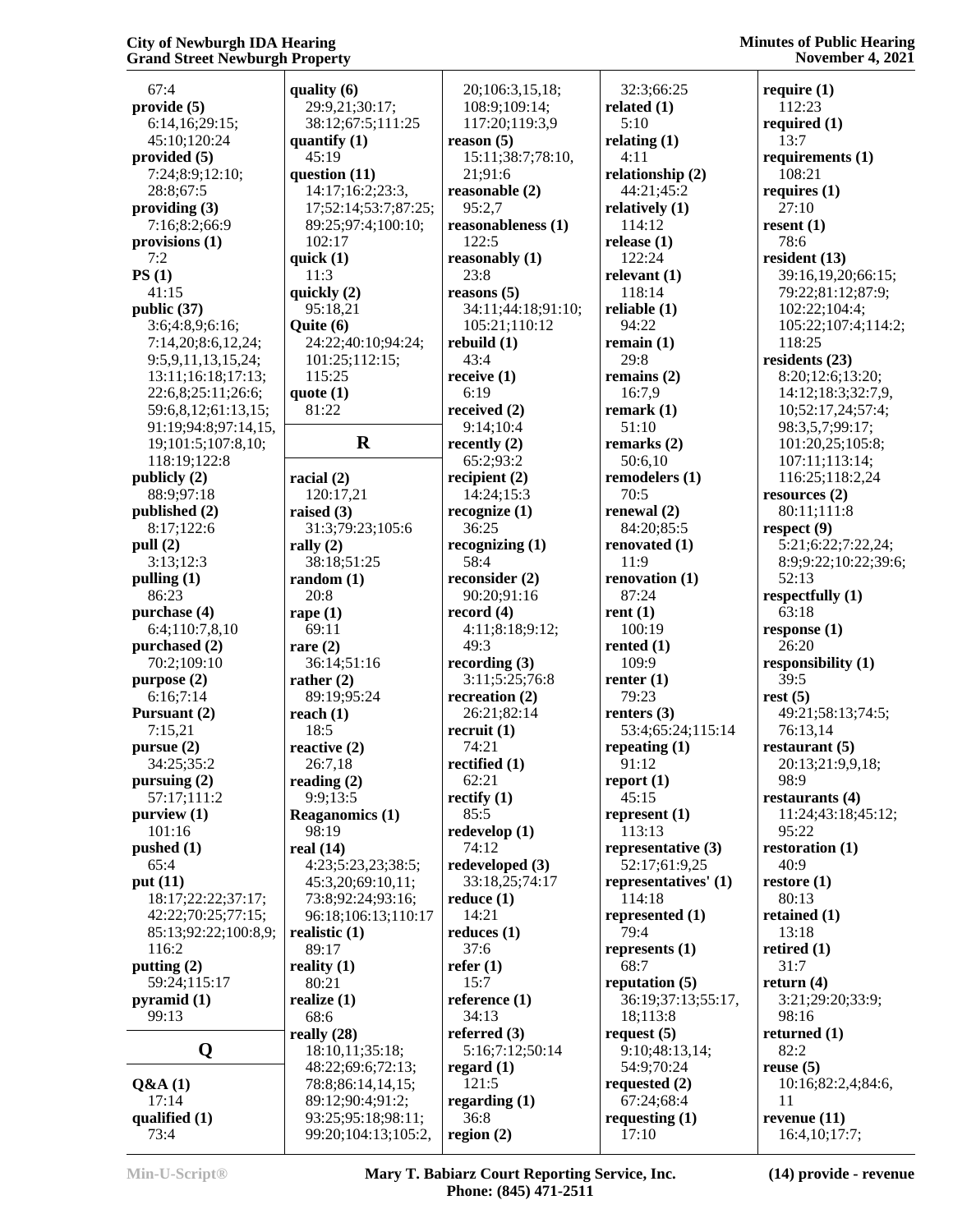| 40:12;43:17;45:24;     | 17:20;21:12;25:22;   | scar(1)              | sentiments (1)            | signal $(2)$                 |
|------------------------|----------------------|----------------------|---------------------------|------------------------------|
| 47:15;67:20;74:22;     | 27:4;31:4;39:23;     | 84:23                | 58:19                     | 57:6,18                      |
| 82:3;94:15             | 45:23;51:15,23;53:8, | scenario (1)         | serious $(1)$             | signed $(1)$                 |
| revenues $(2)$         | 14;64:12;68:21;      | 40:5                 | 101:4                     | 3:18                         |
| 88:14,15               | 71:20;97:11;98:25;   | Schedule (3)         | serve $(1)$               | Significant (6)              |
| Review (2)             | 99:6;113:24;115:3,6; | 9:13;14:15;15:11     | 21:17                     | 40:6;41:19;4                 |
| 22:10;48:19            | 117:6                | scheduling $(1)$     | service $(3)$             | 53:23;55:8,1                 |
| reviewed (1)           | rooms $(2)$          | 59:6                 | 20:25;58:14;              | sign-in $(2)$                |
| 39:23                  | 56:7;90:10           | School (11)          | 119:22                    | 3:19;25:12                   |
| revitalization (3)     | rough $(1)$          | 8:16;28:6;29:22;     | services (1)              | signs $(3)$                  |
| 11:13,17;67:16         | 49:18                | 41:15;83:10;87:24;   | 12:9                      | 3:21;100:7,9                 |
| revitalized (1)        | route $(1)$          | 88:4,5;89:2;90:21;   | session $(1)$             | similar $(3)$                |
| 55:21                  | 23:21                | 91:17                | 17:15                     | 93:15;98:2;1                 |
| RFP(1)                 | Rowley (3)           | scope $(1)$          | set $(2)$                 | simple $(1)$                 |
| 70:23                  | 103:22,23;104:3      | 11:7                 | 14:15;86:17               | 11:25                        |
| rhetoric $(3)$         | rubbed $(1)$         | scraps(1)            | setting $(1)$             | Simply (2)                   |
| 108:8;109:2;           | 43:12                | 43:5                 | 113:5                     | 77:15;78:20                  |
| 111:25                 | rubble(1)            | Sean $(2)$           | settlers $(1)$            | Sims(11)                     |
| rich(1)                | 37:4                 | 66:12,13             | 92:23                     | 18:25;19:4,6                 |
| 77:11                  | run $(3)$            | searching $(1)$      | setup $(1)$               | 37:12;38:25;                 |
| richness $(2)$         | 14:10;34:8;99:22     | 59:19                | 3:10                      | 104:6,15;10                  |
| 11:21;104:20           | runs $(1)$           | second $(4)$         | seven $(3)$               | 118:21                       |
| riddled $(1)$          | 14:8                 | 21:10,10;42:7;       | 54:2;83:5;90:10           | single $(6)$                 |
| 50:17                  |                      | 64:16                | several $(2)$             | 50:24;63:4;1                 |
| right(30)              | S                    | secondary (1)        | 69:5;109:9                | 10,24;105:13                 |
| 4:2;21:24;24:14;       |                      | 94:12                | severe $(1)$              | $s$ it $(4)$                 |
| 33:11;35:6;36:23;      | sad $(1)$            | Secondly (1)         | 41:11                     | 3:12;90:20;9                 |
| 39:17;47:17;50:25;     | 85:19                | 87:20                | shape $(1)$               | 118:24                       |
| 53:19;54:10;57:15;     | safe $(1)$           | Section (4)          | 41:11                     | site $(1)$                   |
| 59:17;61:11,13,22;     | 18:19                | 5:20;7:9,15,21       | share $(3)$               | 73:6                         |
| 64:7,8;65:11;72:11,    | safest $(2)$         | secure $(3)$         | 12:3;31:19;77:8           | sites $(3)$                  |
| 15,24;74:23;76:23,     | 55:23,23             | 26:10;27:7;112:24    | shared $(1)$              | 82:13,16,18                  |
| 23, 25; 77: 8; 86: 19; | salary $(1)$         | securing $(1)$       | 58:19                     | situated $(1)$               |
| 116:4;122:7            | 80:23                | 108:22               | sharing $(1)$             | 108:5                        |
| rights $(1)$           | sale $(1)$<br>6:4    | security $(1)$       | 60:16                     | situation (6)                |
| 53:18<br>ripple(2)     | sales (6)            | 28:12<br>SEDAC(1)    | sheet $(2)$<br>3:19;25:12 | 15:9;16:5;11<br>113:2;116:5; |
| 31:21,25               | 5:22;40:12;45:22;    | 71:17                | shelter $(2)$             | six(7)                       |
| risk(14)               | 67:19;73:13;76:6     | seeing $(5)$         | 90:11,15                  | 22:3;41:8;53                 |
| 24:7;25:2;37:16;       | salt $(1)$           | 11:19:69:25:70:4:    | shifting $(1)$            | 88:16;95:13;                 |
| 38:5;55:8,10;63:24;    | 114:16               | 76:16;97:19          | 97:4                      | sixth $(3)$                  |
| 64:6;76:10,12;         | same (9)             | seek $(1)$           | shifts $(1)$              | 25:25;28:21,                 |
| 110:22;112:20;         | 3:10;24:8;43:14;     | 95:5                 | 115:2                     | size $(1)$                   |
| 116:2;117:9            | 109:15;112:23;       | seeking $(1)$        | shoot $(1)$               | 112:5                        |
| risks(1)               | 113:15;117:13,15;    | 34:21                | 46:10                     | skepticism (1)               |
| 64:3                   | 119:11               | seems $(3)$          | short $(3)$               | 12:16                        |
| risk-takers (1)        | sat(2)               | 11:6;42:13;93:22     | 63:25;75:18;87:15         | skills (1)                   |
| 38:16                  | 27:4;40:9            | sees $(1)$           | shortly $(2)$             | 84:10                        |
| risky(1)               | Savannah (1)         | 24:3                 | 77:24;107:9               | skip $(1)$                   |
| 56:16                  | 43:9                 | self(3)              | shortsightedness (2)      | 82:5                         |
| ritual $(1)$           | save $(1)$           | 28:20;37:8,10        | 29:4,5                    | Sklarz $(2)$                 |
| 21:12                  | 42:22                | self-esteem (1)      | short-term $(1)$          | 47:21,22                     |
| river $(2)$            | saving $(2)$         | 102:19               | 66:6                      | Skoufis (6)                  |
| 49:8;108:6             | 76:7;116:18          | selling $(1)$        | shot $(2)$                | 10:6;47:5;49                 |
| riverfront $(1)$       | savings $(1)$        | 68:19                | 55:12,14                  | 50:2;58:17;6                 |
| 26:24                  | 53:20                | Senator (6)          | show $(2)$                | Skoufis's (1)                |
| Robert $(2)$           | savvy $(1)$          | 10:5;49:25;50:2;     | 52:3;77:17                | 114:19                       |
| 2:6;47:22              | 107:25               | 58:17;61:16;114:19   | shown $(1)$               | skyrocketing (               |
| role(2)                | saying $(5)$         | send $(3)$           | 48:2                      | 95:25                        |
| 41:25;42:3             | 58:15;65:16;99:2;    | 51:25;57:5,17        | side $(3)$                | slides $(1)$                 |
| rolls $(2)$            | 108:24;119:8         | sense $(9)$          | 41:18;60:14,18            | 81:16                        |
| 40:14;66:4             | scale $(2)$          | 10:17;51:18;88:2,    | sidewalks $(1)$           | slipped $(1)$                |
| room $(21)$            | 21:17;102:7          | 16;89:4,12;90:2,6,18 | 28:11                     | 34:24                        |

 57:6,18 **signed (1)** 3:18 **Significant (6)** 40:6;41:19;45:21; 53:23;55:8,10 **sign-in (2)** 3:19;25:12 **signs (3)** 3:21;100:7,9 **similar (3)** 93:15;98:2;112:24 **simple (1)** 11:25 **Simply (2)** 77:15;78:20 **Sims (11)** 18:25;19:4,6;36:8; 37:12;38:25;77:11; 104:6,15;106:2; 118:21 **single (6)** 50:24;63:4;104:7, 10,24;105:13 **sit (4)** 3:12;90:20;91:17; 118:24 **site (1)** 73:6 **sites (3)** 82:13,16,18 **situated (1)** 108:5 **situation (6)** 15:9;16:5;110:16; 113:2;116:5;122:23 **six (7)** 22:3;41:8;53:9,10; 88:16;95:13;110:2 **sixth (3)** 25:25;28:21,23 **size (1)** 112:5 **skepticism (1)** 12:16 84:10 **skip (1)** 82:5 **Sklarz (2)** 47:21,22 **Skoufis (6)** 10:6;47:5;49:25; 50:2;58:17;61:17 **Skoufis's (1)** 114:19 **skyrocketing (1)** 95:25 **slides (1)** 81:16 **slipped (1)** 34:24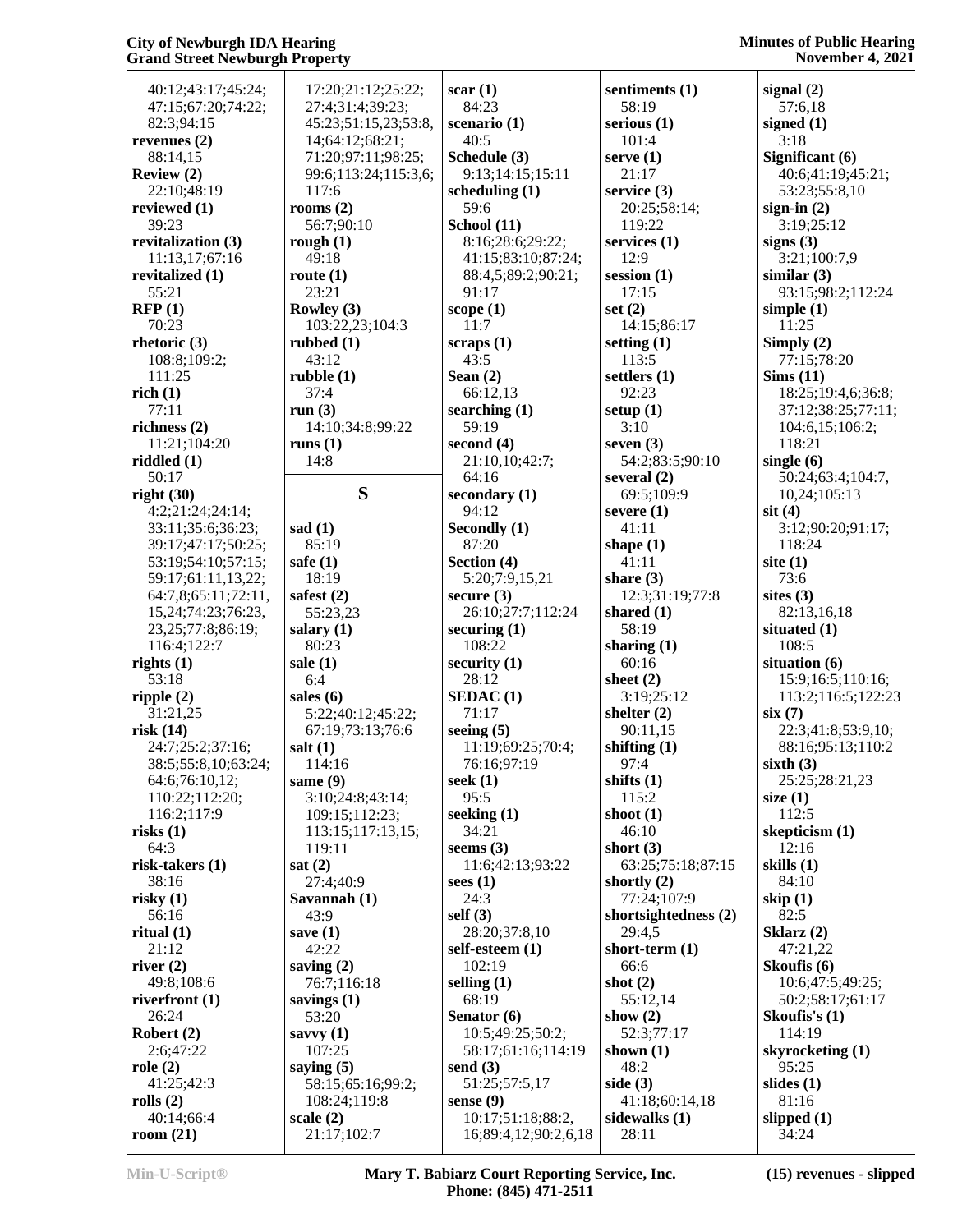**small (3)** 21:15,20;92:13 **smaller (2)** 21:17;93:8 **smart (2)** 57:8;87:11 **smile (1)** 21:6 **snap (1)** 56:8 **soaps (1)** 73:21 **social (1)** 36:23 **solution (1)** 38:22 **somebody (2)** 73:11;120:10 **someday (1)** 66:19 **somehow (2)** 49:20;56:15 **someone (6)** 40:2;69:7;77:6; 98:12,13;116:16 **someone's (1)** 18:15 **sometimes (3)** 46:20,22,24 **somewhere (8)** 17:22;48:11,21; 60:3;63:21;65:9; 83:15;93:12 **soon (4)** 24:14;68:15;96:9; 122:6 **sort (2)** 88:12;90:12 **sorts (1)** 50:18 **sought (1)** 51:9 **souls (1)** 64:23 **sound (1)** 94:24 **sounds (1)** 35:6 **sourcing (1)** 73:21 **South (1)** 28:6 **spa (2)** 5:7;20:23 **space (1)** 21:11 **spaces (1)** 21:13 **spas (1)** 11:24 **speak (7)** 49:6;60:13;92:9; 99:8;107:8,14;118:8 **startup (1)**

**speaking (4)** 28:19;91:22;92:16; 107:9 **special (3)** 19:13;64:13; 112:19 **specifically (4)** 10:10;95:9;103:8; 108:10 **spectacular (1)** 20:16 **spend (4)** 27:22,23,23; 105:12 **spending (2)** 67:11;96:14 **spent (1)** 27:24 **spoke (4)** 40:21;52:12;63:4; 116:13 **spoken (4)** 51:7;54:18;58:22; 118:8 **sprouting (1)** 43:19 **spur (2)** 74:8,23 **square (1)** 5:5 **St (1)** 33:24 **stability (1)** 30:19 **stabilize (1)** 65:14 **stadium (4)** 26:25;27:2,6;66:17 **staff (1)** 103:2 **stake (1)** 64:20 **stakeholders (2)** 51:7;106:7 **standing (1)** 102:18 **stands (1)** 74:3 **staples (1)** 67:6 **stare (1)** 96:7 **start (11)** 14:16;16:5;18:23; 25:10;28:22;41:25; 58:15;66:14;82:21; 102:18;103:19 **started (4)** 43:11;66:22;79:12; 101:12 **starting (3)** 14:25;15:4;70:6

 31:11 **state (11)** 14:4;42:8;49:3; 51:12;54:5;56:5; 64:17;82:13,16; 114:6,17 **stated (1)** 61:17 **statement (1)** 4:11 **state-regulated (1)** 13:11 **States (2)** 27:20;42:11 **station (1)** 70:15 **statistic (1)** 81:23 **stay (15)** 21:2;22:16;30:10, 12;46:8,9,10;56:6; 71:14;83:13;86:2; 105:10,13,25;106:9 **steady (1)** 95:24 **steal (1)** 53:22 **step (3)** 11:16;37:4;46:25 **steps (1)** 46:24 **stick (1)** 44:25 **sticking (1)** 77:13 **still (11)** 18:20;21:5;31:8; 44:11;46:6;47:18; 50:5;59:18;84:23; 85:9;90:23 **stings (2)** 86:10,12 **stop (4)** 100:7,9;103:12,18 **stores (2)** 45:13;74:18 **stories (1)** 30:7 **Storm (3)** 35:3,9,11 **story (5)** 25:18,21;37:23; 80:16;97:21 **straight (2)** 21:25;99:18 **strata (1)** 93:6 **Strategic (1)** 71:15 **stratuses (1)** 101:6 **Street (19)** 3:7;4:14,25;6:8;

 11:14;26:15;33:12, 19;34:4;39:17;41:14; 51:2;67:10;68:13; 81:9;87:7,24;107:5; 119:7 **streets (6)** 11:20;26:8;43:20; 46:15;52:24;119:2 **strengthened (1)** 72:24 **strong (2)** 57:6;110:6 **strongly (2)** 54:20;56:2 **structures (2)** 26:9;59:24 **struggle (1)** 71:21 **students (1)** 44:23 **studio (1)** 87:23 **study (1)** 84:25 **subject (1)** 4:7 **subsidies (1)** 53:19 **subsidized (1)** 53:18 **succeed (2)** 37:25;90:8 **success (6)** 12:23;15:18,21; 34:20;37:23;61:23 **successful (6)** 56:20;62:6,8;91:5, 9,15 **sucks (1)** 100:24 **sudden (2)** 96:5,9 **suffered (1)** 36:18 **suffering (1)** 85:10 **sufficient (1)** 61:8 **suggest (1)** 9:8 **suggested (1)** 50:16 **Sullivan (7)** 10:20;12:18;73:20; 104:9,18;105:3,8 **summer (1)** 48:3 **SUNY (3)** 72:20,25;81:14 **super (1)** 95:21 **supercede (1)** 13:14

**superior (2)** 26:19;27:7 **Supply (5)** 10:19;19:6;67:3; 68:20;72:25 **Supply's (1)** 71:2 **support (21)** 11:4;22:7;28:24; 37:10;41:2,3;44:3; 46:3;47:8,10;52:3; 53:2,8,13;54:18; 66:9;67:8;68:3; 105:8,19,20 **supporter (2)** 86:9;87:23 **supporting (1)** 105:13 **supportive (1)** 24:5 **sure (13)** 17:15;48:22;54:22; 71:13;77:24;90:8; 93:8;100:15;115:16; 116:22;117:16; 121:12,15 **surrounding (1)** 46:19 **survive (1)** 90:4 **sustainable (2)** 66:2;77:10 **systemic (1)** 120:22

## **T**

**table (1)** 60:19 **talent (2)** 46:9;111:24 **talk (20)** 17:22;18:6;26:16; 31:20;48:12;52:11; 57:12;71:25;72:3; 75:22;78:23;80:16; 82:15;86:4;102:21; 105:15;106:12; 119:25;122:21;123:3 **talked (6)** 12:12;32:8;35:11; 47:3,4,5 **talking (9)** 18:15,18;69:18; 98:15;104:19; 108:11;111:19; 117:19;120:15 **talks (2)** 55:16;92:14 **tangible (1)** 5:12 **tardes (1)**

58:9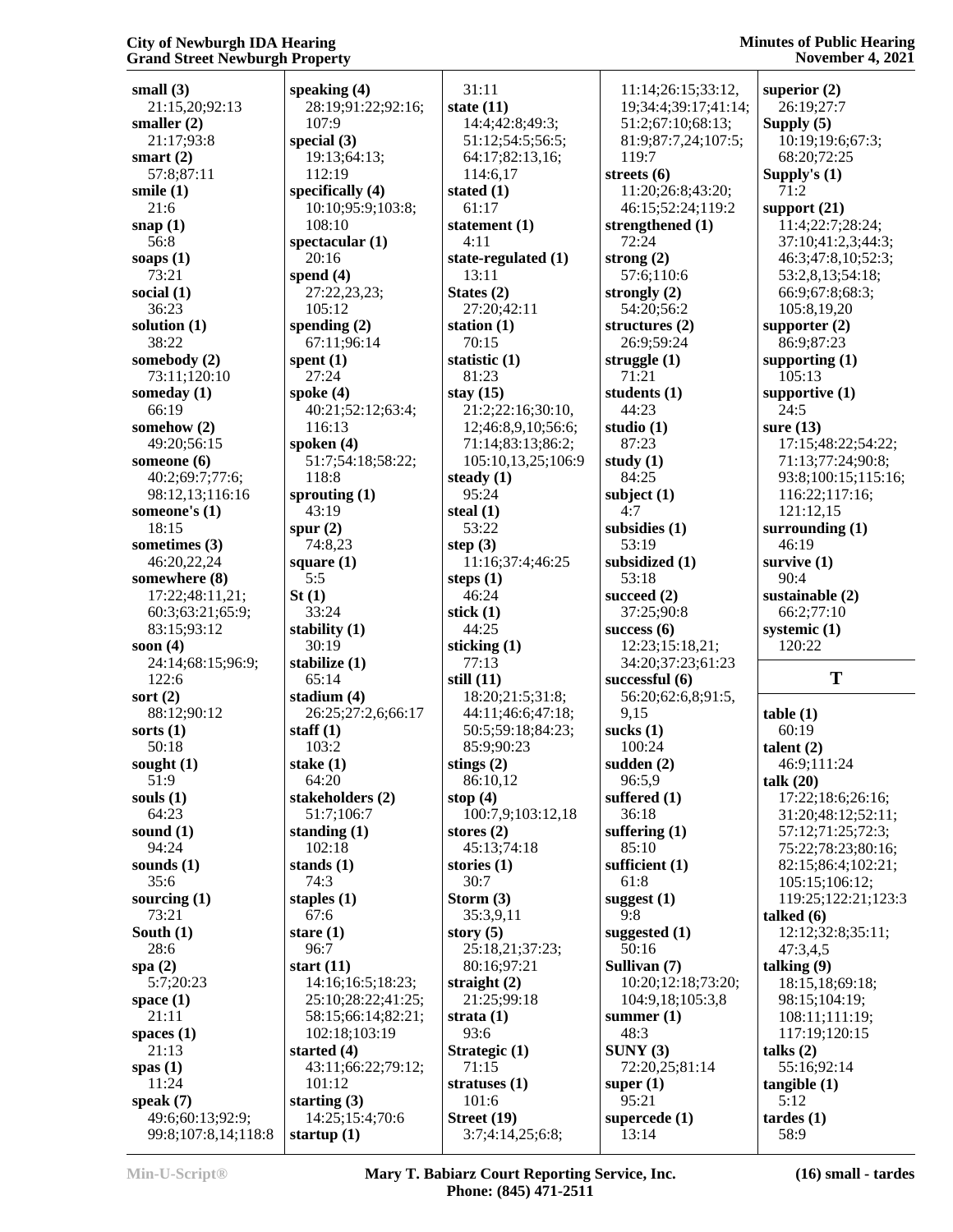| tasked $(1)$                           | 59:5;106:4              | 7:4;24:15                  | 38:16                        | two-page $(1)$          |
|----------------------------------------|-------------------------|----------------------------|------------------------------|-------------------------|
| 54:23                                  | test $(1)$              | Today $(25)$               | trained $(1)$                | 54:13                   |
| Tavern $(1)$                           | 122:5                   | 4:9;9:14;13:5;17:4,        | 73:4                         | two-thirds (1)          |
| 41:17                                  | Testing (1)             | 13, 19; 18: 4, 15; 23: 16; | transcript $(1)$             | 52:19                   |
| tax(43)                                | 66:21                   | 28:5,16,20;32:8;           | 10:12                        | type(1)                 |
| 13:12;14:2,7,9,24;                     | text (3)                | 34:3;37:21;39:18;          | transfer $(2)$               | 24:25                   |
| 15:4,8;16:3,4,10;                      | 9:11;52:2,5             | 48:8;52:13;81:15;          | 5:24;97:14                   | typical $(1)$           |
| 17:7;23:10;28:8;                       | texted $(1)$            | 85:23;87:13;106:17;        | transformative (1)           | 23:21                   |
| 40:12,12,14;43:18;                     | 101:11                  | 113:24;118:3;121:2         | 69:15                        | typically $(2)$         |
| 44:10;45:22,24;53:2,                   | Thanks (7)              | today's $(2)$              | translate $(1)$              | 15:13;35:13             |
| 11;54:13;65:20;66:4;                   | 3:3;30:21;39:17;        | 10:12;17:11                | 12:5                         |                         |
| 67:20;73:15;74:21;                     | 50:3;68:11;79:15;       | together $(7)$             | transparency $(2)$           | U                       |
| 75:24;76:6,8;80:20;                    | 113:17                  | 29:11,23;33:17;            | 60:15;62:11                  |                         |
| 82:2;88:14,15;94:23;                   | theirs $(1)$            | 35:4;39:9;79:14;           | transparent $(1)$            | ultimately $(1)$        |
| 97:8,13;98:16;                         | 37:19                   | 100:3                      | 60:10                        | 66:3                    |
| 101:18;102:7,14;                       | thereat $(1)$           | told(3)                    | <b>Transportation (3)</b>    | unacceptable(1)         |
| 110:16                                 | 6:13                    | 35:4,8;70:11               | 11:18;72:9;99:23             | 57:23                   |
| taxed $(1)$                            | thereby $(1)$           | tomorrow(1)                | trashed $(1)$                | unbelievable (1)        |
| 111:12                                 | 16:20                   | 121:3                      | 80:10                        | 79:7                    |
| taxes $(45)$                           | therein $(1)$           | ton(1)                     | treat $(3)$                  | unbelievably (1)        |
| 5:23,23,24,25;                         | 5:9                     | 94:18                      | 64:13,19;116:14              | 110:4                   |
| 11:8;14:5,14,19,22,                    | thereon $(1)$           | took $(4)$                 | treatment $(1)$              | uncharted (1)           |
| 24;15:13,21;17:2;                      | 5:10                    | 31:17;33:21;42:2;          | 112:19                       | 38:17                   |
| 23:7:24:13,15,19;                      | thinking $(1)$          | 64:6                       | trickle (4)                  | undeniable (1)          |
| 34:5;44:15;47:3,16;                    | 61:7                    | tools(1)                   | 98:17,18,21;99:13            | 110:15                  |
| 53:6;65:3;73:9,12,                     | third $(3)$             | 95:6                       | triple $(1)$                 | underestimate (2)       |
| 14;75:6,9,19;76:5,25;                  | 21:10,12;48:18          | top(4)                     | 92:11                        | 32:5;42:23              |
| 77:4,5,14,16;78:17;                    | Thomas $(2)$            | 57:20;98:23;99:2,          | troops $(1)$                 | underestimated (2)      |
| 80:15,21;85:8;88:11,                   | 40:19,20                | 12                         | 51:25                        | 43:17;44:22             |
| 18;94:16;110:18;                       | though $(1)$            | $\textbf{torn}$ (1)        | truck $(1)$                  | underlying $(1)$        |
| 115:15;117:16                          | 111:16                  | 84:21                      | 21:22                        | 110:12                  |
| $t$ axpayer $(2)$                      | thought $(4)$           | total $(3)$                | true(1)                      | understand (7)          |
| 92:12;94:14                            | 10:15;13:7;84:18;       | 40:5,16;112:3              | 93:16                        | 17:5;28:15;31:20;       |
| taxpayers (10)                         | 98:18                   | totaling $(1)$             | truly $(3)$                  | 45:20;61:2;107:24;      |
| 53:3;55:4;56:22;                       | thousands $(2)$         | 5:5<br>touch $(1)$         | 18:10;39:21;65:3             | 113:6                   |
| 57:4,10;77:23;79:3;<br>115:13,17;116:3 | 106:8,8<br>thread $(1)$ | 122:20                     | Trust $(3)$<br>71:19;111:22; | undertaking (1)<br>9:19 |
| taxpaying $(2)$                        | 118:11                  | tough $(1)$                | 113:11                       | undesirable (1)         |
| 75:20;77:19                            | threat $(1)$            | 30:25                      | truth(1)                     | 93:6                    |
| tax-revenue-producing (1)              | 92:12                   | tour $(3)$                 | 19:14                        | unfair $(1)$            |
| 40:15                                  | three $(11)$            | 48:2;82:21;83:4            | try(2)                       | 95:3                    |
| teach $(3)$                            | 5:4;10:16,19;           | toured $(1)$               | 87:22;100:4                  | unfortunately $(1)$     |
| 81:13,17;84:8                          | 11:23;15:19;18:8;       | 21:4                       | trying $(10)$                | 80:14                   |
| teaching $(1)$                         | 20:14;33:12;42:20;      | tourism $(8)$              | 62:14;69:7,11;               | unfriendly $(1)$        |
| 81:16                                  | 53:21;77:2              | 10:25;12:4,8;              | 74:20;78:5,9;102:5;          | 113:8                   |
| tearing $(1)$                          | three-minute $(2)$      | 34:19;43:16,22;82:7;       | 113:9;117:14,15              | unhealthy $(1)$         |
| 43:2                                   | 58:10;62:18             | 108:3                      | turn(6)                      | 110:15                  |
| techniques $(1)$                       | thrive $(3)$            | tourist $(1)$              | 25:5;37:20;42:13;            | unheard $(1)$           |
| 35:20                                  | 90:13;115:19,20         | 40:11                      | 49:22;64:6;69:22             | 53:10                   |
| <b>Television (1)</b>                  | throughout (1)          | tourists $(3)$             | turning $(1)$                | unintentional (1)       |
| 41:16                                  | 66:18                   | 11:15;56:14;106:8          | 37:13                        | 100:13                  |
| telling $(2)$                          | tied $(1)$              | tours $(1)$                | turnout(1)                   | uniquely $(1)$          |
| 52:6;56:11                             | 73:11                   | 12:11                      | 100:8                        | 108:4                   |
| Temple (4)                             | $time(1)$               | towards $(1)$              | Twelve (1)                   | United $(2)$            |
| 20:15;21:3;85:17;                      | 58:11                   | 11:16                      | 100:11                       | 27:19;42:11             |
| 86:4                                   | Times $(5)$             | town(6)                    | twice $(1)$                  | University $(1)$        |
| ten(3)                                 | 8:18;19:15;21:5;        | 33:14,15;41:18;            | 96:10                        | 31:16                   |
| 22:18;79:9;104:6                       | 75:14;120:7             | 56:9;72:8;97:23            | Two $(15)$                   | unless $(2)$            |
| tense $(2)$                            | $\liminf(1)$            | towns(1)                   | 11:11;15:19;25:15;           | 9:7;78:15               |
| 92:16,17                               | 114:21                  | 46:19                      | 28:4,6;46:12,24;             | unlikely $(1)$          |
| term $(2)$                             | tiny(1)                 | track $(1)$                | 51:25;52:5,22;69:3;          | 24:23                   |
| 63:25;66:5                             | 114:4                   | 42:16                      | 83:6;95:11;115:2;            | unlocked (1)            |
| terms $(2)$                            | Title $(2)$             | trailblazers (1)           | 120:10                       | 34:9                    |

**Min-U-Script® Mary T. Babiarz Court Reporting Service, Inc. Phone: (845) 471-2511**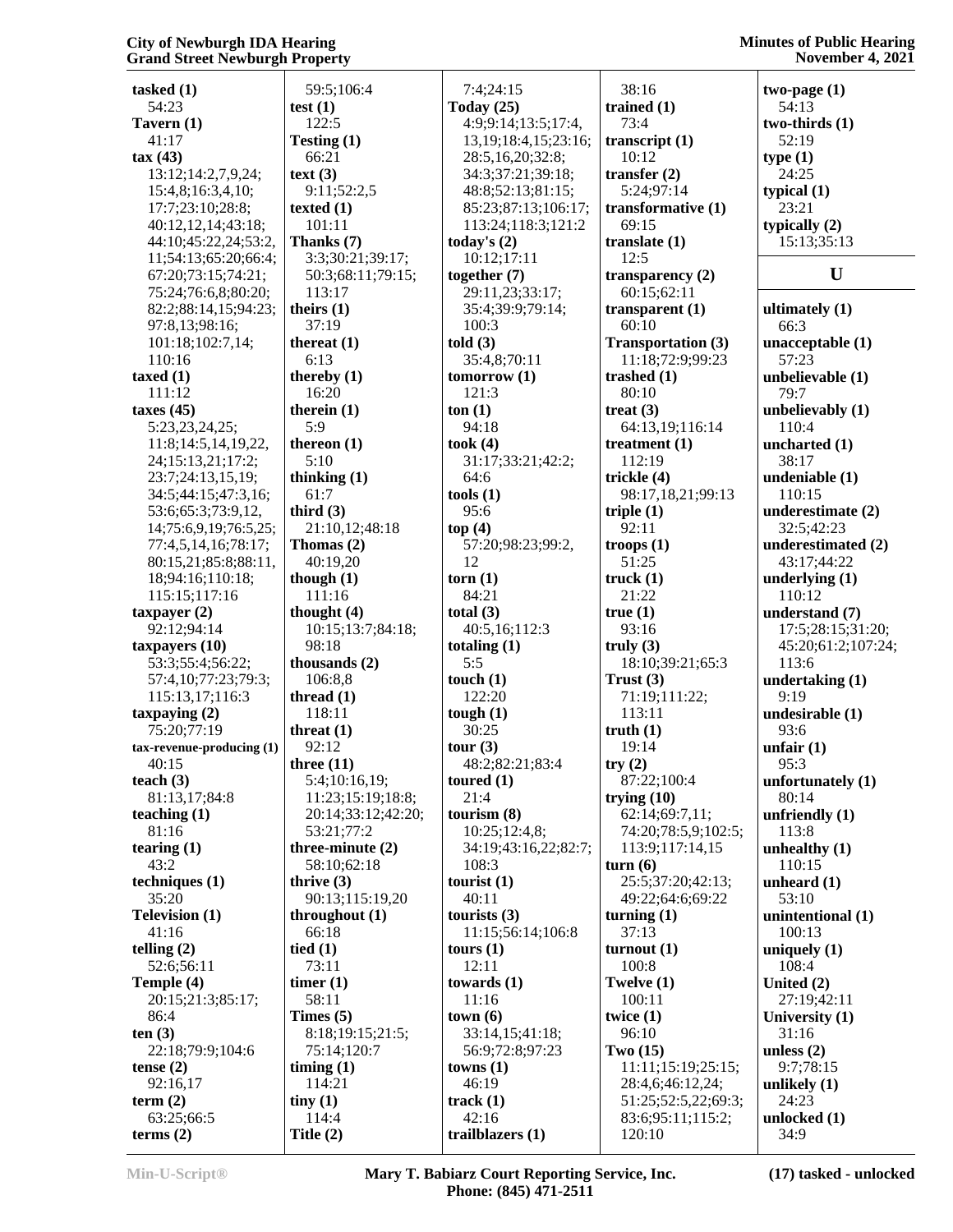| unnecessarily $(1)$                    | 94:12                      | 62:3                  |
|----------------------------------------|----------------------------|-----------------------|
| 56:21                                  | ventures $(1)$             | wants $(2)$           |
| unpleasant $(1)$                       | 112:5                      | 99:21;114:1           |
| 80:5                                   | venue $(1)$                | Ward $(8)$            |
| unreasonable (2)                       | 5:7                        | 48:18;61:25           |
| 47:14;57:24                            | via(1)                     | 13;79:24;81           |
| untold $(1)$                           | 16:22                      | 114:2                 |
| 57:14                                  | vibrant (1)                | <b>Washington</b>     |
| unworkable (1)                         | 105:23                     | 64:6                  |
| 11:10                                  | vices $(1)$                | Washington's          |
| up(50)                                 | 50:18                      | 33:13,23;34           |
| 3:13;14:7,7,9;15:6,                    | Vickers (6)                | 82:9,17,22;           |
| 13;18:17;23:3,7;                       | 2:4;3:2,25;4:4;            | 117:3                 |
| 30:4;33:6,8,11;                        | 10:2;123:12                | waterfront (2         |
| 43:19;45:15;52:23;                     | view(1)                    | 74:14;89:21           |
| 54:3,10;55:12;59:22;                   | 113:14                     | waters $(1)$          |
| 70:3;75:23;76:15;                      | viewed $(1)$               | 38:18                 |
| 80:7,15,21,23;81:7;                    | 107:24                     | way (20)              |
| 89:7;93:11;94:16;                      | viewing $(1)$              | 11:12;18:8;           |
| 95:8,14;99:18;101:3;                   | 93:4                       | 38:2;47:6;6           |
| 102:18;104:9,18,20;                    | viewpoint (1)              | 70:18,23;76           |
| 107:21;109:8;                          | 31:24                      | 77:16;91:4;           |
| 110:10;112:25;                         | views $(1)$                | 102:23,23;1           |
| 115:11;116:6;                          | 108:6                      | 113:20;119            |
| 117:17;120:7,11,18;                    | violence (2)               | 120:8;121:2           |
| 122:2                                  | 37:6;105:16                | ways $(2)$            |
| upcoming $(1)$                         | vision $(2)$               | 13:23;20:7            |
| 63:17                                  | 24:3,4                     | wealth $(1)$          |
| upon (1)                               | visit $(5)$                | 97:14                 |
| 6:7                                    | 10:19;11:15;34:15;         | wealthier (1)         |
| urban(2)                               | 105:24;106:2               | 99:8                  |
| 84:20;85:5                             | visitors (7)               | website (2)           |
| $\arg e(1)$<br>54:20                   | 27:17,21;73:17;            | 9:4;121:25            |
|                                        | 82:12;106:6;117:2,4        | weekends (1)          |
| use $(11)$                             | vital $(2)$                | 100:23<br>weeks $(1)$ |
| 5:23;10:18;29:5;<br>42:23;57:19;69:14, | 74:24;77:21<br>voice $(1)$ | 69:5                  |
| 16;74:18;86:16;                        | 106:18                     | Weigant's (1)         |
| 92:23;95:6                             | Volunteer (2)              | 41:17                 |
| used $(5)$                             | 31:10;99:24                | welcome (1)           |
| 58:10;62:17;85:8;                      | volunteers (1)             | 122:18                |
| 87:8;102:24                            | 100:3                      | welcoming (1          |
| utmost $(1)$                           |                            | 37:21                 |
| 13:25                                  | W                          | welfare $(1)$         |
|                                        |                            | 78:2                  |
| V                                      | wage $(4)$                 | well-situated         |
|                                        | 98:7,8;100:16;             | 12:3                  |
| vacant $(1)$                           | 112:7                      | well-tread (1)        |
| 41:10                                  | wages $(2)$                | 112:21                |
| Valley (4)                             | 75:5,6                     | well-warrant          |
| 12:4;27:19;30:10;                      | waiving $(1)$              | 12:17                 |
| 108:2                                  | 9:8                        | weren't $(1)$         |
| valuable (1)                           | wake $(1)$                 | 110:6                 |
| 96:17                                  | 89:7                       | Werner (3)            |
| value $(10)$                           | walk $(7)$                 | 32:24,25;33           |
| 11:9;14:6,6,20,23;                     | 11:15;43:23;52:23;         | Westchester           |
| 15:2,6;80:19;96:23;                    | 54:11;86:22;104:22;        | 81:14;83:16           |
| 104:11                                 | 119:2                      | what's $(13)$         |
| values $(3)$                           | walking (3)                | 36:23;46:23           |
| 20:3;54:3;110:18                       | 96:10,11;119:7             | 63:10,12;66           |
| $\text{vast}(1)$                       | walks $(1)$                | 14;89:15,23           |
| 57:16                                  | 54:25                      | 114:11;120            |
| venture $(1)$                          | walk-through (1)           | whenever $(2)$        |

| 62:3                                 | 6                    |
|--------------------------------------|----------------------|
| wants $(2)$                          | whi                  |
| 99:21;114:10                         | 1                    |
| Ward (8)                             | wh                   |
| 48:18;61:25;66:12,                   | 2                    |
| 13;79:24;81:8;107:6;                 | 7                    |
| 114:2                                | wh                   |
| <b>Washington</b> (1)<br>64:6        | 4                    |
| <b>Washington's (8)</b>              | 6<br>wh              |
| 33:13,23;34:14;                      | 1                    |
| 82:9,17,22;83:6;                     | wh                   |
| 117:3                                | 5                    |
| waterfront (2)                       | wid                  |
| 74:14;89:21                          | ç                    |
| waters (1)                           | wif                  |
| 38:18                                | 1                    |
| way (20)                             | 4                    |
| 11:12;18:8;36:16;                    | wil                  |
| 38:2;47:6;66:5;                      | 8                    |
| 70:18,23;76:24;<br>77:16;91:4;94:10; | wil                  |
| 102:23,23;112:21;                    | 6<br>wir             |
| 113:20;119:4,11;                     | 3                    |
| 120:8;121:20                         | wir                  |
| ways $(2)$                           | 4                    |
| 13:23;20:7                           | wir                  |
| wealth (1)                           | 1                    |
| 97:14                                | ç                    |
| wealthier (1)                        | wir                  |
| 99:8                                 | 1                    |
| website (2)                          | Wi                   |
| 9:4;121:25                           | 7                    |
| weekends (1)                         | wis                  |
| 100:23<br>weeks (1)                  | 6<br>wit             |
| 69:5                                 | 5                    |
| Weigant's (1)                        | wit                  |
| 41:17                                | 2                    |
| welcome (1)                          | ç                    |
| 122:18                               | wit                  |
| welcoming (1)                        | 2                    |
| 37:21                                | <b>WO</b>            |
| welfare (1)                          | 1                    |
| 78:2                                 | WOI                  |
| well-situated (1)                    | 3                    |
| 12:3<br>well-tread (1)               | 6                    |
| 112:21                               | WO <sub>l</sub><br>1 |
| well-warranted (1)                   | 8                    |
| 12:17                                | WOI                  |
| weren't $(1)$                        | 6                    |
| 110:6                                | WOI                  |
| Werner (3)                           | 2                    |
| 32:24,25;33:2                        | 4                    |
| Westchester (3)                      | 5                    |
| 81:14;83:16;84:8                     | 7                    |
| what's $(13)$                        | 8                    |
| 36:23;46:23;57:22;                   | ç                    |
| 63:10,12;66:9;74:13,                 | 1                    |
| 14;89:15,23;100:5;<br>114:11:120:4   | 1<br><b>WO</b>       |
|                                      |                      |

 65:7,7 **white (1)** 120:18 **whole (4)** 25:21;66:16,18; 79:20 **who's (4)** 40:2;55:13;57:13; 69:7 **whose (3)** 13:19;34:6;109:12 **who've (1)** 54:17 **widely (1)** 98:20 **wife (5)** 19:20;33:5;41:6; 46:11;78:4 **wild (1)** 80:9 **willing (1)** 61:5 **win (2)** 32:20;47:19 **wind (1)** 44:10 **window (4)** 19:16;50:25;84:22; 96:8 **wins (1)** 10:25 **Wireworks (1)** 70:7 **wish (2)** 6:20;48:24 **within (1)** 5:19 **without (6)** 24:24;37:2;54:16; 90:3;91:12;108:17 **witness (1)** 29:3 **wonder (1)** 109:17 **wonderful (4)** 33:7,10;35:20; 61:24 **word (4)** 12:15;29:5;59:11; 86:16 **words (2)** 69:15;92:23 **work (27)** 26:14;37:9;39:10; 45:6,7;51:11,22; 53:23;68:17;69:14; 71:4,18;79:5;83:17; 84:5;90:17;91:2; 96:7;100:16;101:2,4; 104:7;105:2;114:24; 115:2;116:10;118:3 **worked (3)** 80:12;83:5,11

**workers (2)** 73:4,5 **workforce (1)** 16:16 **working (12)** 21:25;29:15;31:9; 36:11;45:15;69:3; 73:2;111:21;114:23; 115:8;116:19,21 **Works (5)** 26:6;38:10;61:18; 63:16;95:5 **world (7)** 27:21;30:8;42:18; 45:3;56:5;105:10; 108:4 **worldwide (1)** 42:12 **worthy (1)** 91:14 **wrestle (1)** 71:21 **write (1)** 87:21 **written (2)** 9:25;10:4 **wrong (2)** 35:8;69:13 **Wrye (2)** 49:6,7 **Y Yaun (2)** 79:17,18 **year (14)** 14:25;15:5;16:5; 34:18;35:5,10;65:17; 70:25;77:17;80:14, 22;84:19;90:10; 121:3 **years (38)** 12:13;15:19;27:5; 28:25;29:2,14;33:15; 36:12;40:4;41:9; 45:17;51:12;53:2,9, 10;54:2;57:22;61:22; 66:23;69:3;70:12; 75:18;77:3,5;79:9; 82:23;83:5,7;85:10, 17;88:17;95:14; 96:24;100:11;104:6; 109:24;110:2;121:3 **YMCA (2)** 20:15,22 **York (15)** 4:15,17,25;7:3,6,9; 8:21;9:6;30:11;42:8, 12;82:13,15,16;110:9 **young (4)**

 84:14;104:11,14; 114:12 **younger (1)**

**Min-U-Script® Mary T. Babiarz Court Reporting Service, Inc. Phone: (845) 471-2511**

**(18) unnecessarily - younger**